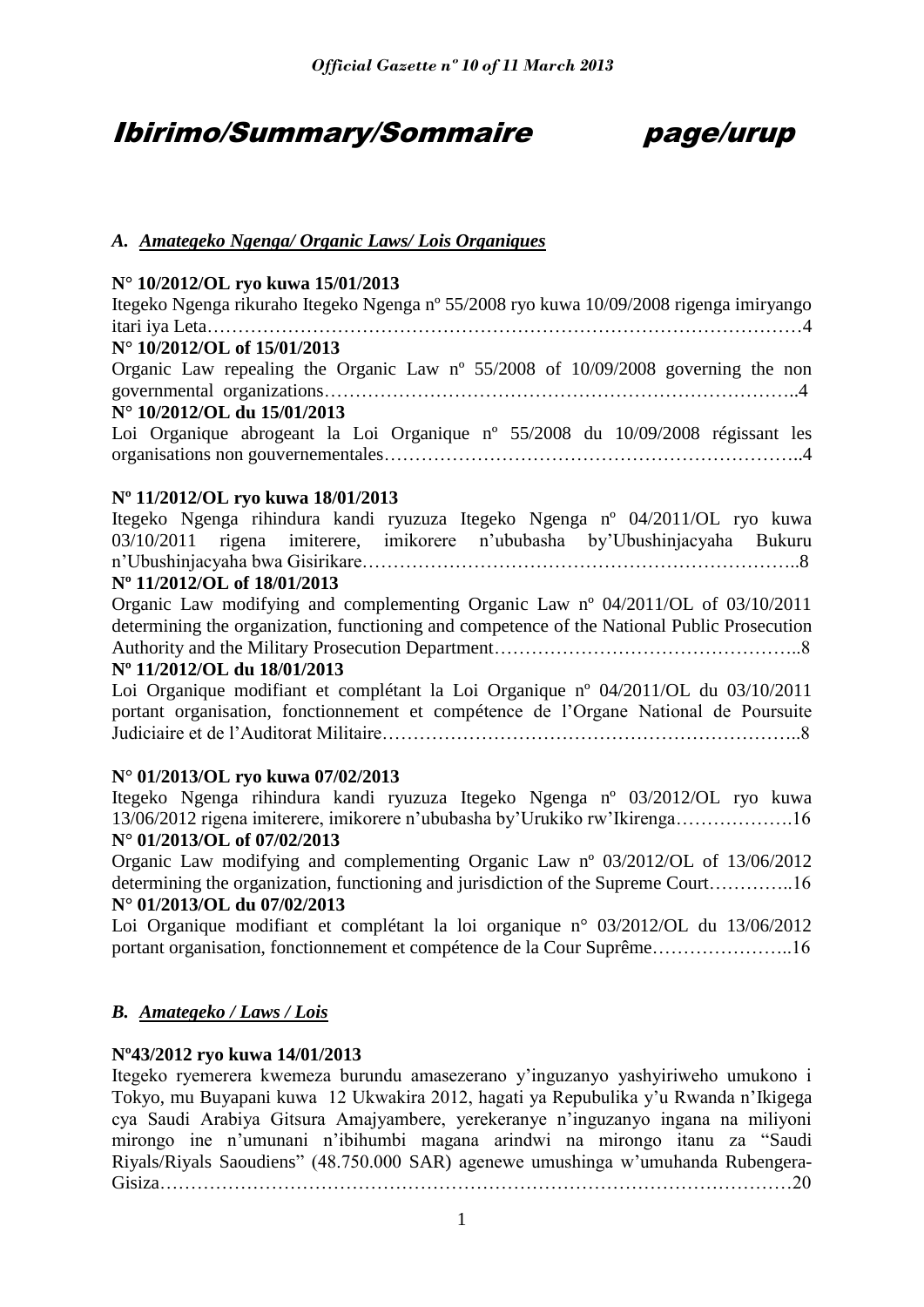# **Nº43/2012 of 14/01/2013**

Law authorising the ratification of the loan agreement signed in Tokyo, Japan on 12 October 2012, between the Republic of Rwanda and the Saudi Fund for Development, relating to the loan of forty eight million seven hundred fifty thousand Saudi Riyals (SAR 48,750,000) for the Rubengera-Gisiza Road Project………………………………………………………….20

# **Nº43/2012 du 14/01/2013**

Loi autorisant la ratification de l'accord de prêt signé à Tokyo, au Japon le 12 octobre 2012, entre la République du Rwanda et le Fonds Saoudien de Développement, relatif au prêt de quarante huit millions sept cent cinquante mille Riyals Saoudiens (48, 750,000 SAR) pour le projet de route Rubengera- Gisiza……………………………………………………………20

# **Nº 01/2013 ryo kuwa 01/02/2013**

Itegeko ryemerera kwemeza burundu ibyemezo ndakuka by'Inama Nkuru y'Umuryango Mpuzamahanga w'Itumanaho byashyiriweho umukono i Guadalajara muri Mexique kuwa 22 Ukwakira 2010……………………………………………………………………………….24 **Nº 01/2013 of 01/02/2013** 

Law authorising the ratification of the Final Acts of the Plenipotentiary Conference of the International Telecommunication Union adopted at Guadalajara in Mexico on 22 October  $2010$  24

# **Nº 01/2013 du 01/02/2013**

Loi autorisant la ratification des Actes Finals de la Conférence de Plénipotentiaires de l'Union Internationale des Télécommunications adoptés à Guadalajara au Mexique le 22 octobre

2010…………………………………………………………………………………………..24

# **N° 02/2013 ryo kuwa 08/02/2013**

| $N^{\circ}$ 02/2013 of 08/02/2013 |  |
|-----------------------------------|--|
|                                   |  |
| N° 02/2013 du 08/02/2013          |  |
|                                   |  |

# **Nº 03/2013 ryo kuwa 08/02/2013**

| Itegeko rigena inshingano, imiterere n'imikorere by'Inama Nkuru y'Itangazamakuru (MHC)  |
|-----------------------------------------------------------------------------------------|
| N° 03/2013 of 08/02/2013                                                                |
| Law determining the responsibilities, organisation, and functioning of the Media High   |
|                                                                                         |
| N° 03/2013 du 08/02/2013                                                                |
| Loi determinant les missions, organisation et fonctionnement du Haut Conseil des Medias |
|                                                                                         |
| $\mathbf{M}^{\odot}$ 0.4/9012 $\mathbf{m}$ 1 $\mathbf{m}$ 0.0/09/9012                   |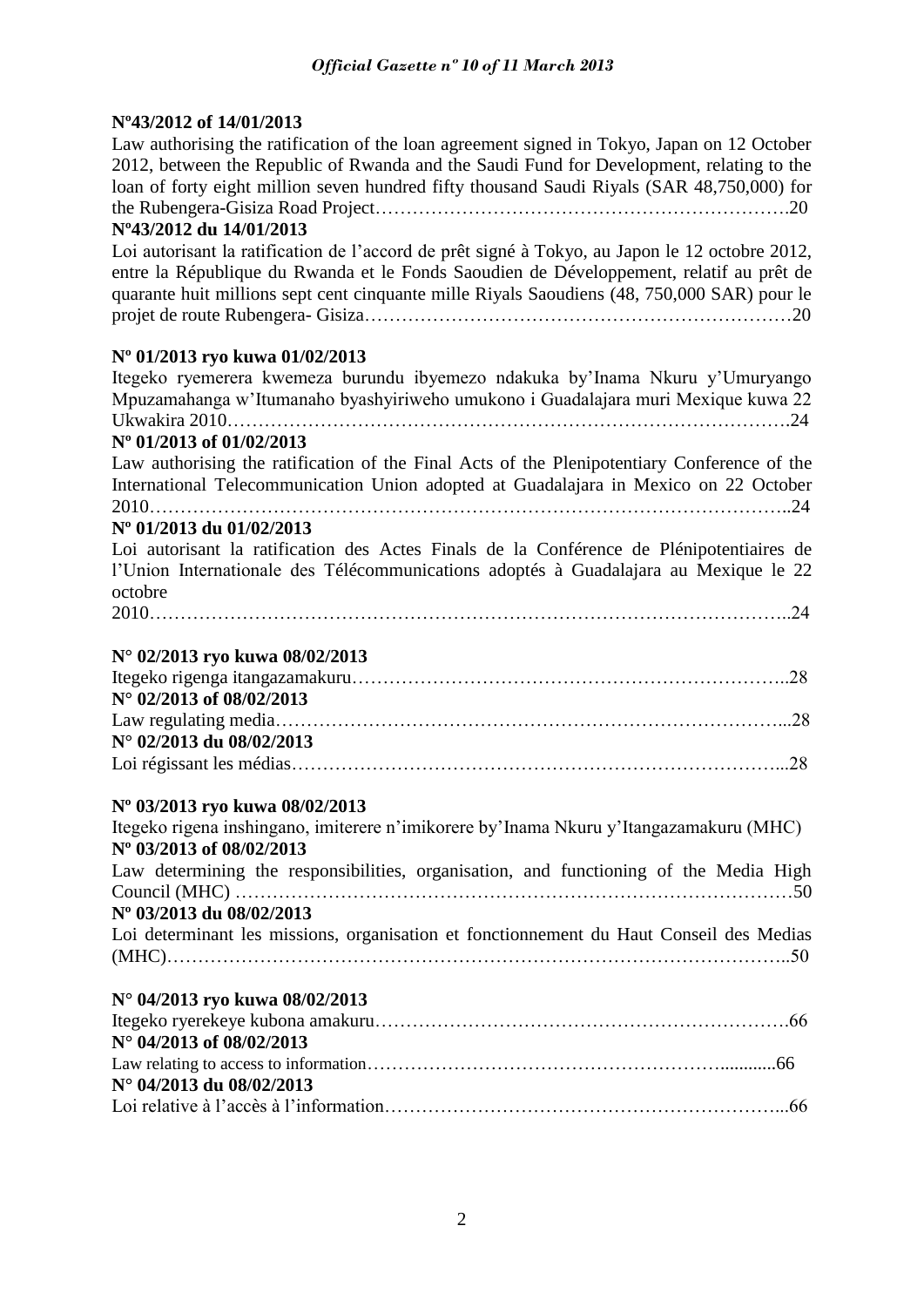# **N° 06/2013 ryo kuwa 27/02/2013**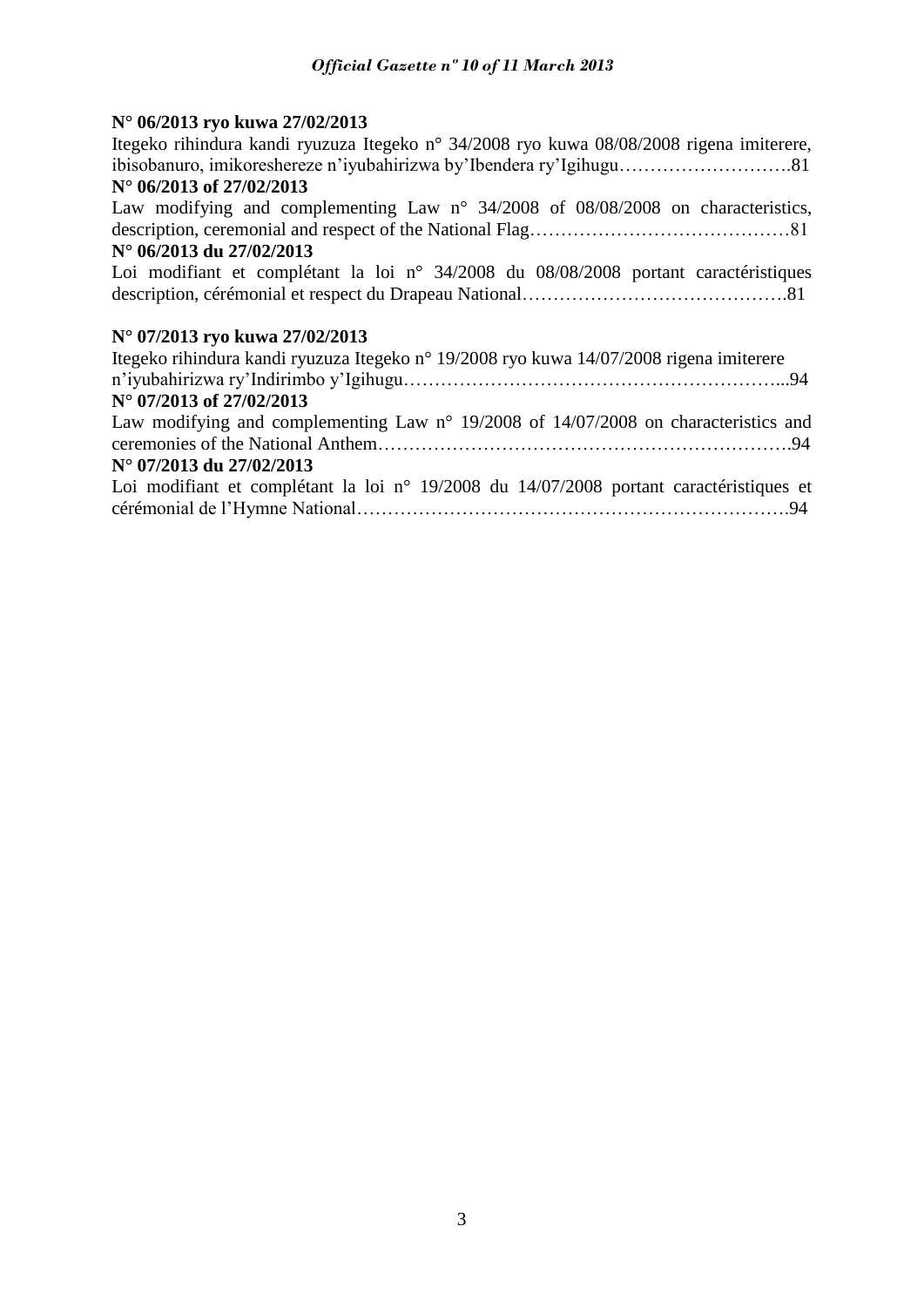| ITEGEKO NGENGA N° 10/2012/OL RYO ORGANIC LAW N° 10/2012/OL OF LOI ORGANIQUE N° 10/2012/OL DU           |                                                                |                         |
|--------------------------------------------------------------------------------------------------------|----------------------------------------------------------------|-------------------------|
| KUWA 15/01/2013 RIKURAHO ITEGEKO 15/01/2013 REPEALING THE ORGANIC 15/01/2013 ABROGEANT LA LOI          |                                                                |                         |
| NGENGA N° 55/2008 RYO KU WA 10/09/2008 LAW N° 55/2008 OF 10/09/2008 ORGANIOUE N° 55/2008 DU 10/09/2008 |                                                                |                         |
| RIGENGA IMIRYANGO ITARI IYA LETA                                                                       | GOVERNING THE NON GOVERNMENTAL REGISSANT LES ORGANISATIONS NON |                         |
|                                                                                                        | <b>ORGANIZATIONS</b>                                           | <b>GOUVERNEMENTALES</b> |

# **ISHAKIRO**

# **TABLE OF CONTENTS**

# **TABLE DES MATIERES**

| Ingingo ya mbere: Icyo iri tegeko ngenga Article One: Purpose of this Organic Law<br>rigamije                                                                                    |                                                                               | Article premier: Objet de la présente loi<br>organique                                                                      |
|----------------------------------------------------------------------------------------------------------------------------------------------------------------------------------|-------------------------------------------------------------------------------|-----------------------------------------------------------------------------------------------------------------------------|
| Ingingo ya 2: Ivanwaho ry'itegeko ngenga Article 2: Repealing of an Organic Law and<br>n'izindi ngingo z'amategeko zinyuranyije n'iri other contrary provisions<br>tegeko ngenga |                                                                               | Article 2: Abrogation d'une loi organique<br>dispositions légales<br>contraires<br>des<br>et<br>à la présente loi organique |
| Ingingo ya 3: Itegurwa, isuzumwa n'itorwa<br>ry'iri tegeko ngenga                                                                                                                | <b>Article 3: Drafting, consideration and adoption</b><br>of this Organic Law | Article 3: Initiation, examen et adoption<br>de la présente loi organique                                                   |
| Ingingo ya 4: Igihe itegeko ngenga ritangira Article 4: Commencement<br>gukurikizwa                                                                                              |                                                                               | Article 4: Entrée en vigueur                                                                                                |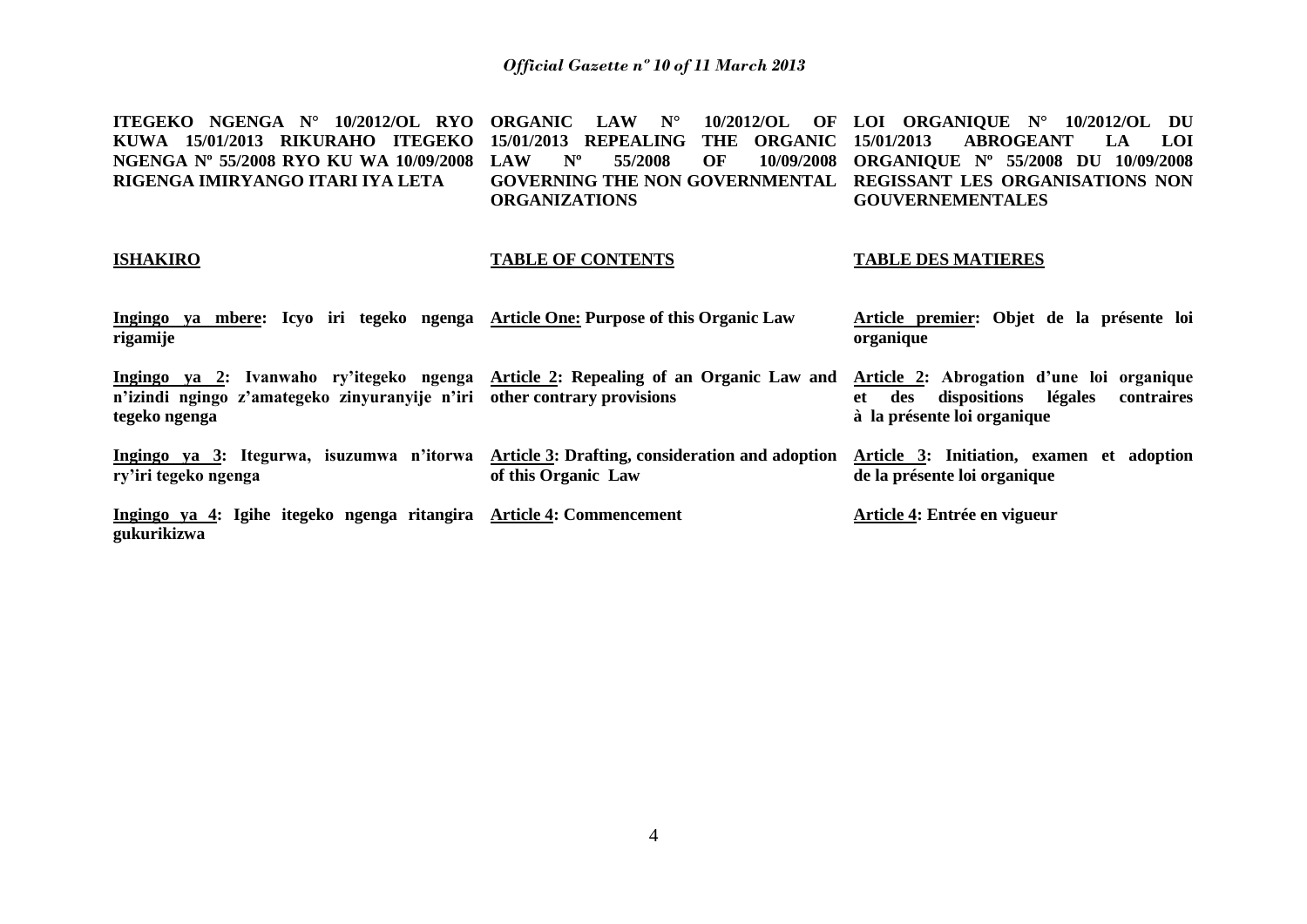| ITEGEKO NGENGA N° 10/2012/OL RYO<br>KUWA 15/01/2013 RIKURAHO ITEGEKO<br>NGENGA Nº 55/2008 RYO KU WA 10/09/2008<br>RIGENGA IMIRYANGO ITARI IYA LETA                      | 10/2012/OL<br><b>ORGANIC</b><br><b>LAW</b><br>OF<br>$N^{\circ}$<br><b>THE</b><br><b>ORGANIC</b><br>15/01/2013<br><b>REPEALING</b><br>$N^{\rm o}$<br>55/2008<br>OF<br>10/09/2008<br><b>LAW</b><br><b>GOVERNING THE NON GOVERNMENTAL</b><br><b>ORGANIZATIONS</b> | LOI ORGANIQUE $N^{\circ}$ 10/2012/OL<br>DU<br>15/01/2013<br><b>ABROGEANT</b><br>LOI<br>LA<br>ORGANIQUE Nº 55/2008 DU 10/09/2008<br>REGISSANT LES ORGANISATIONS NON<br><b>GOUVERNEMENTALES</b>                                                 |
|-------------------------------------------------------------------------------------------------------------------------------------------------------------------------|----------------------------------------------------------------------------------------------------------------------------------------------------------------------------------------------------------------------------------------------------------------|-----------------------------------------------------------------------------------------------------------------------------------------------------------------------------------------------------------------------------------------------|
| <b>Twebwe, KAGAME Paul,</b><br>Perezida wa Repubulika;                                                                                                                  | We, KAGAME Paul,<br>President of the Republic;                                                                                                                                                                                                                 | <b>Nous, KAGAME Paul,</b><br>Président de la République;                                                                                                                                                                                      |
| INTEKO ISHINGA AMATEGEKO YEMEJE,<br>NONE NATWE DUHAMIJE, DUTANGAJE<br>ITEGEKO NGENGA RITEYE RITYA KANDI<br>DUTEGETSE KO RYANDIKWA MU GAZETI<br>YA REPUBULIKA Y'U RWANDA | THE PARLIAMENT HAS ADOPTED AND<br>SANCTION, PROMULGATE<br><b>THE</b><br>WE<br><b>FOLLOWING</b><br><b>ORGANIC</b><br><b>AND</b><br>LAW,<br><b>BE PUBLISHED IN</b><br><b>THE</b><br><b>ORDER IT</b><br>OFFICIAL GAZETTE OF THE REPUBLIC<br><b>OF RWANDA</b>      | LE PARLEMENT A ADOPTE ET NOUS<br>SANCTIONNONS, PROMULGUONS<br>LA<br>LOI DONT LA<br><b>TENEUR</b><br><b>SUIT</b><br>ET<br>ORDONNONS QU'ELLE SOIT PUBLIEE<br><b>OFFICIEL</b><br>DE<br><b>JOURNAL</b><br>LA<br>AU<br><b>REPUBLIQUE DU RWANDA</b> |
|                                                                                                                                                                         |                                                                                                                                                                                                                                                                |                                                                                                                                                                                                                                               |
| <b>INTEKO ISHINGA AMATEGEKO:</b>                                                                                                                                        | THE PARLIAMENT:                                                                                                                                                                                                                                                | <b>LE PARLEMENT:</b>                                                                                                                                                                                                                          |
| Umutwe w'Abadepite, mu nama yawo yo kuwa 25<br>Ukwakira 2012;                                                                                                           | The Chamber of Deputies, in its session of 25<br>October 2012;                                                                                                                                                                                                 | La Chambre des Députés, en sa séance du 25<br>octobre 2012;                                                                                                                                                                                   |
| Umutwe wa Sena, mu nama yawo yo kuwa 12<br>Ugushyingo 2012;                                                                                                             | The Senate, in its session of 12 November 2012;                                                                                                                                                                                                                | Le Sénat, en sa séance du 12 novembre 2012;                                                                                                                                                                                                   |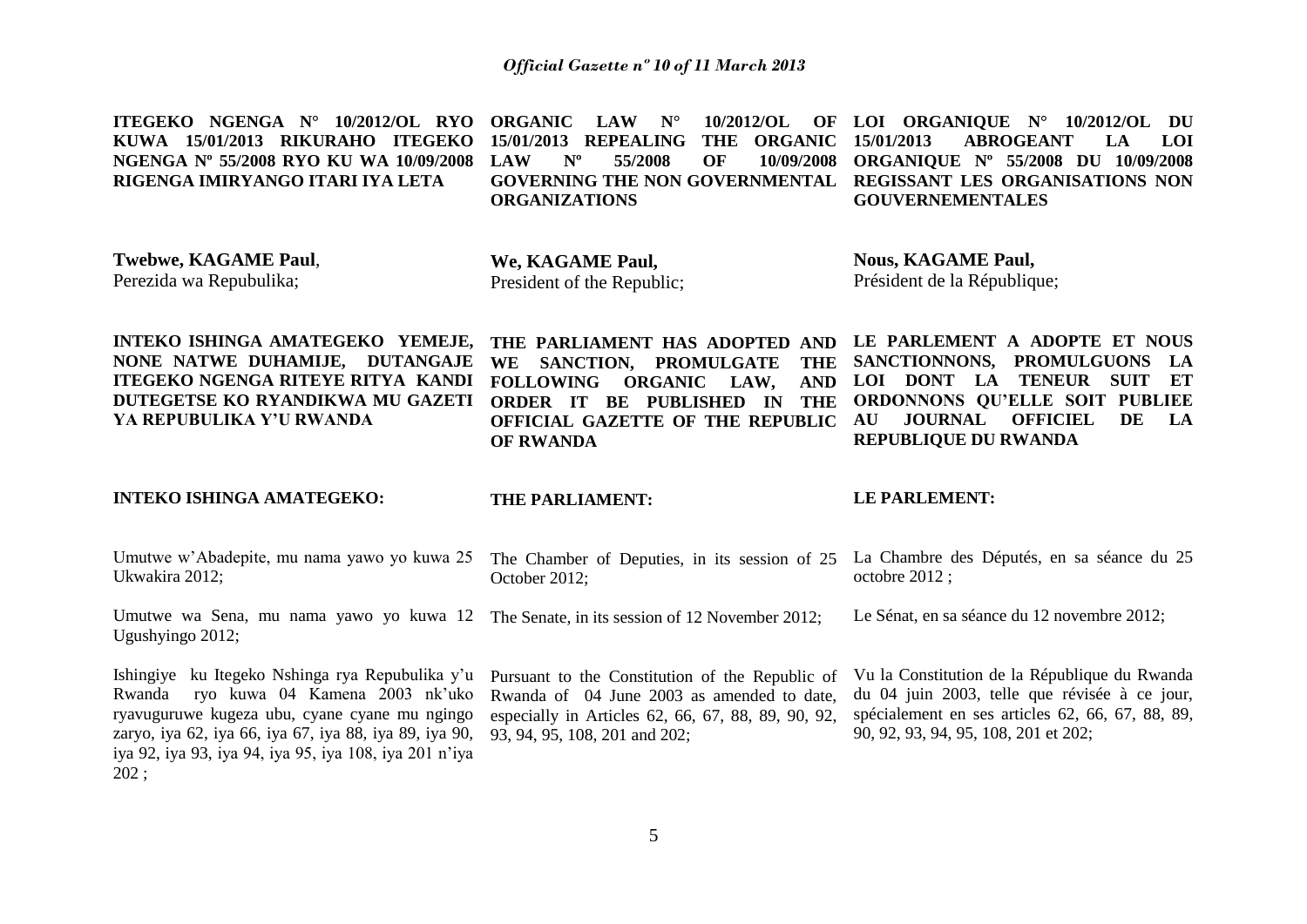| Isubiye ku Itegeko Ngenga n° 55/2008 ryo kuwa<br>10/09/2008 rigenga imiryango itari iya Leta;                                                                                                                     | Having reviewed the Organic Law $n^{\circ}$ 55/2008 of Revu la Loi Organique $n^{\circ}$ 55/2008<br>10/09/2008<br>organizations;                                                      | du<br>governing the non governmental 10/09/2008 régissant les organisations<br>non<br>gouvernementales;                                                                                                                     |
|-------------------------------------------------------------------------------------------------------------------------------------------------------------------------------------------------------------------|---------------------------------------------------------------------------------------------------------------------------------------------------------------------------------------|-----------------------------------------------------------------------------------------------------------------------------------------------------------------------------------------------------------------------------|
| YEMEJE:                                                                                                                                                                                                           | <b>ADOPTS:</b>                                                                                                                                                                        | <b>ADOPTE:</b>                                                                                                                                                                                                              |
| Ingingo ya mbere: Icyo iri tegeko ngenga<br>rigamije                                                                                                                                                              | Article one: Purpose of this Organic Law                                                                                                                                              | Article premier: Objet de la présente loi<br>organique                                                                                                                                                                      |
| Iri tegeko ngenga rivanaho Itegeko Ngenga<br>n°55/2008 ryo kuwa 10/09/2008 rigenga imiryango<br>itari iya Leta.                                                                                                   | This Organic Law shall repeal the Organic Law<br>$n^{\circ}55/2008$ of 10/09/2008 governing the non<br>governmental organizations.                                                    | La présente loi organique abroge la Loi<br>Organique nº 55/2008 du $10/09/2008$ régissant<br>les organisations non gouvernementales.                                                                                        |
| Ingingo ya 2: Ivanwaho ry'itegeko ngenga<br>n'izindi ngingo z'amategeko zinyuranyije n'iri<br>tegeko ngenga                                                                                                       | <b>Article 2: Repealing of an Organic Law and</b><br>other contrary provisions                                                                                                        | Article 2: Abrogation d'une loi organique<br>dispositions<br>légales<br>contraires<br>et —<br>des<br>à la présente loi organique                                                                                            |
| Itegeko Ngenga n <sup>o</sup> 55/2008 ryo kuwa<br>10/09/2008 rigenga imiryango itari iya Leta<br>ndetse n'izindi ngingo zose z'amategeko<br>abanziriza iri tegeko ngenga kandi zinyuranyije<br>na ryo bivanyweho. | The Organic Law nº 55/2008 of 10/09/2008<br>governing the non governmental organizations<br>and all other prior legal provisions contrary to this<br>Organic Law are hereby repealed. | La Loi Organique nº 55/2008 du $10/09/2008$<br>régissant les organisations non gouvernementales<br>ainsi que toutes les autres dispositions légales<br>antérieures contraires à la présente loi organique<br>sont abrogées. |
| Ingingo ya 3: Itegurwa, isuzumwa n'itorwa<br>ry'iri tegeko ngenga                                                                                                                                                 | Article 3: Drafting, consideration and adoption<br>of this Organic Law                                                                                                                | Article 3: Initiation, examen et adoption de la<br>présente loi organique                                                                                                                                                   |
| Iri tegeko ngenga ryateguwe, risuzumwa kandi<br>ritorwa mu rurimi rw'Ikinyarwanda.                                                                                                                                | This Organic Law was drafted, considered and<br>adopted in Kinyarwanda.                                                                                                               | La présente loi organique a été initiée, examinée<br>et adoptée en Kinyarwanda.                                                                                                                                             |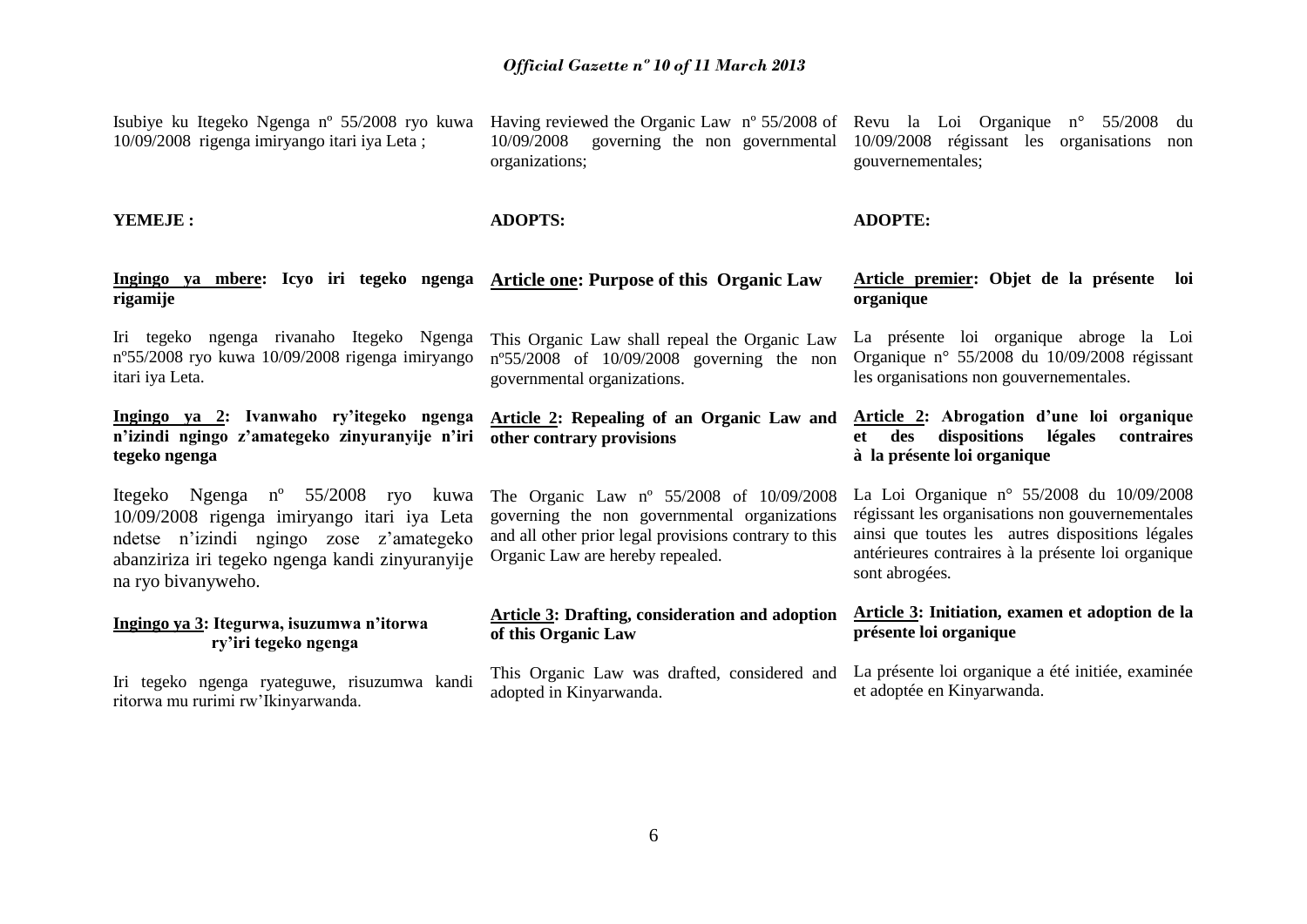| <b>Ingingo</b><br>Igihe<br>itegeko<br>ngenga<br>va<br>ritangira gukurikizwa                                        | <b>Article 4: Commencement</b>                                                                                                                                                    | Article 4: Entrée en vigueur                                         |
|--------------------------------------------------------------------------------------------------------------------|-----------------------------------------------------------------------------------------------------------------------------------------------------------------------------------|----------------------------------------------------------------------|
| Iri tegeko ngenga ritangira gukurikizwa ku<br>munsi ritangarijweho mu Igazeti ya Leta ya<br>Repubulika y'u Rwanda. | This Organic Law shall come into force on the La présente loi organique entre en vigueur le jour<br>date of its publication in the Official Gazette of<br>the Republic of Rwanda. | de sa publication au Journal Officiel de la<br>République du Rwanda. |
| Kigali, kuwa 15/01/2013                                                                                            | Kigali, on 15/01/2013                                                                                                                                                             | Kigali, le 15/01/2013                                                |
| $(s\acute{e})$<br><b>KAGAME Paul</b><br>Perezida wa Repubulika                                                     | $(s\acute{e})$<br><b>KAGAME Paul</b><br>President of the Republic                                                                                                                 | $(s\acute{e})$<br><b>KAGAME Paul</b><br>Président de la République   |
| $(s\acute{e})$                                                                                                     | $(s\acute{e})$                                                                                                                                                                    | $(s\acute{e})$                                                       |
| Dr. HABUMUREMYI Pierre Damien<br>Minisitiri w'Intebe                                                               | Dr. HABUMUREMYI Pierre Damien<br>Prime Minister                                                                                                                                   | Dr. HABUMUREMYI Pierre Damien<br><b>Premier Ministre</b>             |
| Bibonywe kandi bishyizweho Ikirango cya<br>Repubulika:                                                             | Seen and sealed with the Seal of the Republic:                                                                                                                                    | Vu et scellé du Sceau de la République:                              |
| $(s\acute{e})$                                                                                                     | $(s\acute{e})$                                                                                                                                                                    | $(s\acute{e})$                                                       |
| <b>KARUGARAMA Tharcisse</b>                                                                                        | <b>KARUGARAMA Tharcisse</b>                                                                                                                                                       | <b>KARUGARAMA Tharcisse</b>                                          |

Minisitiri w'Ubutabera /Intumwa Nkuru ya Leta

**KARUGARAMA Tharcisse** Minister of Justice / Attorney General

**KARUGARAMA Tharcisse** Ministre de la Justice / Garde des sceaux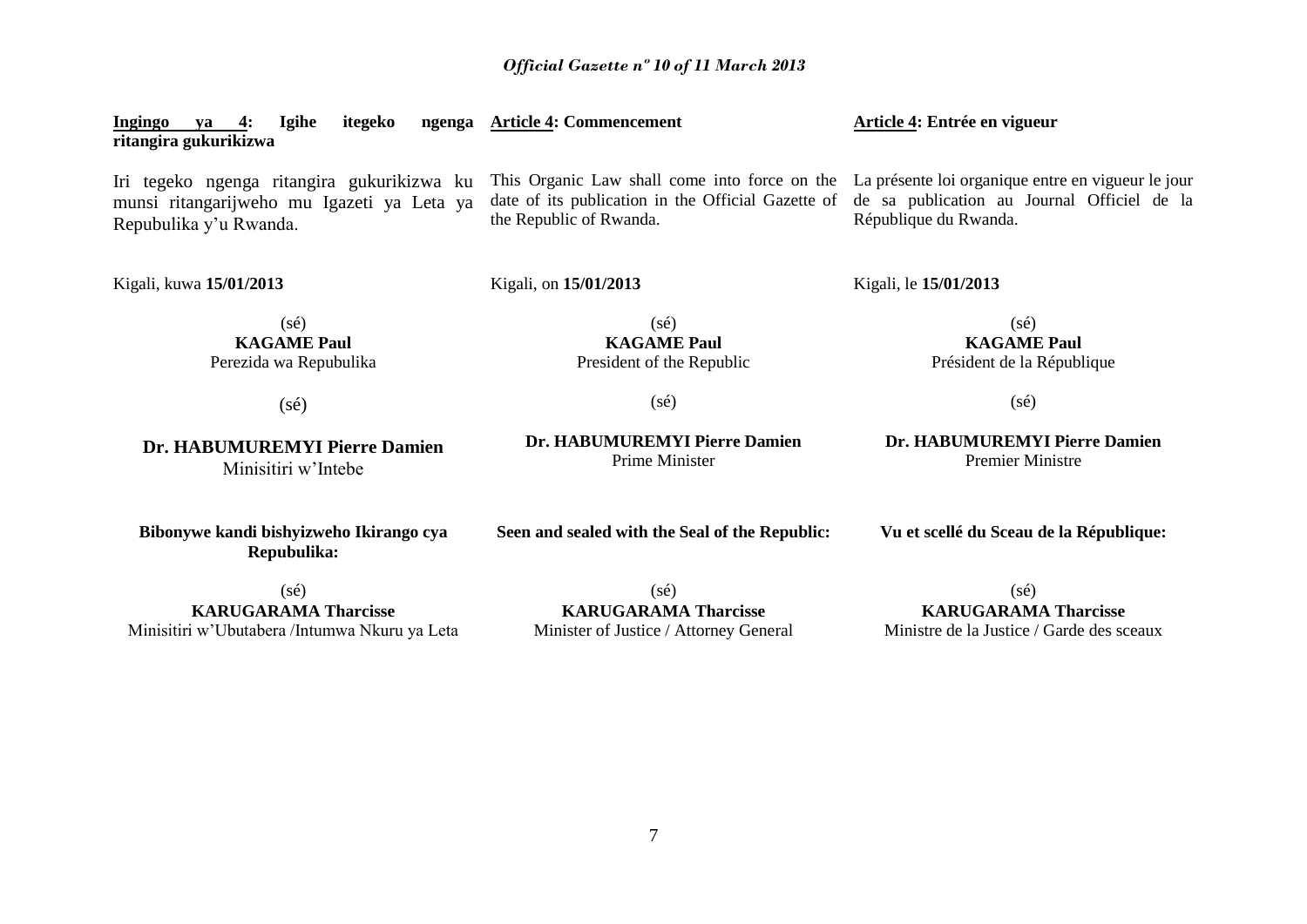| ITEGEKO NGENGA Nº 11/2012/OL RYO<br>18/01/2013<br><b>RIHINDURA</b><br><b>KANDI</b><br><b>KUWA</b><br>RYUZUZA ITEGEKO NGENGA Nº 04/2011/OL<br>RYO KUWA 03/10/2011 RIGENA IMITERERE<br><b>N'UBUBASHA</b><br><b>IMIKORERE</b><br>BY'UBUSHINJACYAHA<br><b>BUKURU</b><br>N'UBUSHINJACYAHA BWA GISIRIKARE | <b>ORGANIC</b><br>$\mathbf{LAW}$ $\mathbf{N}^{\mathbf{o}}$<br>18/01/2013<br><b>MODIFYING</b><br><b>AND</b><br>COMPLEMENTING ORGANIC LAW Nº<br>04/2011/OL OF 03/10/2011 DETERMINING<br>ORGANIZATION, FUNCTIONING<br>THE<br>AND COMPETENCE OF THE NATIONAL<br>PUBLIC PROSECUTION AUTHORITY AND<br><b>THE</b><br><b>MILITARY</b><br><b>DEPARTMENT</b> | 11/2012/OL OF LOI ORGANIQUE Nº 11/2012/OL DU<br>18/01/2013 MODIFIANT ET COMPLETANT<br>LA LOI ORGANIQUE Nº 04/2011/OL DU<br>03/10/2011 PORTANT ORGANISATION,<br>FONCTIONNEMENT ET COMPETENCE<br>DE<br>L'ORGANE<br><b>NATIONAL</b><br>DE<br><b>POURSUITE</b><br>ET<br>DE<br><b>JUDICIAIRE</b><br>PROSECUTION L'AUDITORAT MILITAIRE |
|-----------------------------------------------------------------------------------------------------------------------------------------------------------------------------------------------------------------------------------------------------------------------------------------------------|----------------------------------------------------------------------------------------------------------------------------------------------------------------------------------------------------------------------------------------------------------------------------------------------------------------------------------------------------|----------------------------------------------------------------------------------------------------------------------------------------------------------------------------------------------------------------------------------------------------------------------------------------------------------------------------------|
| <b>ISHAKIRO</b>                                                                                                                                                                                                                                                                                     | <b>TABLE OF CONTENTS</b>                                                                                                                                                                                                                                                                                                                           | <b>TABLE DES MATIERES</b>                                                                                                                                                                                                                                                                                                        |
| Ingingo ya mbere: Ibyiciro by'abashinjacyaha                                                                                                                                                                                                                                                        | <b>Article One: Categories of prosecutors</b>                                                                                                                                                                                                                                                                                                      | Article premier : Catégories des officiers de<br>poursuite judiciaire                                                                                                                                                                                                                                                            |
| Ingingo ya 2: Abashinjacyaha<br>gukurikirana ibyaha mu nkiko zisanzwe                                                                                                                                                                                                                               | bashinzwe Article 2: Prosecutors in ordinary courts                                                                                                                                                                                                                                                                                                | Article 2: Officiers de poursuite judiciaire<br>devant les juridictions ordinaires                                                                                                                                                                                                                                               |
| Ingingo ya 3: Abashinjacyaha bashinzwe Article 3: Military Prosecutors<br>gukurikirana ibyaha mu nkiko za Gisirikare                                                                                                                                                                                |                                                                                                                                                                                                                                                                                                                                                    | <b>Article 3 : Auditeurs militaires</b>                                                                                                                                                                                                                                                                                          |
| Ingingo ya 4: Ububasha bw'ikurikiranacyaha<br>cyangwa ijurira                                                                                                                                                                                                                                       | <b>Article 4: Powers of prosecution or appeal</b>                                                                                                                                                                                                                                                                                                  | Article 4: Pouvoir de poursuite ou d'appel                                                                                                                                                                                                                                                                                       |
| Ingingo ya 5: Imanza Ubushinjacyaha bujyamo                                                                                                                                                                                                                                                         | Article 5: Cases in which the Public Article 5: Affaires dans lesquelles l'organe<br><b>Prosecution appears</b>                                                                                                                                                                                                                                    | national de poursuite intervient                                                                                                                                                                                                                                                                                                 |
| Ingingo ya 6: Itegurwa, isuzumwa n'itorwa ry'iri<br>tegeko ngenga                                                                                                                                                                                                                                   | <b>Article 6: Drafting, consideration and adoption</b><br>of this Organic Law                                                                                                                                                                                                                                                                      | Article 6: Initiation, examen et adoption de la<br>présente loi organique                                                                                                                                                                                                                                                        |
| Ingingo ya 7: Ivanwaho ry'ingingo zinyuranyije Article 7: Repealing provision<br>n'iri tegeko ngenga                                                                                                                                                                                                |                                                                                                                                                                                                                                                                                                                                                    | <b>Article 7: Disposition abrogatoire</b>                                                                                                                                                                                                                                                                                        |
| Ingingo ya 8: Igihe itegeko ngenga ritangira Article 8: Commencement<br>gukurikizwa                                                                                                                                                                                                                 |                                                                                                                                                                                                                                                                                                                                                    | Article 8: Entrée en vigueur                                                                                                                                                                                                                                                                                                     |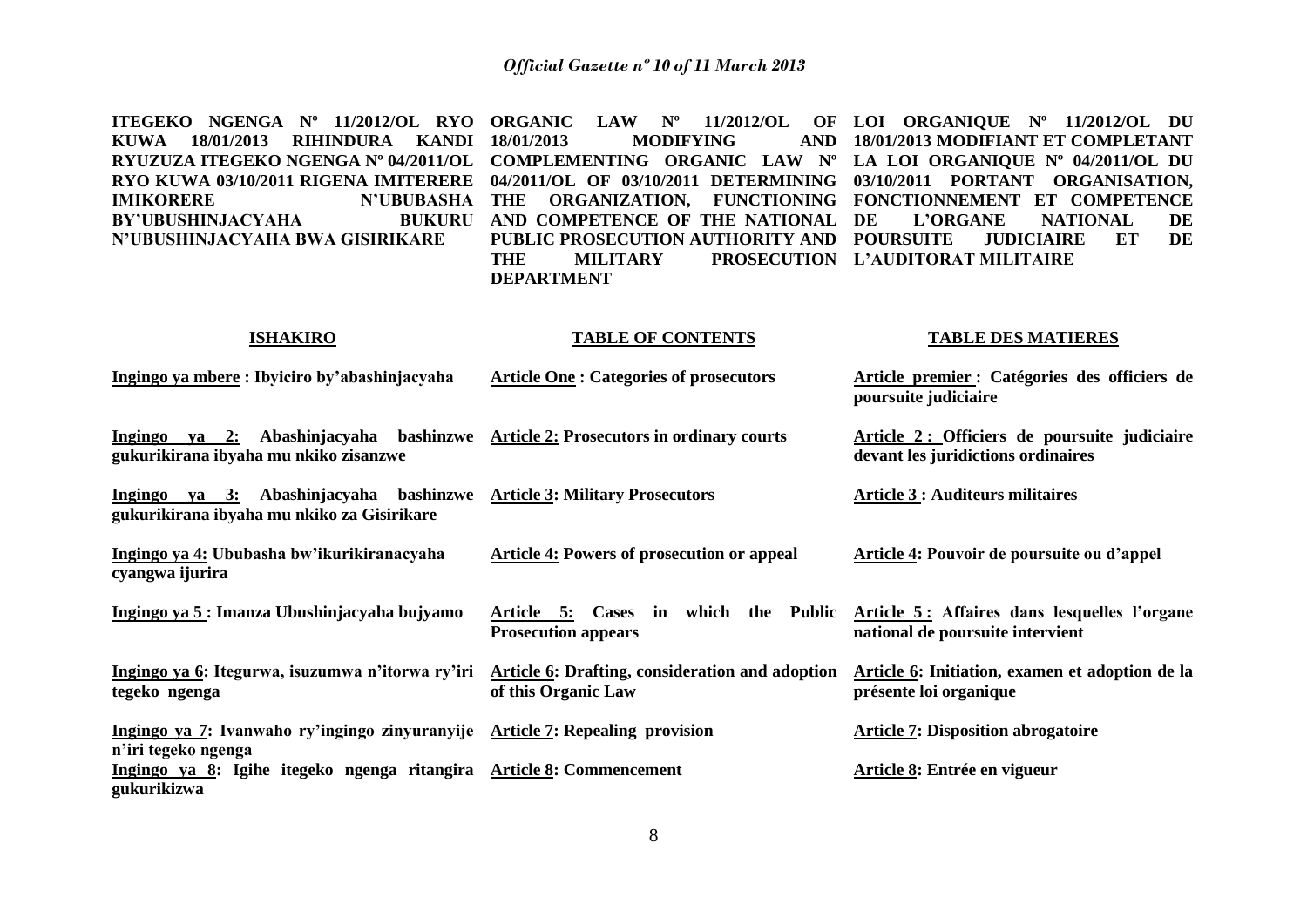| ITEGEKO NGENGA Nº 11/2012/OL RYO<br><b>KUWA</b><br>18/01/2013<br><b>RIHINDURA</b><br><b>KANDI</b><br>RYUZUZA ITEGEKO NGENGA Nº 04/2011/OL<br>RYO KUWA 03/10/2011 RIGENA IMITERERE<br><b>N'UBUBASHA</b><br><b>IMIKORERE</b><br><b>BY'UBUSHINJACYAHA</b><br><b>BUKURU</b><br>N'UBUSHINJACYAHA BWA GISIRIKARE | $N^{\rm o}$<br>11/2012/OL<br><b>ORGANIC</b><br><b>LAW</b><br>18/01/2013<br><b>MODIFYING</b><br><b>AND</b><br>COMPLEMENTING ORGANIC LAW Nº<br>04/2011/OL OF 03/10/2011 DETERMINING<br>ORGANIZATION, FUNCTIONING<br><b>THE</b><br>AND COMPETENCE OF THE NATIONAL<br>PUBLIC PROSECUTION AUTHORITY AND<br><b>THE</b><br><b>MILITARY</b><br><b>PROSECUTION</b><br><b>DEPARTMENT</b> | OF LOI ORGANIQUE Nº 11/2012/OL DU<br>18/01/2013 MODIFIANT ET COMPLETANT<br>LA LOI ORGANIQUE Nº 04/2011/OL DU<br>03/10/2011 PORTANT ORGANISATION,<br>FONCTIONNEMENT ET COMPETENCE<br>DE<br><b>L'ORGANE</b><br><b>NATIONAL</b><br>DE<br><b>POURSUITE</b><br>ET<br>DE<br><b>JUDICIAIRE</b><br>L'AUDITORAT MILITAIRE |
|------------------------------------------------------------------------------------------------------------------------------------------------------------------------------------------------------------------------------------------------------------------------------------------------------------|--------------------------------------------------------------------------------------------------------------------------------------------------------------------------------------------------------------------------------------------------------------------------------------------------------------------------------------------------------------------------------|------------------------------------------------------------------------------------------------------------------------------------------------------------------------------------------------------------------------------------------------------------------------------------------------------------------|
| Twebwe, KAGAME Paul,<br>Perezida wa Repubulika;                                                                                                                                                                                                                                                            | We, KAGAME Paul,<br>President of the Republic;                                                                                                                                                                                                                                                                                                                                 | <b>Nous, KAGAME Paul,</b><br>Président de la République;                                                                                                                                                                                                                                                         |
| INTEKO ISHINGA AMATEGEKO YEMEJE,<br>NONE NATWE DUHAMIJE, DUTANGAJE<br>ITEGEKO NGENGA RITEYE RITYA, KANDI<br>DUTEGETSE KO RYANDIKWA MU IGAZETI<br>YA LETA YA REPUBULIKA Y'U RWANDA                                                                                                                          | THE PARLIAMENT HAS ADOPTED AND<br>WE SANCTION, PROMULGATE<br><b>THE</b><br><b>FOLLOWING</b><br><b>ORGANIC</b><br><b>LAW</b><br><b>AND</b><br><b>PUBLISHED IN</b><br><b>ORDER IT BE</b><br><b>THE</b><br>OFFICIAL GAZETTE OF THE REPUBLIC<br><b>OF RWANDA</b>                                                                                                                   | LE PARLEMENT A ADOPTE ET NOUS<br>SANCTIONNONS, PROMULGUONS LA<br>LOI ORGANIQUE DONT LA TENEUR<br>SUIT ET ORDONNONS QU'ELLE SOIT<br>PUBLIEE AU JOURNAL OFFICIEL DE LA<br><b>REPUBLIQUE DU RWANDA</b>                                                                                                              |
| <b>INTEKO ISHINGA AMATEGEKO:</b>                                                                                                                                                                                                                                                                           | THE PARLIAMENT:                                                                                                                                                                                                                                                                                                                                                                | LE PARLEMENT:                                                                                                                                                                                                                                                                                                    |
| Umutwe w'Abadepite, mu nama yawo yo kuwa 03<br>Ukuboza 2012;                                                                                                                                                                                                                                               | The Chamber of Deputies, in its session of<br>03 December 2012;                                                                                                                                                                                                                                                                                                                | La Chambre des Députés, en sa séance du 03<br>décembre 2012;                                                                                                                                                                                                                                                     |
| Umutwe wa Sena, mu nama yawo yo kuwa 08<br>Ugushyingo 2012;                                                                                                                                                                                                                                                | The Senate, in its session of 08 November 2012;                                                                                                                                                                                                                                                                                                                                | Le Sénat, en sa séance du 08 novembre 2012;                                                                                                                                                                                                                                                                      |
| Ishingiye ku Itegeko Nshinga rya Repubulika y'u<br>Rwanda ryo kuwa 04 Kamena 2003, nk'uko<br>ryavuguruwe kugeza ubu, cyane cyane mu ngingo<br>zaryo, iya 62, iya 66, iya 67, iya 88, iya 89, iya 90,                                                                                                       | Pursuant to the Constitution of the Republic of<br>Rwanda of 04 June 2003 as amended to date,<br>especially in Articles 62, 66, 67, 88, 89, 90, 92,                                                                                                                                                                                                                            | Vu la Constitution de la République du Rwanda<br>du 04 juin 2003 telle que révisée à ce jour,<br>spécialement en ses articles 62, 66, 67, 88, 89,                                                                                                                                                                |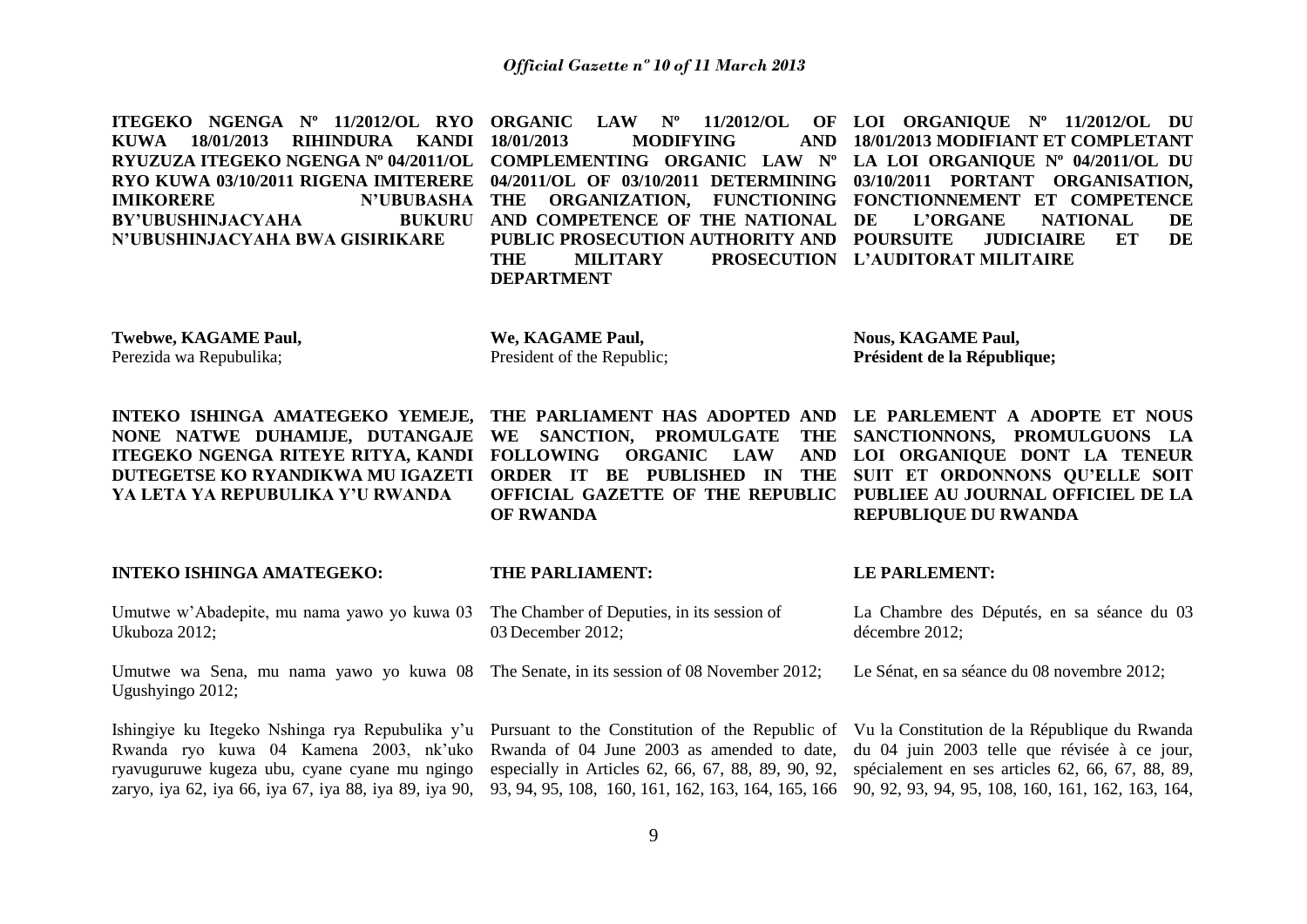iya 92, iya 93, iya 94, iya 95, iya 108**,** iya 160, iya and 201; 161, iya 162, iya 163, iya 164, iya 165, iya 166 n'iya 201;

Isubiye ku Itegeko Ngenga nº 04/2011/OL ryo kuwa 03/10/2011 rigena imiterere n'ububasha by'Ubushinjacyaha Bukuru n'Ubushinjacyaha bwa Gisirikare, cyane cyane mu ngingo zaryo, iya 10, iya 14, iya 18, iya 34 n'iya 41;

03/10/2011 determining the organization, functioning and competence of the National Public Prosecution Authority and the Military Prosecution Department, especially in Articles 10, spécialement en ses articles 10, 14, 18, 34 et 41; 14, 18, 34 and 41;

165, 166 et 201;

Having reviewed Organic Law nº 04/2011/OL of Revu la Loi Organique nº 04/2011/OL du 03/10/2011 portant organisation, fonctionnement et compétence de l'Organe National de Poursuite Judiciaire et de l'Auditorat Militaire,

#### **YEMEJE :**

**Ingingo ya mbere : Ibyiciro by'abashinjacyaha**

#### **Article One : Categories of prosecutors**

**ADOPTS :**

**ADOPTE:**

### **Article premier : Catégories des officiers de poursuite judiciaire**

Ingingo ya 10 y'Itegeko Ngenga nº 04/2011/OL ryo Article 10 of Organic Law nº 04/2011/OL of L'article 10 de la Loi Organique nº 04/2011/OL kuwa 03/10/2011 rigena imiterere, imikorere 03/10/2011 n'ububasha by'Ubushinjacyaha n'Ubushinjacyaha bwa Gisirikare ihinduwe kandi Public Prosecution Authority and the Military yujujwe ku buryo bukurikira:

«Abashinjacyaha barimo ibyiciro bine (4) bikurikira :

- 1° abashinjacyaha b'umwuga ;
- 2° abashinjacyaha ba Gisirikare ;

n'amasezerano y'umurimo;

3° abashinjacyaha bagengwa

determining the organization, functioning and competence of the National Prosecution Department is modified and complemented as follows:

- categories :
	- 1° career prosecutors ;
	- 2° military prosecutors ;
	- 3° prosecutors governed by a contract of employment ;
- du 03/10/2011 portant organisation, fonctionnement et compétence de l'Organe National de Poursuite Judiciaire et de l'Auditorat Militaire est modifié et complété comme suit :
- "Prosecutors fall under the following four (4) « Les officiers de poursuite judiciaire sont classés en quatre (4) catégories suivantes :
	- 1° les officiers de poursuite judiciaire de carrière ;
	- 2° les auditeurs militaires ;
	- 3° les officiers de poursuite judiciaire régis par un contrat de travail ;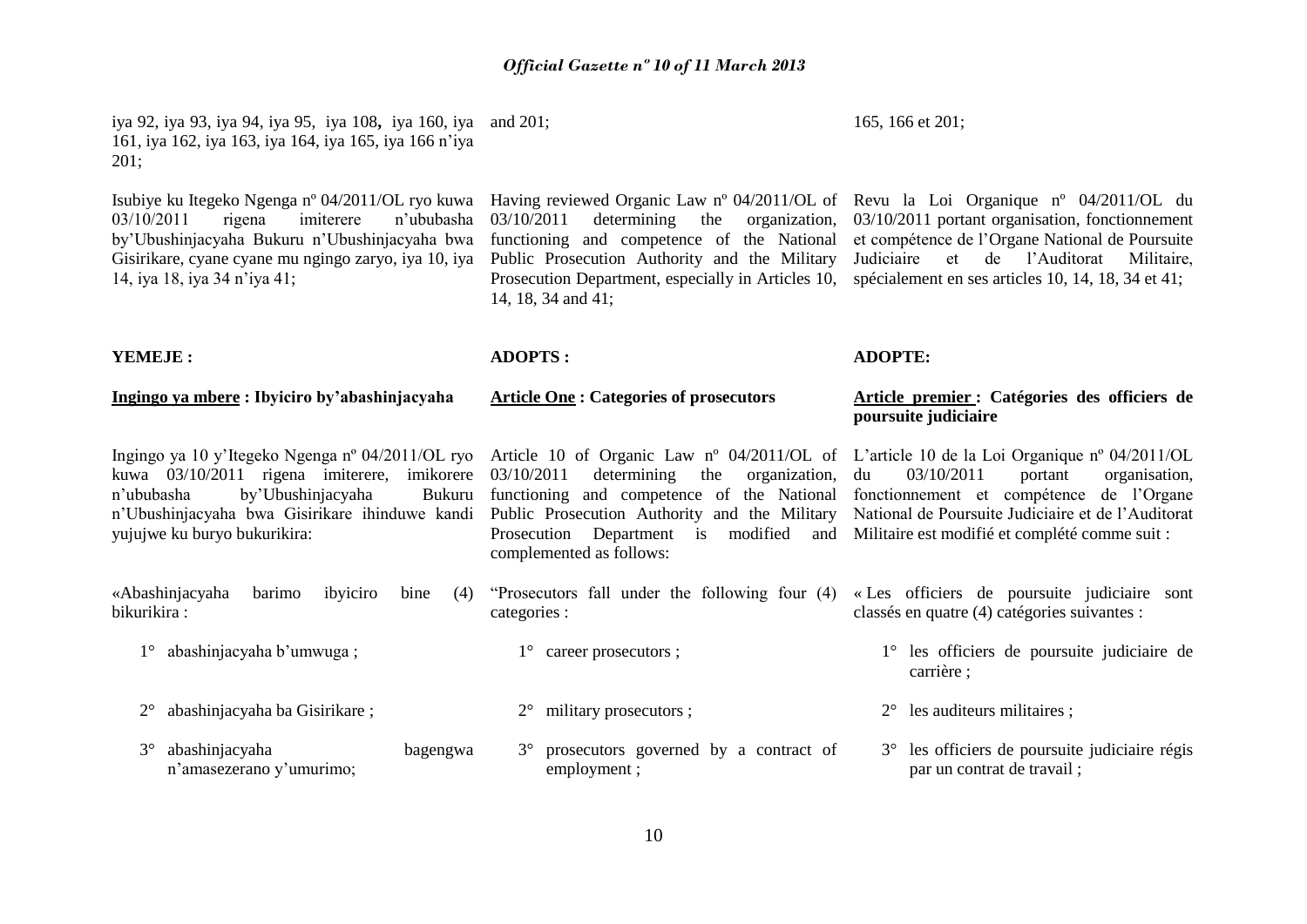4° abashinjacyaha bashobora gushyirwaho n'itegeko ryihariye. »

#### **Ingingo ya 2: Abashinjacyaha bashinzwe Article 2: Prosecutors in ordinary courts gukurikirana ibyaha mu nkiko zisanzwe**

Ingingo ya 14 y'Itegeko Ngenga nº 04/2011/OL ryo Article 14 of Organic Law nº 04/2011/OL of kuwa 03/10/2011 rigena imiterere, imikorere 03/10/2011 n'ububasha by'Ubushinjacyaha Bukuru n'Ubushinjacyaha bwa Gisirikare ihinduwe kandi Public Prosecution Authority and the Military yujujwe ku buryo bukurikira:

«Mu nkiko zisanzwe, ikurikiranacyaha rikorwa n'Abashinjacyaha bagize ibiro by'Umushinjacyaha Mukuru, Ubushinjacyaha ku rwego Rwisumbuye, Ubushinjacyaha ku rwego rw'Ibanze n'abandi bashinjacyaha bashyirwaho n'itegeko ryihariye».

### **Ingingo ya 3: Abashinjacyaha bashinzwe Article 3: Military Prosecutors gukurikirana ibyaha mu nkiko za Gisirikare**

Ingingo ya 18 y'Itegeko Ngenga nº 04/2011/OL ryo Article 18 of Organic Law nº 04/2011/OL of L'article 18 de la Loi Organique nº 04/2011/OL kuwa 03/10/2011 rigena imiterere, imikorere 03/10/2011 n'ububasha by'Ubushinjacyaha n'Ubushinjacyaha bwa Gisirikare ihinduwe kandi Public Prosecution Authority and the Military yujujwe ku buryo bukurikira:

« Mu Rukiko rwa Gisirikare no mu Rukiko Rukuru rwa Gisirikare, ikurikiranabyaha n'Umushinjacyaha Mukuru wa

4° prosecutors who may be determined by a specific law."

determining the organization. functioning and competence of the National Prosecution Department is modified and Militaire est modifié et complété comme suit : complemented as follows:

"In ordinary courts, prosecution shall be conducted by Prosecutors of the Prosecutor General's Office, the Public Prosecution at Intermediate and Primary levels as well as other Prosecutors who may be determined by a specific law."

determining the organization, functioning and competence of the National Prosecution Department is modified and complemented as follows:

Court, criminal prosecution shall be conducted by Cour Militaire, la poursuite judiciaire est assurée

4° les officiers de poursuite judiciaire ayant cette qualité en vertu d'une loi particulière.»

### **Article 2 : Officiers de poursuite judiciaire devant les juridictions ordinaires**

L'article 14 de la Loi Organique nº 04/2011/OL du 03/10/2011 portant organisation, fonctionnement et compétence de l'Organe National de Poursuite Judiciaire et de l'Auditorat

« Devant les juridictions ordinaires, l'action publique est exercée par les Procureurs du Bureau du Procureur Général, l'Organe National de Poursuite Judiciaire au niveau de Grande Instance et au niveau de Base ainsi que d'autres officiers de poursuite judiciaire ayant cette qualité en vertu d'une loi particulière. »

#### **Article 3 : Auditeurs militaires**

du 03/10/2011 portant organisation, fonctionnement et compétence de l'Organe National de Poursuite Judiciaire et de l'Auditorat Militaire est modifié et complété comme suit :

"In the Military Court and the Military High « Devant le Tribunal Militaire et devant la Haute the Military Prosecutor General, the Deputy par l'Auditeur Général Militaire, l'Auditeur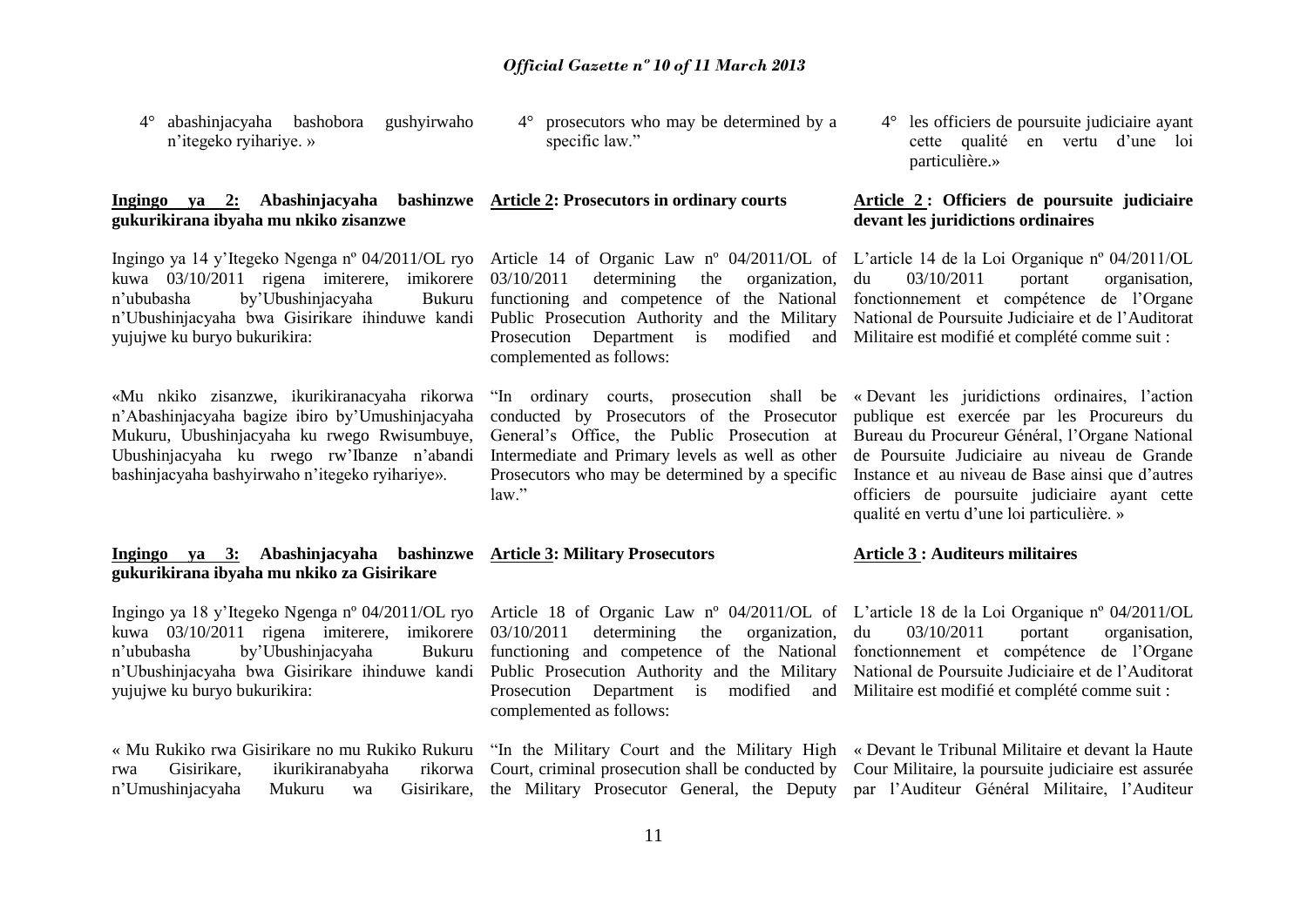Umushinjacyaha Mukuru wa Gisirikare Wungirije, Abashinjacyaha ba Gisirikare n'abandi bashinjacyaha bashyirwaho n'itegeko ryihariye.

Ikurikiranabyaha ry'abasirikare n'ibyitso byabo riyoborwa n'Umushinjacyaha Mukuru wa Yunganirwa mu mirimo ve n'Umushinjacyaha Mukuru wa Gisirikare Wungirije n'abandi Bashinjacyaha ba Gisirikare ».

#### **Ingingo ya 4: Ububasha bw'ikurikiranacyaha Article 4: Powers of prosecution or appeal cyangwa ijurira**

Ingingo ya 34 y'Itegeko Ngenga nº 04/2011/OL ryo Article 34 of Organic Law nº 04/2011/OL of L'article 34 de la Loi Organique nº 04/2011/OL kuwa 03/10/2011 rigena imiterere, imikorere 03/10/2011 n'ububasha by'Ubushinjacyaha n'Ubushinjacyaha bwa Gisirikare ihinduwe kandi Public Prosecution Authority and the Military yujujwe ku buryo bukurikira:

«Ububasha bwo kwemeza ko habaho ikurikiranacyaha cyangwa ijurira bugirwa n'Abashinjacyaha bagize Ibiro by'Umushinjacyaha Mukuru, Ubushinjacyaha bwo ku rwego Rwisumbuye, ubwo ku rwego rw'Ibanze n'abandi Bashinjacyaha bashyirwaho n'itegeko ryihariye.

Abashinjacyaha bagize Ibiro by'Umushinjacyaha Mukuru bajurira mu Rukiko rw'Ikirenga.

Military Prosecutor General, the Military Général Militaire Adjoint, les Auditeurs Prosecutors and other Prosecutors who may be determined by a specific law.

Criminal prosecution against soldiers and their La poursuite judiciaire contre les militaires et accomplices shall be supervised by the Military Prosecutor General. In the exercise of his/her responsibilities, he/she shall be assisted by the Deputy Military Prosecutor General and other Adjoint et d'autres Auditeurs Militaires. » military prosecutors."

Militaires et les autres officiers de poursuite judiciaire ayant cette qualité en vertu d'une loi particulière.

leurs complices est menée sous l'autorité de l'Auditeur Général Militaire. Il est assisté dans ses fonctions par l'Auditeur Général Militaire

#### **Article 4: Pouvoir de poursuite ou d'appel**

determining the organization, Bukuru functioning and competence of the National Prosecution Department is modified and Militaire est modifié et complété comme suit : complemented as follows:

"The powers to institute criminal prosecutions or file appeals shall rest with Prosecutors of the Prosecutor General's Office, the National Public Prosecution Authority at Intermediate and primary levels as well as other Prosecutors who may be determined by a specific law.

The Prosecutors of the Prosecutor General's Les Officiers de poursuite judiciaire du Bureau Office shall file appeals before the Supreme du Procureur Général interjettent appel devant la Court.

du 03/10/2011 portant organisation, fonctionnement et compétence de l'Organe National de Poursuite Judiciaire et de l'Auditorat

« Le pouvoir de décider de diligenter les poursuites ou d'interjeter appel appartient aux Officiers de poursuite judiciaire du Bureau du Procureur Général, à l'Organe National de Poursuite Judiciaire au niveau de Grande Instance et au niveau de Base ainsi qu'à d'autres Officiers de poursuite judiciaire ayant cette qualité en vertu d'une loi particulière.

Cour Suprême.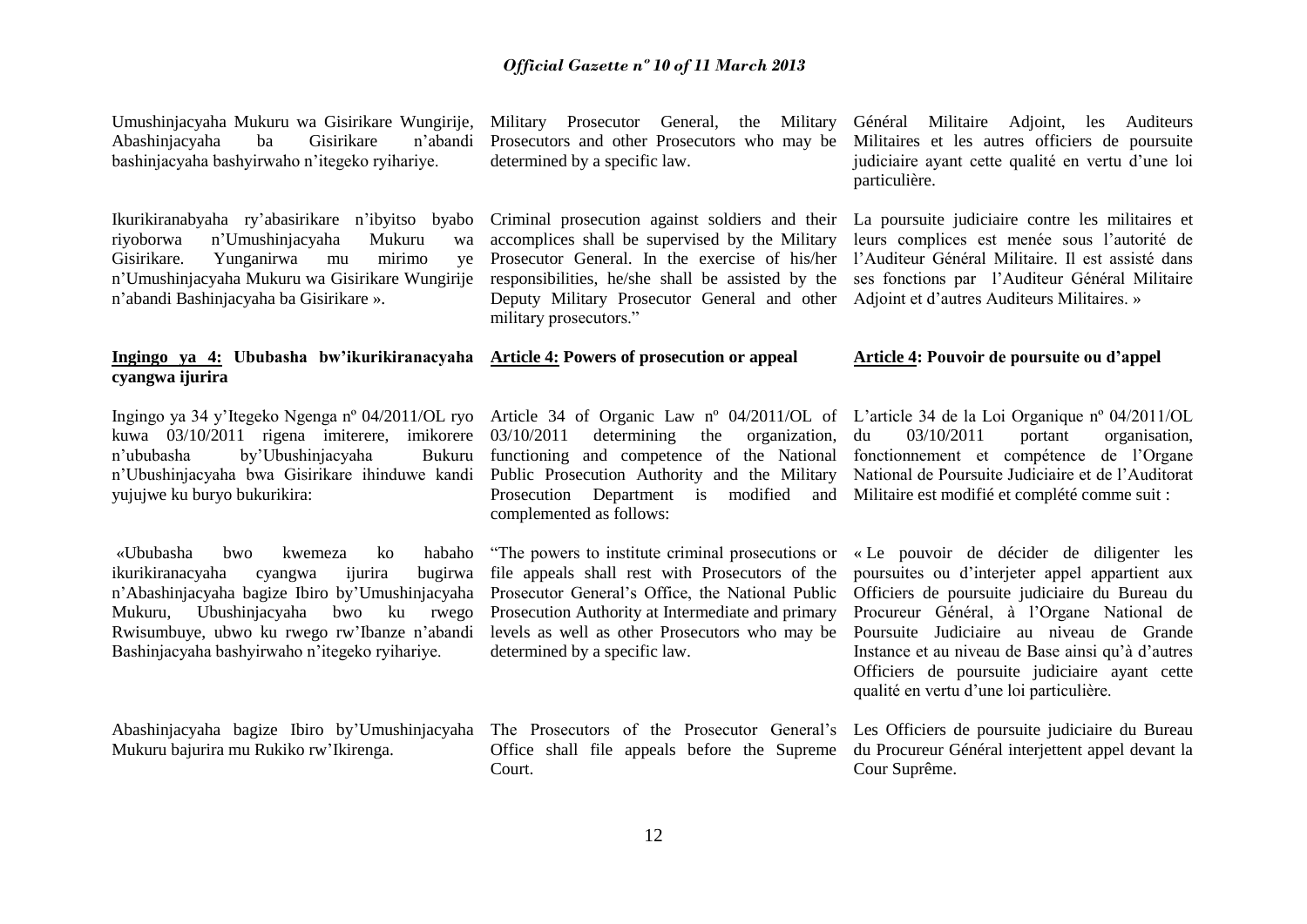Abashinjacyaha bo ku rwego Rwisumbuye bajurira mu Rukiko Rukuru no mu Rukiko Rwisumbuye. Bashobora kandi gukora imirimo y'iperereza n'iy'ikurikiranabyaha mu Rukiko Rukuru babitegetswe n'Umushinjacyaha Mukuru.

Abashinjacyaha bo ku rwego rw'ibanze bajurira mu Prosecutors at primary level shall file appeals in rukiko Rwisumbuye.

Ubushinjacyaha Bukuru bushobora gushyiraho Abashinjacyaha bagengwa n'amasezerano y'umurimo bakorera ku rwego contractual basis. rw'Ibanze.

bakurikirana icyaha kandi bakajurira mu nkiko conduct criminal prosecution and file appeals zibifitiye ububasha ».

#### **Ingingo ya 5 : Imanza Ubushinjacyaha bujyamo**

Ingingo ya 41 y'Itegeko Ngenga nº 04/2011/OL ryo kuwa 03/10/2011 rigena imiterere n'ububasha by'Ubushinjacyaha Bukuru n'Ubushinjacyaha bwa Gisirikare ihinduwe kandi yujujwe ku buryo bukurikira:

«Ubushinjacyaha buburana mu Rukiko imanza z'inshinjabyaha gusa.

appeals in the High Court and in Intermediate Court. They may also conduct investigations and criminal prosecution at the High Court level upon instructions from the Prosecutor General.

the Intermediate Court.

The National Public Prosecution Authority may also hire Prosecutors at the primary level on a

Abashinjacyaha bashyirwaho n'itegeko ryihariye Prosecutors determined by a specific law shall before competent courts."

> **Article 5: Cases in which the Public Prosecution appears**

> Article 41 of Organic Law nº 04/2011/OL of 03/10/2011 determining the organization, functioning and competence of the National Public Prosecution Authority and the Military Prosecution Department is modified and complemented as follows:

> "The Public Prosecution shall appear in courts only in criminal cases.

Prosecutors at the Intermediate level shall file Les Officiers de poursuite judiciaire au niveau de Grande Instance interjettent appel devant la Haute Cour et devant le Tribunal de Grande Instance. Ils peuvent également mener des actes d'instructions et de poursuite au niveau de la Haute Cour sur instruction du Procureur Général.

> Les Officiers de poursuite judiciaire au niveau de base interjettent appel devant le Tribunal de Grande Instance.

> L'Organe National de Poursuite Judiciaire peut également engager des Officiers de poursuite judiciaire régis par un contrat de travail pour exercer au niveau de Base.

> Les Officiers de poursuite judiciaire ayant cette qualité en vertu d'une loi particulière engagent des poursuites et interjettent appel devant les juridictions compétentes. »

### **Article 5 : Affaires dans lesquelles l'organe national de poursuite intervient**

L'article 41 de la Loi Organique nº 04/2011/OL du 03/10/2011 portant organisation, fonctionnement et compétence de l'Organe National de Poursuite Judiciaire et de l'Auditorat Militaire est modifié et complété comme suit :

« L'Organe National de Poursuite n'intervient devant les juridictions que dans les affaires pénales seulement.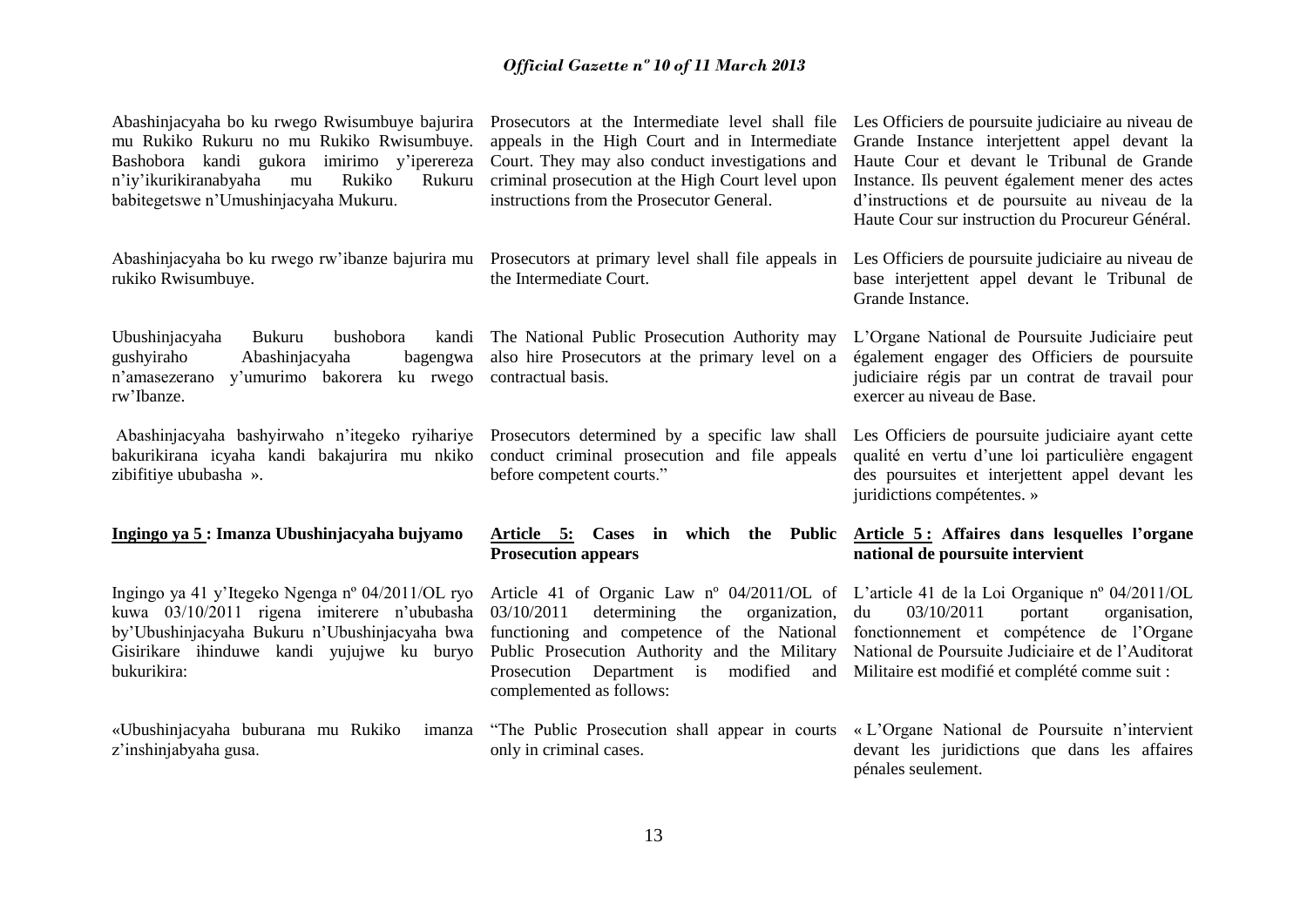| Icyakora, Ubushinjacyaha butanga ikirego gisaba ko<br>umutungo wa Leta ugaruzwa iyo ushinjwa<br>akurikiranyweho icyaha cyo kurigisa umutungo wa<br>Leta, kuwiba, kuwambura mu buryo bw'uburiganya<br>cyangwa kuwishyura bitari ngombwa binyujijwe<br>mu masezerano. » | However, the Public Prosecution shall also file a<br>civil action to recover government property if the<br>accused is charged of embezzlement, theft,<br>swindling or undue payment under a contract of<br>government property." | Toutefois, l'Organe National de Poursuite<br>Judiciaire intente également une action civile en<br>recouvrement des biens de l'Etat lorsque l'accusé<br>est poursuivi du détournement, vol, escroquerie<br>ou paiement de l'indu sur base du contrat des<br>biens de l'Etat.» |
|-----------------------------------------------------------------------------------------------------------------------------------------------------------------------------------------------------------------------------------------------------------------------|----------------------------------------------------------------------------------------------------------------------------------------------------------------------------------------------------------------------------------|------------------------------------------------------------------------------------------------------------------------------------------------------------------------------------------------------------------------------------------------------------------------------|
| Ingingo ya 6: Itegurwa, isuzumwa n'itorwa ry'iri Article 6: Drafting, consideration and adoption<br>tegeko ngenga                                                                                                                                                     | of this Organic Law                                                                                                                                                                                                              | Article 6: Initiation, examen et adoption de la<br>présente loi organique                                                                                                                                                                                                    |
| Iri tegeko ngenga ryateguwe, risuzumwa kandi This Organic Law was drafted, considered and<br>ritorwa mu rurimi rw'Ikinyarwanda.                                                                                                                                       | adopted in Kinyarwanda.                                                                                                                                                                                                          | La présente loi organique a été initiée, examinée<br>et adoptée en kinyarwanda.                                                                                                                                                                                              |
| Ingingo ya 7: Ivanwaho ry'ingingo zinyuranyije Article 7: Repealing provision<br>n'iri tegeko ngenga                                                                                                                                                                  |                                                                                                                                                                                                                                  | <b>Article 7: Disposition abrogatoire</b>                                                                                                                                                                                                                                    |
| Ingingo zose z'amategeko abanziriza iri tegeko<br>ngenga kandi zinyuranyije na ryo, zivanyweho.                                                                                                                                                                       | All prior legal provisions inconsistent with this<br>Organic Law are hereby repealed.                                                                                                                                            | Toutes les dispositions légales antérieures<br>contraires à la présente loi organique sont<br>abrogées.                                                                                                                                                                      |
| Ingingo ya 8: Igihe itegeko ngenga ritangira Article 8: Commencement<br>gukurikizwa                                                                                                                                                                                   |                                                                                                                                                                                                                                  | Article 8: Entrée en vigueur                                                                                                                                                                                                                                                 |
| Iri tegeko ngenga ritangira gukurikizwa ku munsi<br>ritangarijweho mu Igazeti ya Leta ya Repubulika y'<br>u Rwanda.                                                                                                                                                   | This Organic Law shall come into force on the La présente loi organique entre en vigueur le<br>date of its publication in the Official Gazette of<br>the Republic of Rwanda.                                                     | jour de sa publication au Journal Officiel de la<br>République du Rwanda.                                                                                                                                                                                                    |
| Kigali, kuwa 18/01/2013                                                                                                                                                                                                                                               | Kigali, on 18/01/2013                                                                                                                                                                                                            | Kigali, le 18/01/2013                                                                                                                                                                                                                                                        |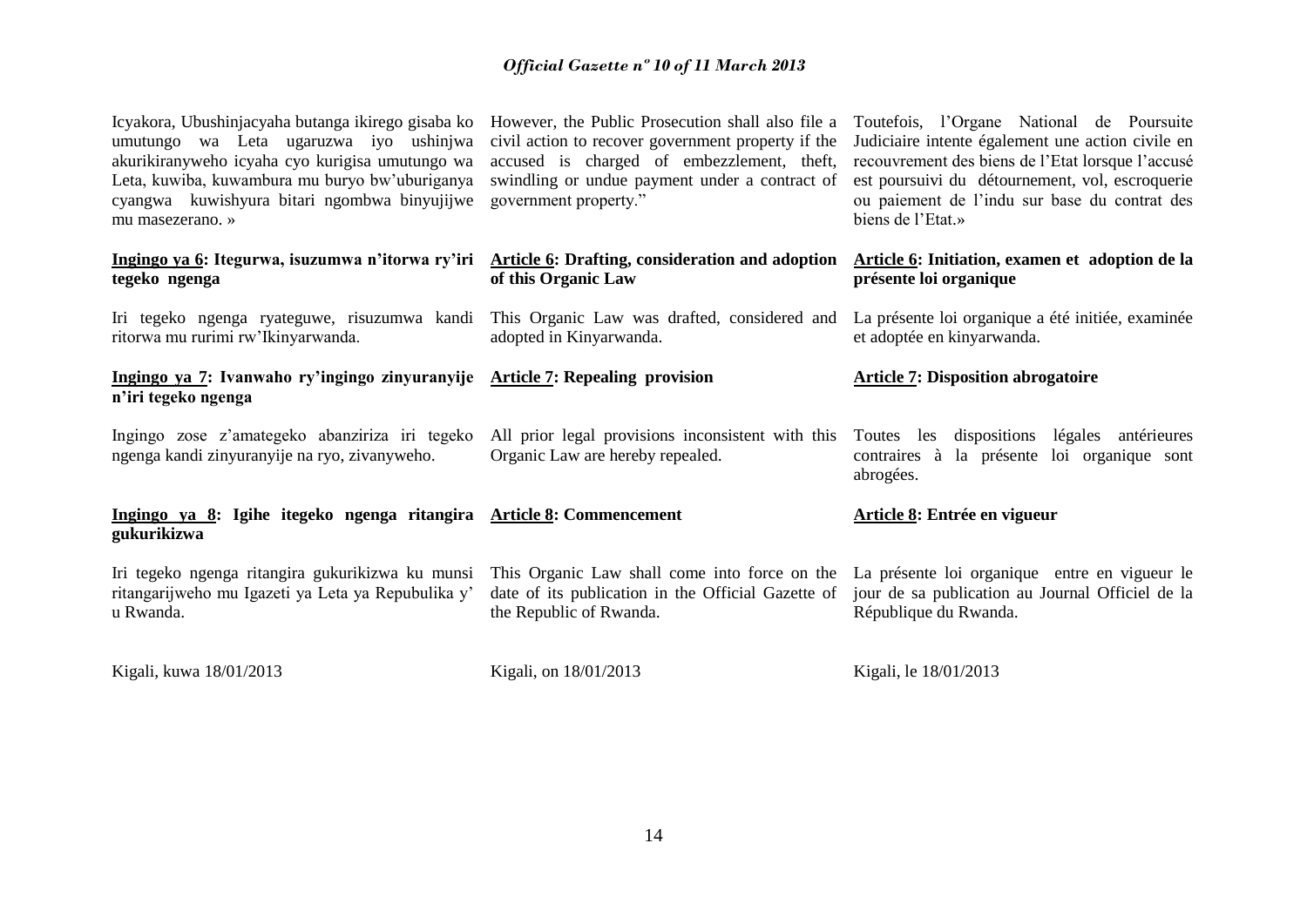**(sé) KAGAME Paul** Perezida wa Repubulika

**(sé) KAGAME Paul** President of the Republic

 $(s\acute{e})$ **KAGAME Paul** Président de la République

**(sé) Dr.HABUMUREMYI Pierre Damien** Minisitiri w'Intebe

**(sé) Dr. HABUMUREMYI Pierre Damien** Prime Minister

**(sé) Dr. HABUMUREMYI Pierre Damien** Premier Ministre

**Bibonywe kandi bishyizweho Ikirango cya Repubulika** :

**Seen and sealed with the Seal of the Republic**:

**Vu et scellé du Sceau de la République :**

**(sé) KARUGARAMA Tharcisse** Minisitiri w'Ubutabera / Intumwa Nkuru ya Leta

**(sé) KARUGARAMA Tharcisse** Minister of Justice / Attorney General

**(sé) KARUGARAMA Tharcisse** Ministre de la Justice / Garde des Sceaux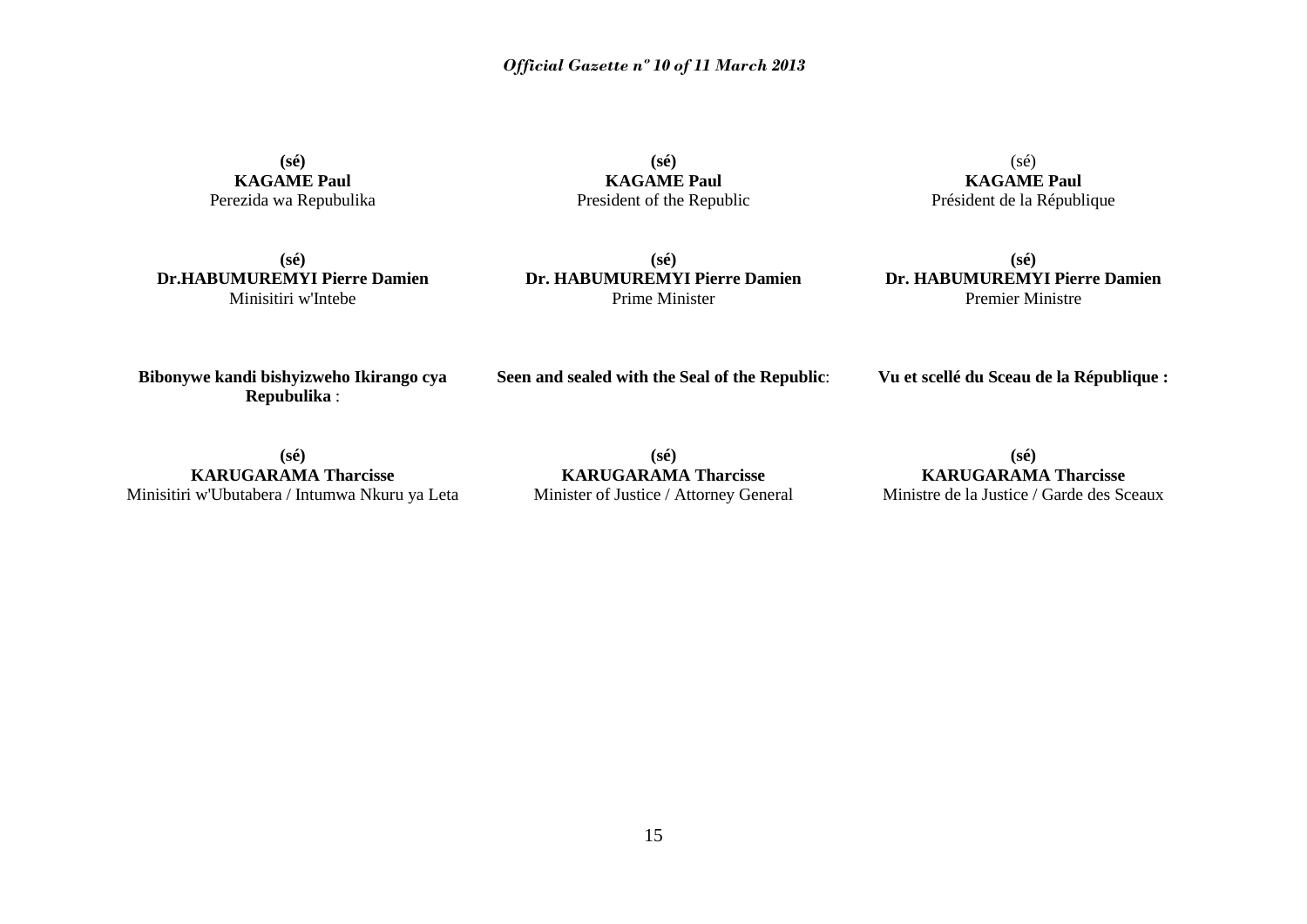**ITEGEKO NGENGA N° 01/2013/OL RYO ORGANIC LAW N° 01/2013/OL OF LOI ORGANIQUE N° 01/2013/OL DU KUWA 07/02/2013 RIHINDURA KANDI RYUZUZA ITEGEKO NGENGA COMPLEMENTING ORGANIC LAW Nº03/2012/OL RYO KUWA 13/06/2012 Nº03/2012/OL OF 13/06/2012 DETERMINING 13/06/2012 PORTANT ORGANISATION, RIGENA IMITERERE, IMIKORERE THE ORGANIZATION, FUNCTIONING FONCTIONNEMENT ET COMPETENCE N'UBUBASHA BY'URUKIKO AND JURISDICTION OF THE SUPREME DE LA COUR SUPREME RW'IKIRENGA MODIFYING COURT 07/02/2013 MODIFIANT ET COMPLETANT**  LAW LA LOI ORGANIOUE N° 03/2012/OL DU

#### **ISHAKIRO TABLE OF CONTENTS TABLE DES MATIERES**

| Ingingo      | va | mbere: Kongera | umubare Article One: Increasing the number of judges | Article premier : Augmentation du nombre de |
|--------------|----|----------------|------------------------------------------------------|---------------------------------------------|
| w'abacamanza |    |                |                                                      | juges                                       |

**Ingingo ya 2: Itegurwa, isuzumwa n'itorwa Article 2: Drafting, consideration and adoption Article 2: Initiation, examen et adoption de la ry'iri tegeko ngenga of this Organic Law présente loi organique**

**Ingingo ya 3: Ivanwaho ry'ingingo z'amategeko Article 3: Repealing provision zinyuranyije n'iri tegeko ngenga Article 3: Disposition abrogatoire**

**Ingingo ya 4: Igihe itegeko ngenga ritangira Article 4: Commencement gukurikizwa Article 4: Entrée en vigueur**

16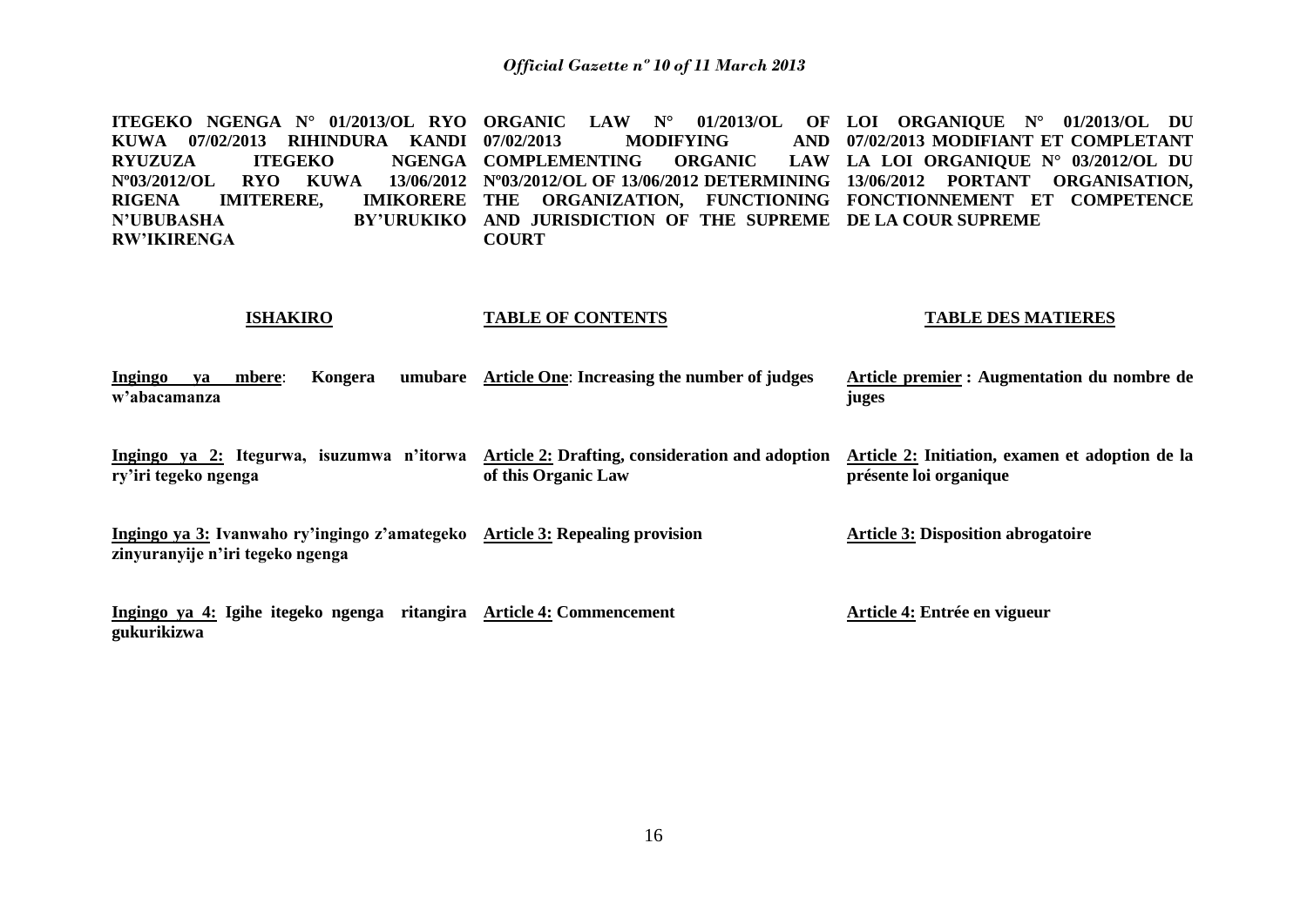**ITEGEKO NGENGA N° 01/2013/OL RYO ORGANIC LAW N° 01/2013/OL OF LOI ORGANIQUE N° 01/2013/OL DU KUWA 07/02/2013 RIHINDURA KANDI RYUZUZA ITEGEKO NGENGA 03/2012/OL RYO KUWA 13/06/2012 RIGENA 03/2012/OL OF 13/06/2012 DETERMINING 13/06/2012 PORTANT ORGANISATION, IMITERERE, IMIKORERE N'UBUBASHA THE ORGANIZATION, FUNCTIONING FONCTIONNEMENT ET COMPETENCE BY'URUKIKO RW'IKIRENGA MODIFYING COMPLEMENTING ORGANIC LAW Nº LA LOI ORGANIQUE N° 03/2012/OL DU AND JURISDICTION OF THE SUPREME DE LA COUR SUPREME COURT 07/02/2013 MODIFIANT ET COMPLETANT** 

**Twebwe, KAGAME Paul,**  Perezida wa Repubulika;

**We, KAGAME Paul,** President of the Republic; **Nous, KAGAME Paul,**  Président de la République;

**ITEGEKO NGENGA RITEYE RITYA KANDI FOLLOWING ORGANIC LAW AND RWANDA**

**INTEKO ISHINGA AMATEGEKO YEMEJE, THE PARLIAMENT HAS ADOPTED AND LE PARLEMENT A ADOPTE ET NOUS OF RWANDA**

**NONE NATWE DUHAMIJE, DUTANGAJE WE SANCTION, PROMULGATE THE SANCTIONNONS, PROMULGUONS LA LOI DUTEGETSE KO RYANDIKWA MU ORDER IT BE PUBLISHED IN THE ORDONNONS QU'ELLE SOIT PUBLIEE AU IGAZETI YA LETA YA REPUBULIKA Y'U OFFICIAL GAZETTE OF THE REPUBLIC JOURNAL OFFICIEL DE LA REPUBLIQUE ORGANIQUE DONT LA TENEUR SUIT ET DU RWANDA**

#### **INTEKO ISHINGA AMATEGEKO: THE PARLIAMENT: LE PARLEMENT:**

| Umutwe w'Abadepite, mu nama yawo yo kuwa 27 The Chamber of Deputies, in its session of 27 La Chambre des Députés, en sa séance du 27<br>Ukuboza 2012;                                                                                                                                                                                                                                                                                                                                              | December 2012;                                     | décembre 2012;                                       |
|----------------------------------------------------------------------------------------------------------------------------------------------------------------------------------------------------------------------------------------------------------------------------------------------------------------------------------------------------------------------------------------------------------------------------------------------------------------------------------------------------|----------------------------------------------------|------------------------------------------------------|
| Umutwe wa Sena, mu nama yawo yo kuwa 19 The Senate, in its session of 19 December 2012;<br>Ukuboza 2012;                                                                                                                                                                                                                                                                                                                                                                                           |                                                    | Le Sénat, en sa séance du 19 décembre 2012;          |
| Ishingiye ku Itegeko Nshinga rya Repubulika y'u Pursuant to the Constitution of the Republic of Vu la Constitution de la République du Rwanda<br>Rwanda ryo kuwa 04 Kamena 2003 nk'uko Rwanda of 04 June 2003 as amended to date, du 04 juin 2003 telle que révisée à ce jour,<br>ryavuguruwe kugeza ubu, cyane cyane mu ngingo<br>zaryo, iya 62, iya 66, iya 67, iya 82, iya 83, iya 85, 89, 90, 92, 93, 94, 95, 96, 100, 108, 143, 144, 145, 88, 89, 90, 92, 93, 94, 95, 96, 100, 108, 143, 144, | especially in Articles 62, 66, 67, 82, 83, 85, 88, | spécialement en ses articles 62, 66, 67, 82, 83, 85, |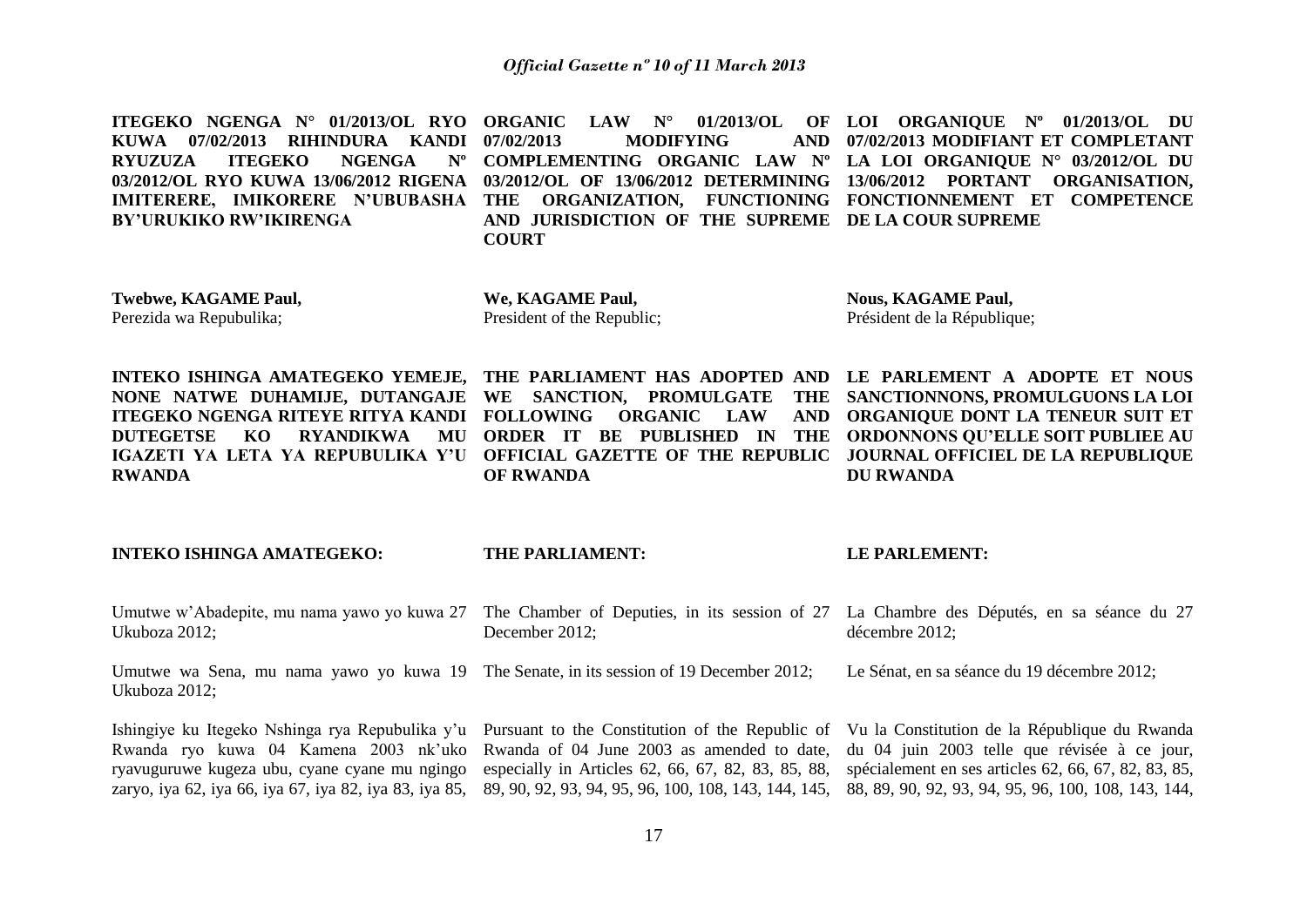especially in Article 2;

**ADOPTS:**

*Official Gazette nº 10 of 11 March 2013*

**YEMEJE:**

**w'abacamanza**

mu ngingo yaryo ya 2;

#### **Ingingo ya mbere: Kongera Article One**: **Increasing the number of judges**

iya 88, iya 89, iya 90, iya 92, iya 93, iya 94, iya 95, 146, 147, 148 and 201;

Itegeko Ngenga nº 03/2012/OL ryo kuwa Organic Law n° 03/2012 OL of 13/06/2012 13/06/2012 rigena imiterere, imikorere n'ububasha by'Urukiko rw'Ikirenga ryongewemo ingingo ya 2 bis iteye ku buryo bukurikira:

iya 96, iya 100, iya 108, iya 143, iya 144, iya 145,

n'ububasha by'Urukiko rw'Ikirenga, cyane cyane

iya 146, iya 147, iya 148 n'iya 201;

determining the organisation, functioning and jurisdiction of the Supreme Court is complemented by Article 2 bis worded as follows:

## **« Ingingo ya 2 bis: Kongera umubare "Article 2 bis: Increasing the number of judges w'abacamanza**

Umubare w'abacamanza b'Urukiko rw'Ikirenga uvugwa mu ngingo ya 146 y'Itegeko Nshinga rya Repubulika y'u Rwanda ryo kuwa 04 Kamena 2003 nk'uko ryavuguruwe kugeza ubu wongeweho abacamanza batandatu (6), bashobora kugiraho icyarimwe cyangwa mu bihe bitandukanye. »

# **ry'iri tegeko ngenga**

Iri tegeko ngenga ryateguwe, risuzumwa kandi ritorwa mu rurimi rw'Ikinyarwanda.

who may be appointed at the same time or at nommés à la fois ou à des moments différents. » different times."

### **Ingingo ya 2: Itegurwa, isuzumwa n'itorwa Article 2: Drafting, consideration and adoption of this Organic Law**

adopted in Kinyarwanda.

145, 146, 147, 148 et 201;

Isubiye ku Itegeko Ngenga n° 03/2012/ OL ryo Having reviewed Organic Law n° 03/2012/OL of Revu la Loi Organique nº 03/2012/ OL du kuwa 13/06/2012 rigena imitunganyirize, imikorere 13/06/2012 determining the organisation, 13/06/2012 portant organisation, fonctionnement et compétence de la Cour Suprême, spécialement en son article 2;

#### **ADOPTE:**

### **Article premier : Augmentation du nombre de juges**

La Loi Organique n° 03/2012/OL du 13/06/2012 portant organisation, fonctionnement et compétence de la Cour Suprême est complétée par l'article 2 bis libellé comme suit :

## **«Article 2 bis: Augmentation du nombre de juges**

The number of judges of the Supreme Court Le nombre de juges de la Cour Suprême prévu à provided under Article 146 of the Constitution of l'article 146 de la Constitution de la République the Republic of Rwanda of 04 June 2003 as du Rwanda du 04 juin 2003 telle que révisée à ce amended to date is increased by six (6) judges jour est augmenté de six (6) juges qui peuvent être

## **Article 2: Initiation, examen et adoption de la présente loi organique**

This Organic Law was drafted, considered and La présente loi organique a été initiée, examinée et adoptée en Kinyarwanda.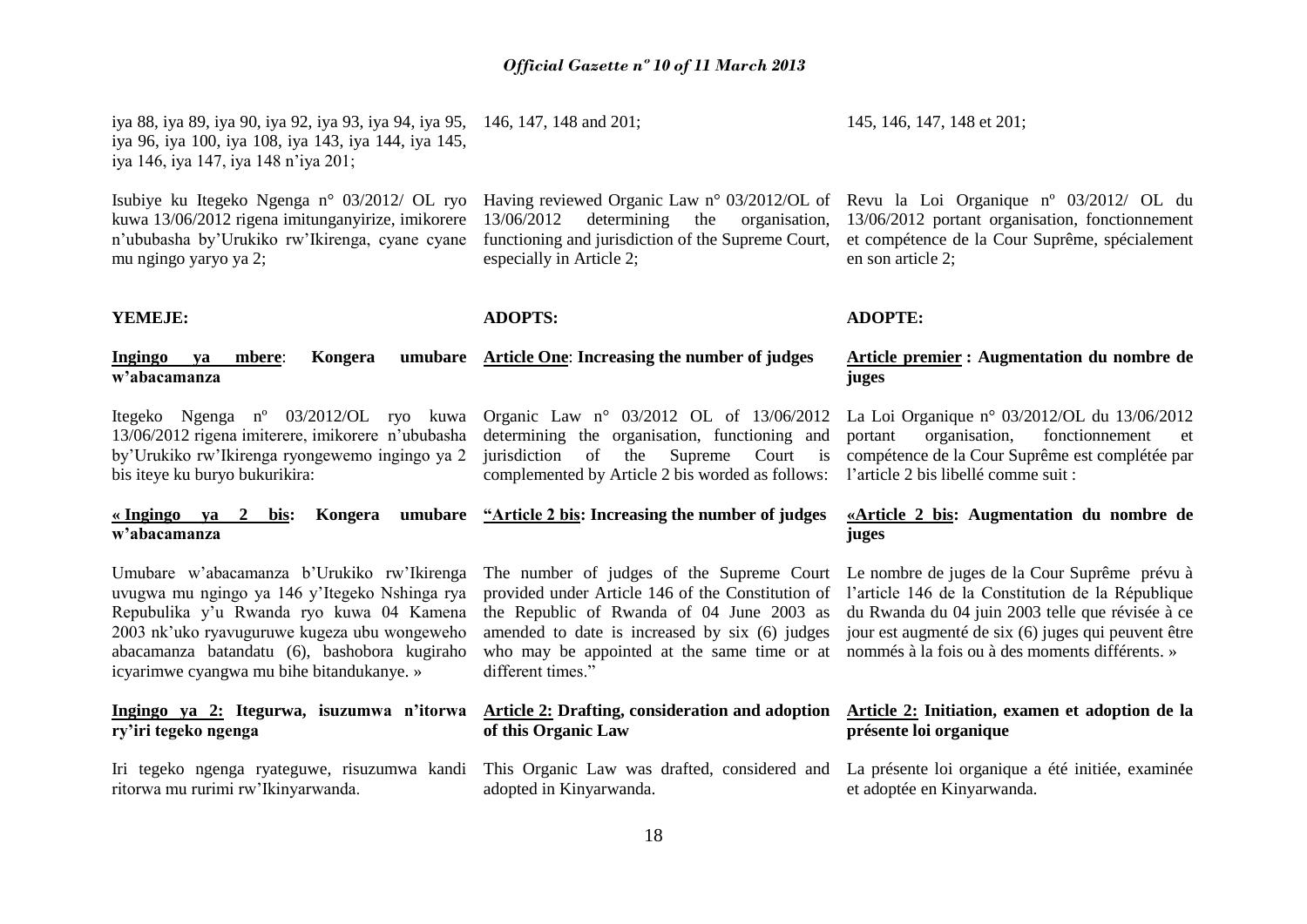| Ingingo ya 3: Ivanwaho ry'ingingo z'amategeko Article 3: Repealing provision<br>zinyuranyije n'iri tegeko ngenga                                                                                                    |                                                                                                                           | <b>Article 3: Disposition abrogatoire</b>                                                                     |
|---------------------------------------------------------------------------------------------------------------------------------------------------------------------------------------------------------------------|---------------------------------------------------------------------------------------------------------------------------|---------------------------------------------------------------------------------------------------------------|
| Ingingo zose z'amategeko abanziriza iri kandi All prior legal provisions contrary to this Organic<br>zinyuranyije na ryo zivanyweho.                                                                                | Law are hereby repealed.                                                                                                  | les dispositions légales<br>antérieures<br>Toutes<br>contraires à la présente loi organique sont<br>abrogées. |
| Ingingo ya 4: Igihe itegeko ngenga ritangira Article 4: Commencement<br>gukurikizwa                                                                                                                                 |                                                                                                                           | Article 4: Entrée en vigueur                                                                                  |
| Iri tegeko ngenga ritangira gukurikizwa ku munsi This Organic Law shall come into force on the La présente loi organique entre en vigueur le jour<br>ritangarijweho mu Igazeti ya Leta ya Repubulika<br>y'u Rwanda. | date of its publication in the Official Gazette of de sa publication au Journal Officiel de la<br>the Republic of Rwanda. | République du Rwanda.                                                                                         |
| Kigali, kuwa 07/02/2013                                                                                                                                                                                             | Kigali, on 07/02/2013                                                                                                     | Kigali, le 07/02/2013                                                                                         |

**(sé) KAGAME Paul** Perezida wa Repubulika

**(sé) KAGAME Paul** President of the Republic

**(sé) KAGAME Paul** Président de la République

**(sé) Dr. HABUMUREMYI Pierre Damien** Minisitiri w'Intebe

**(sé) Dr. HABUMUREMYI Pierre Damien** Prime Minister

**(sé) Dr. HABUMUREMYI Pierre Damien** Premier Ministre

**Bibonywe kandi bishyizweho Ikirango cya Repubulika:**

**Seen and sealed with the Seal of the Republic:**

**Vu et scellé du Sceau de la R**é**publique:**

**(sé) KARUGARAMA Tharcisse** Minisitiri w'Ubutabera/Intumwa Nkuru ya Leta

**(sé) KARUGARAMA Tharcisse** Minister of Justice/Attorney General

**(sé) KARUGARAMA Tharcisse** Ministre de la Justice/Garde des Sceaux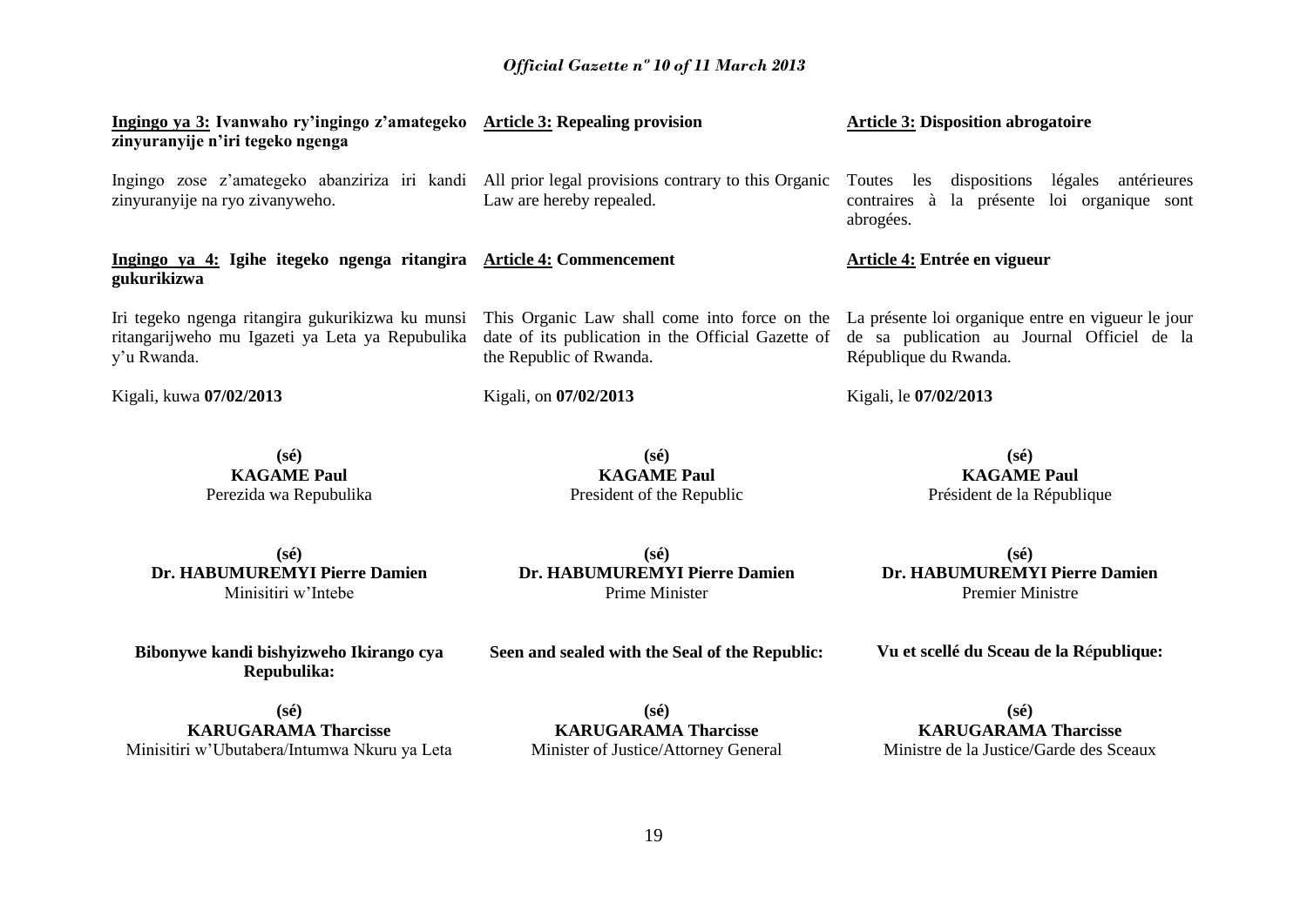**ITEGEKO Nº43/2012 RYO KUWA 14/01/2013**  RYEMERERA KWEMEZA **AMASEZERANO Y'INGUZANYO THE LOAN AGREEMENT SIGNED IN L'ACCORD DE PRET SIGNE A TOKYO, YASHYIRIWEHO UMUKONO I TOKYO, MU TOKYO, JAPAN ON 12 OCTOBER 2012, AU JAPON LE 12 OCTOBRE 2012, ENTRE BUYAPANI KU WA 12 UKWAKIRA 2012, BETWEEN THE REPUBLIC OF RWANDA LA REPUBLIQUE DU RWANDA ET LE HAGATI YA REPUBULIKA Y'U RWANDA N'IKIGEGA CYA SAUDI GITSURA AMAJYAMBERE, LOAN OF FORTY EIGHT MILLION SEVEN YEREKERANYE N'INGUZANYO INGANA HUNDRED FIFTY THOUSAND SAUDI CINQUANTE MILLE RIYALS NA MILIYONI MIRONGO INE N'UMUNANI RIYALS (SAR 48,750,000) FOR THE SAOUDIENS (48, 750,000 SAR) POUR LE N'IBIHUMBI MAGANA ARINDWI NA RUBENGERA-GISIZA ROAD PROJECT MIRONGO ITANU ZA "SAUDI RIYALS/RIYALS SAOUDIENS" (48.750.000 SAR) AGENEWE UMUSHINGA W'UMUHANDA RUBENGERA-GISIZA**

**LAW Nº43/2012 OF 14/01/2013 AUTHORISING THE RATIFICATION OF AUTORISANT LA RATIFICATION DE**  THE SAUDI FUND **DEVELOPMENT, RELATING TO THE RELATIF AU PRET DE QUARANTE** 

**LOI Nº43/2012 DU 14/01/2013**  FOR FONDS SAOUDIEN DE DEVELOPMENT, **MILLIONS SEPT CENT PROJET DE ROUTE RUBENGERA-GISIZA**

#### **ISHAKIRO**

#### **TABLE OF CONTENTS**

#### **TABLE DES MATIERES**

| Ingingo                | va | mbere:      | <b>Uruhushya</b>                 | rwo      | <b>Article One: Authorisation for ratification</b>                         |     | premier:<br>Article                                             | <b>Autorisation</b> | de |
|------------------------|----|-------------|----------------------------------|----------|----------------------------------------------------------------------------|-----|-----------------------------------------------------------------|---------------------|----|
| kwemeza burundu        |    |             |                                  |          |                                                                            |     | ratification                                                    |                     |    |
| ry'iri tegeko          |    |             | Ingingo ya 2: Itegurwa, isuzumwa | n'itorwa | Drafting,<br>Article<br>consideration<br><b>2:</b><br>adoption of this Law | and | Article 2: Initiation, examen et adoption<br>de la présente loi |                     |    |
| Ingingo<br>gukurikizwa | va | Igihe<br>3: | itegeko                          |          | ritangira Article 3: Commencement                                          |     | Article 3: Entrée en vigueur                                    |                     |    |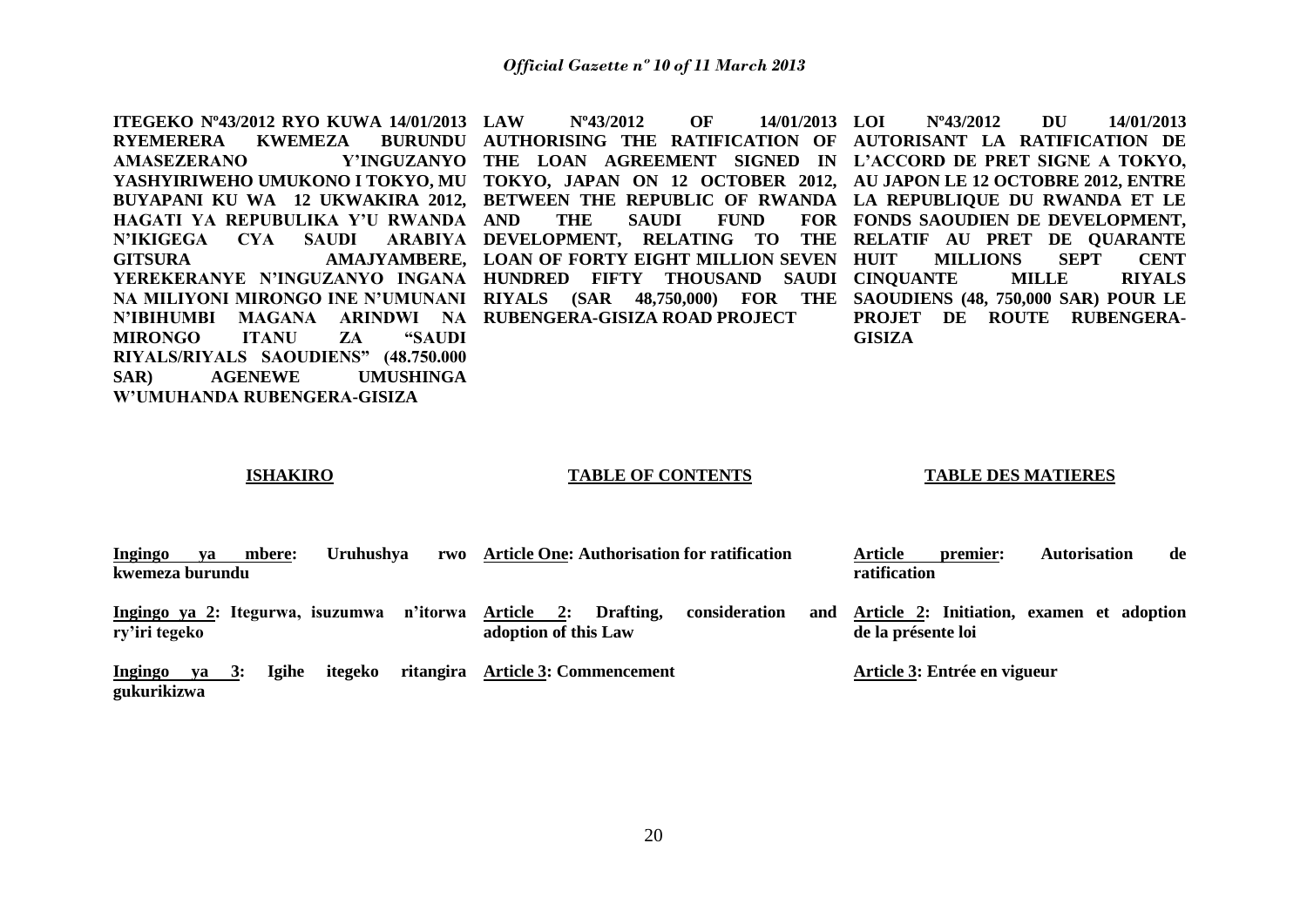**ITEGEKO Nº 43/2012 RYO KUWA 14/01/2013 RYEMERERA KWEMEZA AMASEZERANO Y'INGUZANYO THE LOAN AGREEMENT SIGNED IN L'ACCORD DE PRET SIGNE A TOKYO, YASHYIRIWEHO UMUKONO I TOKYO, MU TOKYO, JAPAN ON 12 OCTOBER 2012, AU JAPON LE 12 OCTOBRE 2012, ENTRE BUYAPANI KUWA 12 UKWAKIRA 2012, BETWEEN THE REPUBLIC OF RWANDA LA REPUBLIQUE DU RWANDA ET LE HAGATI YA REPUBULIKA Y'U RWANDA N'IKIGEGA CYA SAUDI GITSURA AMAJYAMBERE, LOAN OF FORTY EIGHT MILLION SEVEN YEREKERANYE N'INGUZANYO INGANA HUNDRED FIFTY THOUSAND SAUDI CINQUANTE MILLE RIYALS NA MILIYONI MIRONGO INE N'UMUNANI RIYALS (SAR 48,750,000) FOR THE SAOUDIENS (48, 750,000 SAR) POUR LE N'IBIHUMBI MAGANA ARINDWI NA RUBENGERA-GISIZA ROAD PROJECT MIRONGO ITANU ZA "SAUDI RIYALS/RIYALS SAOUDIENS" (48.750.000 SAR) AGENEWE UMUSHINGA W'UMUHANDA RUBENGERA-GISIZA**

**LAW Nº 43/2012 OF 14/01/2013 AUTHORISING THE RATIFICATION OF AUTORISANT LA RATIFICATION DE**  THE SAUDI FUND **DEVELOPMENT, RELATING TO THE RELATIF AU PRET DE QUARANTE** 

**LOI Nº 43/2012 DU 14/01/2013**  FOR FONDS SAOUDIEN DE DEVELOPMENT, **MILLIONS SEPT CENT PROJET DE ROUTE RUBENGERA-GISIZA**

**Twebwe, KAGAME Paul,** Perezida wa Repubulika;

**We, KAGAME Paul,** President of the Republic; **Nous, KAGAME Paul,** Président de la République;

**ITEGEKO RITEYE RITYA IGAZETI YA LETA YA REPUBULIKA Y'U OF THE REPUBLIC OF RWANDA RWANDA**

**INTEKO ISHINGA AMATEGEKO YEMEJE, THE PARLIAMENT HAS ADOPTED AND LE PARLEMENT A ADOPTE ET NOUS NONE NATWE DUHAMIJE, DUTANGAJE WE SANCTION, PROMULGATE THE SANCTIONNONS, PROMULGUONS LA DUTEGETSE KO RYANDIKWA MU PUBLISHED IN THE OFFICIAL GAZETTE ORDONNONS QU'ELLE SOIT PUBLIEE FOLLOWING LAW AND ORDER IT BE LOI DONT LA TENEUR SUIT ET** 

**AU JOURNAL OFFICIEL DE LA REPUBLIQUE DU RWANDA**

### **INTEKO ISHINGA AMATEGEKO:**

Ukuboza 2012;

#### **THE PARLIAMENT:**

Umutwe w'Abadepite, mu nama yawo yo kuwa 11 The Chamber of Deputies, in its session of 11 La Chambre des Députés, en sa séance du 11 December 2012;

**LE PARLEMENT:**

décembre 2012;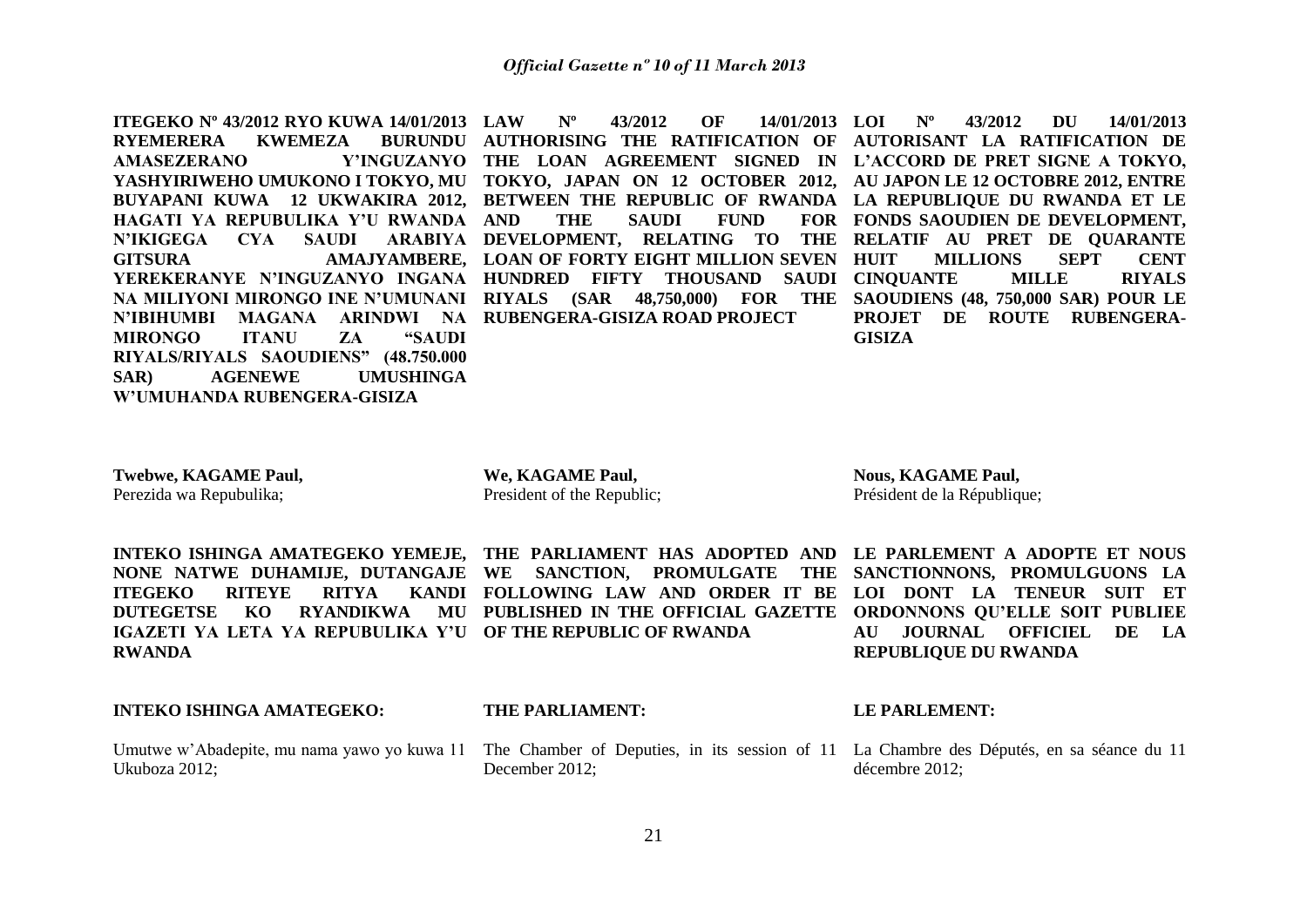Umutwe wa Sena, mu nama yawo yo kuwa 17 The Senate, in its session of 17 December 2012; Ukuboza 2012; Le Sénat, en sa séance du 17 décembre 2012;

Ishingiye ku Itegeko Nshinga rya Repubulika y'u Pursuant to the Constitution of the Republic of Rwanda ryo kuwa 04 Kamena 2003, nk'uko ryavuguruwe kugeza ubu, cyane cyane mu ngingo zaryo, iya 62, iya 66, iya 67, iya 88, iya 89, iya 90, iya 92, iya 93, iya 94, iya 95, iya 108, iya 189, iya 190 n'iya 201;

Imaze gusuzuma amasezerano y'inguzanyo yashyiriweho umukono i Tokyo, mu Buyapani kuwa 12 Ukwakira 2012, hagati ya Repubulika y'u Rwanda n'Ikigega cya Saudi Arabiya Gitsura Amajyambere, yerekeranye n'inguzanyo ingana na miliyoni mirongo ine n'umunani n'ibihumbi magana arindwi na mirongo itanu za "Saudi Riyals/Riyals Saoudiens" (48.750.000 RSA) agenewe umushinga w'umuhanda Rubengera-Gisiza;

Rwanda of 04 June 2003, as amended to date, especially in Articles 62, 66, 67, 88, 89, 90, 92, 93, 94, 95, 108, 189, 190 and 201;

After consideration of the loan agreement signed in Tokyo, Japan on 12 October 2012, between the Republic of Rwanda and the Saudi Fund for Development, relating to the loan of forty eight million seven hundred fifty thousand Saudi Riyals (RSA 48,750,000) for the Rubengera- Gisiza road project;

Vu la Constitution de la République du Rwanda du 04 juin 2003, telle que révisée à ce jour, spécialement en ses articles 62, 66, 67, 88, 89, 90, 92, 93, 94, 95, 108, 189, 190 et 201;

Après examen de l'accord de prêt signé à Tokyo, au Japon le 12 octobre 2012, entre la République du Rwanda et le Fonds Saoudien de Développement, relatif au prêt de quarante huit millions sept cent cinquante mille Riyals Saoudiens (48, 750,000 RSA) pour le projet de route Rubengera- Gisiza;

**YEMEJE:**

**ADOPTS:**

#### **ADOPTE:**

#### **Ingingo ya mbere: Uruhushya rwo kwemeza burundu Article One**: **Authorisation for ratification**

Amasezerano y'inguzanyo yashyiriweho umukono i Tokyo, mu Buyapani kuwa 12 Ukwakira 2012, hagati ya Repubulika y'u Rwanda n'Ikigega cya Saudi Arabiya Gitsura Amajyambere, yerekeranye n'inguzanyo ingana na miliyoni mirongo ine n'umunani n'ibihumbi magana arindwi na mirongo itanu za "Saudi Riyals/Riyals Saoudiens"

October 2012, between the Republic of Rwanda and the Saudi Fund for Development, relating to the loan of forty eight million seven hundred fifty thousand Saudi Riyals (RSA 48,750,000) for the Rubengera- Gisiza road project, is hereby authorised for ratification.

The loan agreement signed in Tokyo, Japan on 12 L'accord de prêt signé à Tokyo, au Japon le 12 octobre 2012, entre la République du Rwanda et le Fonds Saoudien de Développement relatif au prêt de quarante huit millions sept cent cinquante mille Riyals Saoudiens (48, 750,000 RSA) pour le projet de route Rubengera-Gisiza, est autorisé à être ratifié.

**Article premier: Autorisation de ratification**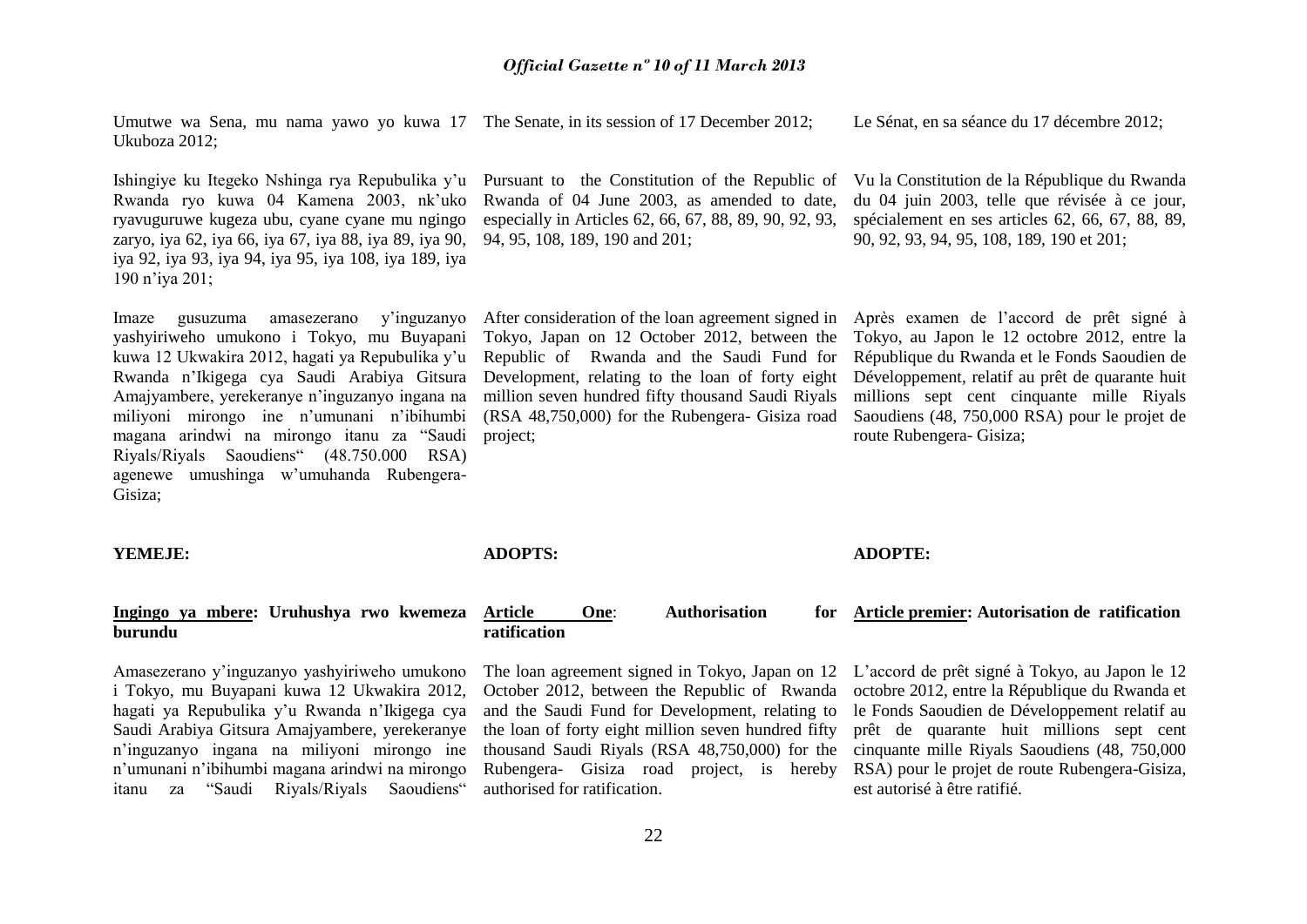(48.750.000 RSA) agenewe umushinga w'umuhanda Rubengera- Gisiza, yemerewe kwemezwa burundu. **Ingingo ya 2: Itegurwa, isuzumwa n'itorwa Article 2: Drafting, consideration and ry'iri tegeko adoption of this Law** 

Iri tegeko ryateguwe mu rurimi rw'Icyongereza, risuzumwa kandi ritorwa mu rurimi rw'Ikinyarwanda.

Iri tegeko ritangira gukurikizwa ku munsi ritangarijweho mu Igazeti ya Leta ya Repubulika

**Ingingo ya 3: Igihe itegeko ritangira Article 3: Commencement** 

adopted in Kinyarwanda.

of Rwanda.

Kigali, on **14/01/2013**

**Article 3: Entrée en vigueur** 

Kigali, le **14/01/2013**

**de la présente loi** 

This Law was prepared in English, considered and La présente loi a été initiée en Anglais,

This Law shall come into force on the date of its publication in the Official Gazette of the Republic La présente loi entre en vigueur le jour de sa publication au Journal Officiel de la République du Rwanda.

examinée et adoptée en Kinyarwanda.

Kigali, kuwa **14/01/2013**

**gukurikizwa**

y'u Rwanda.

(sé) **KAGAME Paul** Perezida wa Repubulika

 $(s<sub>é</sub>)$ **Dr. HABUMUREMYI Pierre Damien** Minisitiri w'Intebe

**Bibonywe kandi bishyizweho Ikirango cya Repubulika:**

 $(s<sub>é</sub>)$ **KAGAME Paul** President of the Republic

 $(sé)$ **Dr. HABUMUREMYI Pierre Damien** Prime Minister

**Seen and sealed with the Seal of the Republic:**

(sé) **KAGAME Paul** Président de la République

**Article 2: Initiation, examen et adoption** 

 $(sé)$ **Dr. HABUMUREMYI Pierre Damien** Premier Ministre

**Vu et scellé du Sceau de la République:**

 $(s<sub>e</sub>)$ **KARUGARAMA Tharcisse** Minisitiri w'Ubutabera/Intumwa Nkuru ya Leta

(sé) **KARUGARAMA Tharcisse** Minister of Justice/Attorney General

 $(sé)$ **KARUGARAMA Tharcisse** Ministre de la Justice/Garde des Sceaux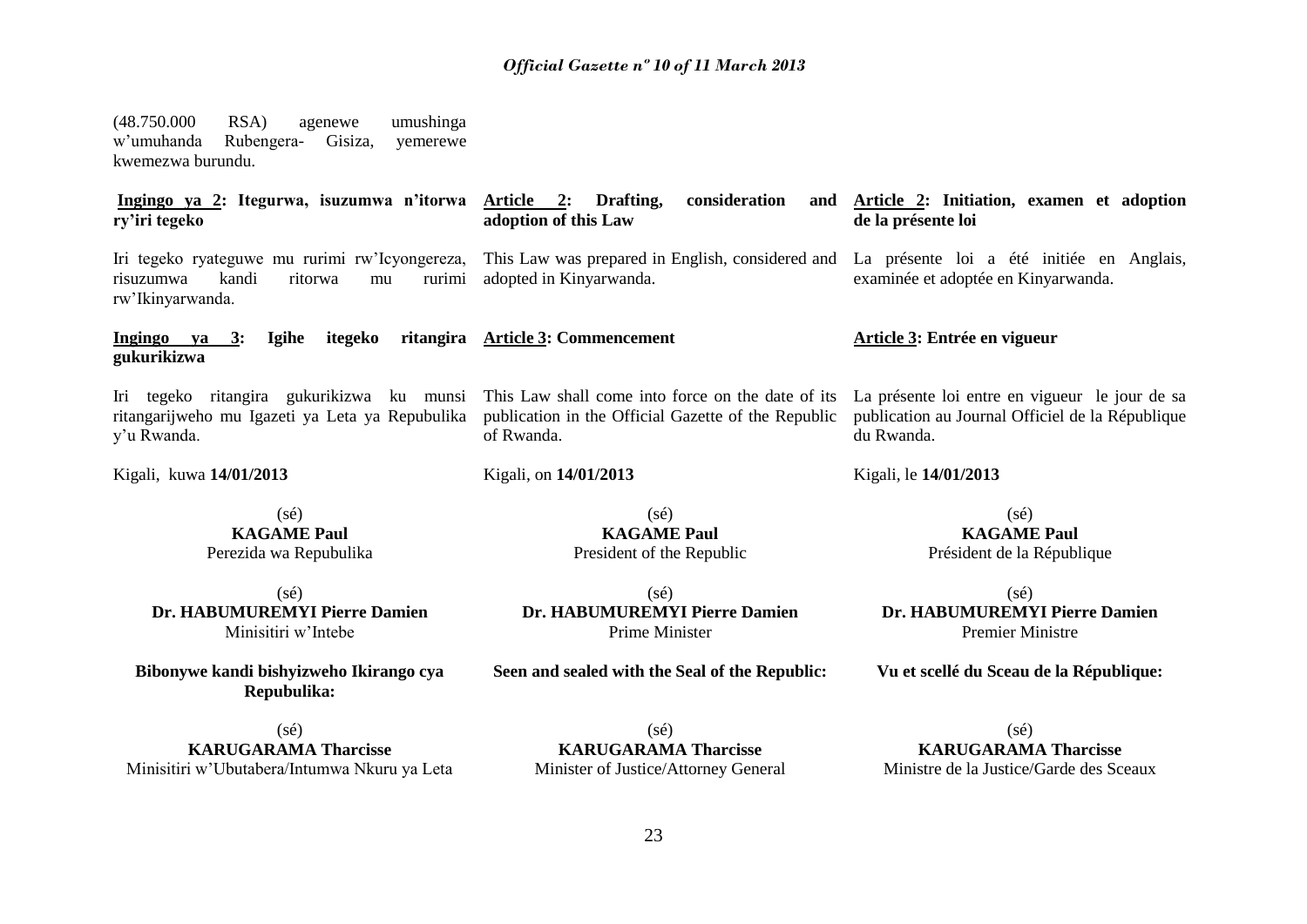**ITEGEKO Nº 01/2013 RYO KUWA 01/02/2013** RYEMERERA KWEMEZA **IBYEMEZO NDAKUKA BY'INAMA NKURU Y'UMURYANGO MPUZAMAHANGA PLENIPOTENTIARY CONFERENCE OF PLENIPOTENTIAIRES DE L'UNION W'ITUMANAHO BYASHYIRIWEHO**  UMUKONO I GUADALAJARA MURI TELECOMMUNICATION UNION ADOPTED TELECOMMUNICATIONS ADOPTES A **MEXIQUE KUWA 22 UKWAKIRA 2010 LAW Nº 01/2013 OF 01/02/2013 LOI Nº 01/2013 DU 01/02/2013 AUTORISANT AUTHORISING THE RATIFICATION OF LA RATIFICATION DES ACTES FINALS DE**  FINAL ACTS OF THE LA **THE INTERNATIONAL INTERNATIONALE DES AT GUADALAJARA IN MEXICO ON 22 GUADALAJARA AU MEXIQUE LE 22 OCTOBER 2010 LA CONFERENCE DE OCTOBRE 2010** 

#### **ISHAKIRO**

#### **TABLE OF CONTENTS**

#### **TABLE DES MATIERES**

**Ingingo ya mbere: Uruhushya rwo kwemeza Article One: Authorisation for ratification burundu Article premier: Autorisation de ratification** 

**Ingingo ya 2: Itegurwa, isuzumwa n'itorwa ry'iri Article 2: Drafting, consideration and adoption Article 2: Initiation, examen et adoption de la tegeko of this Law présente loi** 

**Ingingo ya 3: Igihe itegeko ritangirira Article 3: Commencement gukurikizwa**

**Article 3: Entrée en vigueur**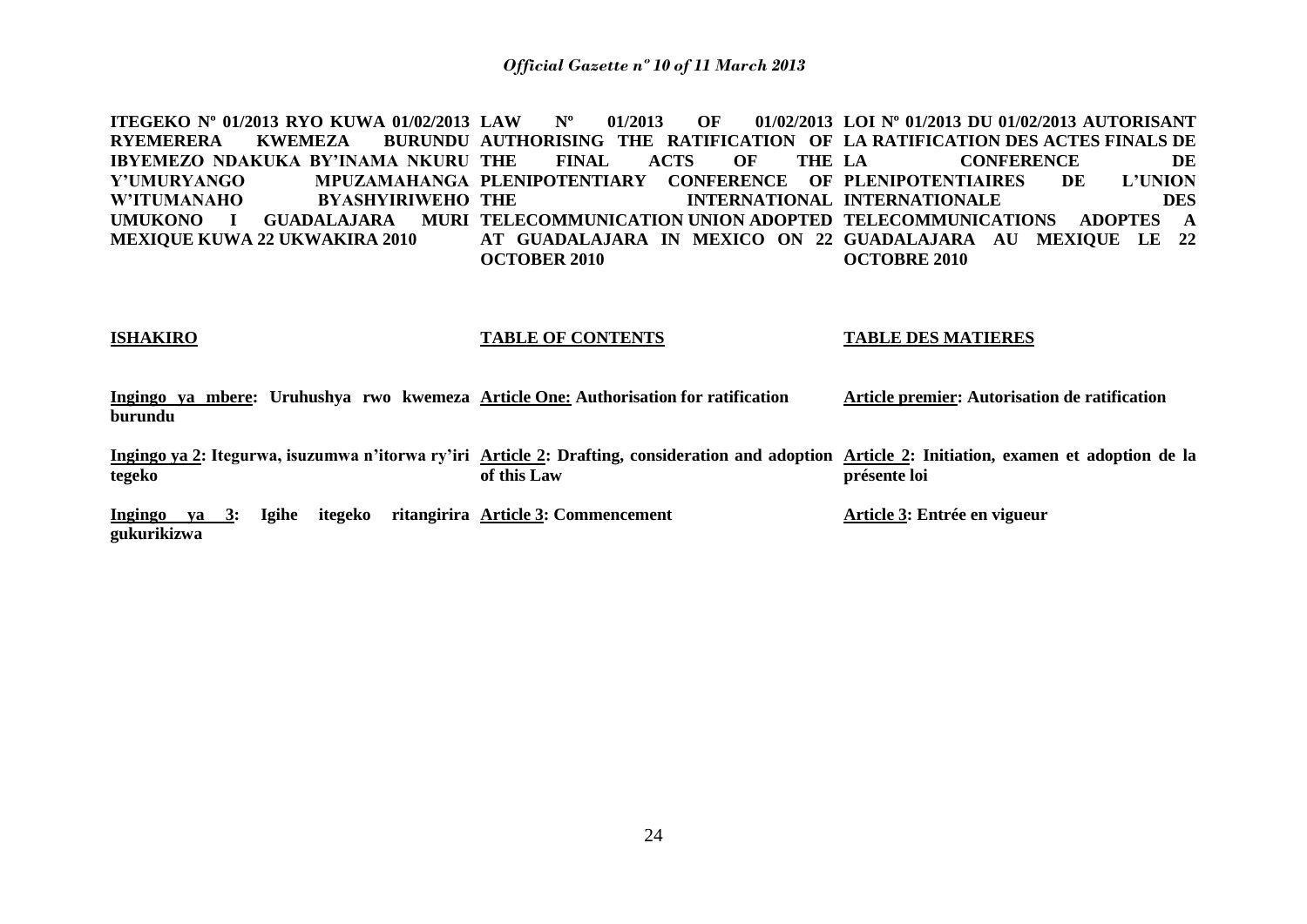**ITEGEKO Nº 01/2013 RYO KUWA 01/02/2013** RYEMERERA KWEMEZA **IBYEMEZO NDAKUKA BY'INAMA NKURU Y'UMURYANGO MPUZAMAHANGA PLENIPOTENTIARY CONFERENCE OF PLENIPOTENTIAIRES DE L'UNION W'ITUMANAHO BYASHYIRIWEHO**  UMUKONO I GUADALAJARA MURI TELECOMMUNICATION UNION ADOPTED TELECOMMUNICATIONS ADOPTES A **MEXIQUE KUWA 22 UKWAKIRA 2010 LAW Nº 01/2013 OF 01/02/2013 LOI Nº 01/2013 DU 01/02/2013 AUTORISANT AUTHORISING THE RATIFICATION OF LA RATIFICATION DES ACTES FINALS DE**  FINAL ACTS OF THE LA **THE INTERNATIONAL INTERNATIONALE DES AT GUADALAJARA IN MEXICO ON 22 GUADALAJARA AU MEXIQUE LE 22 OCTOBER 2010 LA CONFERENCE DE OCTOBRE 2010** 

**Twebwe, KAGAME Paul,**  Perezida wa Repubulika;

**We, KAGAME Paul,**  President of the Republic; **Nous, KAGAME Paul,**  Président de la République;

**LE PARLEMENT:** 

**INTEKO ISHINGA AMATEGEKO YEMEJE, THE PARLIAMENT HAS ADOPTED AND LE PARLEMENT A ADOPTE ET NOUS NONE NATWE DUHAMIJE, DUTANGAJE WE SANCTION, PROMULGATE THE SANCTIONNONS, PROMULGUONS LA LOI ITEGEKO RITEYE RITYA DUTEGETSE KO RYANDIKWA IGAZETI YA LETA YA REPUBULIKA Y'U OF THE REPUBLIC OF RWANDA RWANDA FOLLOWING LAW AND ORDER IT BE DONT LA TENEUR SUIT ET ORDONNONS PUBLISHED IN THE OFFICIAL GAZETTE QU'ELLE SOIT PUBLIEE AU JOURNAL OFFICIEL DE LA REPUBLIQUE DU RWANDA**

**INTEKO ISHINGA AMATEGEKO: THE PARLIAMENT:** 

Umutwe w'Abadepite, mu nama yawo yo kuwa 27 The Chamber of Deputies, in its session of 27 La Chambre des Députés, réunie en sa séance du Ukuboza 2012; December 2012; 27 décembre 2012;

Umutwe wa Sena, mu nama yawo yo kuwa 27 The Senate, in its session of 27 December 2012; Ukuboza 2012; Le Sénat, réuni en sa séance du 27 décembre 2012;

Ishingiye ku Itegeko Nshinga rya Repubulika y'u Pursuant to the Constitution of the Republic of Vu la Constitution de la République du Rwanda du Rwanda ryo kuwa 04 Kamena 2003, nk'uko Rwanda of 04 June 2003, as amended to date, 04 juin 2003, telle que révisée à ce jour, ryavuguruwe kugeza ubu, cyane cyane mu ngingo especially in Articles 62, 66, 67, 88, 89, 90, 92, 93, spécialement en ses articles 62, 66, 67, 88, 89, 90, zaryo, iya 62, iya 66, iya 67, iya 88, iya 89, iya 90, 95, 108, 189, 190 and 201; iya 92, iya 93, iya 95, iya 108, iya 189, iya 190 n'iya 201; 92, 93, 95, 108, 189, 190 et 201 ;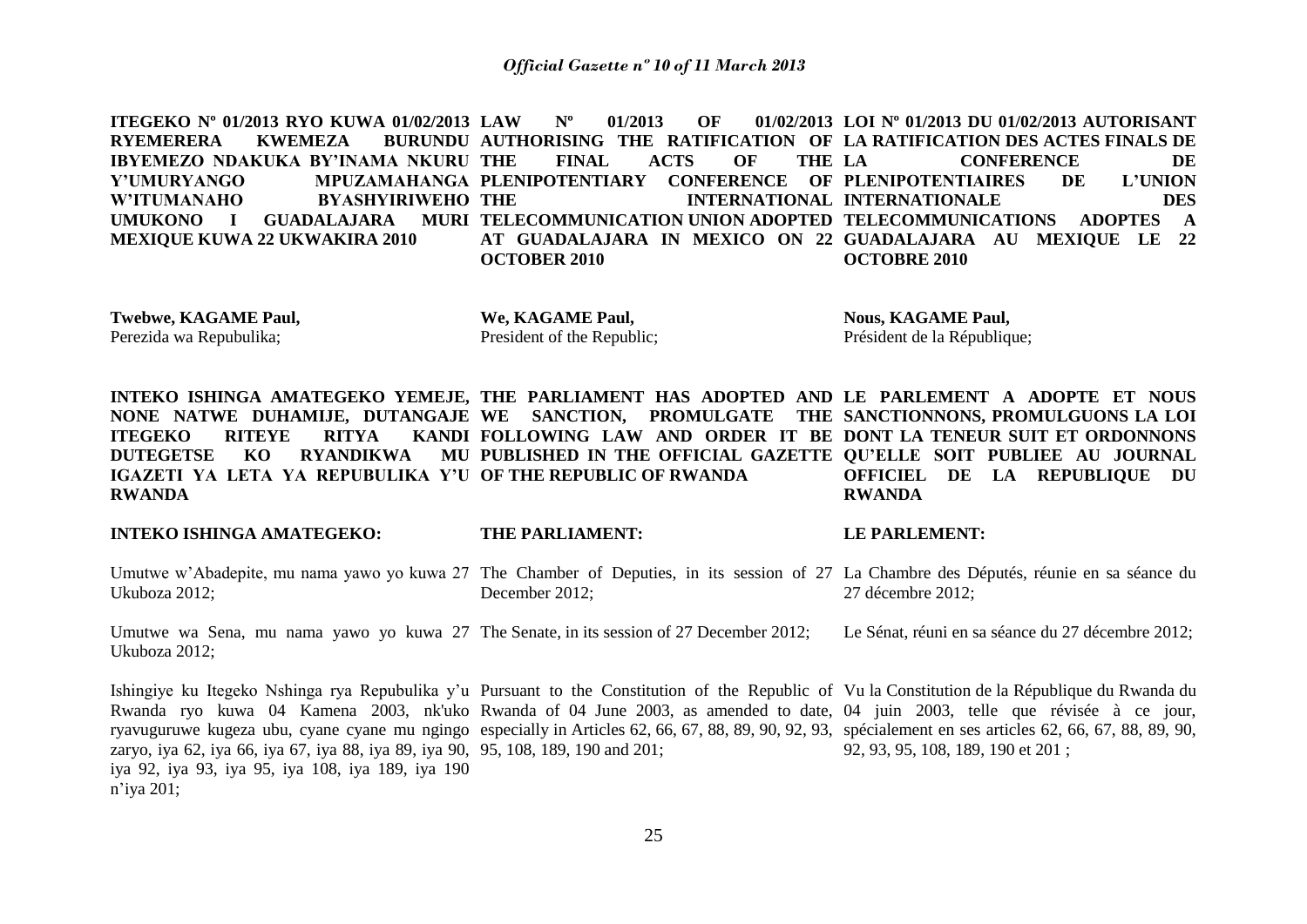Imaze gusuzuma Ibyemezo Ndakuka by'Inama Having considered the Final Acts of the Après examen des Actes Finals de la Conférence Nkuru y'Umuryango Mpuzamahanga w'Itumanaho Plenipotentiary Conference of the International de Plénipotentiaires de l'Union Internationale des byashyiriweho umukono i Guadalajara muri Telecommunication UnionadoptedattGuadalajara, Télécommunications adoptés à Guadalajara au Mexique kuwa 22 Ukwakira 2010 ; in Mexico on 22 October 2010; Mexique, le 22 octobre 2010;

**YEMEJE:**

**ADOPTS:**

**ADOPTE:**

#### **Ingingo ya mbere: Uruhushya rwo kwemeza Article One: Authorisation for ratification burundu Article premier: Autorisation de ratification**

Ibyemezo Ndakuka by'Inama Nkuru y'Umuryango The Final Acts of the Plenipotentiary Conference Les Actes Finals de la Conférence de Mpuzamahanga w'Itumanaho umukono i Guadalajara muri Mexique kuwa 22 adopted at Guadalajara in Mexico on 22 October Télécommunications adoptés à Guadalajara au Ukwakira 2010 byemerewe kwemezwa burundu. of the International Telecommunication Union Plénipotentiaires de l'Union Internationale des 2010 are hereby authorized for ratification. Mexique le 22 octobre 2010 sont autorisés à être ratifiés.

#### **Ingingo ya 2: Itegurwa, isuzumwa n'itorwa ry'iri Article 2: Drafting, consideration and adoption Article 2: Initiation, examen et adoption de la tegeko of this Law présente loi**

Iri tegeko ryateguwe mu rurimi rw'Icyongereza, This Law was drafted in English, considered and La présente loi a été initiée en Anglais, examinée risuzumwa kandi ritorwa mu rw'Ikinyarwanda. rurimi adopted in Kinyarwanda. et adoptée en Kinyarwanda.

#### **Ingingo ya 3: Igihe itegeko ritangira Article 3: Commencement gukurikizwa Article 3: Entrée en vigueur**

Iri tegeko ritangira gukurikizwa ku munsi This Law shall come into force on the date of its La présente loi entre en vigueur le jour de sa ritangarijweho mu Igazeti ya Leta ya Repubulika publication in the Official Gazette of the Republic publication au Journal Officiel de la République du y'u Rwanda. of Rwanda. Rwanda.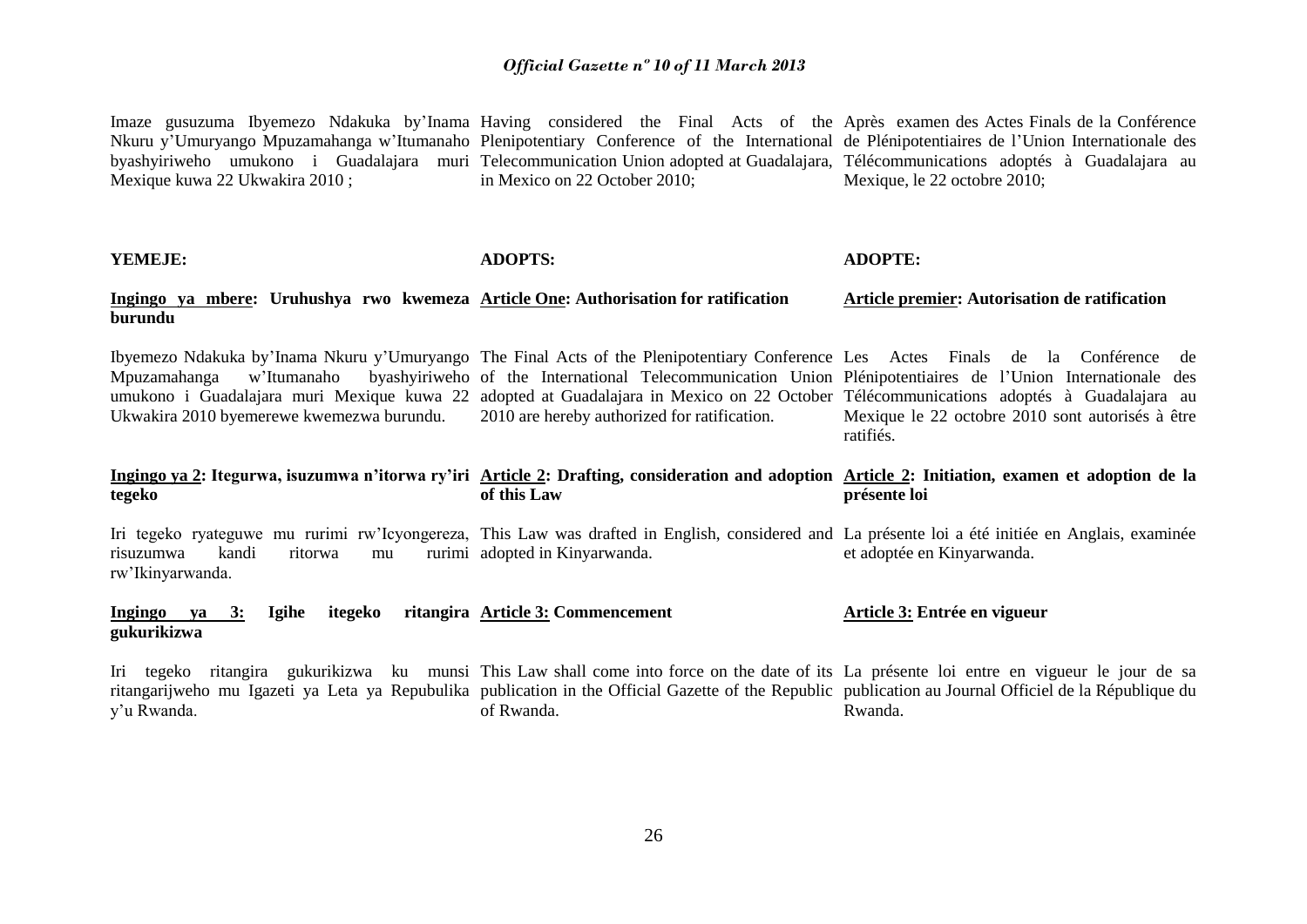Kigali, kuwa **01/02/2013**

Kigali, on **01/02/2013**

Kigali, le **01/02/2013**

**(sé) KAGAME Paul** Perezida wa Repubulika

## **(sé) KAGAME Paul** President of the Republic

**(sé) Dr. HABUMUREMYI Pierre Damien**  Minisitiri w'Intebe

**(sé) Dr. HABUMUREMYI Pierre Damien**  Prime Minister

**KAGAME Paul** Président de la République

**(sé)**

**(sé) Dr. HABUMUREMYI Pierre Damien**  Premier Ministre

**Bibonywe kandi bishyizweho Ikirango cya Repubulika:**

**(sé) KARUGARAMA Tharcisse** Minisitiri w'Ubutabera/Intumwa Nkuru ya Leta

**(sé) KARUGARAMA Tharcisse** Minister of Justice/Attorney General

**Seen and sealed with the Seal of the Republic:**

**(sé) KARUGARAMA Tharcisse** Ministre de la Justice/Garde des Sceaux

**Vu et scellé du Sceau de la République:**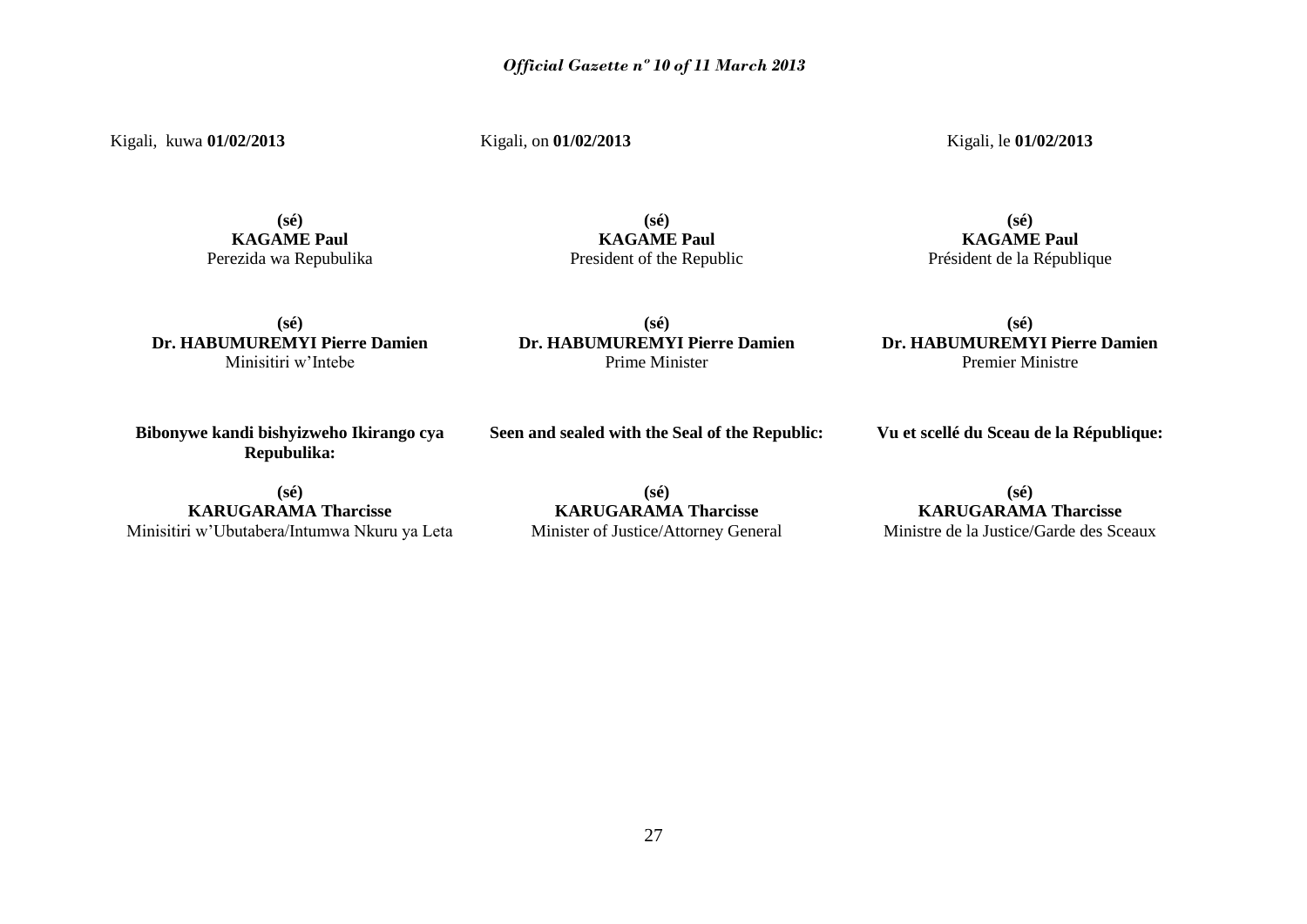| ITEGEKO N°02/2013 RYO KUWA 08/02/2013<br>RIGENGA ITANGAZAMAKURU                 | LAW N°02/2013 OF 08/02/2013<br><b>REGULATING MEDIA</b>            | LOI N°02/2013 DU 08/02/2013 REGISSANT<br><b>LES MEDIAS</b>                          |
|---------------------------------------------------------------------------------|-------------------------------------------------------------------|-------------------------------------------------------------------------------------|
| <b>ISHAKIRO</b>                                                                 | <b>TABLE OF CONTENTS</b>                                          | <b>TABLE DES MATIERES</b>                                                           |
| <b>MBERE:</b><br><b>INGINGO</b><br><b>UMUTWE</b><br><b>WA</b><br><b>RUSANGE</b> | <b>CHAPTER ONE: GENERAL PROVISIONS</b>                            | <b>DISPOSITIONS</b><br><b>CHAPITRE PREMIER:</b><br><b>GENERALES</b>                 |
| Ingingo ya mbere : Icyo iri tegeko rigamije                                     | <b>Article One: Purpose of this law</b>                           | Article premier: Objet de la présente loi                                           |
| Ingingo ya 2: Ibisobanuro by'amagambo                                           | <b>Article 2: Definitions of terms</b>                            | <b>Article 2: Définitions des termes</b>                                            |
| <b>UMUTWE</b><br><b>WA</b><br><b>UMWUGA</b><br>II:<br>W'UBUNYAMAKURU            | <b>CHAPITER II: JOURNALISM PROFESSION</b>                         | <b>PROFESSION</b><br>DE<br><b>CHAPITRE</b><br>$\mathbf{II}$ :<br><b>JOURNALISME</b> |
| Icyiciro cya mbere: Ibisabwa abakora umwuga<br>w'itangazamakuru                 | Section One: Requirements for exercising<br>journalism profession | Section première : Conditions exigées pour<br>exercer la profession de journalisme  |
| Ingingo ya 3: Uburenganzira bwo gukora<br>umwuga w'itangazamakuru               | Article 3: Right to exercise the profession of<br>journalism      | Article 3: Droit d'exercer la profession de<br>journalisme                          |
| Ingingo ya 4: Kugenzura itangazamakuru                                          | <b>Article 4: Regulation of media</b>                             | Article 4: Régulation des médias                                                    |
| Icyiciro cya 2: Inshingano z'abanyamakuru<br>n'ibyo babujijwe                   | Section 2: Obligations and restrictions of<br>journalists         | Section 2: Obligations et restrictions des<br>journalistes                          |
| Ingingo ya 5: Inshingano z'umunyamakuru                                         | <b>Article 5: Obligations of a journalist</b>                     | Article 5 : Obligations du journaliste                                              |
| Ingingo ya 6: Ibyo umunyamakuru abujijwe<br>gutangaza                           | Article 6:<br>Prohibited publications to a<br>journalist          | <b>Article 6: Publications interdites au journaliste</b>                            |
| Ingingo ya 7: Ibibujijwe mu itangazamakuru<br>rigenewe abana                    | Article 7: Restrictions to media meant for<br>children            | Article 7: Restrictions aux médias destinés aux<br>enfants                          |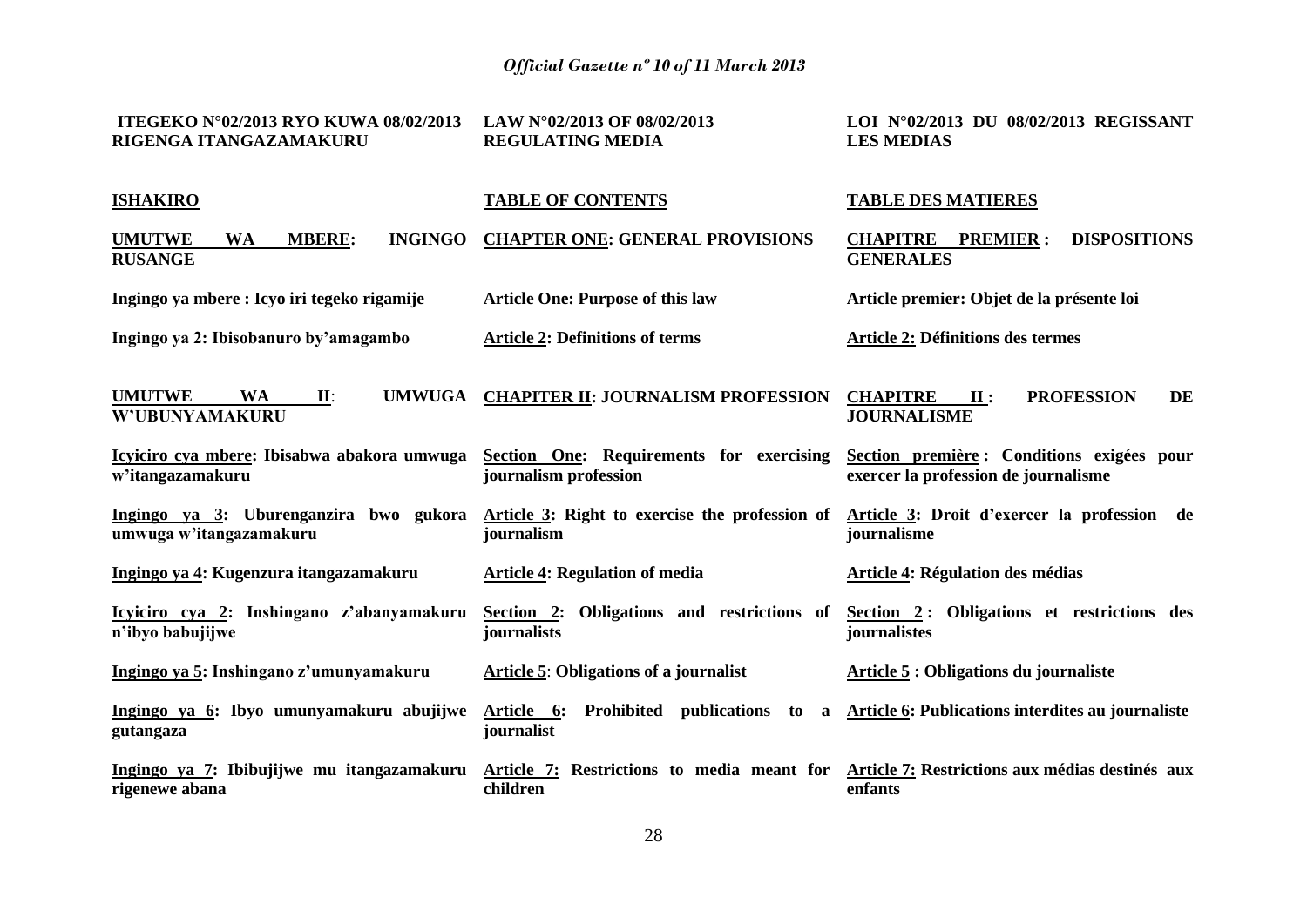| <b>Icyiciro</b><br>3:<br>cya                                                                                       | Ubwisanzure Section 3: Freedom of the media                                                                                           | Section 3 : Liberté des médias                                                                                         |
|--------------------------------------------------------------------------------------------------------------------|---------------------------------------------------------------------------------------------------------------------------------------|------------------------------------------------------------------------------------------------------------------------|
| bw'itangazamakuru                                                                                                  |                                                                                                                                       |                                                                                                                        |
| amakuru n'ubwo kuyatangaza                                                                                         | Ingingo ya 8: Ubwisanzure bwo kumenya Article 8: Freedom to receive and broadcast<br>information                                      | Article 8: Liberté de recevoir et de diffuser des<br><b>informations</b>                                               |
| Ingingo ya 9: Aho ubwisanzure bwo kugaragaza<br>ibitekerezo<br>n'ubwo<br>kumenya<br>bugarukira                     | Article 9: Limits to freedom of opinions and<br>amakuru information                                                                   | Article 9: Limites à la liberté d'opinions et<br>d'information                                                         |
| Ingingo ya 10: Uko gufatira bikorwa                                                                                | <b>Article 10: Modalities for seizure</b>                                                                                             | Article 10: Modalités de saisie                                                                                        |
| UMUTWE WA<br>III:<br><b>BW'ABANYAMAKURU</b>                                                                        | UBURENGANZIRA CHAPTER III: RIGHTS OF JOURNALISTS                                                                                      | <b>DES</b><br><b>CHAPITRE</b><br><b>DROITS</b><br>III:<br><b>JOURNALISTES</b>                                          |
| Ingingo ya 11: Uburenganzira bwo gushinga<br>ikigo cy'itangazamakuru                                               | Article 11: Right to establish a media<br>enterprise                                                                                  | Article 11: Droit de création d'une entreprise<br>de médias                                                            |
| Ingingo ya 12: Uburenganzira bwo gutara Article 12: Right to collect information<br>amakuru                        |                                                                                                                                       | Article 12: Droit de collecte d'information                                                                            |
| Ingingo ya 13:<br>Iyubahirizwa<br>ry'ibanga<br>ry'umunyamakuru                                                     | Article 13:<br>Respect of<br>$\mathbf{a}$<br>confidentiality                                                                          | journalist Article 13: Respect du secret professionnel du<br>journaliste                                               |
| 14:<br>Ingingo<br>ya<br>bw'umunyamakuru<br>kwifashisha<br>undi<br>bwo<br>muntu n'abamuha amabwiriza                | Uburenganzira Article 14: Right of a journalist to call on any<br>resourceful person and those who provide<br>instructions to him/her | Article 14: Droit du journaliste de se servir<br>d'une personne ressource ou de ceux qui lui<br>donnent des directives |
| Ingingo ya 15: Uburyo umunyamakuru asaba Article 15: Remedies available to the journalist<br>kurenganurwa          |                                                                                                                                       | Article 15: Voie de recours du journaliste                                                                             |
| <b>UMUTWE</b><br><b>IMIKORERE</b><br><b>WA</b><br>IV:<br>Y'IBITANGAZAMAKURU<br>Icyiciro cya mbere: Ingingo rusange | <b>CHAPTER IV: FUNCTIONING OF MEDIA</b><br><b>ORGANS</b><br><b>Section One: General provisions</b>                                    | <b>CHAPITRE IV: FONCTIONNEMENT DES</b><br><b>ORGANES DE MEDIAS</b><br>Section première: Dispositions générales         |
|                                                                                                                    |                                                                                                                                       |                                                                                                                        |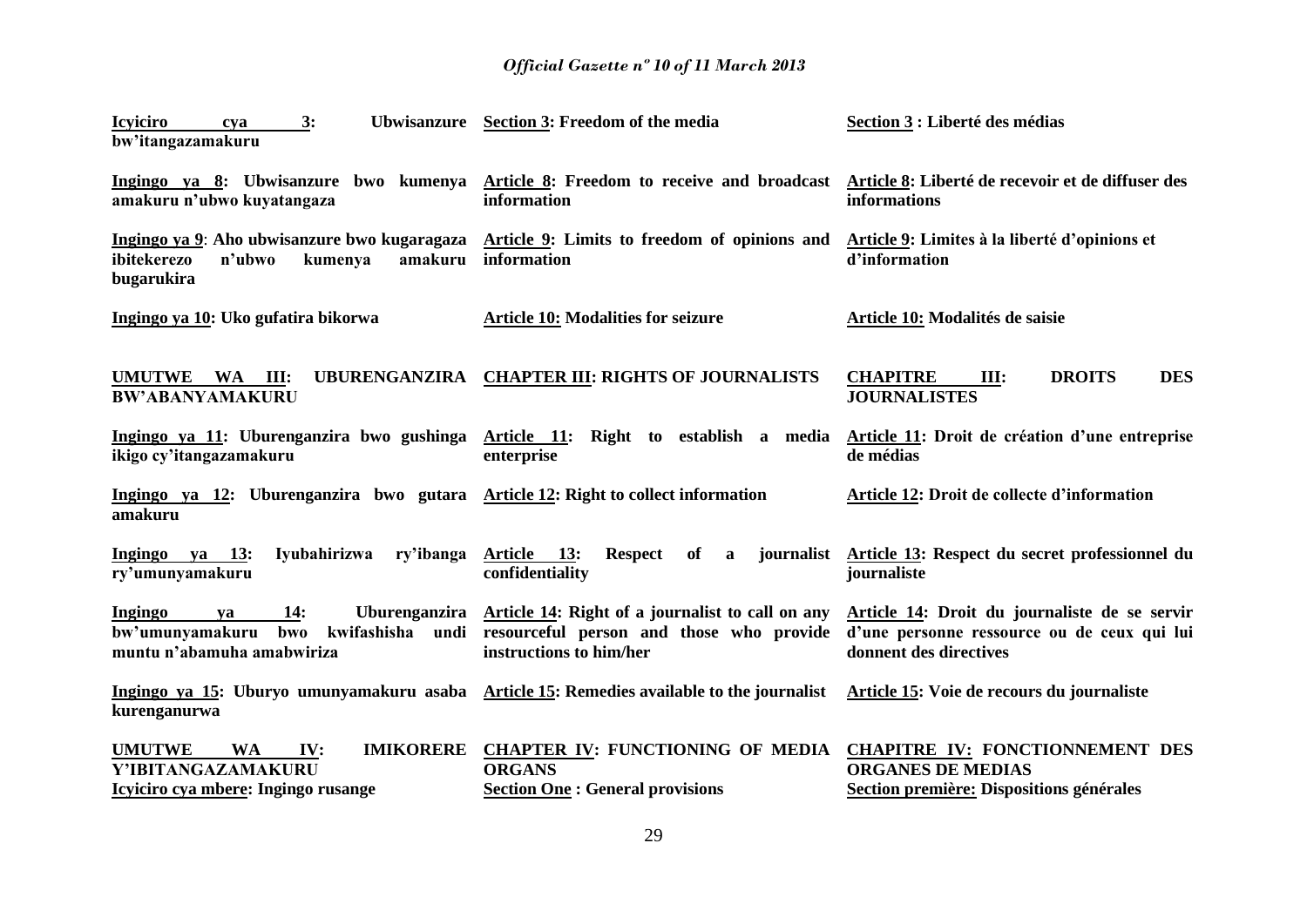| Ingingo ya 16:<br>igitangazamakuru                                                                                                                 | Ibisabwa mu gutangiza Article 16: Requirements to launch a media Article 16: Conditions de lancement d'un<br>organ | organe de médias                                                                                    |
|----------------------------------------------------------------------------------------------------------------------------------------------------|--------------------------------------------------------------------------------------------------------------------|-----------------------------------------------------------------------------------------------------|
| Ingingo ya 17: Utemerewe kuba Umuyobozi Article 17: Person not entitled to be a<br><b>Umwanditsi</b><br>cyangwa<br>w'igitangazamakuru              | Mukuru Publishing Director or a Chief-Editor                                                                       | Article 17: Personne ne pouvant pas être<br>Directeur ou Rédacteur en Chef d'un organe<br>de médias |
| Icyiciro cya 2: Itangazamakuru rikoresha Section 2: Audio, visual or Audiovisual media<br>amajwi,<br>amashusho<br>amajwi<br>cyangwa<br>n'amashusho |                                                                                                                    | Section $2:$<br><b>Médias</b><br>audio,<br>visuels<br>ou<br>audiovisuels                            |
| Ingingo ya 18: Guhitisha gahunda z'ikindi Article 18: Broadcasting programs of another<br>gitangazamakuru                                          | media organ                                                                                                        | Article 18: Diffusion des programmes d'un<br>autre organe de médias                                 |
| Itangazamakuru<br>Icyicirocya 3:<br>interineti                                                                                                     | rikoresha Section 3: Internet based Media                                                                          | Section 3 : Médias utilisant l'internet                                                             |
| Ingingo ya 19: Uburenganzira bwo gukora Article 19: Right to a website<br>urubuga rwa interineti                                                   |                                                                                                                    | Article 19: Droit au site internet                                                                  |
| Ingingo ya 20: Ikurikizwa ry'ingingo<br>tegeko                                                                                                     | z'iri Article 20: Enforcement of provisions of this<br>law                                                         | Article 20: Application des dispositions de la<br>présente loi                                      |
| UMUTWE WA V: UBURENGANZIRA BWO<br>GUKOSORA, GUSUBIZA NO KUGORORA                                                                                   | CHAPTER V: RIGHT OF CORRECTION,<br><b>REPLY AND RECTIFICATION</b>                                                  | <b>CHAPITRE V: DROIT DE CORRECTION,</b><br>DE RÉPONSE ET DE RECTIFICATION                           |
| Icyiciro cya mbere : Uburenganzira<br>bwo<br>gusubiza<br>kugorora<br>gukosora,<br>$\mathbf{n}\mathbf{o}$<br>itangazamakuru ryanditse               | Section One: Right of correction, reply and<br>mu rectification in print media                                     | Section 2 : Droit de correction, de réponse et de<br>rectification dans la presse écrite            |
| Ingingo ya 21: Uburenganzira bwo gusaba<br>gukosora, gusubiza cyangwa kugorora                                                                     | Article 21: Right of correction, reply or<br>rectification                                                         | Article 21: Droit de correction, de réponse ou<br>de rectification                                  |
| Ingingo ya 22: Inzego n'Imiryango bikoresha Article 22: Bodies and Organisations exercising<br>uburenganzira<br>gusubiza,<br>bwo                   | gukosora the right of reply, correction or rectification                                                           | Article 22: Organes et organisations exerçant le<br>droit de réponse, de<br>correction ou de        |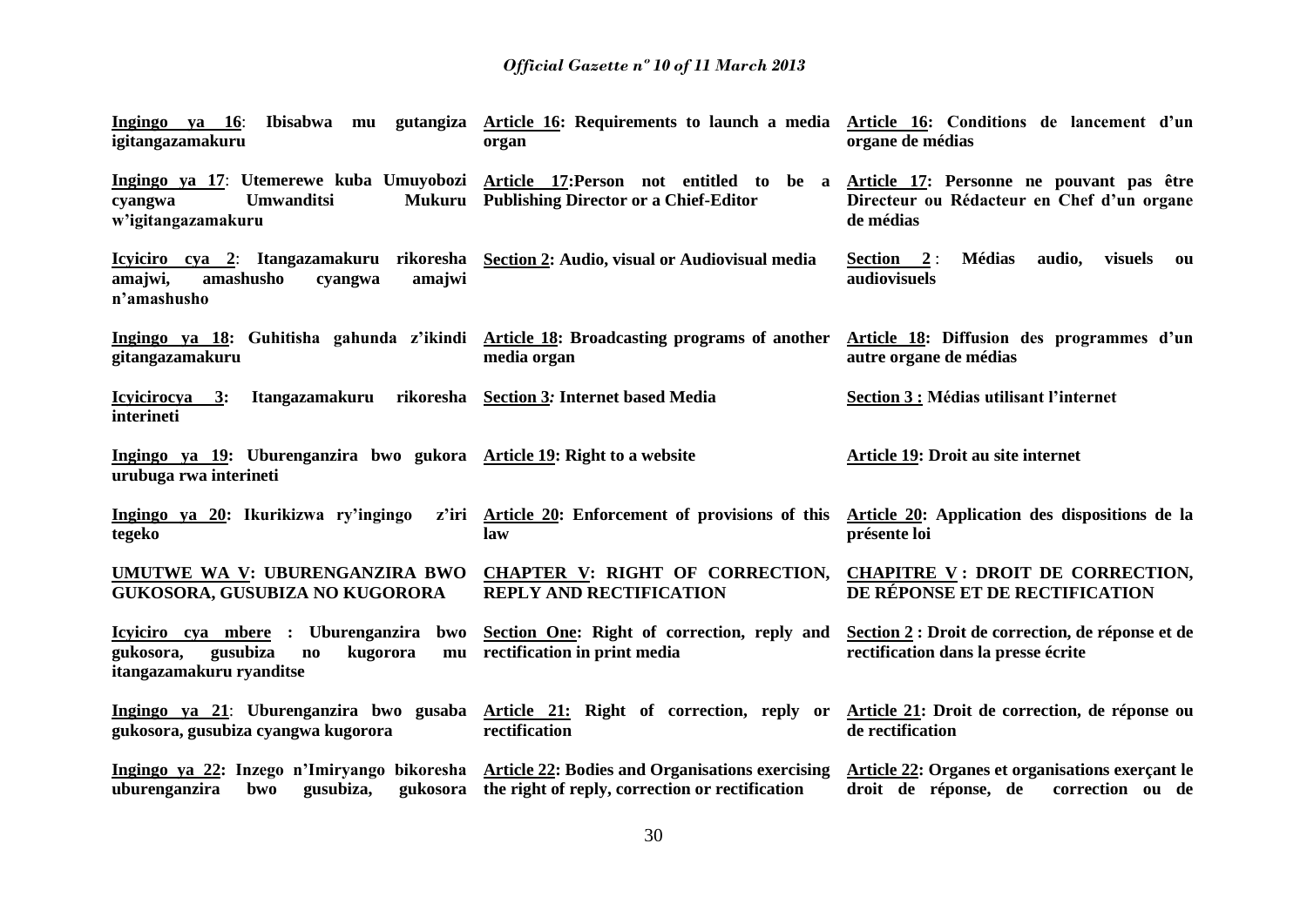| cyangwa kugorora                                                                     |                                                                          | rectification                                                    |  |
|--------------------------------------------------------------------------------------|--------------------------------------------------------------------------|------------------------------------------------------------------|--|
| Ingingo ya 23: Kubika ibiganiro n'amakuru                                            | Keeping<br>of<br>23:<br>Article<br>records<br>and<br>programmes          | Article 23: Conservation des enregistrements<br>des émissions    |  |
| UMUTWE WA VI: INGINGO ZISOZA                                                         | <b>CHAPTER VI: FINAL PROVISIONS</b>                                      | <b>CHAPITRE VI : DISPOSITIONS FINALES</b>                        |  |
| Ingingo ya 24: Itegurwa, isuzumwa n'itorwa<br>ry'iri tegeko                          | consideration<br>Drafting,<br>Article 24:<br>and<br>adoption of this Law | Article 24: Initiation, examen et adoption de la<br>présente loi |  |
| Ingingo ya 25: Ivanwaho ry'itegeko n'ingingo<br>z'amategeko zinyuranije n'iri tegeko | <b>Article 25: Repealing provision</b>                                   | <b>Article 25: Disposition abrogatoire</b>                       |  |
| Igihe<br>Ingingo<br>ya 26:<br>itegeko<br>gukurikizwa                                 | ritangira Article 26: Commencement                                       | Article 26: Entrée en vigueur                                    |  |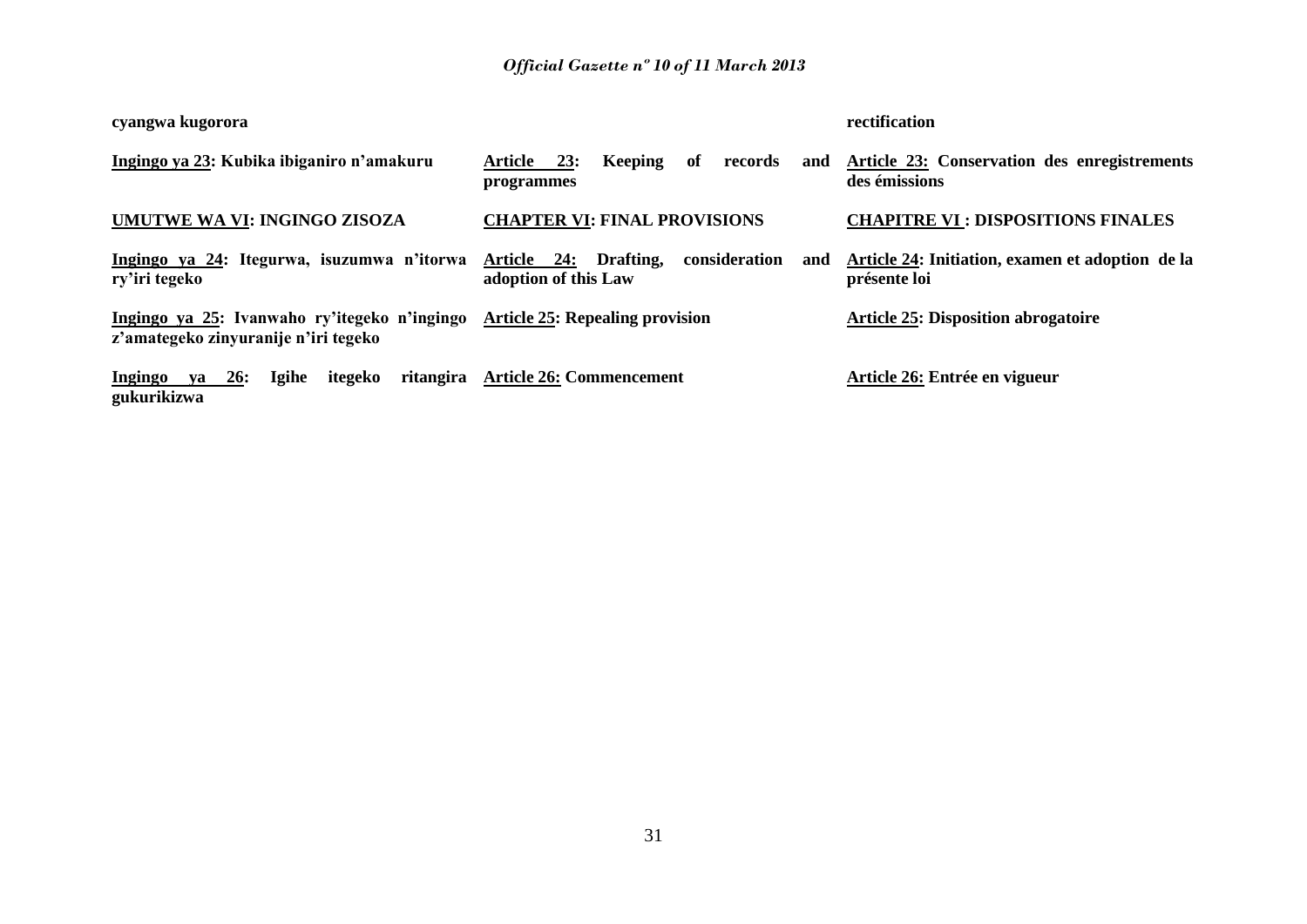| <b>ITEGEKO N°02/2013 RYO KUWA 08/02/2013</b>                                                                                                                                                                                                                                                                           | LAW N°02/2013 OF 08/02/2013                                                                    | LOI N°02/2013 DU 08/02/2013 REGISSANT                                                                                                                                     |
|------------------------------------------------------------------------------------------------------------------------------------------------------------------------------------------------------------------------------------------------------------------------------------------------------------------------|------------------------------------------------------------------------------------------------|---------------------------------------------------------------------------------------------------------------------------------------------------------------------------|
| RIGENGA ITANGAZAMAKURU                                                                                                                                                                                                                                                                                                 | <b>REGULATING MEDIA</b>                                                                        | <b>LES MEDIAS</b>                                                                                                                                                         |
| <b>Twebwe, KAGAME Paul,</b>                                                                                                                                                                                                                                                                                            | We, KAGAME Paul,                                                                               | <b>Nous, KAGAME Paul,</b>                                                                                                                                                 |
| Perezida wa Repubulika;                                                                                                                                                                                                                                                                                                | President of the Republic;                                                                     | Président de la République;                                                                                                                                               |
| INTEKO ISHINGA AMATEGEKO YEMEJE, THE PARLIAMENT HAS ADOPTED AND LE PARLEMENT A ADOPTE ET NOUS<br>NONE NATWE DUHAMIJE, DUTANGAJE WE<br><b>ITEGEKO</b><br>KANDI<br><b>RITEYE</b><br>RITYA<br>RITANGAZWA<br>MU<br><b>DUTEGETSE</b><br>KO.<br>IGAZETI YA LETA YA REPUBULIKA Y'U OF THE REPUBLIC OF RWANDA<br><b>RWANDA</b> | SANCTION, PROMULGATE THE<br>FOLLOWING LAW AND ORDER IT BE<br>PUBLISHED IN THE OFFICIAL GAZETTE | SANCTIONNONS, PROMULGUONS LA LOI<br><b>DONT LA TENEUR SUIT ET ORDONNONS</b><br>QU'ELLE SOIT PUBLIEE AU JOURNAL<br>LA REPUBLIQUE DU<br><b>OFFICIEL DE</b><br><b>RWANDA</b> |
| <b>INTEKO ISHINGA AMATEGEKO:</b>                                                                                                                                                                                                                                                                                       | THE PARLIAMENT:                                                                                | LE PARLEMENT:                                                                                                                                                             |

| Umutwe w'Abadepite, mu nama yawo yo kuwa 19 The Chamber of Deputies, in its session of |                   | La Chambre des Députés, en sa |
|----------------------------------------------------------------------------------------|-------------------|-------------------------------|
| Ugushyingo 2012;                                                                       | 19 November 2012; | 19 novembre 2012:             |

Umutwe wa Sena, mu nama yawo yo kuwa 15 The Senate, in its session of 15 November 2012; Ugushyingo 2012; Le Sénat, en sa séance du 15 novembre 2012;

Ishingiye ku Itegeko Nshinga rya Repubulika y'u Pursuant to the Constitution of the Republic of Rwanda ryo kuwa 04 Kamena 2003 nk'uko ryavuguruwe kugeza ubu, cyane cyane mu ngingo zaryo, iya 33, iya 34, iya 62, iya 66, iya 67, iya 88, iya 89, iya 90, iya 92, iya 93, iya 94, iya 95, iya 108 n'iya 201;

Ishingiye ku Masezerano Mpuzamahanga yo kuwa 16 Ukuboza 1966 yerekeye Uburenganzira mu by'Imbonezamubano no mu bya Politiki, nk'uko yemejwe n'Itegeko-teka n° 08/75 ryo kuwa especially, in Articles 19 and 20;

Rwanda of 04 June 2003 as amended to date, especially in Articles 33, 34, 62, 66, 67, 88, 89, 90, 92, 93, 94, 95, 108 and 201;

Vu la Constitution de la République du Rwanda du 04 juin 2003 telle que révisée à ce jour, spécialement en ses articles 33, 34, 62, 66, 67, 88, 89, 90, 92, 93, 94, 95, 108 et 201 ;

séance du

Pursuant to the International Covenant of 16 Vu le Pacte International du 16 décembre 1966 December 1966 on Civil and Political Rights, as ratified by the Decree-Law  $n^{\circ}$  08/75 of 12/02/1975 relatif aux Droits Civils et Politiques, tel que ratifié par le Décret-loi nº 08/75 du 12/02/1975, spécialement en ses articles 19 et 20;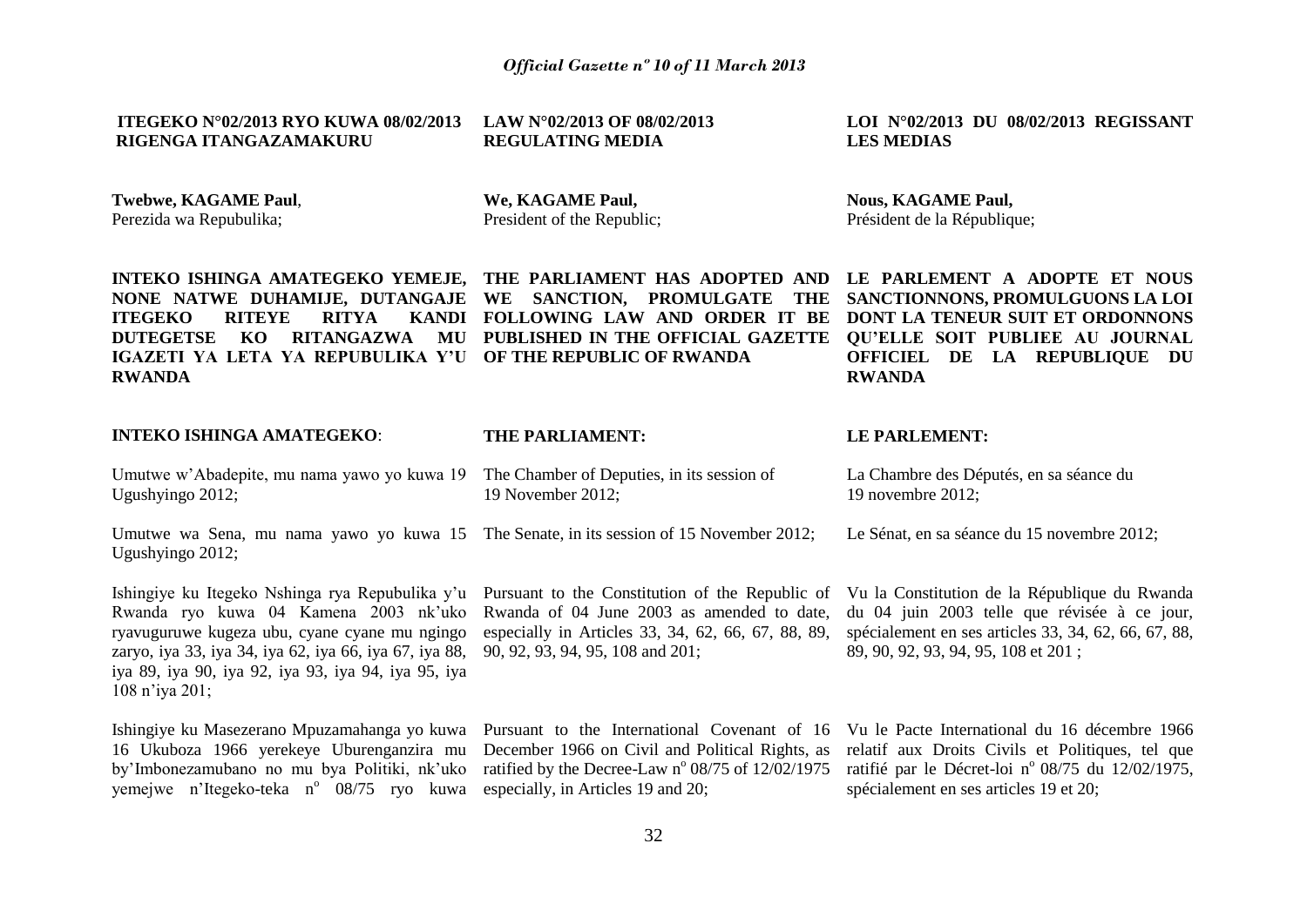12/02/1975, cyane cyane mu ngingo zayo, iya 19 n'iya 20;

Ishingiye ku Masezerano Nyafurika yerekeye Pursuant to the African Charter on Human and Vu la Charte Africaine des Droits de l'Homme et Uburenganzira bw'Ikiremwamuntu Peoples' Rights of 27 June 1981, as ratified by the n'ubw'abaturage yo kuwa 27 Kamena 1981, Law n<sup>o</sup> 10/1983 of 17/5/1983, especially in la Loi n<sup>o</sup> 10/1983 of 17/5/1983, spécialement en nk'uko yemejwe n'itegeko n° 10/1983 ryo kuwa Article 9; 17/5/1983, cyane cyane mu ngingo yayo ya 9; des Peuples du 27 juin 1981, telle que ratifiée par son article 9;

Isubiye ku Itegeko nº 22/2009 ryo kuwa Having reviewed Law nº 22/2009 of 12/08/2009 Revu la loi nº 22/2009 of 12/08/2009 régissant la 12/08/2009 rigenga itangazamakuru; on the media; presse ;

**YEMEJE**:

**ADOPTS:**

### **ADOPTE:**

#### **UMUTWE WA MBERE: RUSANGE CHAPTER ONE: GENERAL PROVISIONS CHAPITRE PREMIER : DISPOSITIONS GENERALES**

### **Ingingo ya mbere: Icyo iri tegeko rigamije**

Iri tegeko rigena uburenganzira, inshingano, imiterere n'imikorere by'itangazamakuru mu Rwanda hagamijwe inyungu rusange za rubanda.

#### **Ingingo ya 2: Ibisobanuro by'amagambo**

Muri iri tegeko, amagambo akurikira asobanuye ku buryo bukurikira:

**1° gusebanya:** uburyo bwo gukoresha amagambo, inyandiko, amashusho, ururimi rw'amarenga cyangwa amafoto bitari ukuri hagamijwe gutesha umuntu agaciro n'icyubahiro;

#### **Article One: Purpose of this Law**

This Law determines rights, obligations, organization and functioning of media in Rwanda for the general interest.

#### **Article 2: Definitions of terms**

as follows:

**1° defamation:** intentional false communication, either through oral or written statements, visual elements, photographs or gestures with intention to harm a person's reputation and respect;

# **Article premier: Objet de la présente loi**

La présente loi définit les droits, les obligations, l'organisation et le fonctionnement des médias au Rwanda, pour l'intérêt général.

#### **Article 2: Définitions des termes**

In this Law, the following terms shall be defined Au sens de la présente loi, les termes suivants ont les significations suivantes :

> **1° diffamation :** l'usage de fausses déclarations orales ou écrites, d'éléments visuels ou des photographies, le langage mimique, dans le but de porter atteinte à la dignité et à l'honneur de quelqu'un**;**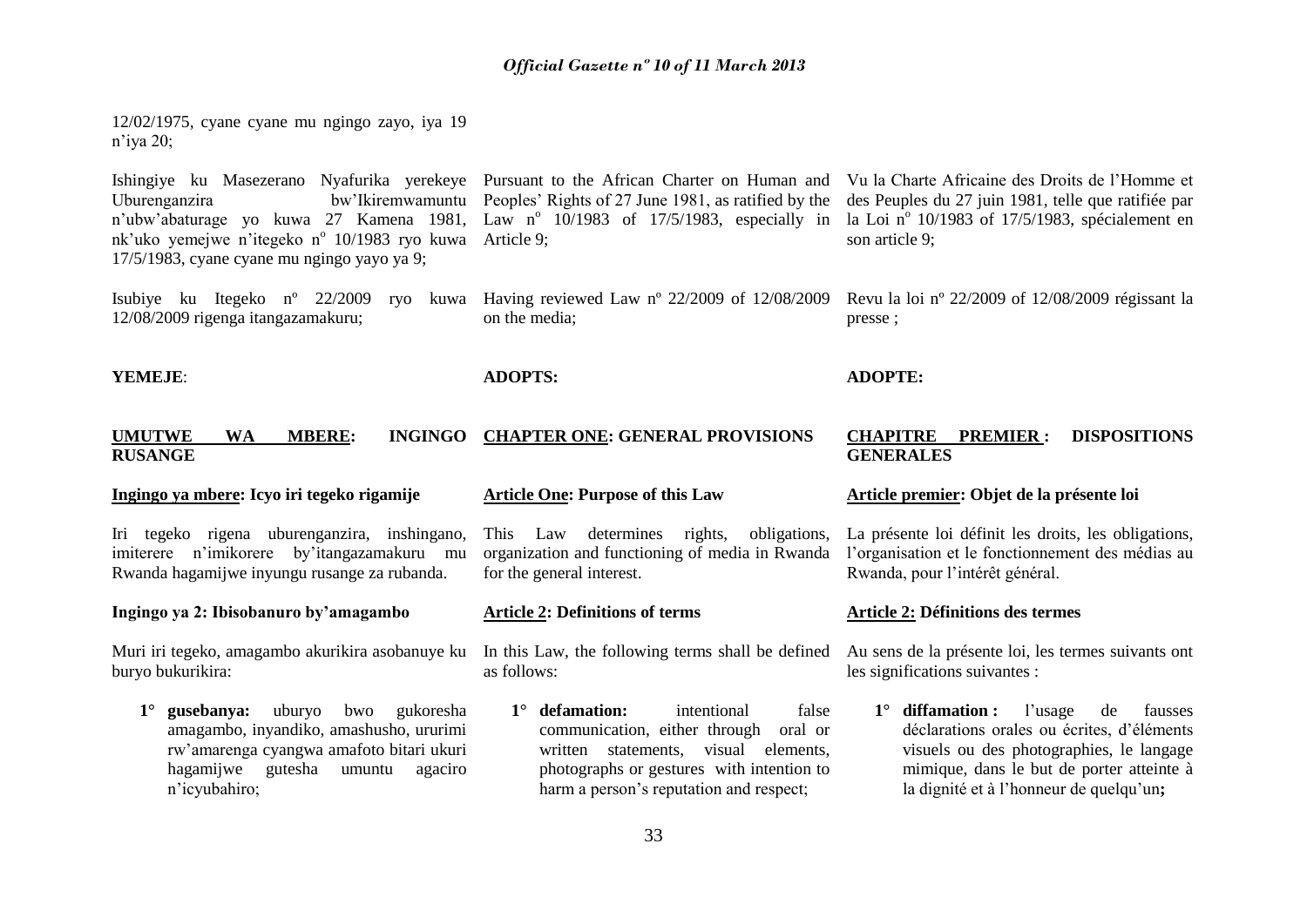- **2° ibigo by'itangazamakuru ricuruza:** ibigo by'ubucuruzi bikurikiza amategeko y'ubucuruzi n'amategeko agenga itangazamakuru;
- **3° ibigo by'itangazamakuru ridacuruza:** ibigo bitari ibya Leta bikurikiza amategeko agenga imiryango itari iya Leta n'amategeko agenga itangazamakuru;
- **4° Ibinyamakuru byanditse:** inyandiko zose zashyizwe ahagaragara, zigatuburwa hakoreshejwe uburyo ubwo ari bwo bwose kandi zigasohokera igihe cyagenwe;
- **5° ibitangazamakuru:** ibinyamakuru byanditse, interineti**,** radiyo na televiziyo, n'ibigo ntaramakuru bitangaza amakuru rusange cyangwa yihariye asohoka ku buryo buhoraho cyangwa mu gihe kimwe kandi kizwi kandi agamije gukwirakwizwa;
- **6° ibitangazamakuru bigenewe abana**: ibitangazamakuru byose bigaragaza mu miterere cyangwa mu ntego zabyo ko bigenewe abana;
- **7° Inama Nkuru y'Itangazamakuru:**  Urwego rwigenga rushinzwe kubaka ubushobozi bw'itangazamakuru;
- **8° inkuru:** Inyandiko, amajwi, amashusho
- **2° commercial media companies**: commercial companies that are subject to Laws governing business as well as those governing media;
- **3° non-commercial media companies:**  private companies that are subject to Laws governing non-governmental organizations as well as those governing media;
- **print media publications:** documents made public, multiplied by whatever method and regularly published in a specific period of time;
- **5° media organs:** print media publications, internet, radio and television stations as well as news agencies that circulate, at continued or regular intervals, general or specialized pieces of information meant for being disseminated;
- **6° media organs for children**: any media organ which indicates in its nature or in its objectives that it is meant for children;
- **7° Media High Council:** Independent institution responsible for media capacity building;
- **8° news:** print, audio, visual or audio-visual
- **2° entreprises commerciales de médias:** entreprises commerciales soumises à la législation commerciale et à la législation qui régit les médias;
- **3° entreprises non commerciales de médias:** entreprises privées soumises à la législation qui régit les organisations non gouvernementales et à la législation qui régit les médias;
- **4° publications de médias écrits :** écrits rendus publics, reproduits par n'importe quel mode d'impression et paraissant périodiquement ;
- **5° organes de médias :** les publications de médias écrits, l'internet, les stations de radiodiffusion ou de télévision et les agences de médias diffusant de façon continue ou par intervalles réguliers des unités d'informations générales ou spécialisées et destinées à être diffusées ;
- **6° organes de publications destinées aux enfants:** toutes les publications qui, par leur caractère ou leur objet, sont destinées aux enfants ;
- **7° Haut Conseil des Médias:** Organe indépendant chargé du renforcement des capacités des médias;
- **8° informations:** élément imprimé, audio,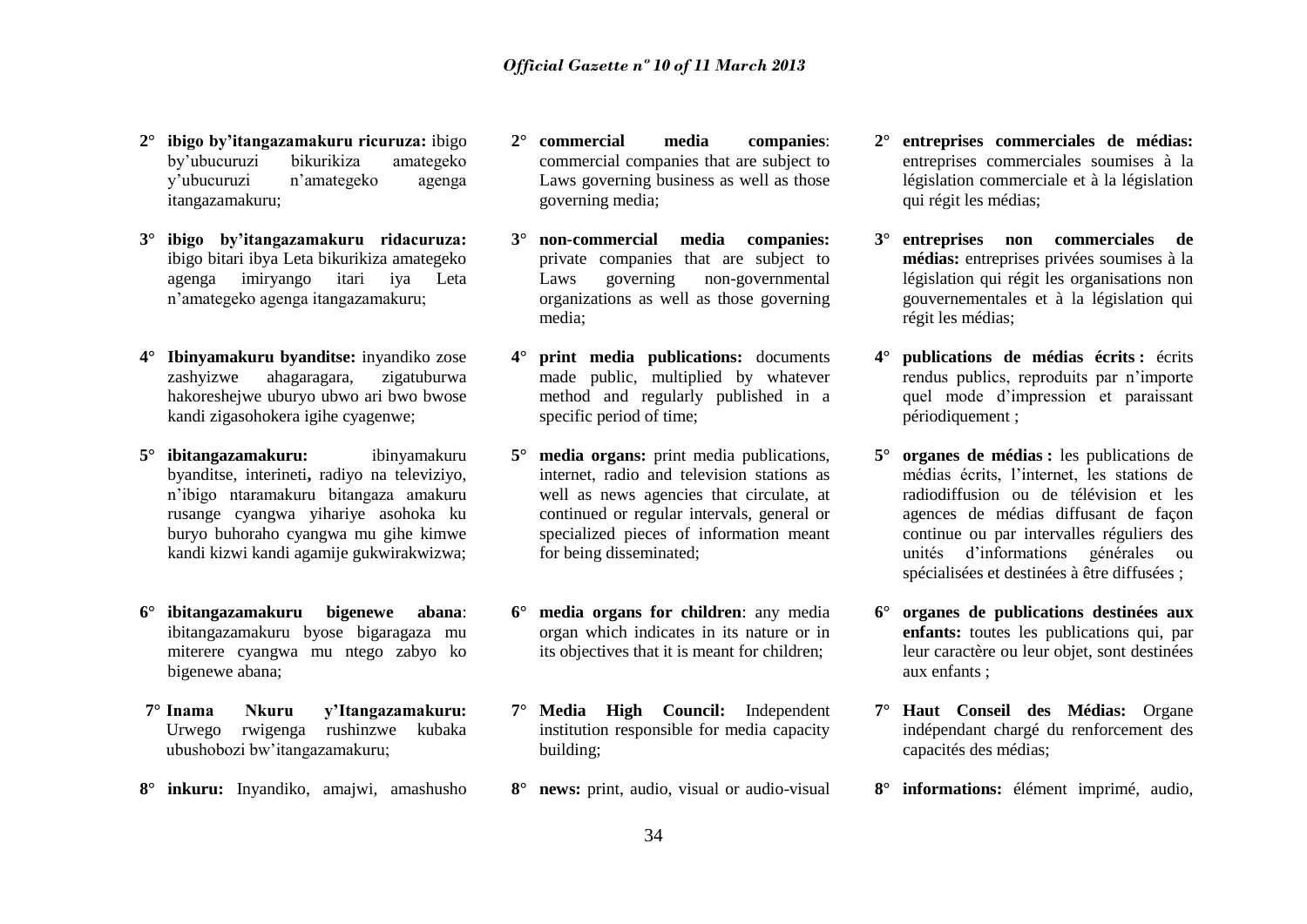cyangwa amajwi n'amashusho bikozwe mu rwego rw'itangazamakuru;

- **9° interineti:** uruhurirane rw'imiyoboro y'ibikoresho by'ikoranabuhanga bihuriza hamwe mu guhererekanya amakuru aturuka mu mpande zitandukanye z'isi hakoreshejwe uburyo bw'itumanaho bunyuranye;
- **10° inzu ikwirakwiza ibinyamakuru:** inzu igamije kugeza hirya no hino ibinyamakuru. Iyo nzu ishobora kuba iharanira inyungu cyangwa idaharanira inyungu;
- **11° inzu icuruza serivisi za interineti:** ahantu hagenewe kwakira abantu bashaka gukoresha interineti batanze ubwishyu;
- **12° itangazamakuru:** uburyo bwose bukoresheje inyandiko**,** amashusho, amajwi, cyangwa amajwi n'amashusho, amarenga cyangwa interineti**,**  bukwirakwiza kandi bumenyekanisha muri rubanda ibyabaye, ibyo umuntu yemera, n'ibindi bitekerezo byose bishyizwe ahagaragara, hagamijwe cyane cyane kumenyesha amakuru, kwigisha no guhugura, guteza imbere imyidagaduro cyangwa kuruhura abantu;
- **13° itangazamakuru rikoresheje interineti:** inkuru itangazwa hakoreshejwe uburyo bw'ikoranabuhanga mu itumanaho

elements that are prepared for media purposes;

- **9° internet media:** a global system of interconnected computer net works of information processing aiming at disseminating information by use of various means of communication;
- **10° company distributing Media publications:** a Company that specializes in the process of making media publications available. The company may or may not be profit-making;
- **11° internet café**: place where people can access internet services against payment of a fee;
- **12° media**: any process, whether in print, visuals, audio or audio-visual, signs or internet to disseminate, broadcast and make known to the general public facts, opinions and any other expression of thought particularly in order to inform, educate and train to promote leisure or entertainment;

visuel ou audio-visuel produit dans le cadre des médias ;

- **9° internet:** système d'ordinateurs utilisés pour transmettre des informations en utilisant la haute technologie pour interconnecter plusieurs réseaux différents venant de par le monde entier;
- **10° maison de distribution des publications de médias:** maison spécialisée dans la distribution des publications. Elle peut être à but lucratif ou non lucratif;
- **11° cybercafé :** lieu qui offre des facilités d'utilisation de l'internet moyennant paiement;
- **12° médias:** tout moyen ou procédé imprimé, visuels, audio ou audiovisuel, signes ou internet permettant de diffuser et de porter à la connaissance du public des faits, des opinions ainsi que d'autres expressions de la pensée, spécialement dans le but d'informer, d'éduquer, de former et de promouvoir les sports ou loisirs ;
- **13° internet:** Information published through the use of a high technology computerized system used to exchange information
- **13° médias sur internet :** information publiée à l'aide de la technologie de l'information en vue de sa diffusion;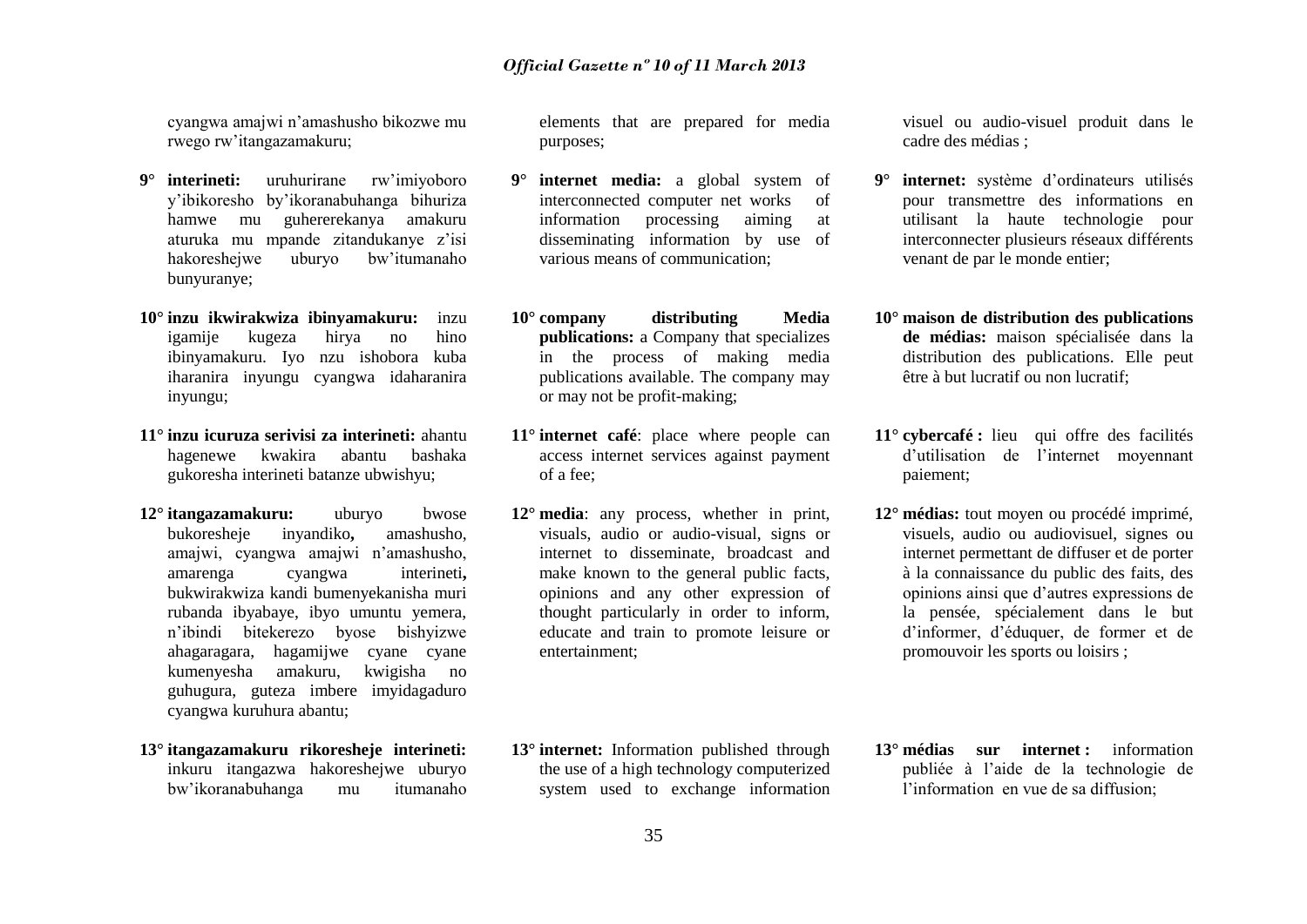hagamijwe kuyikwirakwiza;

- **14° itumanaho ry'itangazamakuru rikoresha inyandiko, amajwi cyangwa amajwi n'amashusho:** ubutumwa bugezwa kuri rubanda, hakoreshejwe uburyo bw'itumanaho, ibimenyetso, amarenga, inyandiko, amajwi cyangwa amajwi n'amashusho, butari ubugenewe umuntu ku giti cye;
- **15° iyamamaza mu itangazamakuru:** uburyo bukozwe ku mugaragaro, hagamijwe kumenyekanisha ibitekerezo, ibyemezo cyangwa ibikorwa bijyanye n'ibicuruzwa cyangwa imirimo, guteza imbere igitekerezo, igicuruzwa, umurimo cyangwa se kwamamaza ikindi cyose nyir'ukwamamaza yifuza kugeraho;
- **16° uburenganzira bwo gusubiza:** uburenganzira bw'umuntu ku giti cye, amashyirahamwe, inzego za Leta cyangwa bw'umuryango wemewe n'amategeko, bwo gutangaza igitekerezo kinyuranye n'icyamuvuzweho kimutesha agaciro cyangwa kikabangamira inyungu ze biciye mu itangazamakuru;
- **17° uburenganzira bwo kugorora:** uburenganzira bw'umuntu, amashyirahamwe, inzego za Leta n'imiryango yemewe n'amategeko afite bwo gusaba ko ibyatangajwe uko bitari mu

meant to be disseminated;

- **14° print, audio or audiovisual media communication:** message transmitted to the public through signs, gestures, written works, images, sounds or messages which do not bear any characteristic of a private correspondence;
- **15° advertisement in the media**: a form of public announcement with intention to communicate opinions, decisions or trading activities or to promote an idea, a product, a service or advertising any other item as may be required by the advertiser;
- **16° right of reply**: a right of an individual, associations, public entities or legal entity of expressing an opinion contrary to the view that undermines a person's reputation or interests through the media ;
- **17° right of rectification**: A right of an individual, associations, public entities and legal entities of requesting for rectifying issues that were inaccurately reported in the media;
- **14° communication de médias écrits, audio ou audiovisuels:** mise à la disposition du public, par un procédé de télécommunication, de signes, d'écrits, d'images, de sons ou de messages de toute nature qui n'ont pas le caractère d'une correspondance privée ;
- **15° publicité dans les médias:** tout procédé effectué publiquement pour faire passer des opinions, des décisions ou des activités relatives aux articles de commerce ou des services, soit pour promouvoir une idée, un produit, un service, soit pour faire la publicité de toute autre chose souhaitée par l'annonceur ;
- **16° droit de réponse:** droit pour une personne physique, associations, institutions publiques ou organisation dotée de la personnalité juridique, à exprimer une opinion contraire à celle émise à son égard et qui porte atteinte à son honneur ou à ses intérêts à travers les médias;
- **17° droit de rectification:** droit pour une personne physique, associations, institutions publiques et autres organisations dotées de la personnalité juridique de demander de redresser des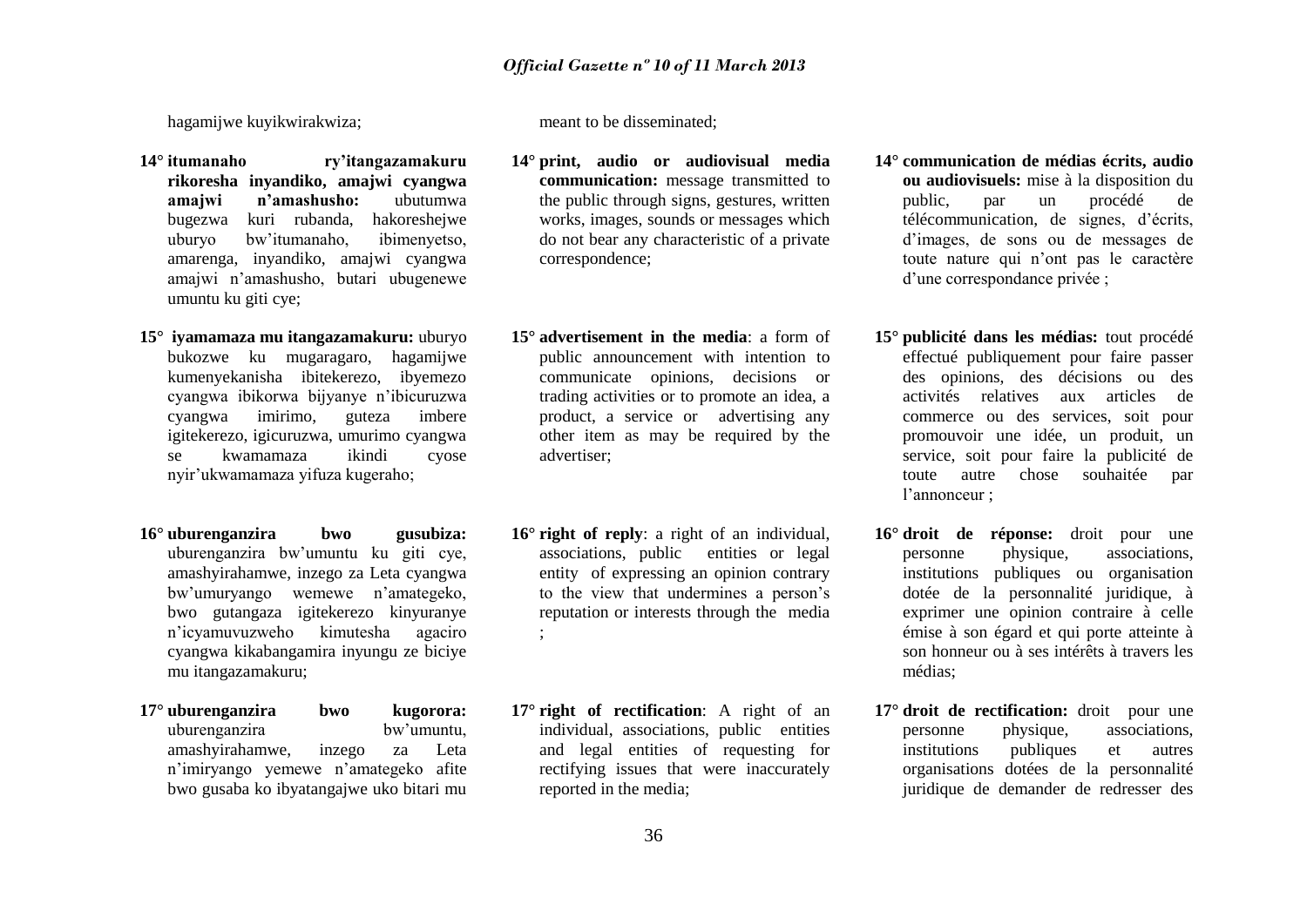gitangazamakuru bishyirwa mu buryo buboneye**;** 

- **18° uburenganzira bwo gukosora:** uburenganzira umuntu amashyirahamwe, inzego za Leta cyangwa umuryango wemewe n'amategeko ufite bwo gusaba ko<br>ibvatangaiwe mu gitangazamakuru mu gitangazamakuru bikosorwa;
- **19° umunyamakuru w'umwuga :** umuntu ufite ubumenyishingiro mu by'itangazamakuru kandi akora itangazamakuru nk'umurimo we w'ibanze.

Agomba kuba akora nibura umwe mu mirimo ikurikira**:**

- a. gutara inkuru ,
- b. kunononsora inkuru ,
- c. gutangaza inkuru mu gitangazamakuru iki n'iki agamije gukwirakwiza amakuru cyangwa ibitekerezo muri rubanda;
- **20° Urwego rw'Abanyamakuru Bigenzura:**  Urwego rushyirwaho n'abanyamakuru ubwabo rufite inshingano yo kugenzura iyubahirizwa ry'amahame agenga umwuga wabo no kurengera inyungu rusange za rubanda;
- **18° right of correction**: right of an individual, associations, public entities or legal entity of requesting for correction of what was falsely published in the media;
- **19° a professional journalist:** a person who possesses basic journalism skills and who exercises journalism as his/her first profession.

He/she shall exercise at least one of the following professions:

- a. collecting information,
- b. processing information,
- c. publish/broadcast information through a given media organ with intention to disseminate information or opinions;
- **20° Media Self Regulatory Body**: an organ set up by journalists themselves whose responsibility is to ensure compliance with the principles governing media and to defend the general interest;

faits inexactement rapportés dans les médias;

- **18° droit de correction:** droit pour une personne physique, associations, institutions publiques ou organisation dotée de la personnalité juridique de demander la correction de ce qui a été préalablement annoncé dans les médias;
- **19° journaliste professionnel:** toute personne ayant les connaissances journalistiques de base et exerçant le journalisme comme sa première profession.

Elle doit exercer au moins l'une des professions suivantes :

- a. collecte des informations,
- b. traitement des informations,
- c. diffusion des informations par le biais d'un organe de média donné dans le but de porter à la connaissance du public des faits ou des opinions ;
- **20° Organe d'Autorégulation des Médias:**  organe mis en place par les journalistes eux-mêmes et qui est chargé de veiller au respect des principes qui régissent les médias et à la protection de l'intérêt public ;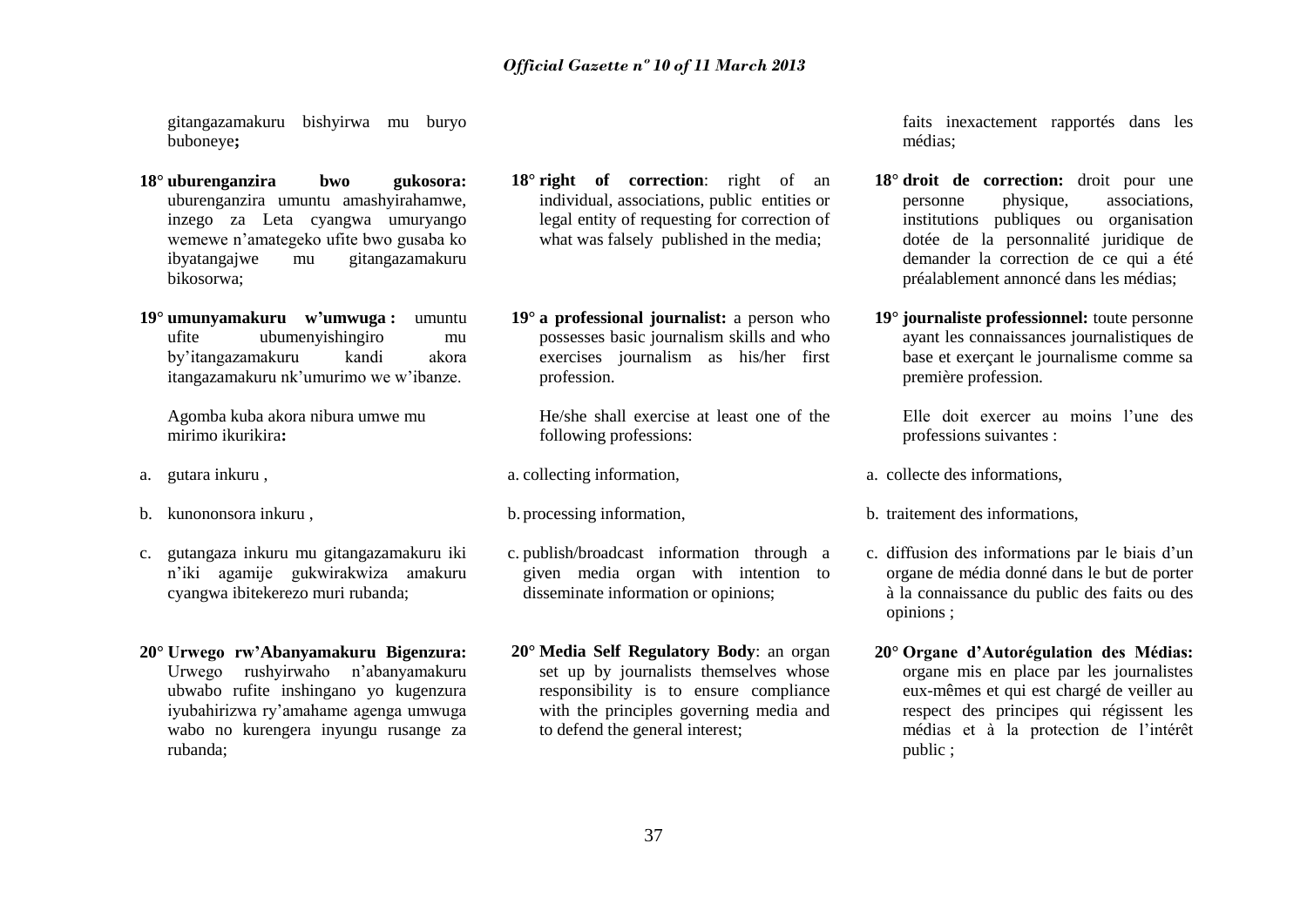- **21° urwego rw'Igihugu rushinzwe kugenzura imikorere y'inzego zimwe z'imirimo ifitiye Igihugu akamaro:** urwego rwa Leta rufite mu nshingano zarwo kugenzura itangazamakuru;
- **22° Urwego rw'Igihugu**  rw'Itangazamakuru: rw'itangazamakuru rwigenga rukoresha amajwi cyangwa amajwi n'amashusho ndetse na interineti rugamije inyungu rusange za rubanda.
- **21° national utilities statutory Regulator**: a public body in charge of media regulation;
- **22°** Rwanda Broadcasting Agency: an independant body which runs its duties in the field of audio, audio-visual or through internet in the public interest.
- **21° régulateur statutaire national :** organe public ayant la régulation des médias dans ses attributions;
- **22° Agence Rwandaise d'Information:**  organe indépendant opérant dans le domaine de l'information audio, audiovisuel ou par voie d'internet dans l'intérêt public.

**UMUTWE WA II**: **UMWUGA CHAPITRE II: JOURNALISM PROFESSION W'UBUNYAMAKURU CHAPITRE II: PROFESSION DE JOURNALISME**

**Article 3: Right to exercise the profession of** 

A Rwandan journalist, whether exercising the profession of journalism in a registered media company or a freelance, or a representative of a foreign media organ in Rwanda, shall be given accreditation by the Media Self Regulatory Body.

**journalism profession**

**journalism**

**Icyiciro cya mbere: Ibisabwa abakora umwuga Section One: Requirements for exercising w'itangazamakuru**

**Ingingo ya 3: Uburenganzira bwo gukora umwuga w'itangazamakuru**

Umunyamakuru w'umunyarwanda, yaba ukora mu kigo cy'itangazamakuru cyemewe cyangwa uwigenga cyangwa uhagarariye igitangazamakuru cy'amahanga mu Rwanda, ahabwa uburenganzira n'Urwego rw'Abanyamakuru Bigenzura.

Umunyamakuru w'umunyamahanga cyangwa A foreign or Rwandan journalist working for a uw'umunyarwanda ukorera igitangazamakuru foreign media organ shall be given accreditation cy'amahanga, ahabwa uburenganzira n'urwego rwa by a competent public organ. Leta rubifitiye ububasha.

**Section première : Conditions exigées pour exercer la profession de journalisme**

**Article 3: Droit d'exercer la profession de journalisme**

Un journaliste rwandais, que ce soit celui qui exerce la profession de journalisme dans une entreprise de média agréée ou un journaliste indépendant, ou un journaliste représentant un organe de média étranger au Rwanda, reçoit son accréditation de l'Organe d'Autorégulation des Médias.

Un journaliste étranger ou rwandais qui est au service d'un organe de média étranger, reçoit son accréditation de l'organe public compétent.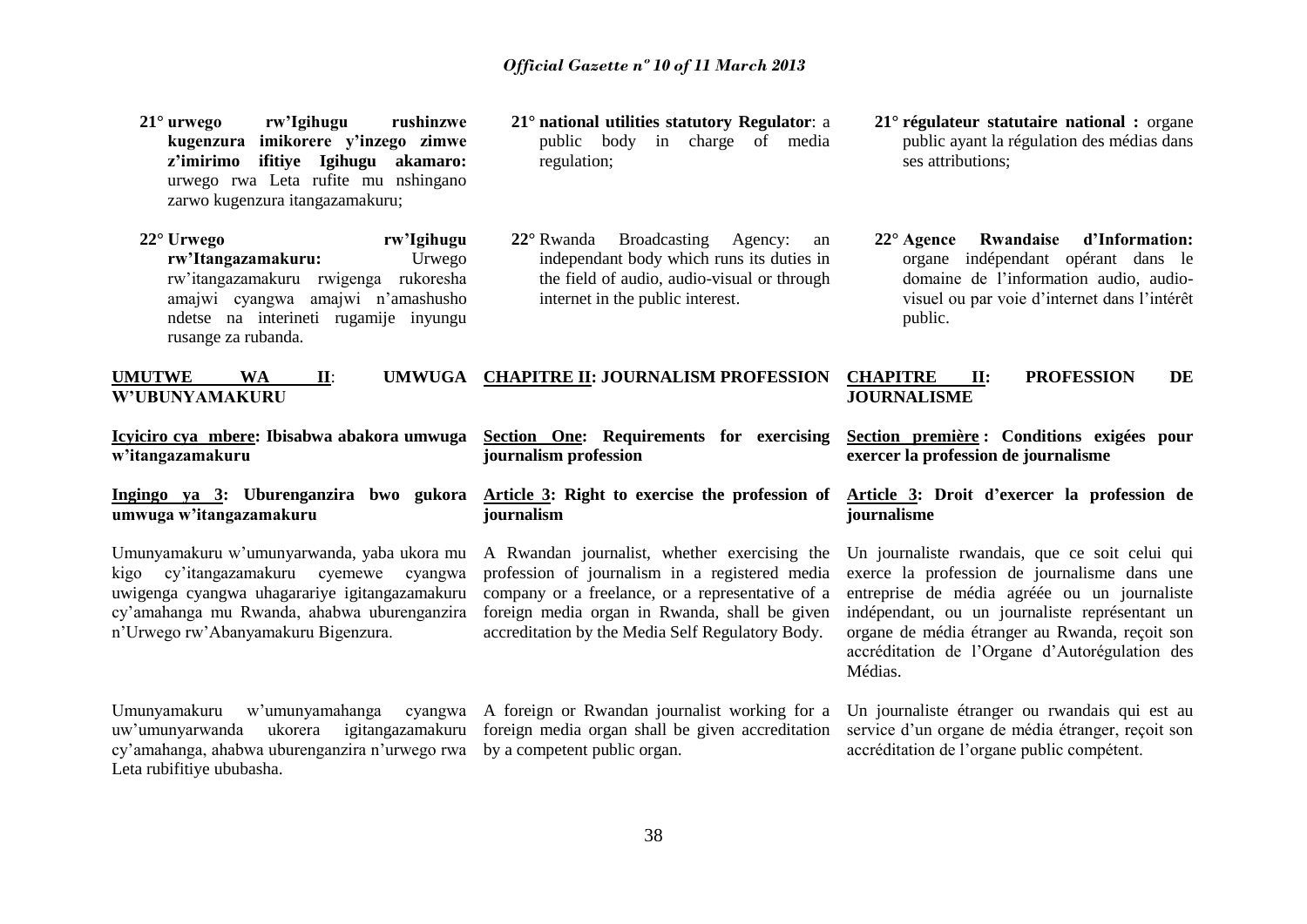| Ingingo ya 4: Kugenzura itangazamakuru                                                                                                                                                                                                             | <b>Article 4: Regulation of media</b>                                                                                                              | <b>Article 4: Régulation des médias</b>                                                                                                                     |  |  |  |
|----------------------------------------------------------------------------------------------------------------------------------------------------------------------------------------------------------------------------------------------------|----------------------------------------------------------------------------------------------------------------------------------------------------|-------------------------------------------------------------------------------------------------------------------------------------------------------------|--|--|--|
| Imikorere<br>y'itangazamakuru<br>n'imyitwarire<br>y'abanyamakuru umunsi ku wundi bigenzurwa<br>n'Urwego rw'Abanyamakuru Bigenzura.                                                                                                                 | The daily functioning of media and the conduct of<br>journalists shall be regulated by the Media Self<br>Regulatory Body.                          | La régulation journalière du fonctionnement des<br>médias et du comportement des journalistes est<br>effectuée par l'Organe d'Autorégulation des<br>Médias. |  |  |  |
| Icyakora, urwego rw'Igihugu rushinzwe kugenzura<br>zimwe z'imirimo ifitiye<br>y'inzego<br>imikorere<br>akamaro<br>runashinzwe<br>kugenzura<br>Igihugu<br>itangazamakuru<br>rikoresha<br>amajwi,<br>amajwi<br>n'amashusho, amashusho na interineti. | However, the national utilities statutory regulator<br>shall also carry out the regulation of audio, audio-<br>visual media and internet.          | Toutefois, le régulateur national statutaire effectue<br>également la régulation des médias audio, audio-<br>visuels et des médias sur internet.            |  |  |  |
| Inzego zivugwa mu gika cya mbere n'icya 2 by'iyi<br>ngingo zigirana amasezerano y'imikoranire hagati<br>yazo, n'ibikorwa zizakora.                                                                                                                 | Organs referred to under Paragraphs One and 2 of<br>this Article shall have a joint working agreement<br>and shall determine their plan of action. | Les organes visés aux alinéas premier et 2 du<br>présent article concluent un accord de travail entre<br>eux et déterminent ensemble leur plan d'action.    |  |  |  |
|                                                                                                                                                                                                                                                    |                                                                                                                                                    | journalistes                                                                                                                                                |  |  |  |
| Icyiciro cya 2: Inshingano z'abanyamakuru<br>n'ibyo babujijwe                                                                                                                                                                                      | Section 2: Obligations and restrictions of<br>journalists                                                                                          | Section 2: Obligations et restrictions des                                                                                                                  |  |  |  |
| Ingingo ya 5: Inshingano z'umunyamakuru                                                                                                                                                                                                            | <b>Article 5: Obligations of a journalist</b>                                                                                                      | <b>Article 5: Obligations du journaliste</b>                                                                                                                |  |  |  |
| Umunyamakuru<br>afite<br>inshingano<br>z'ingenzi<br>zikurikira:                                                                                                                                                                                    | A journalist shall have the following<br>main<br>obligations :                                                                                     | Les obligations principales du journaliste sont les<br>suivantes :                                                                                          |  |  |  |
| 1° kumenyesha amakuru;                                                                                                                                                                                                                             | $1^\circ$ to inform;                                                                                                                               | $1^\circ$ informer;                                                                                                                                         |  |  |  |
| kwigisha abaturage no guteza imbere<br>$2^{\circ}$<br>imyidagaduro;                                                                                                                                                                                | to educate population and promote leisure<br>$2^{\circ}$<br>activities;                                                                            | éduquer la population et promouvoir les<br>$2^{\circ}$<br>loisirs;                                                                                          |  |  |  |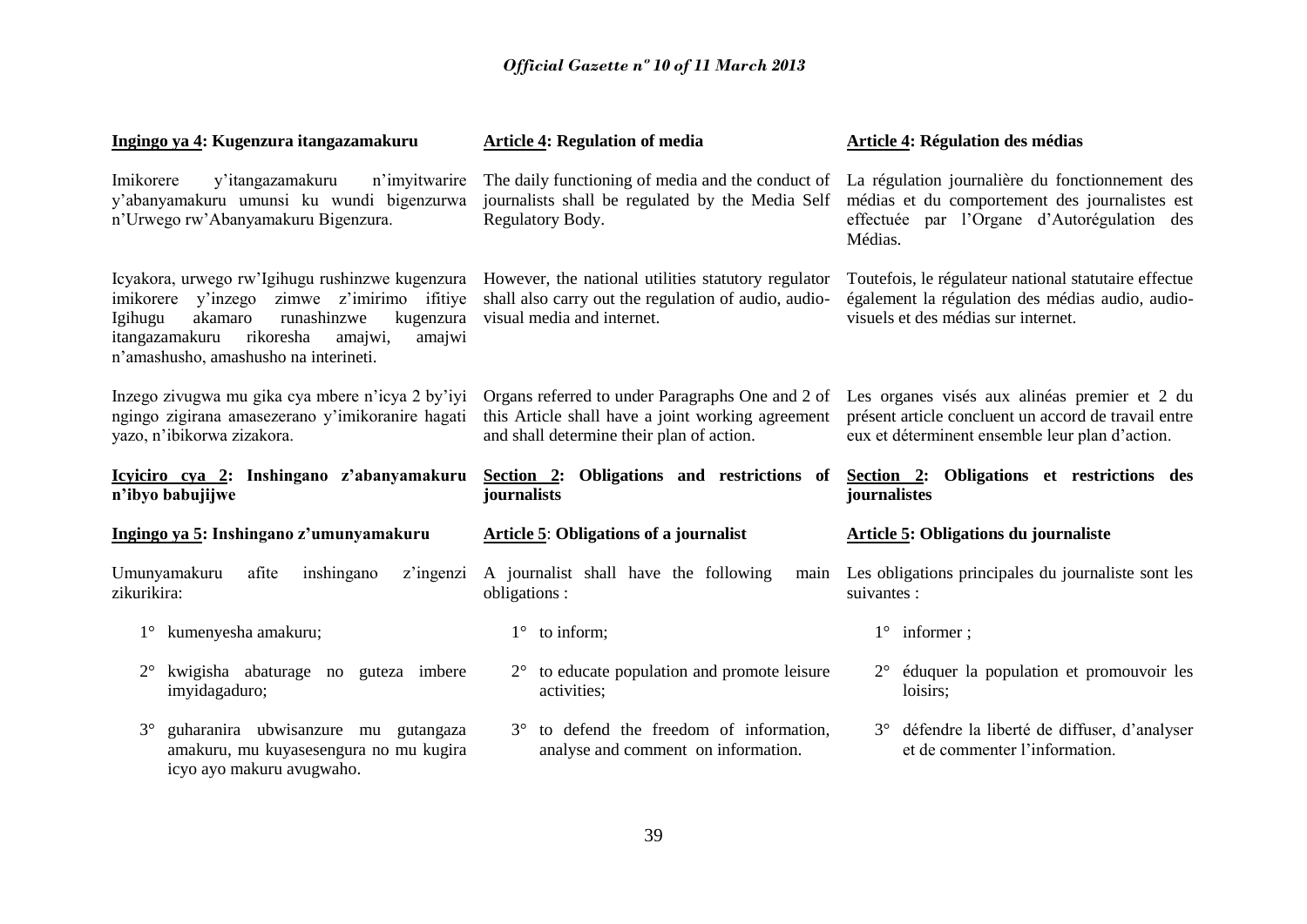| Ingingo ya 6: Ibyo umunyamakuru abujijwe<br>gutangaza                                                                                                                                                                                                                          | Article 6: Prohibited publications to a Article 6: Publications interdites au journaliste<br>journalist                                                                                                                       |                                                                                                                                                                                                                                                                                |  |  |
|--------------------------------------------------------------------------------------------------------------------------------------------------------------------------------------------------------------------------------------------------------------------------------|-------------------------------------------------------------------------------------------------------------------------------------------------------------------------------------------------------------------------------|--------------------------------------------------------------------------------------------------------------------------------------------------------------------------------------------------------------------------------------------------------------------------------|--|--|
| Uburenganzira bwo kumenya cyangwa gutangaza<br>inyandiko zivuye mu Butegetsi Nshingamategeko,<br>mu Butegetsi Nyubahirizategeko cyangwa mu<br>Butegetsi bw'Ubucamanza bushobora kugabanywa<br>mu gihe hagomba kubahirizwa:                                                     | The right to know or to publish documents from<br>Legislative, Executive or Judicial Powers may be<br>limited where necessary in respect of:                                                                                  | Le droit de prendre connaissance ou de diffuser<br>des documents émanant des Pouvoirs Législatif,<br>Exécutif ou Judiciaire peut être limité dans le<br>respect:                                                                                                               |  |  |
| $1^\circ$ ibanga<br>ry'umutekano<br>w'Igihugu<br>n'iry'ubusugire bwacyo;                                                                                                                                                                                                       | $1^{\circ}$<br>national integrity;                                                                                                                                                                                            | confidentiality in the national security and $1^{\circ}$ du secret de la sécurité nationale et de<br>l'intégrité du territoire national;                                                                                                                                       |  |  |
| $2^{\circ}$<br>ibanga ry'impaka z'ubucamanza, iz'Inteko 2°<br>Ishinga Amategeko n'iz'Inama y'Abaminisitiri<br>zose zibereye mu muhezo.                                                                                                                                         | of judicial<br>confidentiality<br>proceedings, $2^{\circ}$<br>parliamentary<br>Cabinet<br>sessions<br>and<br>deliberations in camera.                                                                                         | du secret des délibérations judiciaires, des<br>sessions parlementaires ainsi que du Conseil<br>des Ministres tenus à huis clos.                                                                                                                                               |  |  |
| Ingingo ya 7: Ibibujijwe mu itangazamakuru Article 7: Restrictions to media for children<br>rigenewe abana                                                                                                                                                                     |                                                                                                                                                                                                                               | Article 7: Restrictions aux médias destinés aux<br>enfants                                                                                                                                                                                                                     |  |  |
| Itangazamakuru<br>rigenewe<br>ribujijwe<br>abana<br>by'umwihariko kuba urubuga rw'ibishushanyo,<br>inkuru cyangwa ibitekerezo<br>birata cyangwa<br>byamamaza ibikorwa ibyo<br>ari byo byose<br>by'urugomo, urukozasoni n'ubwomanzi bishobora<br>kubayobya no kubatesha umutwe. | The media for children is particularly prohibited<br>from acting as illustrations, story or opinion<br>praising or promoting any malicious, indecent and<br>delenquency acts that are likely to divert or<br>demoralize them. | Les médias destinés aux enfants ne doivent pas<br>être particulièrement un réseau d'illustrations des<br>récits ou des opinions vantant ou promouvant tous<br>actes de violence, d'atteinte à la pudeur et de<br>délinquance de nature à les dérouter ou à les<br>démoraliser. |  |  |
| <b>Icyiciro</b><br>3:<br><b>Ubwisanzure</b><br>cya<br>bw'itangazamakuru                                                                                                                                                                                                        | Section 3: Freedom of the media                                                                                                                                                                                               | Section 3 : Liberté des médias                                                                                                                                                                                                                                                 |  |  |
| Ingingo ya 8: Ubwisanzure bwo kumenya<br>amakuru n'ubwo kuyatangaza                                                                                                                                                                                                            | Article 8: Freedom to receive and broadcast Article 8: Liberté de recevoir et de diffuser des<br>information                                                                                                                  | informations                                                                                                                                                                                                                                                                   |  |  |
| Ubwisanzure bw'itangazamakuru n'ubwo kumenya<br>amakuru buremewe kandi bwubahirizwa na Leta. information are recognised and respected by the informations sont reconnues et respectées par                                                                                     | Freedom of the media and freedom to receive La liberté des médias et celle de recevoir les                                                                                                                                    |                                                                                                                                                                                                                                                                                |  |  |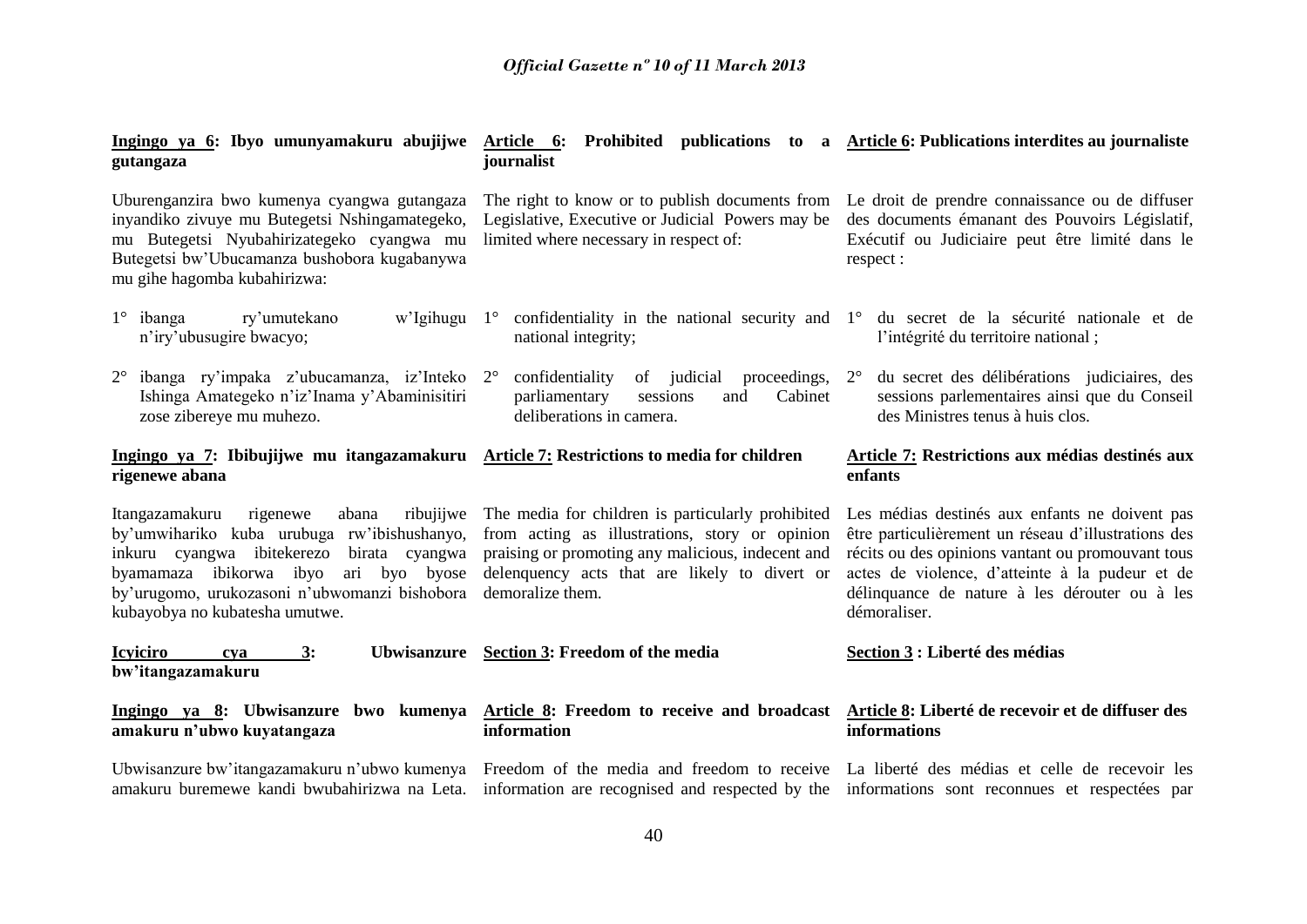n'ubwo kumenya amakuru ntibugomba information shall not jeopardize the general public ye bwite n'iy'umuryango we; bwemerwa kandi iyo is not detrimental to the protection of children. order and good morals, individual's right to honour and reputation in the public eye and to the right to inviolability of a person's private life and family; the freedom shall also be recognized if it

**Ingingo ya 10: Uko gufatira bikorwa**

Ibikoresho by'umunyamakuru ntibifatirwa.

Iyo habayeho icyaha mu itangazamakuru, gufatira If there is an offence in media, seizure shall be Lorsqu'il y a délit de presse, la saisie est opérée bikorwa ku nyandiko, amajwi n'amashusho byakemanzwe.

State. Such freedom shall be applicable in l'Etat. Cette liberté est utilisée conformément à la accordance with the Law.

Buri munyamakuru afite ubwisanzure bwo Every journalist has the right to freedom of opinion and expression; this right includes the right to seek, receive, give and broadcast information and ideas through any media.

Censorship of information is prohibited.

**Article 10: Modalities for seizure**

recordings which are questionable.

**Article 9: Limites à la liberté d'opinions et d'information**

Tout journaliste jouit de la liberté d'exprimer ses opinions; cette liberté comprend les prérogatives de collecter, recevoir, donner et diffuser des informations ou des opinions par les moyens des

loi.

médias.

La censure de l'information n'est pas autorisée.

Cependant la liberté d'opinions et d'information ne doivent pas nuire à l'ordre public et aux bonnes mœurs, au droit du citoyen à l'honneur et à sa réputation devant les autres citoyens, au droit à ne pas faire l'objet d'immixtion dans sa vie privée, celle de sa famille; et cette liberté n'est reconnue que si elle ne nuit pas à la protection des enfants.

#### **Article 10: Modalités de saisie**

Le matériel du journaliste ne fait pas l'objet de saisie.

exercised on documents and audio-visual sur les écrits et enregistrements audiovisuels mis en cause.

Gufatira bikorwa gusa ku cyemezo cyihutirwa Seizure shall only be exercised on urgent court La saisie n'est ordonnée que par décision

The material of a journalist shall not be seized.

#### *Official Gazette nº 10 of 11 March 2013*

hakoreshejwe uburyo bunyuranye bw'itangazamakuru. **Ingingo ya 9**: **Aho ubwisanzure bwo kugaragaza Article 9: Limits to freedom of opinions and ibitekerezo n'ubwo kumenya bugarukira information**

Kuburizamo inkuru ntibyemewe.

Ubwo bwisanzure bukoreshwa

ibiteganywa n'amategeko.

Icyakora ubwisanzure bwo kugaragaza ibitekerezo However, the freedom of opinions and kubangamira ituze rusange rya rubanda n'imyifatire iboneye, uburenganzira bwa buri muntu bwo kugira icyubahiro n'agaciro mu maso y'abandi n'ubwo kutagira uwivanga mu mibereho butabangamiye irengerwa ry'abana.

kugaragaza ibitekerezo; ubwo burenganzira bukubiyemo ubwisanzure bwo gutara, kwakira, gutanga no gutangaza amakuru n'ibitekerezo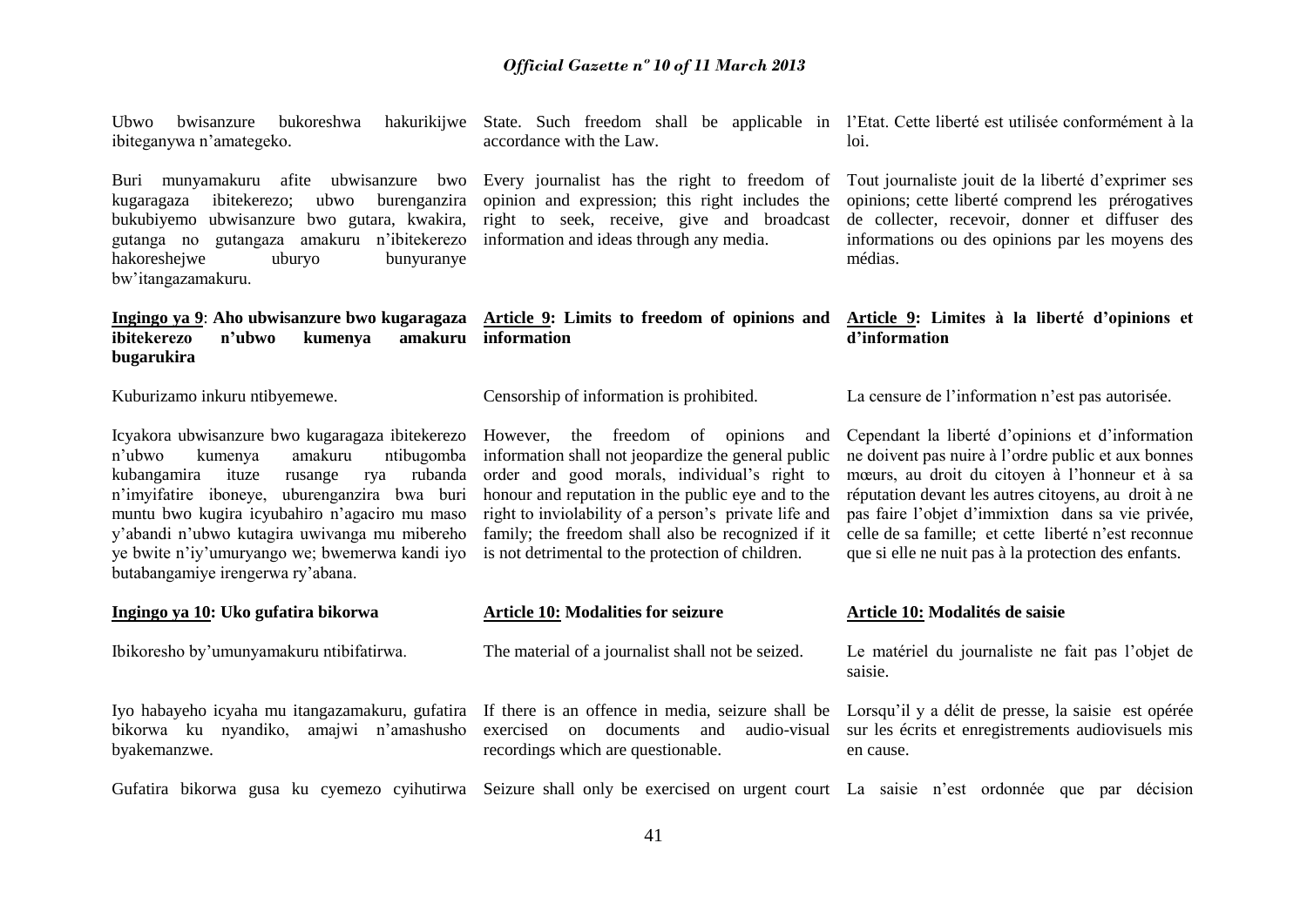| cy'urukiko bitabujije urubanza gukomeza.                                                                                                                                                                                                                                                                                         | decision without prejudice to continuation of the judiciaire en référé sans préjudice du jugement sur<br>proceedings.                                                                                                                                                                | le fond.                                                                                                                                                                                                                                                                                                        |  |  |  |  |
|----------------------------------------------------------------------------------------------------------------------------------------------------------------------------------------------------------------------------------------------------------------------------------------------------------------------------------|--------------------------------------------------------------------------------------------------------------------------------------------------------------------------------------------------------------------------------------------------------------------------------------|-----------------------------------------------------------------------------------------------------------------------------------------------------------------------------------------------------------------------------------------------------------------------------------------------------------------|--|--|--|--|
| kurangiza<br>ibihano<br>byafatiwe<br>Mu<br>ikigo<br>cy'Itangazamakuru n'urukiko, gufatira bikorwa<br>hakurikijwe amategeko agenga ifatira.                                                                                                                                                                                       | In order to enforce the judicial decision against a<br>media company, seizure shall be exercised in<br>accordance with legal provisions governing<br>seizure.                                                                                                                        | Dans l'exécution d'une décision judiciaire contre<br>une entreprise de médias, la saisie se fait<br>conformément à la loi y relative.                                                                                                                                                                           |  |  |  |  |
| UMUTWE WA III: UBURENGANZIRA<br><b>BW'ABANYAMAKURU</b>                                                                                                                                                                                                                                                                           | <b>CHAPTER III: RIGHTS OF JOURNALISTS</b>                                                                                                                                                                                                                                            | <b>CHAPITRE</b><br><b>DROITS</b><br><b>DES</b><br>Ш:<br><b>JOURNALISTES</b>                                                                                                                                                                                                                                     |  |  |  |  |
| Ingingo ya 11: Uburenganzira bwo gushinga Article 11: Right to establish a media company<br>ikigo cy'itangazamakuru                                                                                                                                                                                                              |                                                                                                                                                                                                                                                                                      | Article 11: Droit de création d'une entreprise<br>de médias                                                                                                                                                                                                                                                     |  |  |  |  |
| Uburenganzira<br>gushinga<br>bwo<br>ikigo<br>cy'itangazamakuru bwemerewe buri muntu wese<br>cyangwa umuryango ufite ubuzimagatozi, mu gihe<br>hubahirijwe ibikubiye muri iri tegeko n'andi<br>mategeko.                                                                                                                          | The right to establish a media company is<br>recognized to any person or legal entity in<br>accordance with the provisions of this Law and<br>other laws.                                                                                                                            | Le droit de créer une entreprise de médias est<br>reconnu à toute personne physique ou morale<br>jouissant de la personnalité juridique dans le<br>respect des dispositions de la présente loi et des<br>autres lois.                                                                                           |  |  |  |  |
| Ingingo ya 12: Uburenganzira bwo gutara Article 12: Right to collect information<br>amakuru                                                                                                                                                                                                                                      |                                                                                                                                                                                                                                                                                      | Article 12: Droit de collecte d'information                                                                                                                                                                                                                                                                     |  |  |  |  |
| Haseguriwe ibiteganywa n'ingingo ya 6 y'iri<br>tegeko,<br>umunyamakuru<br>afite<br>uburenganzira<br>busesuye bwo kugera aho ari ho hose yakura<br>inkuru, ubwo guperereza mu bwisanzure ku bintu<br>n'imigendekere<br>y'Igihugu,<br>kandi<br>birebana<br>akanabitangaza hubahirizwa ibiteganywa n'iri<br>tegeko n'andi mategeko. | Notwithstanding the provisions of Article 6 of this<br>Law, a journalist shall have free access to all<br>sources of information and the right to freely<br>inquire on all events of public life, and to publish<br>them in respect of the provisions of this Law and<br>other Laws. | Sous réserve des dispositions de l'article 6 de la<br>présente loi, un journaliste a libre accès à toutes<br>les sources d'information et a droit d'enquêter<br>librement sur tous les faits de la vie publique et de<br>les publier dans le respect des dispositions de la<br>présente loi et des autres lois. |  |  |  |  |
| Iyubahirizwa<br>ry'ibanga<br>Ingingo ya 13:<br>ry'umunyamakuru                                                                                                                                                                                                                                                                   | <b>Article</b><br><b>13:</b><br><b>Respect</b><br>of<br>a<br>confidentiality                                                                                                                                                                                                         | journalist Article 13: Respect du secret professionnel du<br>journaliste                                                                                                                                                                                                                                        |  |  |  |  |
| Ibanga ry'umunyamakuru rigomba kubahirizwa ku Professional journalist confidentiality shall be Le secret professionnel du journaliste lui est                                                                                                                                                                                    |                                                                                                                                                                                                                                                                                      |                                                                                                                                                                                                                                                                                                                 |  |  |  |  |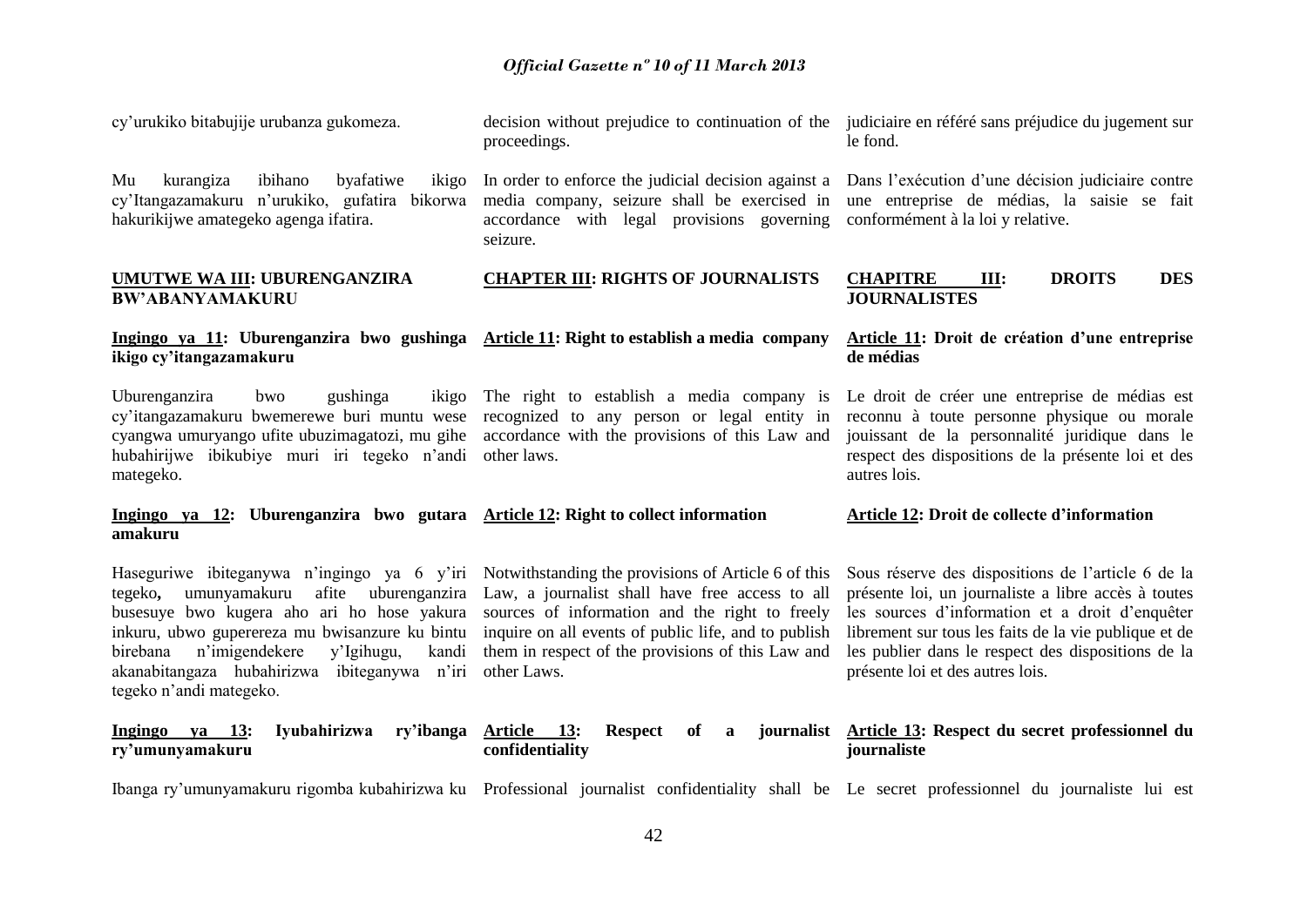birebana n'aho yataye inkuru, aho yakuye ibyo yanditse, ibyo yafashe mu majwi cyangwa mu majwi n'amashusho cyangwa ibyo yafotoye, kimwe n'inkuru yataye akayibika ku buryo bw'ikoranabuhanga.

Icyakora, urukiko rushobora gutegeka However, the court may order a journalist to umunyamakuru kuvuga aho yakuye amakuru, igihe reveal his/her sources of information whenever it bibaye ngombwa ko hakorwa iperereza cyangwa ikurikiranabyaha.

# **Ingingo ya 14: Uburenganzira Article 14: Right of a journalist to call on any muntu n'abamuha amabwiriza**

Umunyamakuru, mu mwuga we, ashobora kwifashisha umuntu wese abonamo ubushobozi buhagije kugira ngo asesengure cyangwa agire icyo avuga ku nkuru iyo ari yo yose. Ntashobora ariko kuryozwa ibyo uwo muntu yavuze bigatangazwa uko biri.

Umunyamakuru afite uburenganzira bwo kwanga A journalist has the right to refuse any pressure igitutu icyo ari cyo cyose, kandi ahabwa amabwiriza n'abayobozi b'ubwanditsi bw'ikinyamakuru cyangwa igitangazamakuru or media which employs him/her. akorera gusa.

#### **Ingingo ya 15: Uburyo umunyamakuru asaba Article 15: Remedies available to the journalist Article 15: Voie de recours du journaliste kurenganurwa**

guaranteed in respect of his/her sources of information, notes, audio or audiovisual recordings or film shooting as well as any information collected and stored electronically.

is considered necessary for purposes of carrying out investigations or criminal proceedings.

# **bw'umunyamakuru bwo kwifashisha undi resourceful person and those who provide d'une personne ressource ou ceux qui lui instructions to him/her**

A journalist, in his/her profession, may seek advice from any resourceful person he/she considers sufficiently competent in order to analyse or comment on any information. However, a journalist shall not be liable for any comments made by the resourceful person and which was reported verbatim.

and he/she shall be issued with instructions only by members of the editorial team of a publication

garanti quant aux sources de ses informations, de ses notes, de ses enregistrements audio ou audiovisuels, ou ses prises de vue ainsi que toute information collectée et emmagasinée électroniquement.

Toutefois, la juridiction peut ordonner au journaliste de révéler la source d'information lorsqu'il est jugé nécessaire de mener des enquêtes et des poursuites pénales.

# **Article 14: Droit du journaliste de se servir donnent des directives**

Le journaliste, dans l'exercice de sa profession. peut se servir dans le cadre de son travail de toute personne qu'il juge suffisamment compétente pour analyser ou commenter un événement donné. Il ne peut toutefois être tenu responsable des propos tenus par son interlocuteur et rapportés textuellement.

Le journaliste a le droit de refuser toute pression et n'accepter de directives rédactionnelles que des responsables de la rédaction de la publication ou du média qui l'emploient.

yemerewe muri iri tegeko ashobora kwitabaza are not respected may lodge a petition with the la présente loi, peut saisir l'Organe

Umunyamakuru warenganyijwe mu burenganzira A journalist whose rights recognised by this Law Le journaliste lésé dans les droits lui reconnus par Urwego rw'Abanyamakuru Bigenzura cyangwa Media Self Regulatory Body or any other d'Autorégulation des Médias ou les autres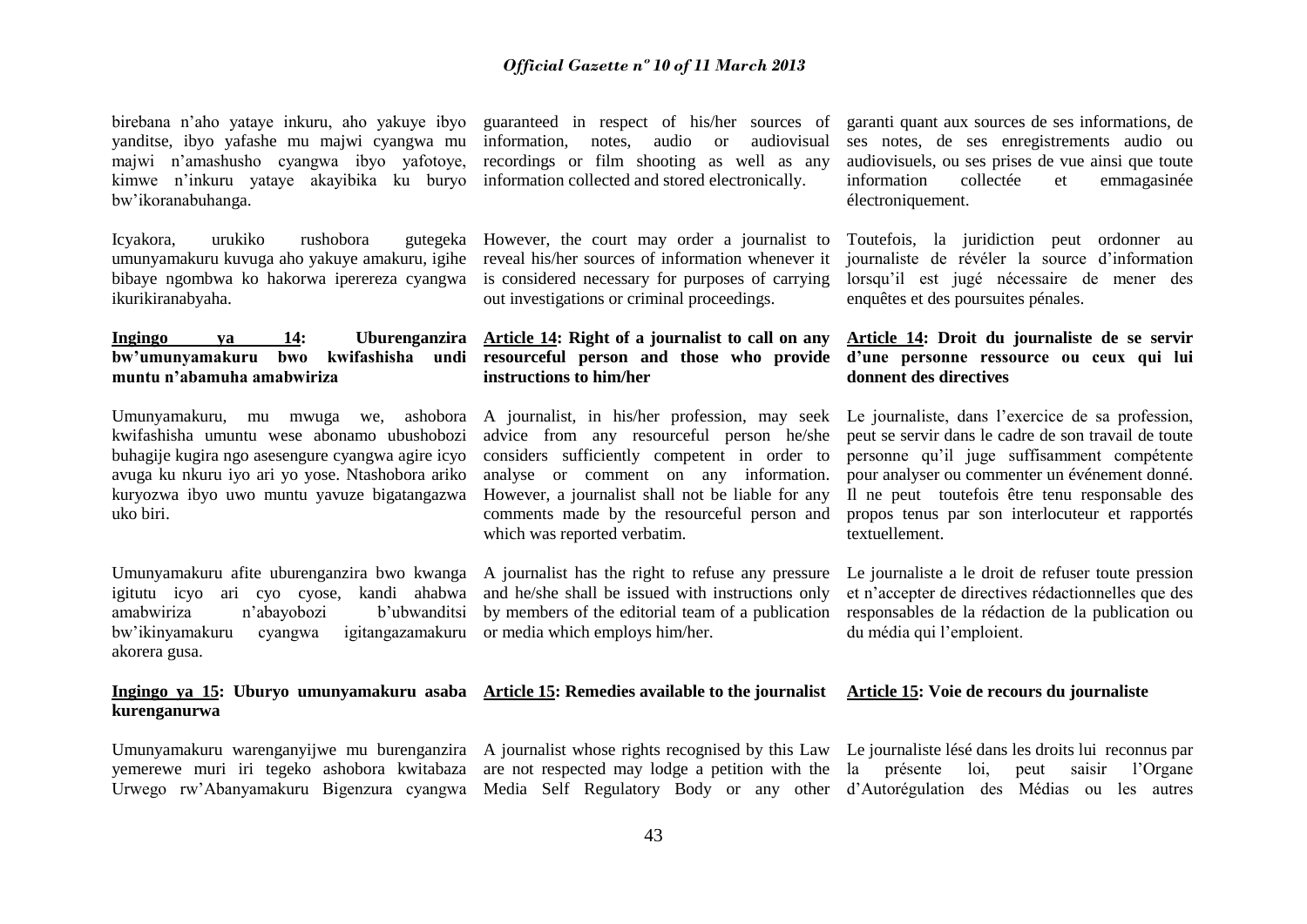izindi nzego zibifitiye ububasha zigakemura icyo competent organs to amicably resolve any matter. kibazo mu bwumvikane.

Iyo uwo munyamakuru atanyuzwe ashobora In case the journalist is not satisfied, he/she may gutanga ikirego mu rukiko rubifitiye ububasha.

Iyo igitangazamakuru ari icya rubanda, Umuyobozi w'Inama y'ubuyobozi w'icyo gitangazamakuru gishaka gutangira ni we wandikira urwo rwego.

Urwego rwa Leta rubifitiye ububasha rushyiraho amabwiriza agena ibisabwa mbere yo gutangiza

**Icyiciro cya mbere: Ingingo rusange**

**igitangazamakuru**

igitangazamakuru.

**w'igitangazamakuru** 

w'Igitangazamakuru.

cyangwa **Umwanditsi** 

Umuyobozi cyangwa Umwanditsi

ububasha.

refer the matter to the competent court.

#### **UMUTWE WA IV: IMIKORERE CHAPTER IV: FUNCTIONING OF MEDIA CHAPITRE IV: FONCTIONNEMENT DES Y'IBITANGAZAMAKURU ORGANS**

#### **Section One: General provisions**

#### **Ingingo ya 16**: **Ibisabwa mu gutangiza Article 16: Requirements to launch a media organ**

Mbere yo gutangiza igitangazamakuru gishya, nyiracyo cyangwa undi ubifitiye ububasha agomba kubisaba mu nyandiko urwego rwa Leta rubifitiye to the competent public organ. any other competent person shall apply in writing

> Board of Directors of the new media organ which needs to be set up shall file the written application with such an organ.

instructions to determine the requirements for conditions de lancement d'un organe de médias. setting up the media organ.

**Ingingo ya 17**: **Utemerewe kuba Umuyobozi Article 17: Person not entitled to be a Publishing Director or a Chief-Editor**

> publishing Director or a Chief-Editor of a media organ.

institutions compétentes pour le règlement à l'amiable du problème.

Lorsque le journaliste n'est pas satisfait, il peut saisir une juridiction compétente.

# **ORGANES DE MEDIAS**

#### **Section première: Dispositions générales**

**Article 16: Conditions de lancement d'un organe de médias**

Before setting up a new media organ, its owner or Avant de lancer un nouvel organe de médias, son propriétaire ou une autre personne compétente doit en faire la demande écrite addressée à l'organe public compétent.

If it is a public media organ, the Chaiperson of the Lorsqu'il s'agit d'un organe de média public, le Président du Conseil d'Administration de ce nouvel organe de médias fait la demande écrite à l'organe compétent.

The competent public organ shall put in place L'organe public compétent détermine les

#### **Article 17: Personne ne pouvant pas être Directeur ou Rédacteur en Chef d'un organe de médias**

Umuntu ufite ubudahungabanywa ntashobora kuba A person who enjoys immunity shall not be a Toute personne jouissant d'une immunité ne peut être Directeur ou Rédacteur en Chef d'un organe de médias.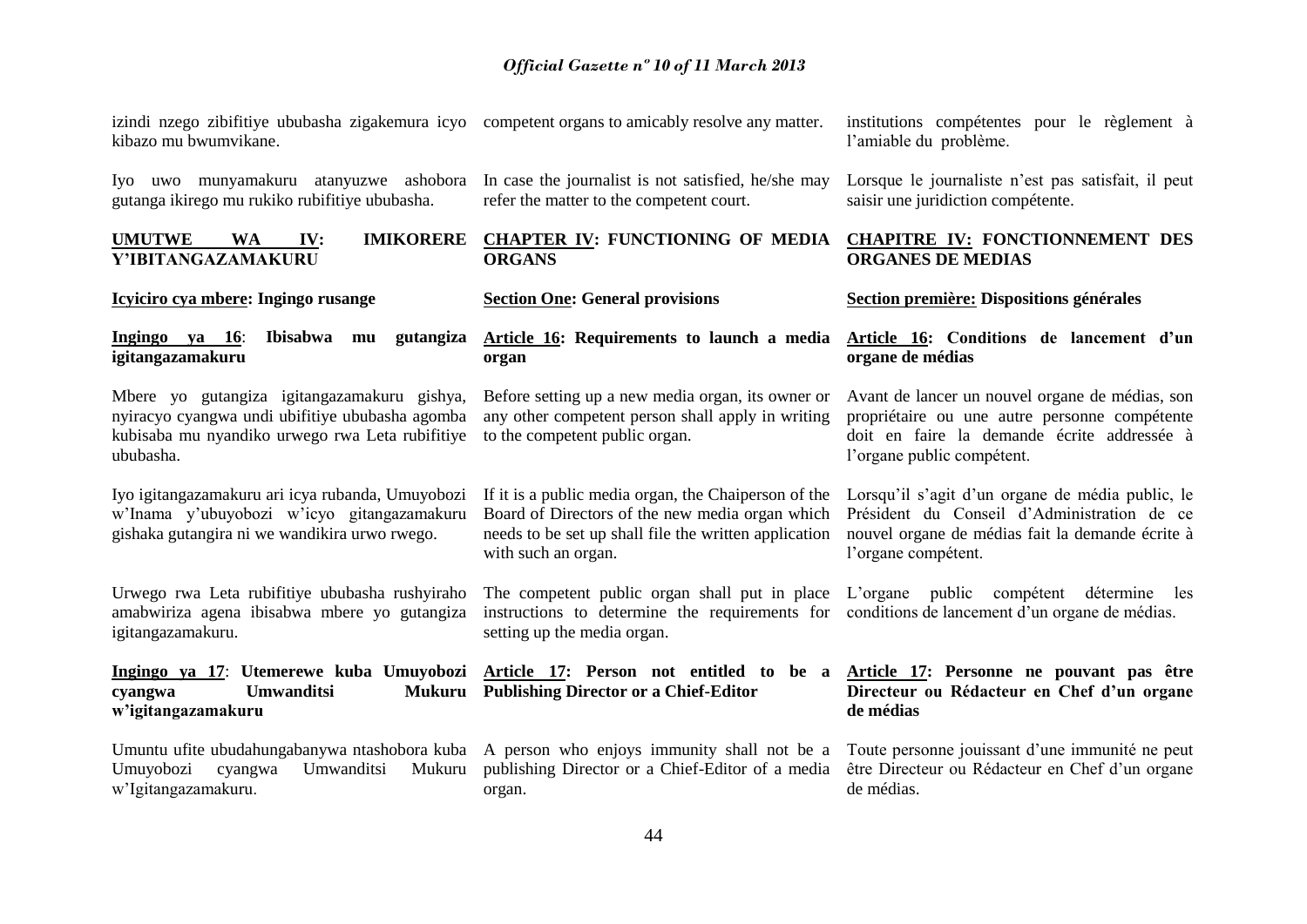| amashusho<br>amajwi,<br>amajwi<br>cyangwa<br>n'amashusho                                                                                                                                                                                                                                                                                                    | Icyiciro cya 2: Itangazamakuru rikoresha Section 2: Audio, visual or Audiovisual media                                                                                                                                                                                                                                                            | Section 2:<br><b>Médias</b><br>audio, visuels<br><b>ou</b><br>audiovisuels                                                                                                                                                                                                                                                             |
|-------------------------------------------------------------------------------------------------------------------------------------------------------------------------------------------------------------------------------------------------------------------------------------------------------------------------------------------------------------|---------------------------------------------------------------------------------------------------------------------------------------------------------------------------------------------------------------------------------------------------------------------------------------------------------------------------------------------------|----------------------------------------------------------------------------------------------------------------------------------------------------------------------------------------------------------------------------------------------------------------------------------------------------------------------------------------|
| Ingingo ya 18: Guhitisha gahunda z'ikindi<br>gitangazamakuru                                                                                                                                                                                                                                                                                                | Article 18: Broadcasting programs of another<br>media organ                                                                                                                                                                                                                                                                                       | Article 18: Diffusion des programmes d'un<br>autre organe de médias                                                                                                                                                                                                                                                                    |
| Igitangazamakuru gikoresha amajwi, amashusho<br>cyangwa amajwi n'amashusho gishobora guhitisha<br>muyoboro<br>gahunda<br>wacyo<br>y'ikindi<br>ku<br>gitangazamakuru gikoresha amajwi, amashusho<br>cyangwa amajwi n'amashusho mu buryo bugenwa<br>n'Urwego rw'Igihugu rushinzwe kugenzura<br>imikorere y'inzego zimwe z'imirimo ifitiye<br>Igihugu akamaro. | An audio, visual or audiovisual media organ may<br>broadcast on its line a program of another audio,<br>visual or audiovisual media organ in accordance<br>with modalities set by a national utilities statutory<br>regulator.                                                                                                                    | Un organe de médias audio, visuel ou<br>audiovisuels peut diffuser à travers sa ligne un<br>programme d'un autre organe de médias audio,<br>visuel ou audiovisuels conformément aux<br>modalités établies par le Régulateur National<br>Statutaire.                                                                                    |
| Icyiciro cya 3: Itangazamakuru rikoresha Section 3: Internet based media<br>interineti                                                                                                                                                                                                                                                                      |                                                                                                                                                                                                                                                                                                                                                   | Section 3 : Médias utilisant l'internet                                                                                                                                                                                                                                                                                                |
|                                                                                                                                                                                                                                                                                                                                                             |                                                                                                                                                                                                                                                                                                                                                   |                                                                                                                                                                                                                                                                                                                                        |
| Ingingo ya 19: Uburenganzira bwo gukora Article 19: Right to a website<br>urubuga rwa interineti                                                                                                                                                                                                                                                            |                                                                                                                                                                                                                                                                                                                                                   | <b>Article 19: Droit au site internet</b>                                                                                                                                                                                                                                                                                              |
| Buri muntu wese afite uburenganzira bwo kwakira,<br>kunyuza, cyangwa kohereza amakuru kuri<br>interineti. Afite uburenganzira bwo gukora urubuga<br>rwa interineti anyuzaho amakuru ashaka ko agera<br>ku bantu benshi. Gushyira cyangwa kohereza<br>inkuru kuri interineti ntibisaba ko ubikoze aba ari<br>umunyamakuru w'umwuga.                          | Every person has the right to receive, disseminate<br>or send information through internet. He/she is<br>entitled to the right of creating a website through<br>which he/she disseminates the information to<br>many people. Posting or sending information<br>through the internet does not require the user to be<br>a professional journalist. | Toute personne a le droit de recevoir, publier ou<br>envoyer des informations à travers le site internet.<br>Elle a le droit de créer son propre site internet par<br>lequel elle publie l'information destinée à la<br>masse. Poster ou envoyer l'information via<br>Internet n'exige pas que l'on soit journaliste de<br>profession. |
| Ingingo ya 20: Ikurikizwa ry'ingingo<br>z'iri<br>tegeko                                                                                                                                                                                                                                                                                                     | <b>Article 20:</b> Enforcement of provisions of this<br>Law                                                                                                                                                                                                                                                                                       | Article 20: Application des dispositions de la<br>présente loi                                                                                                                                                                                                                                                                         |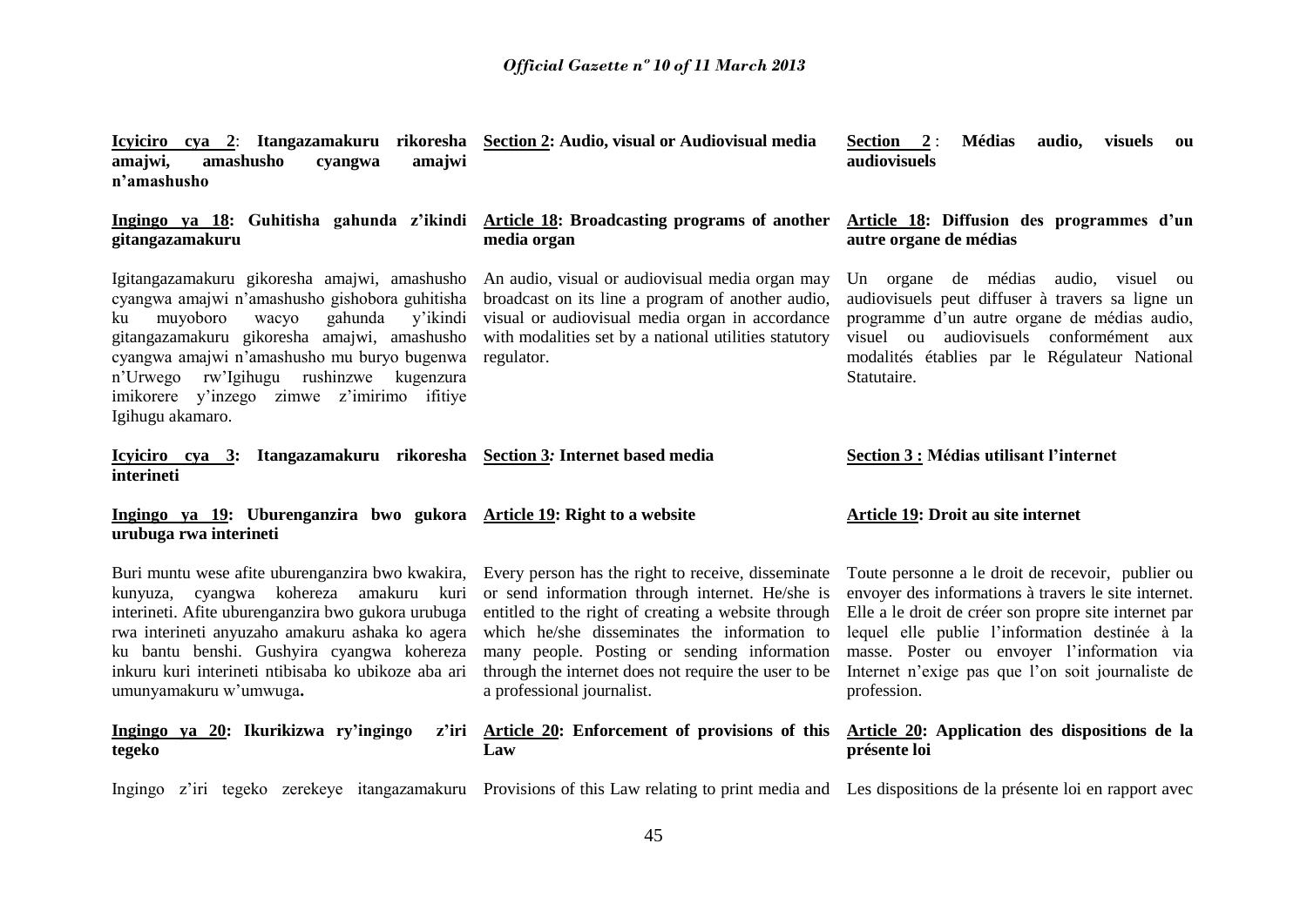ryandika n'irikoresha amajwi cyangwa amajwi audio or audiovisual media shall also apply on les médias écrits et les médias audio ou n'amashusho zikurikizwa no mu byerekeye amakuru atangazwa hakoreshejwe uburyo bw'itangazamakuru rikoresheje interineti.

#### **UMUTWE WA V: UBURENGANZIRA BWO GUKOSORA, GUSUBIZA NO KUGORORA**

information published through the internet.

audiovisuels s'appliquent également à l'information publiée par voie d'internet.

#### **CHAPTER V: RIGHT OF CORRECTION, CHAPITRE V: DROIT DE CORRECTION, REPLY AND RECTIFICATION DE RÉPONSE ET DE RECTIFICATION**

**Icyiciro cya mbere: Uburenganzira bwo gukosora, gusubiza no kugorora mu itangazamakuru ryanditse**

**gukosora, gusubiza cyangwa kugorora**

Umuntu wese, amashyirahamwe, inzego za Leta Every individual, associations, public entities and n'imiryango yemewe n'amategeko uburenganzira bwo gusaba gukosora, gusubiza right to request for correction, reply or cyangwa kugorora inyandiko cyangwa inkuru rectification of an article or a story published in a yatangajwe mu gitangazamakuru.

Gusaba gukosora, gusubiza cyangwa kugorora Request for correction, reply or rectification shall bishyikirizwa Umuyobozi w'igitangazamakuru mu be submitted to the Publishing Director of media rwandiko rushinganye. urwakiriye akarutangira cyangwa inyandiko y'ikoranabuhanga ifite with acknowledgment of receipt. gihamya ko yakiriwe.

Urwego rw'Abanyamakuru Bigenzura rugena uburyo gukosora, gusubiza no kugorora bikorwa.

**Section One: Right of correction, reply and rectification in print media**

**Ingingo ya 21**: **Uburenganzira bwo gusaba Article 21: Right of correction, reply or rectification**

> bifite organizations with legal personality shall have the media organ.

urwandiko rutanzwe organ in a registered mail, letter delivered with icyemezo cy'iyakira acknowledgement of receipt or electronic mail

modalities for correction, reply and rectification.

**Section 2: Droit de correction, de réponse et de rectification dans la presse écrite**

#### **Article 21: Droit de correction, de réponse ou de rectification**

Toute personne physique, associations, institutions publiques et organisations dotées de la personnalité juridique ont le droit de réclamer la correction, la réponse ou la rectification d'un article ou une nouvelle publié dans un organe de média.

La demande de correction, de réponse ou de rectification est adressée au Directeur de l'organe de médias par lettre recommandée, lettre remise en main avec accusé de réception ou courrier électronique avec accusé de réception.

The Media Self Regulatory body shall determine Les modalités de correction, de réponse ou de rectification sont définies par l'Organe d'Autorégulation des Médias.

Mu gihe uwasabye gukosora, gusubiza cyangwa If the applicant for correction, reply or Lorsque la personne ayant introduit la demande de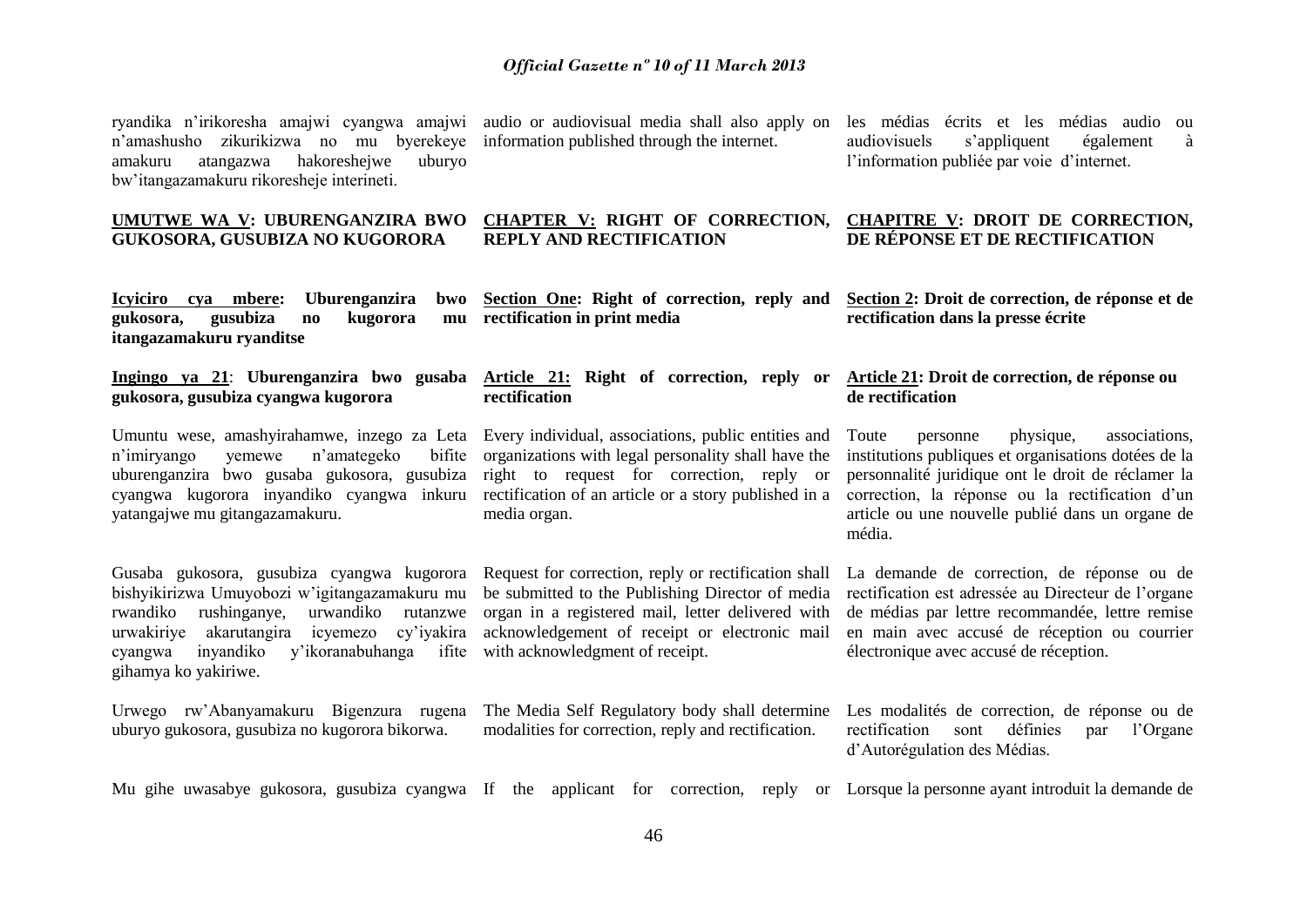kugorora atanyuzwe n'imyanzuro, ashobora kwitabaza Urwego rw'Abanyamakuru Bigenzura. Mu gihe binaniranye, ashobora kuregera Urukiko rubifitiye ububasha.

### **Ingingo ya 22: Inzego n'Imiryango bikoresha**  uburenganzira bwo gusubiza. **cyangwa kugorora**

Uburenganzira bwo gusubiza, gukosora cyangwa kugorora, bushobora gukoreshwa na Komisiyo y'Igihugu y'Uburenganzira bwa Muntu n'izindi nzego za Leta zibifitiye ububasha, amashyirahamwe cyangwa imiryango itari iya Leta byemewe n'amategeko, bifite mu nshingano zabyo kurengera uburenganzira bwa Muntu, bibyibwirije cyangwa bibisabwe, iyo umuntu cyangwa abantu bandagajwe n'igitangazamakuru kikabatesha icyubahiro cyangwa icyizere bishingiye ku ivangura iryo ari ryo ryose, cyangwa ku zindi their responsibilities. mpamvu zijyanye n'inshingano zabyo.

#### **Ingingo ya 23: Kubika ibiganiro n'amakuru**

Ikigo cy'itangazamakuru rikoresha cyangwa amajwi n'amashusho kigomba kubika to keep its recorded programmes and preserve ibiganiro n'amakuru cyakoze, nibura igihe them for at least three (3) months. cy'amezi atatu (3).

rectification is unsatisfied with the decision made, the person may file a case with the Media Self Regulatory Body. In the absence of amicable settlement, the person may file a case with the competent court.

## **Article 22: Bodies and Organisations exercising the right of reply, correction or rectification**

The National Commission of Human Rights and other public competent organs, registered associations or human rights or non government organisations in charge of human rights, may at their own initiative or upon request, exercise the right of reply, correction or rectification when a person or a group of persons is/are subject to accusations in a media organ, likely to harm their reputation or confidence, on the basis of any form of discriminarion or any other grounds based on

#### **Article 23: Keeping recorded programmes**

amaiwi The audio or audiovisual media organ is required

correction, de réponse ou de rectification n'est pas satisfaite de la décision prise, elle peut saisir l'Organe d'Autorégulation des Médias. A défaut de règlement à l'amiable, elle peut saisir la juridiction compétente.

#### **Article 22: Organes et organisations exerçant le droit de réponse, de correction ou de rectification**

Le droit de réponse, de correction ou de rectification peut être exercé par la Commission Nationale des Droits de la Personne et autres organes publics compétents, des associations ou organisations non gouvernementales agréées de défense des droits de la personne, à leur initiative ou sur demande, lorsqu'une personne ou un groupe de personnes ont, dans un organe de médias, fait l'objet d'imputations susceptibles de porter atteinte à leur honneur ou à leur réputation pour des raisons d'une quelconque discrimination ou d'autres considérations liées à leurs responsabilités.

#### **Article 23: Conservation des enregistrements des émissions**

L'entreprise de médias audio ou audiovisuels doit enregistrer ses émissions et les conserver pendant au moins trois (3) mois.

Iyo habayeho ikibazo cyangwa ikirego kuri ibyo If any complaint or petition relating to those Lorsqu'une réclamation ou une plainte portant sur biganiro mbere y'uko amezi atatu (3) ashira, programmes arises before expiry of three (3) ces émissions est déposée avant ce délai de trois ukubika ibiganiro birangira ari uko icyo kibazo months, the obligation to preserve the recorded (3) mois, l'obligation de conserver les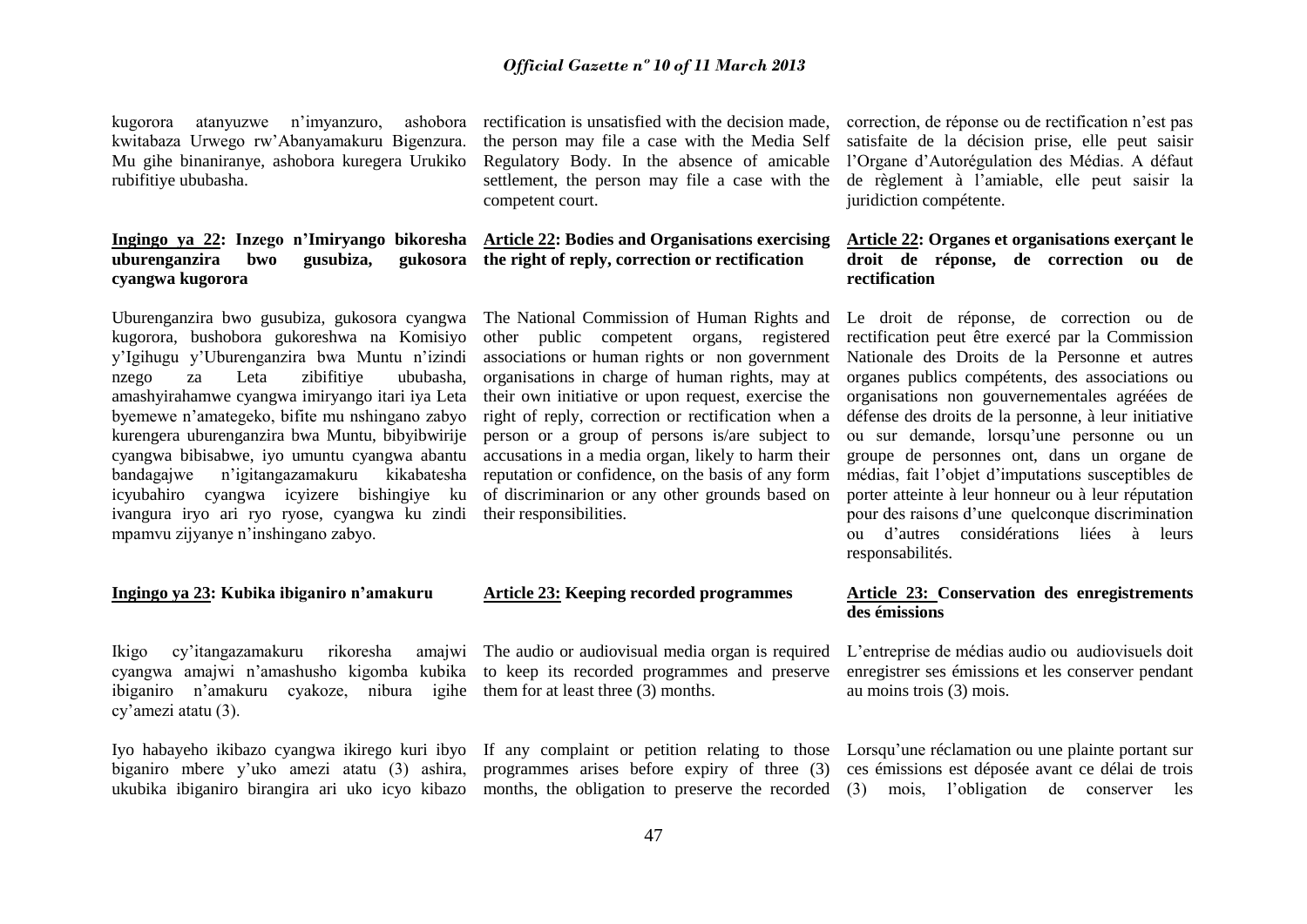| cyangwa se ikirego kirangiye.                                                                                                                                                                                                                               | programmes ceases<br>petition is concluded.                                                                                                                           | when the complaint or enregistrements s'éteint à la clôture définitive de<br>la réclamation ou de la plainte.     |  |  |
|-------------------------------------------------------------------------------------------------------------------------------------------------------------------------------------------------------------------------------------------------------------|-----------------------------------------------------------------------------------------------------------------------------------------------------------------------|-------------------------------------------------------------------------------------------------------------------|--|--|
| UMUTWE WA VI: INGINGO ZISOZA                                                                                                                                                                                                                                | <b>CHAPTER VI: FINAL PROVISIONS</b>                                                                                                                                   | <b>CHAPITRE VI : DISPOSITIONS FINALES</b>                                                                         |  |  |
| Ingingo ya 24: Itegurwa, isuzumwa n'itorwa<br>ry'iri tegeko                                                                                                                                                                                                 | consideration and<br>Article 24: Drafting,<br>adoption of this Law                                                                                                    | Article 24: Initiation, examen et adoption de la<br>présente loi                                                  |  |  |
| Iri tegeko ryateguwe mu rurimi rw'Icyongereza,<br>kandi<br>ritorwa<br>risuzumwa<br>rurimi<br>mu<br>rw'Ikinyarwanda.                                                                                                                                         | This Law was drafted in English, considered and<br>adopted in Kinyarwanda.                                                                                            | La présente loi a été initiée en Anglais, examinée<br>et adoptée en Kinyarwanda.                                  |  |  |
| Ingingo ya 25: Ivanwaho ry'itegeko n'ingingo<br>z'amategeko zinyuranije n'iri tegeko                                                                                                                                                                        | <b>Article 25: Repealing provisions</b>                                                                                                                               | <b>Article 25: Disposition abrogatoire</b>                                                                        |  |  |
| Itegeko nº 22/2009 ryo kuwa 12/08/2009 rigenga Law nº 22/2009 of 12/08/2009 on media and all La loi nº 22/2009 of 12/08/2009 régissant les<br>itangazamakuru<br>n'ingingo zose z'amategeko<br>abanziriza iri<br>kandi<br>zinyuranyije na ryo<br>bivanyweho. | prior legal provisions contrary to this Law are<br>hereby repealed.                                                                                                   | médias ainsi que toutes les dispositions légales<br>antérieures et contraires à la présente loi sont<br>abrogées. |  |  |
| itegeko<br>ritangira<br>Ingingo ya<br>26:<br>Igihe<br>gukurikizwa                                                                                                                                                                                           | <b>Article 26: Commencement</b>                                                                                                                                       | Article 26: Entrée en vigueur                                                                                     |  |  |
| Iri tegeko ritangira gukurikizwa ku munsi<br>ritangarijweho mu Igazeti ya Leta ya Repubulika<br>y'u Rwanda.                                                                                                                                                 | This Law shall come into force on the date of its La présente loi entre en vigueur le jour de sa<br>publication in the Official Gazette of the Republic<br>of Rwanda. | publication au Journal Officiel de la République<br>du Rwanda.                                                    |  |  |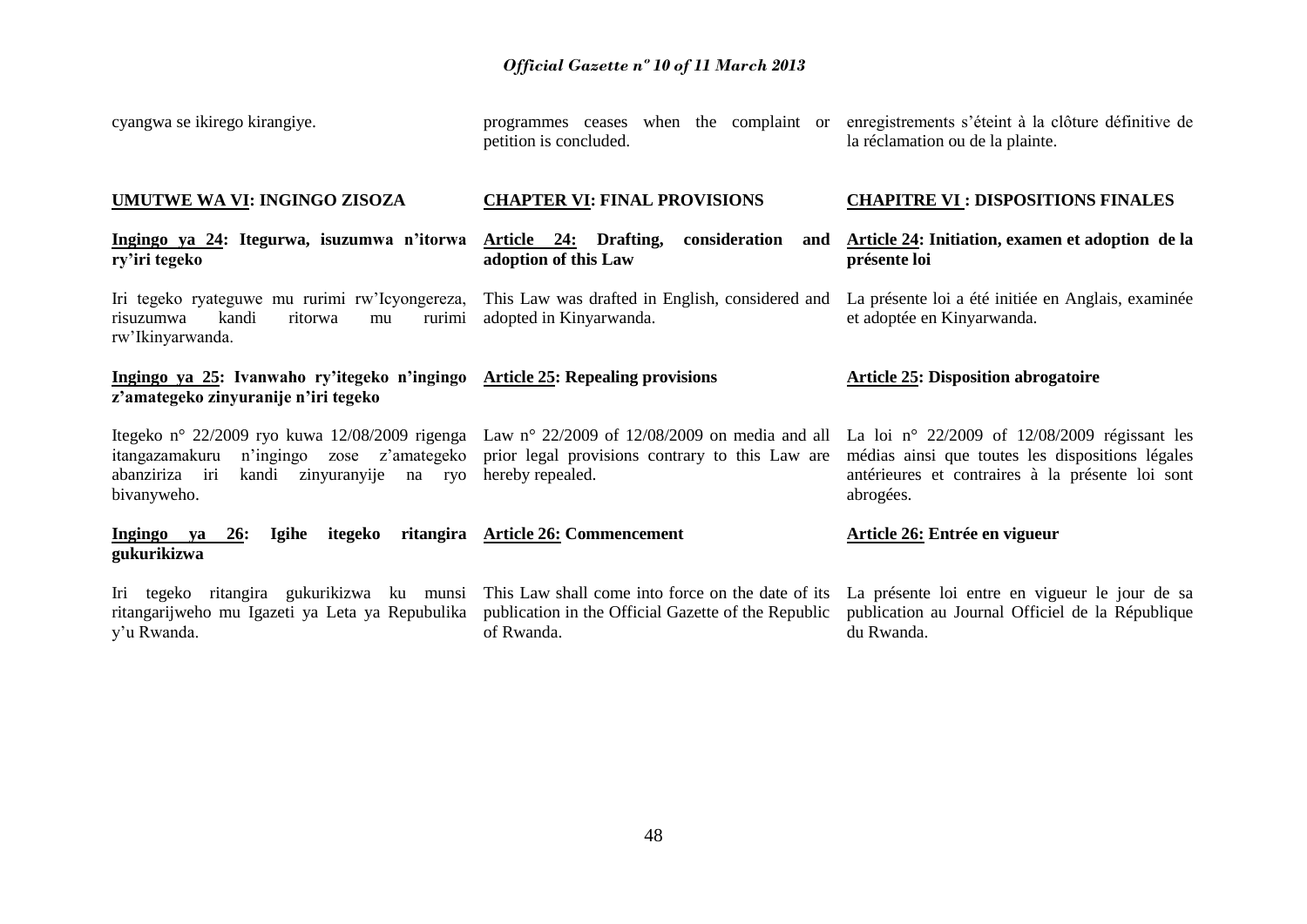Kigali, kuwa **08/2/2013**

Kigali, on **08/2/2013**

Kigali, le **08/2/2013**

**(sé) KAGAME Paul** Perezida wa Repubulika

**(sé) KAGAME Paul** President of the Republic

#### **(sé) KAGAME Paul** Président de la République

**(sé) Dr. HABUMUREMYI Pierre Damien** Minisitiri w'Intebe

**(sé) Dr. HABUMUREMYI Pierre Damien** Prime Minister

#### **(sé) Dr. HABUMUREMYI Pierre Damien** Premier Ministre

**Bibonywe kandi bishyizweho Ikirango cya Repubulika:**

**Seen and sealed with the Seal of the Republic:**

**Vu et scellé du Sceau de la République :**

**(sé) KARUGARAMA Tharcisse** Minisitiri w'Ubutabera/Intumwa Nkuru ya Leta

**(sé) KARUGARAMA Tharcisse** Minister of Justice/Attorney General

**(sé) KARUGARAMA Tharcisse** Ministre de la Justice/ Garde des Sceaux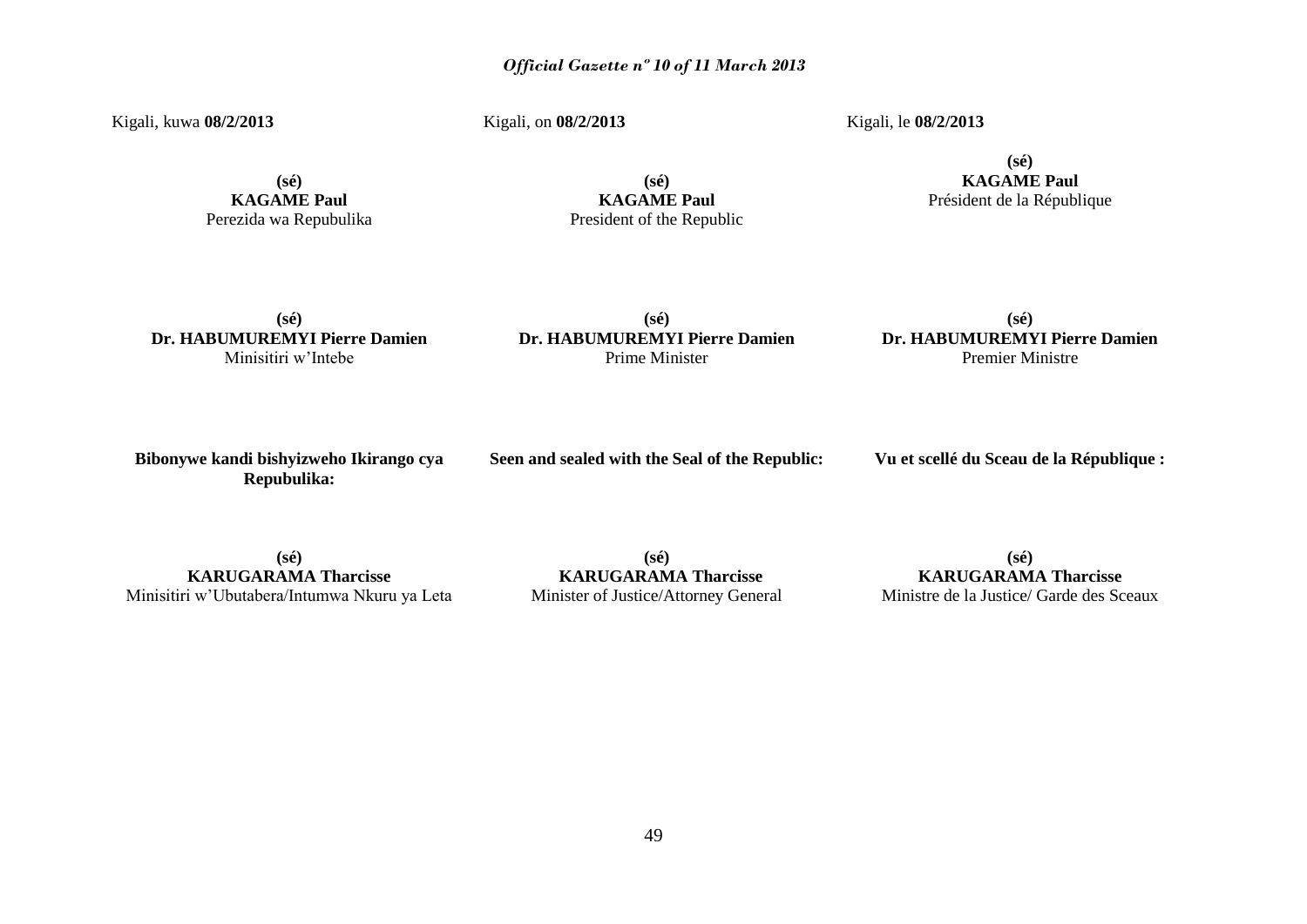**ITEGEKO Nº03/2013 RYO KUWA 08/02/2013 RIGENA INSHINGANO, INSHINGANO N'IMIKORERE Y'ITANGAZAMAKURU (MHC) LAW Nº03/2013 OF 08/02/2013 DETERMINING THE RESPONSIBILITIES, DETERMINANT LES MISSIONS, ORGANISATION, AND FUNCTIONING OF ORGANISATION ET FONCTIONNEMENT THE MEDIA HIGH COUNCIL (MHC) LOI Nº03/2013 DU 08/02/2013 DU HAUT CONSEIL DES MEDIAS (MHC)**

| <b>ISHAKIRO</b>                                       | <b>TABLE OF CONTENTS</b>                                           | <b>TABLE DES MATIERES</b>                                                     |  |  |  |  |
|-------------------------------------------------------|--------------------------------------------------------------------|-------------------------------------------------------------------------------|--|--|--|--|
| <b>UMUTWE WA MBERE: INGINGO</b><br><b>RUSANGE</b>     | <b>CHAPTER ONE: GENERAL PROVISIONS</b>                             | <b>CHAPITRE</b><br><b>PREMIER:</b><br><b>DISPOSITIONS</b><br><b>GENERALES</b> |  |  |  |  |
| Ingingo ya mbere: Icyo iri Tegeko rigamije            | <b>Article One: Purpose of this Law</b>                            | Article premier : Objet de la présente loi                                    |  |  |  |  |
| Ingingo ya 2: Intego ya MHC                           | <b>Article 2: Mission of MHC</b>                                   | <b>Article 2: Mission du MHC</b>                                              |  |  |  |  |
| Ingingo ya 3: Icyicaro cya MHC                        | <b>Article 3: Head office of MHC</b>                               | Article 3 : Siège du MHC                                                      |  |  |  |  |
| <b>UMUTWE WA II: URWEGO RUREBERERA</b><br>MHC         | <b>CHAPTER II: SUPERVISING AUTHORITY</b><br><b>OF MHC</b>          | <b>CHAPITRE II: ORGANE DE TUTELLE DU</b><br><b>MHC</b>                        |  |  |  |  |
| Ingingo ya 4: Urwego rureberera MHC                   | <b>Article 4: Supervising Authority of MHC</b>                     | <b>Article 4 : Organe de tutelle du MHC</b>                                   |  |  |  |  |
| Ingingo ya 5: Amasezerano ya gahunda<br>y'ibikorwa    | <b>Article 5: Performance contract</b>                             | <b>Article 5: Contrat de performance</b>                                      |  |  |  |  |
| UMUTWE WA III: INSHINGANO ZA MHC                      | <b>CHAPTER III: RESPONSIBILITIES OF MHC</b>                        | <b>CHAPITRE III : ATTRIBUTIONS DU MHC</b>                                     |  |  |  |  |
| Ingingo ya 6: Inshingano z'ingenzi za MHC             | <b>Article 6: Main responsibilities of MHC</b>                     | <b>Article 6: Principales missions du MHC</b>                                 |  |  |  |  |
| Ingingo ya 7: Gutanga gahunda na raporo<br>y'ibikorwa | Article 7: Submission of the plan of action and<br>activity report | Article 7: transmission du plan d'action et du<br>rapport d'activités         |  |  |  |  |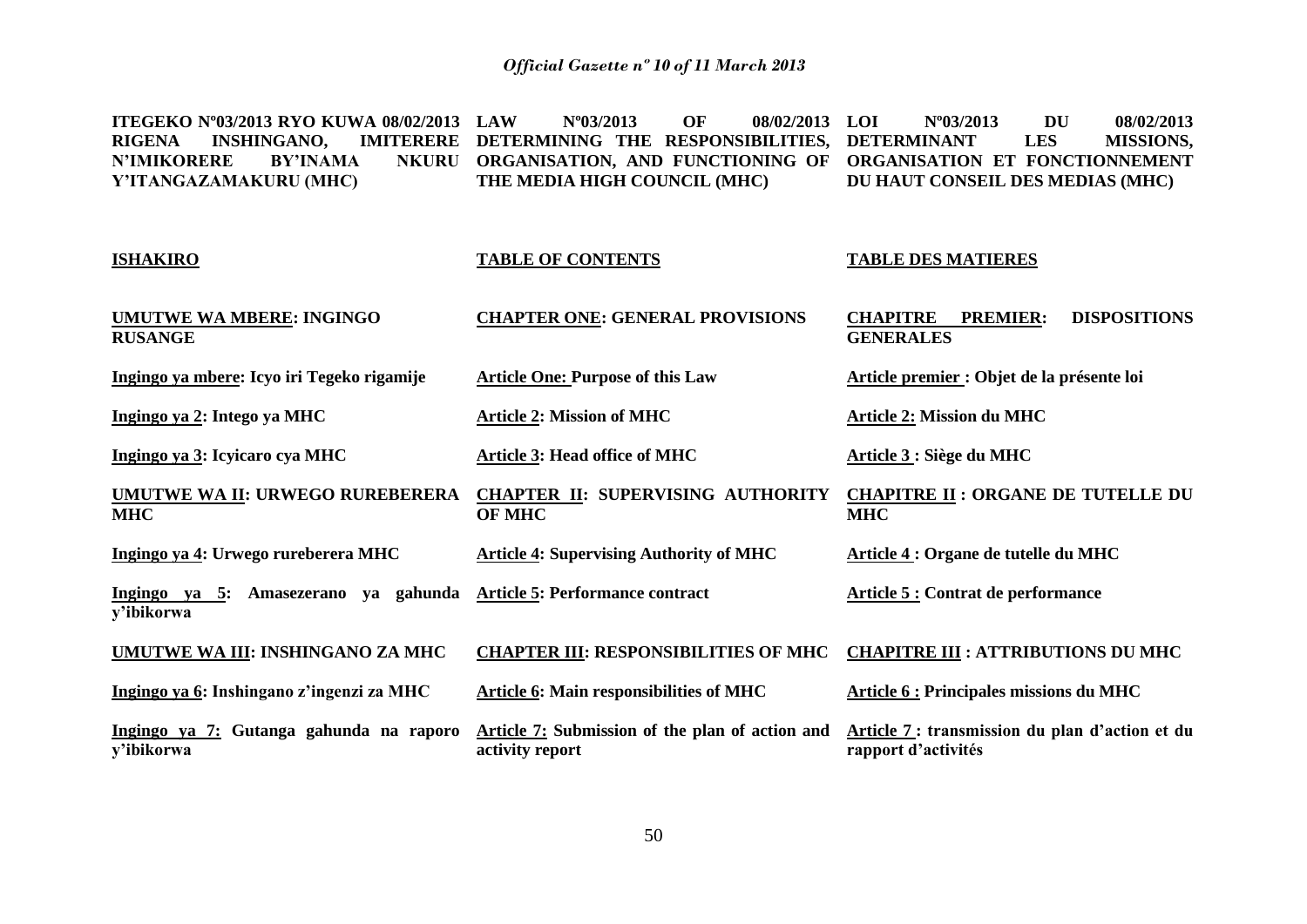| <b>UMUTWE WA IV: IMITERERE</b>                                          | <b>ORGANISATION</b><br><b>CHAPTER</b><br>IV:<br><b>AND</b>                                                                              | IV:<br><b>CHAPITRE</b><br><b>ORGANISATION</b><br>ET                                           |  |  |  |  |
|-------------------------------------------------------------------------|-----------------------------------------------------------------------------------------------------------------------------------------|-----------------------------------------------------------------------------------------------|--|--|--|--|
| <b>N'IMIKORERE BYA MHC</b>                                              | <b>FUNCTIONING OF MHC</b>                                                                                                               | FONCTIONNEMENT DU MHC                                                                         |  |  |  |  |
| Ingingo ya 8: Inzego z'ubuyobozi za MHC                                 | <b>Article 8: Management organs of MHC</b>                                                                                              | Article 8: Organes de direction du MHC                                                        |  |  |  |  |
| Icyiciro cya mbere: Inama y'Ubuyobozi ya<br><b>MHC</b>                  | <b>Section One: Board of Directors of MHC</b>                                                                                           | Section première : Conseil d'Administration<br>du MHC                                         |  |  |  |  |
| Ingingo ya 9: Abagize Inama y'Ubuyobozi                                 | <b>Article 9: Members of the Board of Directors</b>                                                                                     | Article 9:<br>Composition<br>du<br><b>Conseil</b><br>d'Administration                         |  |  |  |  |
| Ingingo ya 10: Inshingano z'Inama<br>y'Ubuyobozi                        | Article 10: Responsibilities of the Board of<br><b>Directors</b>                                                                        | <b>Attributions</b><br><b>Conseil</b><br><b>Article</b><br>10:<br>du<br>d'Administration      |  |  |  |  |
| Ingingo ya 11: Ibitabangikanywa no kuba mu<br>Nama y'Ubuyobozi          | Article 11: Incompatibilities with membership<br>of the Board of Directors of MHC                                                       | Article 11: Incompatibilités avec la fonction de<br>membre du Conseil d'Administration du MHC |  |  |  |  |
| Ingingo ya 12: Uko umwe mu bagize Inama<br>y'Ubuyobozi ayivamo          | Article 12: Reason for termination<br>of<br>membership from the Board of Directors                                                      | Article 12 : Perte de qualité de membre du<br><b>Conseil d'Administration</b>                 |  |  |  |  |
| Ingingo ya 13 : Gusimburwa umwe mu Nama<br>y'Ubuyobozi                  | Article 13: Replacement of a member of the<br><b>Board of Directors</b>                                                                 | Article 13: Remplacement d'un membre du<br><b>Conseil d'Administration</b>                    |  |  |  |  |
| Ingingo ya 14: Inama z'Inama y'Ubuyobozi<br>Ya MHC                      | <b>Article 14: Meetings of the Board of Directors of</b><br><b>MHC</b>                                                                  | 14:<br>du<br><b>Conseil</b><br><b>Article</b><br><b>Réunions</b><br>d'Administration du MHC   |  |  |  |  |
| Ingingo ya 15: Ibigenerwa abagize Inama<br>y'Ubuyobozi bitabiriye inama | <b>Article 15:</b> Sitting allowances for the members<br>of the Board of Directors                                                      | Article 15: Jetons de présence pour les<br>membres du Conseil d'Administration                |  |  |  |  |
| Icyiciro cya 2: Ubunyamabanga<br>Nshingwabikorwa                        | <b>Section 2: Executive Secretariat</b>                                                                                                 | Section 2: Secrétariat exécutif                                                               |  |  |  |  |
| <b>16:</b><br>Ingingo<br>ya<br>Nshingwabikorwa                          | Ubunyamabanga Article 16: Executive Secretariat                                                                                         | Article 16: Secrétariat Exécutif                                                              |  |  |  |  |
|                                                                         | Ingingo ya 17: Inshingano z'Umunyamabanga Article 17: Responsibilities of the Executive Article 17: Attributions du Secrétaire Exécutif |                                                                                               |  |  |  |  |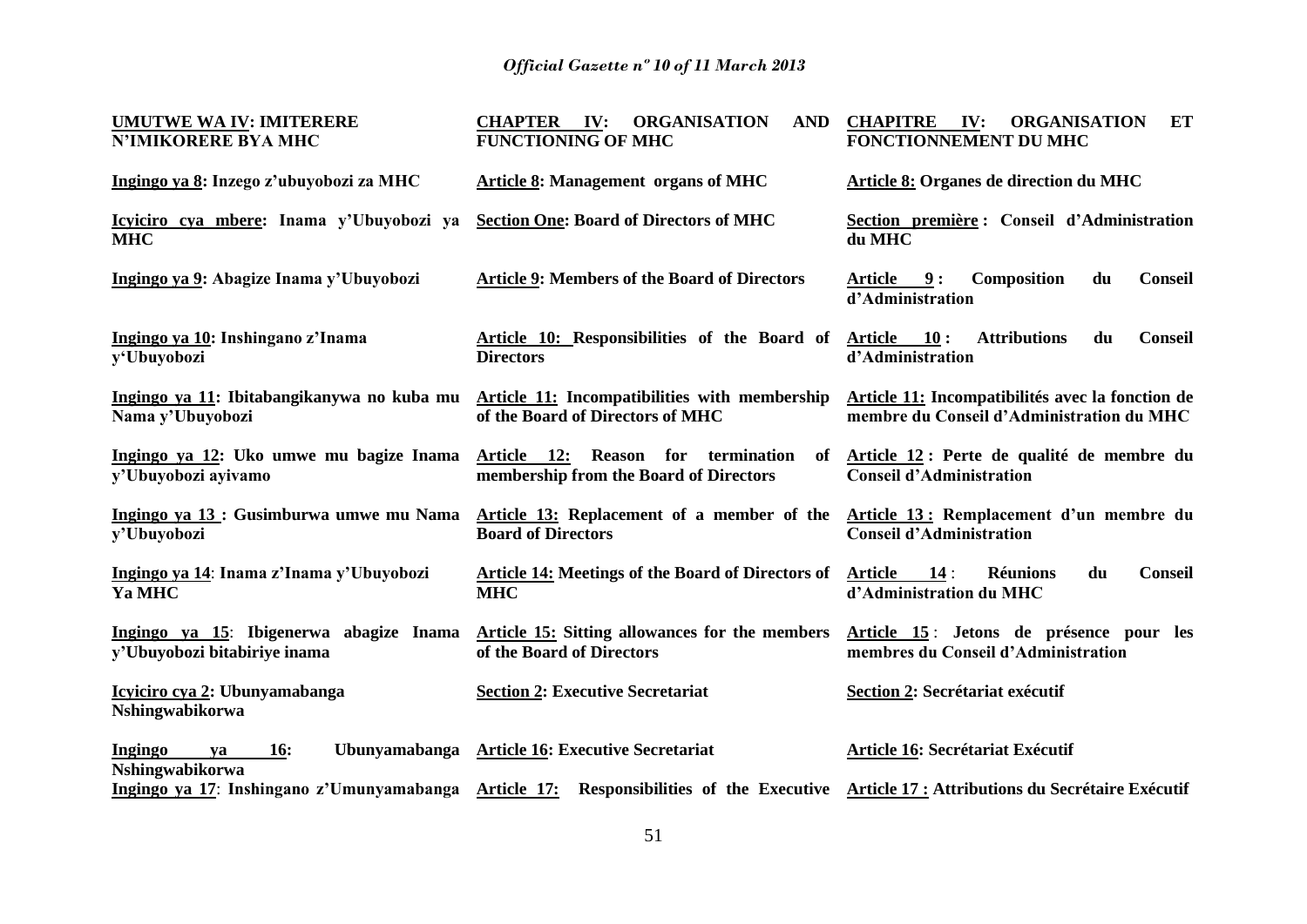| Nshingwabikorwa                                                                                                       | <b>Secretary</b>                                                           |                                                                       |
|-----------------------------------------------------------------------------------------------------------------------|----------------------------------------------------------------------------|-----------------------------------------------------------------------|
| Ingingo ya 18:<br>Ishyirwaho<br>n'ivanwaho<br>by'Umunyamabanga Nshingwabikorwa                                        | Article 18: Appointment and dismissal of the<br><b>Executive Secretary</b> | Article 18: Nomination et révocation du<br><b>Secrétaire Exécutif</b> |
| Ingingo ya 19: Imbonerahamwe n'imiterere<br>by'inzego z'imirimo bya MHC                                               | <b>Article 19: Organisational chart and structure</b><br>of MHC            | Article 19 : Structure et cadre organique du<br><b>MHC</b>            |
| <b>UMUTWE WA V: UMUTUNGO WA MHC</b>                                                                                   | <b>CHAPTER V: PROPERTY OF MHC</b>                                          | <b>CHAPITRE V: PATRIMOINE DU MHC</b>                                  |
| Ingingo ya 20: Inkomoko y'umutungo wa<br><b>MHC</b>                                                                   | Article 20: Source of the property of MHC                                  | Article 20 : Source du patrimoine du MHC                              |
| Ingingo ya 21: Imikoreshereze, imicungire<br>n'imigenzurire y'umutungo                                                | <b>Article 21:</b> Use, management and audit of the<br>property of MHC     | Article 21: Utilisation, gestion et audit du<br>patrimoine du MHC     |
| n'imicungire<br>ya 22:<br>Ingingo<br><b>Iyemeza</b><br>by'ingengo y'imari ya MHC                                      | Article 22: Approval and management of the<br>budget of MHC                | Article 22: Adoption et gestion du budget du<br><b>MHC</b>            |
| <b>UMUTWE WA VI: INGINGO ZISOZA</b>                                                                                   | <b>CHAPTER VI: FINAL PROVISIONS</b>                                        | <b>CHAPITRE VI: DISPOSITIONS FINALES</b>                              |
| Ingingo ya 23: Itegurwa, isuzumwa n'itorwa<br>ry'iri tegeko                                                           | <b>Article 23: Drafting, consideration and adoption</b><br>of this Law     | Article 23 : Initiation, examen et adoption de la<br>présente loi     |
| Ingingo ya 24: Ivanwaho ry'itegeko n'ingingo Article 24: Repealing provision<br>z'amategeko zinyuranyije n'iri tegeko |                                                                            | <b>Article 24 : Disposition abrogatoire</b>                           |
| Ingingo ya 25: Igihe iri tegeko ritangira Article 25: Commencement<br>gukurikizwa                                     |                                                                            | Article 25: Entrée en vigueur                                         |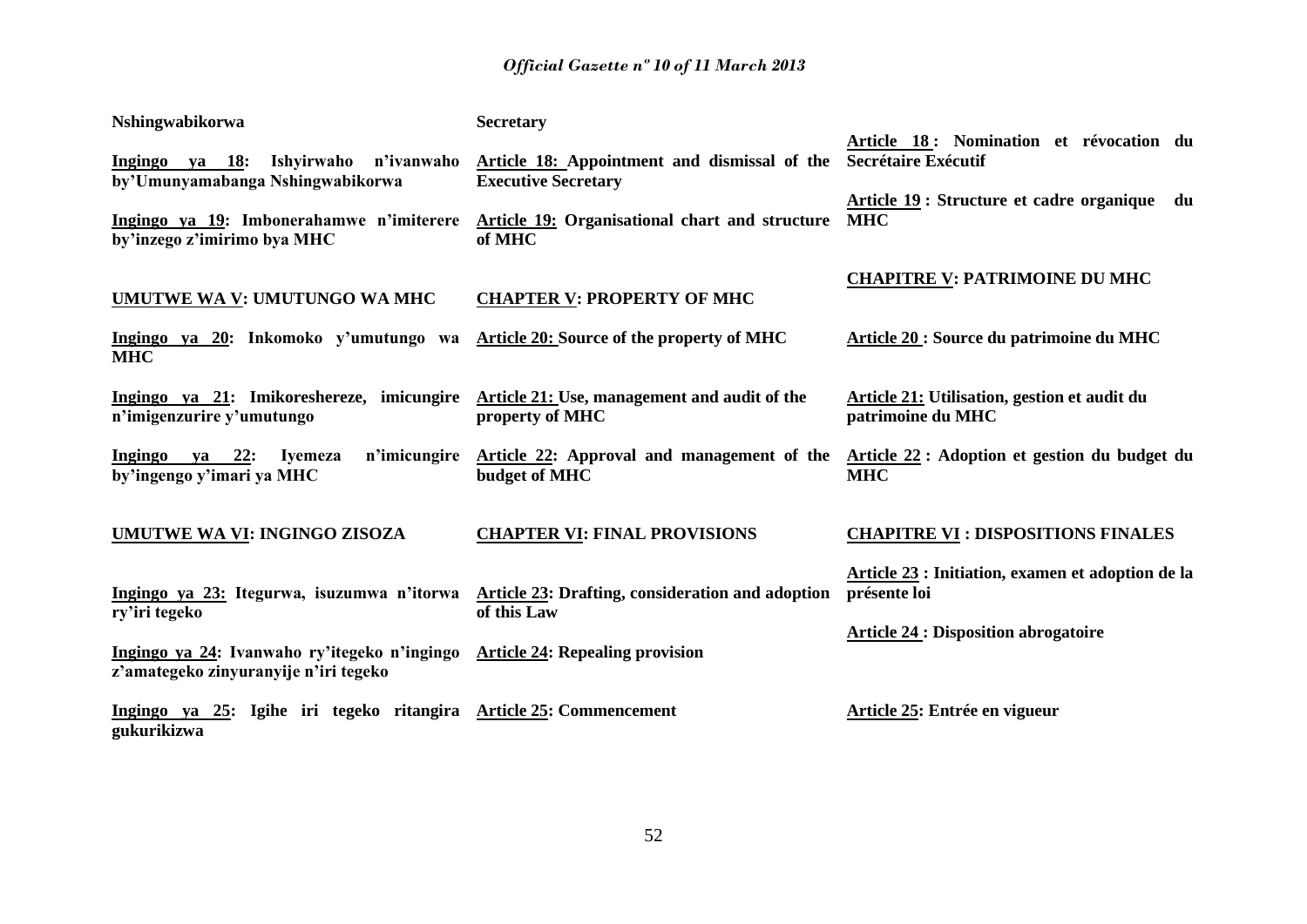**ITEGEKO Nº03/2013 RYO KUWA 08/02/2013 RIGENA INSHINGANO. N'IMIKORERE BY'INAMA Y'ITANGAZAMAKURU (MHC) LAW Nº03/2013 OF 08/02/2013 DETERMINING THE RESPONSIBILITIES, DETERMINANT LES MISSIONS, ORGANISATION, AND FUNCTIONING OF ORGANISATION ET FONCTIONNEMENT THE MEDIA HIGH COUNCIL (MHC) LOI Nº03/2013 DU 08/02/2013 DU HAUT CONSEIL DES MEDIAS (MHC)**

**Twebwe, KAGAME Paul,** Perezida wa Repubulika;

88, iya 89, iya 90, iya 92, iya 93, iya 94, iya 95,

iya 108 n'iya 201;

**We, KAGAME Paul,** President of the Republic; **Nous, KAGAME Paul,** Président de la République ;

**INTEKO ISHINGA AMATEGEKO YEMEJE, THE PARLIAMENT HAS ADOPTED AND LE PARLEMENT A ADOPTE ET NOUS NONE NATWE DUHAMIJE, DUTANGAJE WE SANCTION, PROMULGATE THE ITEGEKO RITEYE RITYA DUTEGETSE KO RYANDIKWA MU PUBLISHED IN THE OFFICIAL GAZETTE QU'ELLE SOIT PUBLIEE AU JOURNAL IGAZETI YA LETA YA REPUBULIKA Y'U OF THE REPUBLIC OF RWANDA RWANDA FOLLOWING LAW AND ORDER IT BE DONT LA TENEUR SUIT ET ORDONNONS SANCTIONNONS, PROMULGUONS LA LOI OFFICIEL DE LA REPUBLIQUE DU RWANDA**

**INTEKO ISHINGA AMATEGEKO:** Umutwe w'Abadepite, mu nama yawo yo ku wa The Chamber of Deputies, in its session of 19 Ugushyingo 2012; Umutwe wa Sena, mu nama yawo yo kuwa 15 The Senate, in its session of 15 November 2012; Ugushyingo 2012; Ishingiye ku Itegeko Nshinga rya Repubulika y'u Pursuant to the Constitution of the Republic of Rwanda ryo kuwa 04 Kamena 2003 nk'uko Rwanda of 04 June 2003, as amended to date, ryavuguruwe kugeza ubu, cyane cyane mu ngingo zaryo, iya 33, iya 34, iya 62, iya 66, iya 67, iya 92, 93, 94, 95, 108 and 201; **THE PARLIAMENT:** 19 November 2012; especially in Articles 33, 34, 62, 66, 67, 88, 89, 90, **PARLEMENT :** La Chambre des Députés, en sa séance du 19 novembre 2012; Le Sénat, en sa séance du 15 novembre 2012; Vu la Constitution de la République du Rwanda du 04 juin 2003, telle que révisée à ce jour, spécialement en ses articles 33, 34, 62, 66, 67; 88, 89, 90, 92, 93, 94, 95, 108 et 201;

Isubiye ku Itegeko n° 30/2009 ryo kuwa Having reviewed Law n° 30 of 16/09/2009 Revu la Loi n° 30/2009 du 16/09/2009 portant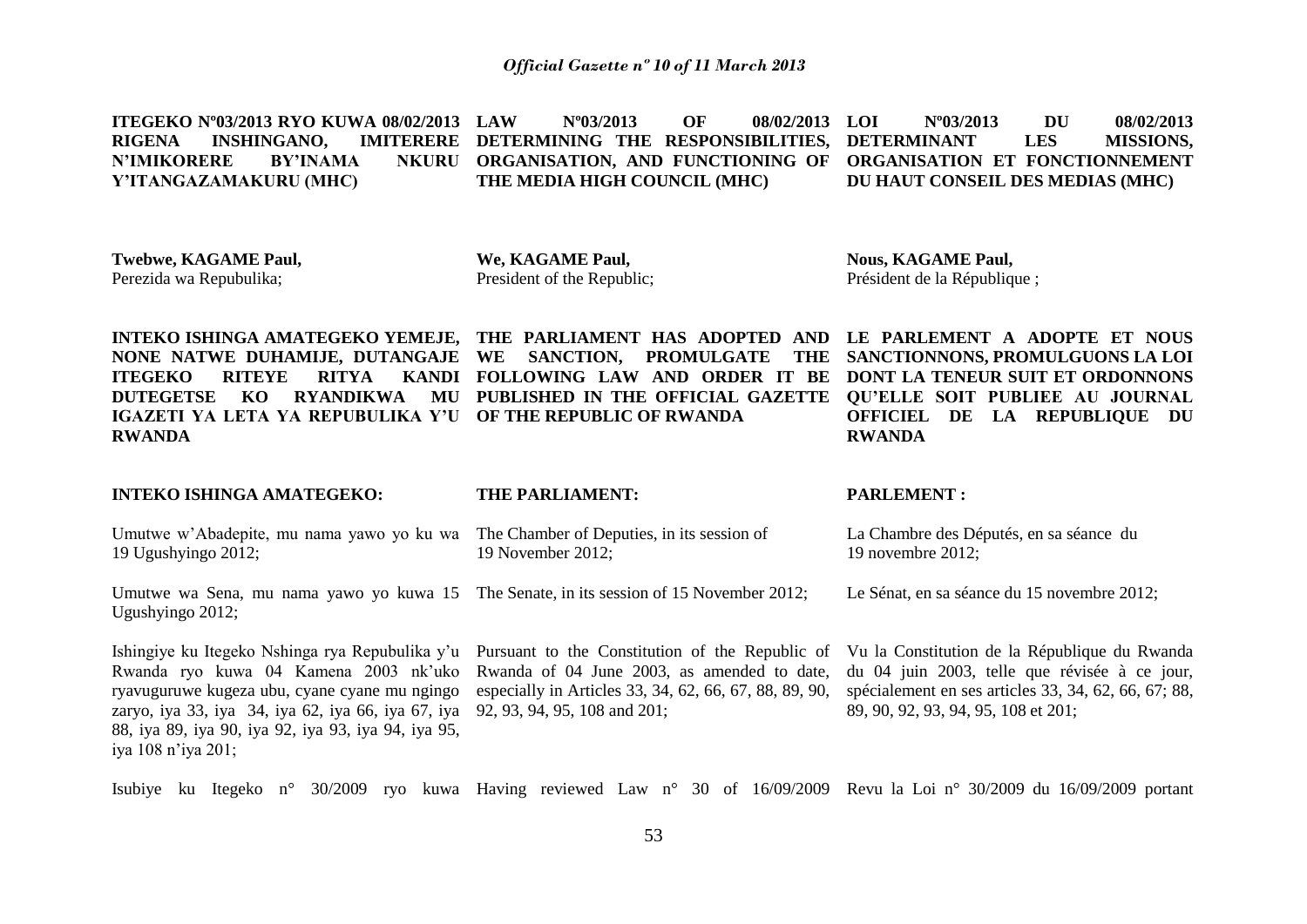| 16/09/2009<br>imiterere<br>inshingano,<br>rigena<br>n'imikorere by'Inama Nkuru y'Itangazamakuru;                                                   | determining the mission, organization<br>and<br>functioning of the Media High Council;                                                                                                                                                                                                                                                                                                 | mission, organisation et fonctionnement du Haut<br>Conseil des Medias (MHC);                                                                                                                                                                      |  |  |  |  |
|----------------------------------------------------------------------------------------------------------------------------------------------------|----------------------------------------------------------------------------------------------------------------------------------------------------------------------------------------------------------------------------------------------------------------------------------------------------------------------------------------------------------------------------------------|---------------------------------------------------------------------------------------------------------------------------------------------------------------------------------------------------------------------------------------------------|--|--|--|--|
| YEMEJE:                                                                                                                                            | <b>ADOPTS:</b>                                                                                                                                                                                                                                                                                                                                                                         | <b>ADOPTE:</b>                                                                                                                                                                                                                                    |  |  |  |  |
| <b>UMUTWE WA MBERE: INGINGO</b><br><b>RUSANGE</b>                                                                                                  | <b>CHAPTER ONE: GENERAL PROVISIONS</b>                                                                                                                                                                                                                                                                                                                                                 | <b>CHAPITRE</b><br><b>DISPOSITIONS</b><br><b>PREMIER:</b><br><b>GENERALES</b>                                                                                                                                                                     |  |  |  |  |
| Ingingo ya mbere: Icyo iri tegeko rigamije                                                                                                         | <b>Article One: Purpose of this Law</b>                                                                                                                                                                                                                                                                                                                                                | Article premier : Objet de la présente loi                                                                                                                                                                                                        |  |  |  |  |
| Iri tegeko rigena inshingano, imiterere n'imikorere<br>by'Inama Nkuru y'Itangazamakuru yitwa "MHC"<br>mu magambo ahinnye y'ururimi rw'icyongereza. | determines the<br>responsibilities,<br>Law<br><b>This</b><br>organisation and functioning of the Media High<br>Council abbreviated as "MHC".                                                                                                                                                                                                                                           | La présente loi détermine les<br>missions,<br>l'organisation et le fonctionnement du Haut<br>Conseil des Médias dénommé « MHC » en sigle<br>anglais.                                                                                              |  |  |  |  |
| MHC ifite ubuzimagatozi n'ubwisanzure<br>mu<br>micungire y'umutungo n'abakozi bayo.                                                                | MHC shall enjoy legal personality, financial and<br>administrative autonomy.                                                                                                                                                                                                                                                                                                           | MHC est doté de la personnalité juridique et de<br>l'autonomie financière et administrative.                                                                                                                                                      |  |  |  |  |
| Ingingo ya 2: Intego ya MHC                                                                                                                        | <b>Article 2: Mission of MHC</b>                                                                                                                                                                                                                                                                                                                                                       | <b>Article 2: Mission du MHC</b>                                                                                                                                                                                                                  |  |  |  |  |
| MHC ni urwego rwigenga rushinzwe kubaka<br>ubushobozi bw'itangazamakuru.                                                                           | MHC is an independent institution responsible for<br>media capacity building.                                                                                                                                                                                                                                                                                                          | MHC est un organe indépendant chargé du<br>renforcement des capacités des médias.                                                                                                                                                                 |  |  |  |  |
| Ingingo ya 3: Icyicaro cya MHC                                                                                                                     | Article 3: Head office of MHC                                                                                                                                                                                                                                                                                                                                                          | Article 3 : Siège du MHC                                                                                                                                                                                                                          |  |  |  |  |
| (3/4)<br>by'abagize<br>bya<br>kane<br>bitatu<br>y'Ubuyobozi.                                                                                       | MHC if ite icylcaro mu Mujyi wa Kigali, Umurwa The head office of MHC is located in the City of<br>Mukuru wa Repubulika y'u Rwanda. Gishobora Kigali, the Capital city of the Republic of Rwanda.<br>kwimurirwa ahandi hose mu Rwanda bisabwe na It may be transferred elsewhere in Rwanda upon<br>Inama request by three-quarters $(34)$ of the members of the<br>Board of Directors. | Le siège du MHC est établi dans la Ville de Kigali,<br>Capitale de la République du Rwanda. Il peut être<br>transféré en tout autre lieu du territoire du<br>Rwanda sur demande des trois quarts (34) des<br>membres du Conseil d'Administration. |  |  |  |  |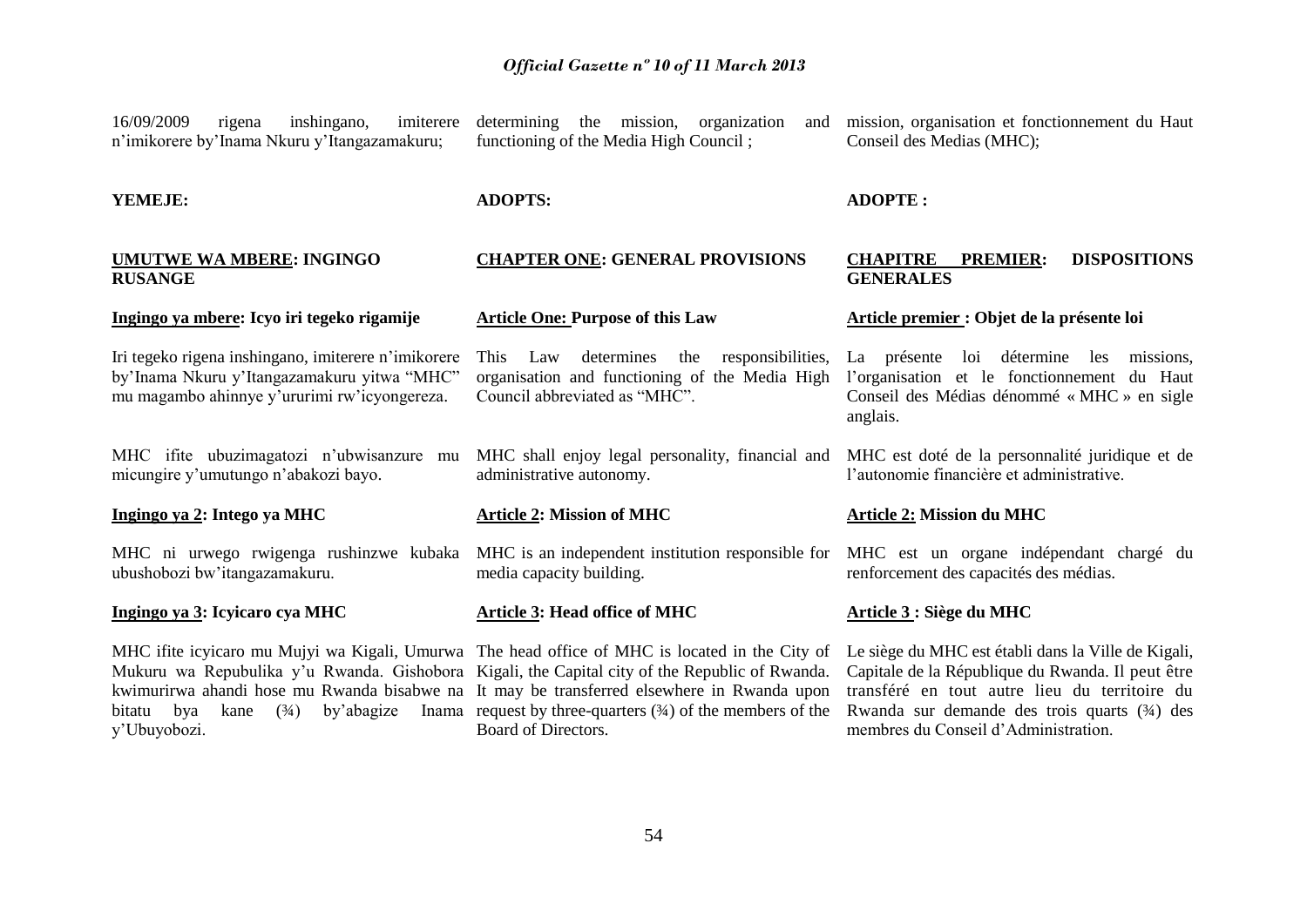| UMUTWE WA II: URWEGO RUREBERERA<br><b>MHC</b>                                                                                                                       | CHAPTER II: SUPERVISING AUTHORITY<br><b>OF MHC</b>                                                                                                                                                                             | <b>CHAPITRE II : ORGANE DE TUTELLE DU</b><br><b>MHC</b>                                                                                                                                                      |  |  |  |
|---------------------------------------------------------------------------------------------------------------------------------------------------------------------|--------------------------------------------------------------------------------------------------------------------------------------------------------------------------------------------------------------------------------|--------------------------------------------------------------------------------------------------------------------------------------------------------------------------------------------------------------|--|--|--|
| Ingingo ya 4: Urwego rureberera MHC                                                                                                                                 | <b>Article 4: Supervising Authority of MHC</b>                                                                                                                                                                                 | Article 4: Organe de tutelle du MHC                                                                                                                                                                          |  |  |  |
| Iteka rya Minisitiri w'Intebe rigena urwego<br>rureberera Inama Nkuru y'Itangazamakuru                                                                              | A Prime Minister's Order shall determine the<br>supervising authority of MHC.                                                                                                                                                  | Un Arrêté du Premier Ministre détermine l'organe<br>de tutelle du MHC.                                                                                                                                       |  |  |  |
| Ingingo ya 5: Amasezerano ya gahunda Article 5: Performance contract<br>y'ibikorwa                                                                                  |                                                                                                                                                                                                                                | <b>Article 5: Contrat de performance</b>                                                                                                                                                                     |  |  |  |
| y'ibikorwa n'isuzumamikorere byayo n'urwego evaluation with the Supervising authority.<br>ruyireberera.                                                             | MHC igirana amasezerano yerekeye gahunda MHC shall sign the performance contract and                                                                                                                                           | MHC signe un contrat de performance et<br>d'évaluation avec l'organe de tutelle.                                                                                                                             |  |  |  |
| Ayo masezerano amara igihe gihwanye na manda<br>Inama y'Ubuyobozi<br>ashyirwaho<br>y'abagize<br>umukono na Perezida w'Inama y'Ubuyobozi<br>n'urwego rureberera MHC. | The contract which shall be valid for the duration<br>of the term of office of members of the Board of<br>Directors shall be signed between the Chairperson<br>of the board of Directors and the authority<br>supervising MHC. | Ce contrat qui est valide pour une durée égale à<br>celle du mandat des membres du Conseil<br>d'Administration est signé entre le Président du<br>Conseil d'Administration et l'organe de tutelle du<br>MHC. |  |  |  |
| UMUTWE WA III: INSHINGANO ZA MHC                                                                                                                                    | <b>CHAPTER III: RESPONSIBILITIES OF MHC</b>                                                                                                                                                                                    | <b>CHAPITRE III : ATTRIBUTIONS DU MHC</b>                                                                                                                                                                    |  |  |  |
| Ingingo ya 6: Inshingano z'ingenzi za MHC                                                                                                                           | Article 6: Main responsibilities of MHC                                                                                                                                                                                        | Article 6 : Principales missions du MHC                                                                                                                                                                      |  |  |  |
| Inshingano z'ingenzi za MHC ni izi zikurikira:<br>gukora ubuvugizi bugamije<br>kubaka<br>$1^{\circ}$                                                                | <b>MHC</b><br>shall<br>have<br>following<br>the<br>main<br>responsibilities:                                                                                                                                                   | Les principales missions du MHC sont les<br>suivantes :                                                                                                                                                      |  |  |  |
| ubushobozi bw'itangazamakuru;                                                                                                                                       | 1° to advocate for media capacity building;                                                                                                                                                                                    | faire le plaidoyer pour le renforcement<br>$1^{\circ}$<br>des capacités des médias;                                                                                                                          |  |  |  |
| kubaka ubufatanye n'izindi nzego mu<br>$2^{\circ}$<br>gushakisha ubushobozi bugamije kubaka<br>ubushobozi bw'itangazamakuru;                                        | $2^{\circ}$ to build partnership with other institutions<br>in a bid to mobilize resources for media<br>capacity building;                                                                                                     | 2° établir le partenariat avec d'autres<br>institutions en vue de mobiliser des<br>ressources pour le renforcement des<br>capacités des médias;                                                              |  |  |  |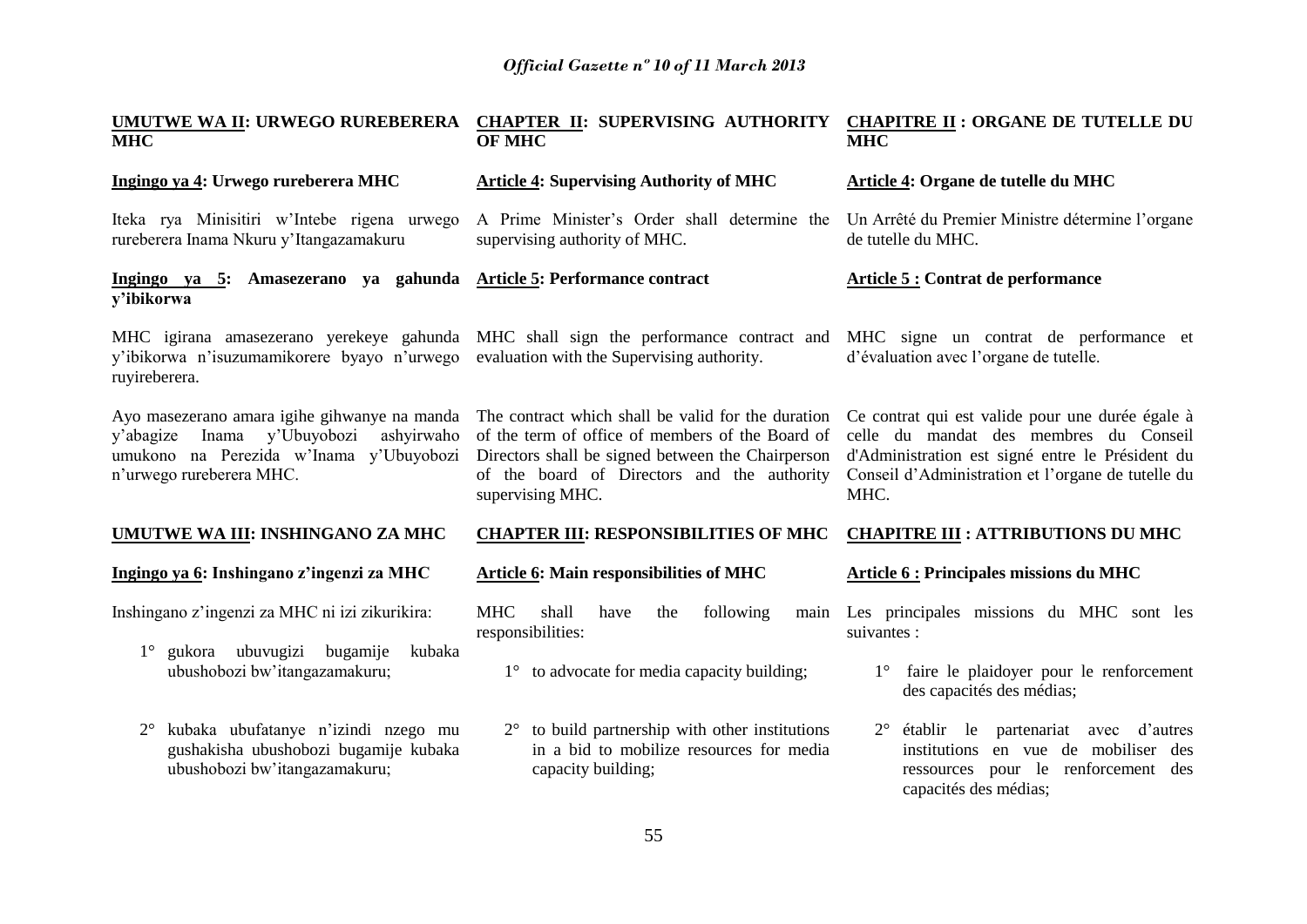- 3° gukora ubushakashatsi buhoraho bufasha kubaka ubushobozi bw'itangazamakuru;
- 4° kugira uruhare mu itegurwa n'ishyirwa mu bikorwa rya politiki n'ingamba biteza imbere itangazamakuru;
- 5° kubaka ubushobozi bwo guhanga no gukora itangazamakuru rimenyekanisha kandi rigateza imbere indangagaciro, umuco, n'ibikorerwa mu Rwanda;
- 6° gushyikirana, gufatanya no gukorana n'izindi nzego zo mu gihugu, mu karere no ku rwego mpuzamahanga bihuje inshingano;
- 7° gufasha mu ishyirwaho ry'urubuga rubereye kandi rworohereza ishoramari mu itangazamakuru;
- 8° gukora indi mirimo iteganywa n'amategeko itanyuranye n'inshingano zayo.

# **y'ibikorwa**

MHC ishyikiriza urwego ruyireberera, buri MHC shall, in every fiscal year, submit to the mwaka w'ingengo y'imari, gahunda y'ibikorwa bitarenze tariki 30 Kamena ya buri mwaka

- 3° to conduct regular research enabling to build media capacities;
- 4° to participate in initiating and implementing policies and strategies to develop the media sector;
- 5° to build innovative capacities and to produce media content that disseminates and promotes the Rwandan values, culture and products;
- 6° to liaise, collaborate and cooperate with other national, regional, and international institutions with similar or related responsibilities;
- 7° to assist in setting up an enabling environment that facilitates investments in the media sector;
- 8° to perform any other functions prescribed by Law that are not inconsistent with its mandate.

#### **Ingingo ya 7: Gutanga gahunda na raporo Article 7: Submission of the plan of action and activity report**

w'ingengo y'imari, na raporo y'umwaka urangiye previous year not later than 30<sup>th</sup> September every plus tard le 30 septembre de chaque année. supervising authority its annual plan of action not later than  $30<sup>th</sup>$  June, and the activity report of the

- 3° mener des recherches régulières permettant le renforcement des capacités des médias ;
- 4° participer dans l'initiation et la mise en œuvre des politiques et des stratégies visant à développer le secteur des médias ;
- 5° renforcer la capacité d'innovation de production du contenu médiatique propre à diffuser et à promouvoir les valeurs, la culture et les produits Rwandais;
- 6° se concerter, coopérer et collaborer avec d'autres institutions nationales, régionales et internationales ayant les missions similaires ;
- 7° aider dans la mise en place d'un environnement qui facilite les investissements dans le secteur des médias ;
- 8° effectuer toutes autres tâches prescrites par la loi et qui ne sont pas contraires à sa mission.

#### **Article 7 : Transmission du plan d'action et du rapport d'activités**

MHC soumet, chaque année comptable, à l'organe de tutelle son plan d'action pour l'exercice suivant au plus tard le 30 juin et son rapport d'activités au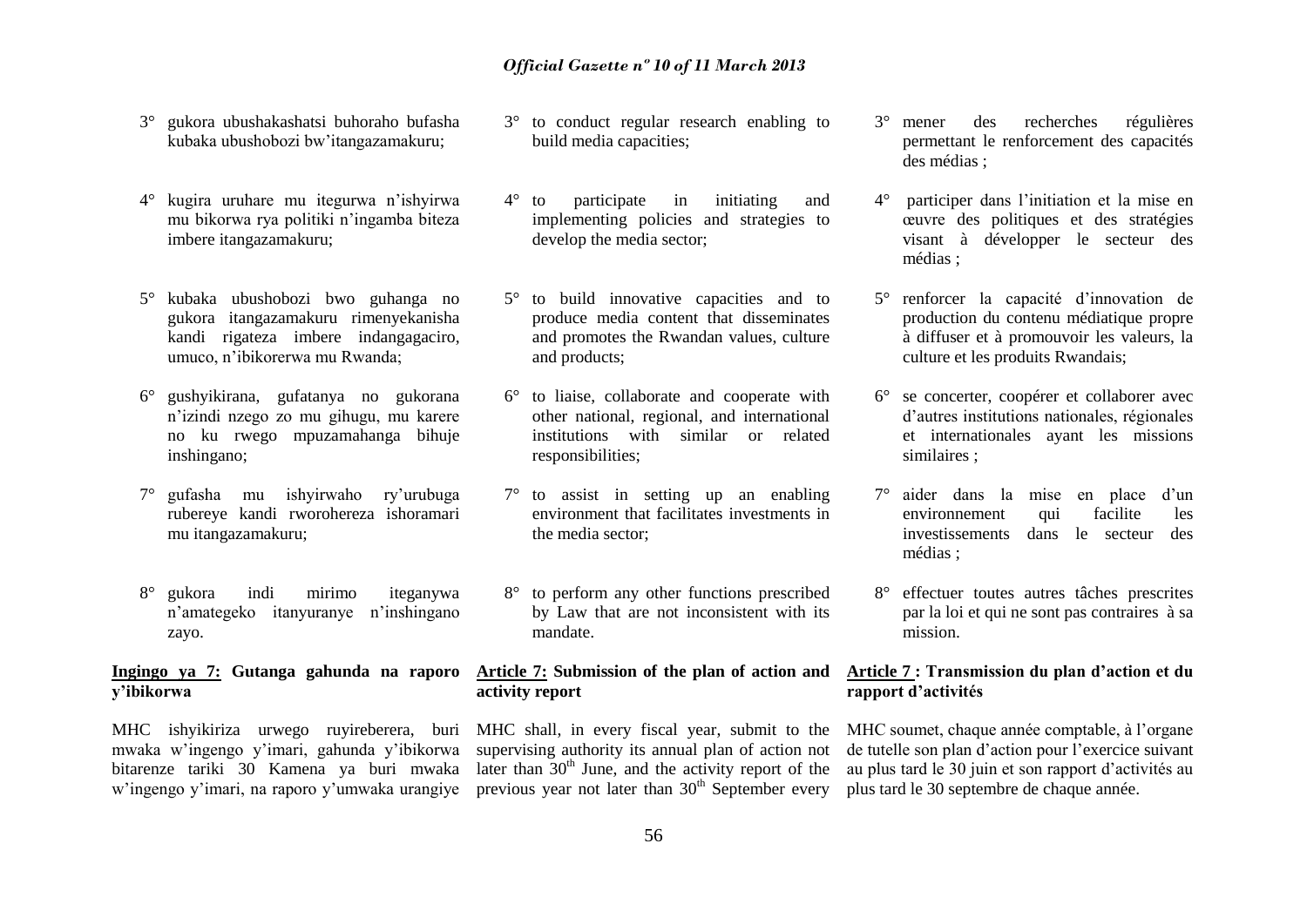| bitarenze tariki ya 30 Nzeri ya buri mwaka.                                                                                                                                        | year.                                                                                                                                                                              |                                                                                                                                                                       |  |  |  |  |  |
|------------------------------------------------------------------------------------------------------------------------------------------------------------------------------------|------------------------------------------------------------------------------------------------------------------------------------------------------------------------------------|-----------------------------------------------------------------------------------------------------------------------------------------------------------------------|--|--|--|--|--|
| <b>UMUTWE WA IV: IMITERERE</b><br><b>N'IMIKORERE BYA MHC</b>                                                                                                                       | <b>CHAPTER</b><br><b>ORGANISATION</b><br>$\mathbf{IV:}$<br>AND<br><b>FUNCTIONING OF MHC</b>                                                                                        | <b>CHAPITRE</b><br>IV:<br><b>ORGANISATION</b><br>ET<br>FONCTIONNEMENT DU MHC                                                                                          |  |  |  |  |  |
| Ingingo ya 8: Inzego z'ubuyobozi za MHC                                                                                                                                            | <b>Article 8: Management organs of MHC</b>                                                                                                                                         | Article 8: Organes de direction du MHC                                                                                                                                |  |  |  |  |  |
| Inzego z'ubuyobozi za MHC ni izi zikurikira:                                                                                                                                       | Management organs of MHC shall be as follows:                                                                                                                                      | Les organes de direction du MHC sont les<br>suivants :                                                                                                                |  |  |  |  |  |
| Inama y'Ubuyobozi;<br>$1^{\circ}$                                                                                                                                                  | the Board of Directors;<br>$1^{\circ}$                                                                                                                                             | le Conseil d'Administration;<br>$1^{\circ}$                                                                                                                           |  |  |  |  |  |
| Ubunyamabanga Nshingwabikorwa.                                                                                                                                                     | the Executive Secretariat.<br>$2^{\circ}$                                                                                                                                          | le Secrétariat Exécutif.<br>$2^{\circ}$                                                                                                                               |  |  |  |  |  |
| Icyiciro cya mbere: Inama y'Ubuyobozi ya<br><b>MHC</b>                                                                                                                             | <b>Section One: Board of Directors of MHC</b><br>Section première: Conseil d'Administration du<br><b>MHC</b>                                                                       |                                                                                                                                                                       |  |  |  |  |  |
| Ingingo ya 9: Abagize Inama y'Ubuyobozi                                                                                                                                            | <b>Article 9: Members of the Board of Directors</b>                                                                                                                                | Composition<br>Article<br>9:<br>du<br><b>Conseil</b><br>d'Administration                                                                                              |  |  |  |  |  |
| Inama y'Ubuyobozi ya MHC ni rwo rwego rukuru<br>mu miyoborere yayo.                                                                                                                | The Board of Directors is the supreme organ<br>governing MHC.                                                                                                                      | Le Conseil d'Administration est l'organe suprême<br>de direction du MHC.                                                                                              |  |  |  |  |  |
| Inama y'Ubuyobozi igizwe n'abantu barindwi (7)<br>ubumenyi<br>n'ubushobozi<br>kandi<br>bafite<br>b'inyangamugayo. Nibura mirongo itatu ku ijana<br>(30%) bagomba kuba ari abagore. | The Board of Directors shall consist of seven (7)<br>skilled and competent members who shall be<br>persons of integrity. At least thirty percent (30%)<br>of them shall be female. | Le Conseil d'Administration est composé de sept<br>(7) personnes qualifiées, compétentes et intègres<br>dont au moins trente pour cent (30%) sont de sexe<br>féminin. |  |  |  |  |  |
| y'ubuyobozi ya MHC barimo Perezida na Visi<br>Perezida.                                                                                                                            | Iteka rya Perezida rishyiraho abagize Inama A Presidential Order shall appoint members of the<br>Board of Directors of MHC including the<br>Chairperson and Deputy Chairperson.    | Un Arrêté du Président nomme les membres du<br>Conseil d'Administration du MHC y compris le<br>Président et le Vice-Président.                                        |  |  |  |  |  |
| Abagize Inama y'Ubuyobozi bashyirwaho igihe<br>cy'imyaka itatu (3) gishobora kongerwa inshuro<br>imwe gusa.                                                                        | The Members of the Board of Directors shall serve<br>for a term of office of three (3) years renewable<br>only once.                                                               | Les membres du Conseil d'Administration du<br>MHC sont nommés pour un mandat de trois (3)<br>ans renouvelable une seule fois.                                         |  |  |  |  |  |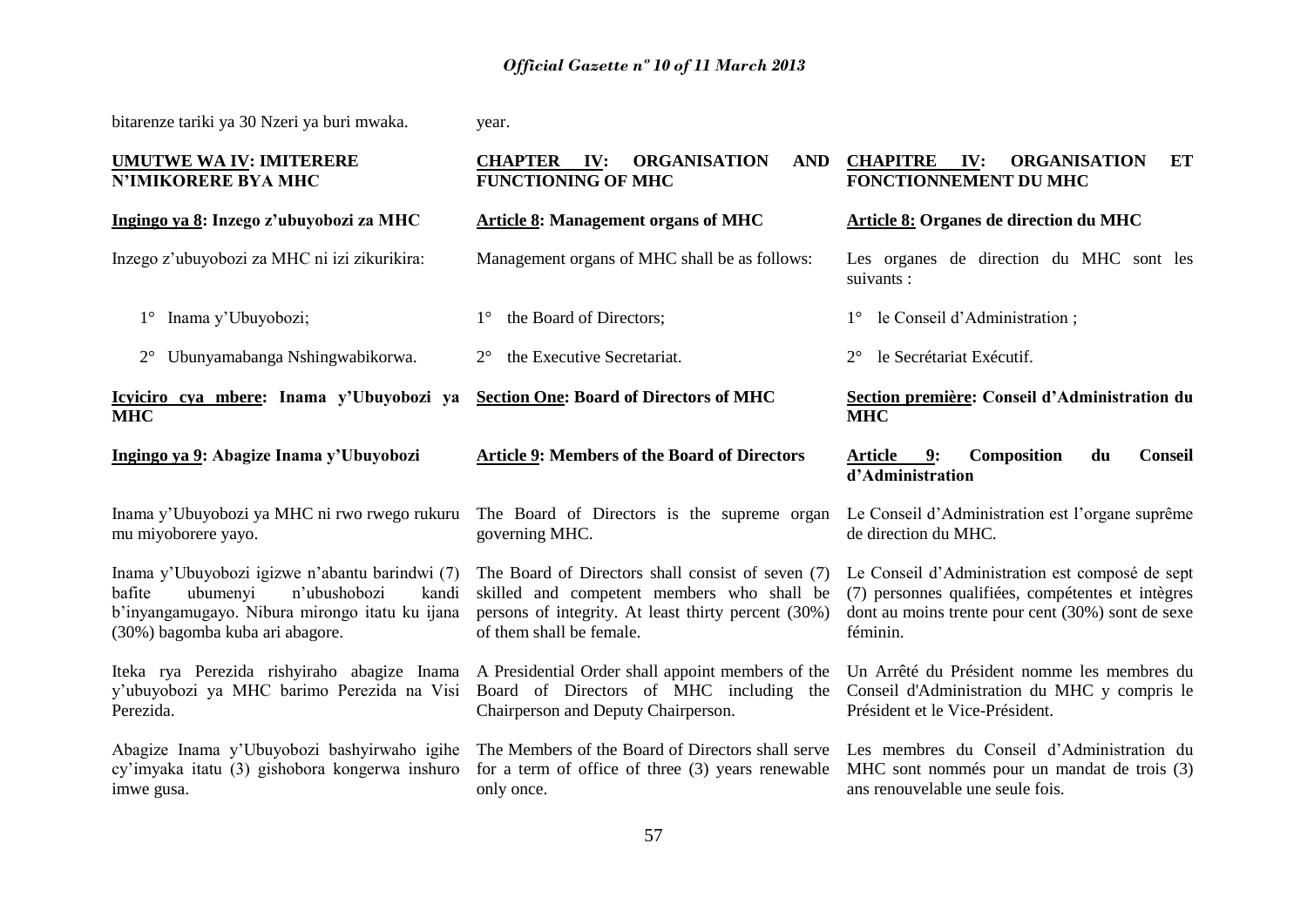| y'Ubuyobozi | Ingingo ya 10: Inshingano z'Inama                                                                                           | <b>Directors</b> | Article 10: Responsibilities of the Board of Article 10:                                                                                      | <b>Attributions</b><br>du<br>d'Administration |             |                                                                                                                          |    | <b>Conseil</b> |
|-------------|-----------------------------------------------------------------------------------------------------------------------------|------------------|-----------------------------------------------------------------------------------------------------------------------------------------------|-----------------------------------------------|-------------|--------------------------------------------------------------------------------------------------------------------------|----|----------------|
| zikurikira: | Inshingano z'ingenzi z'Inama y'Ubuyobozi ni izi                                                                             |                  | The Board of Directors shall have the following<br>main responsibilities:                                                                     | Les                                           | principales | attributions<br>d'Administration sont les suivantes :                                                                    | du | Conseil        |
| $1^{\circ}$ | gutanga icyerekezo cya MHC;                                                                                                 |                  | 1° to provide strategic vision of MHC;                                                                                                        |                                               |             | 1° déterminer la vision stratégique du MHC;                                                                              |    |                |
| $2^{\circ}$ | kuyobora no gufata ibyemezo;                                                                                                | $2^{\circ}$      | to direct and take decisions;                                                                                                                 | $2^{\circ}$                                   |             | assurer la direction et la prise de décision;                                                                            |    |                |
| $3^\circ$   | kwemeza gahunda y'ibikorwa;                                                                                                 | $3^\circ$        | to approve the action plan;                                                                                                                   | $3^\circ$                                     |             | adopter le plan d'action;                                                                                                |    |                |
| $4^{\circ}$ | kwemeza amategeko ngengamikorere ya<br>MHC mbere y'uko atangazwa mu Igazeti<br>ya Leta ya Repubulika y'u Rwanda;            | $4^{\circ}$      | to approve the internal rules<br>and<br>regulations of MHC before they are<br>published in the Official Gazette of the<br>Republic of Rwanda; | $4^{\circ}$                                   |             | adopter le règlement d'ordre intérieur du<br>MHC avant sa publication au Journal<br>Officiel de la République du Rwanda; |    |                |
| $5^{\circ}$ | kwemeza imbanzirizamushinga y'ingengo<br>y'imari ya MHC ya buri mwaka mbere yo<br>kuyishyikiriza inzego zibishinzwe;        | $5^{\circ}$      | to approve the draft annual budget<br>proposal of MHC before being submitted<br>to relevant authorities;                                      | $5^{\circ}$                                   | compétents; | approuver l'avant-projet du budget annuel<br>avant de le transmettre aux organes                                         |    |                |
| $6^{\circ}$ | gusuzuma imikorere ya MHC hakurikijwe<br>gahunda y'ibikorwa n'ingengo y'imari;                                              |                  | to evaluate the performance of MHC in<br>accordance with the action plan and the<br>budget;                                                   | $6^{\circ}$                                   |             | évaluer les performances du MHC sur<br>base du plan d'action et du budget ;                                              |    |                |
| $7^{\circ}$ | kwemeza raporo y'ibikorwa na raporo<br>y'imikoreshereze y'umutungo ya MHC za<br>buri gihembwe n'iza buri mwaka<br>urangiye; | $7^{\circ}$      | to approve the quarterly and annual<br>activity and financial reports of MHC;                                                                 | $7^{\circ}$                                   |             | approuver le rapport trimestriel et annuel<br>d'activités et financier du MHC;                                           |    |                |
| $8^{\circ}$ | gukurikirana<br>imikorere<br>y'Ubunyamabanga Nshingwabikorwa.                                                               | $8^{\circ}$      | to monitor the performance of the<br><b>Executive Secretariat.</b>                                                                            | $8^{\circ}$                                   |             | assurer le suivi de la performance du<br>Secrétariat exécutif.                                                           |    |                |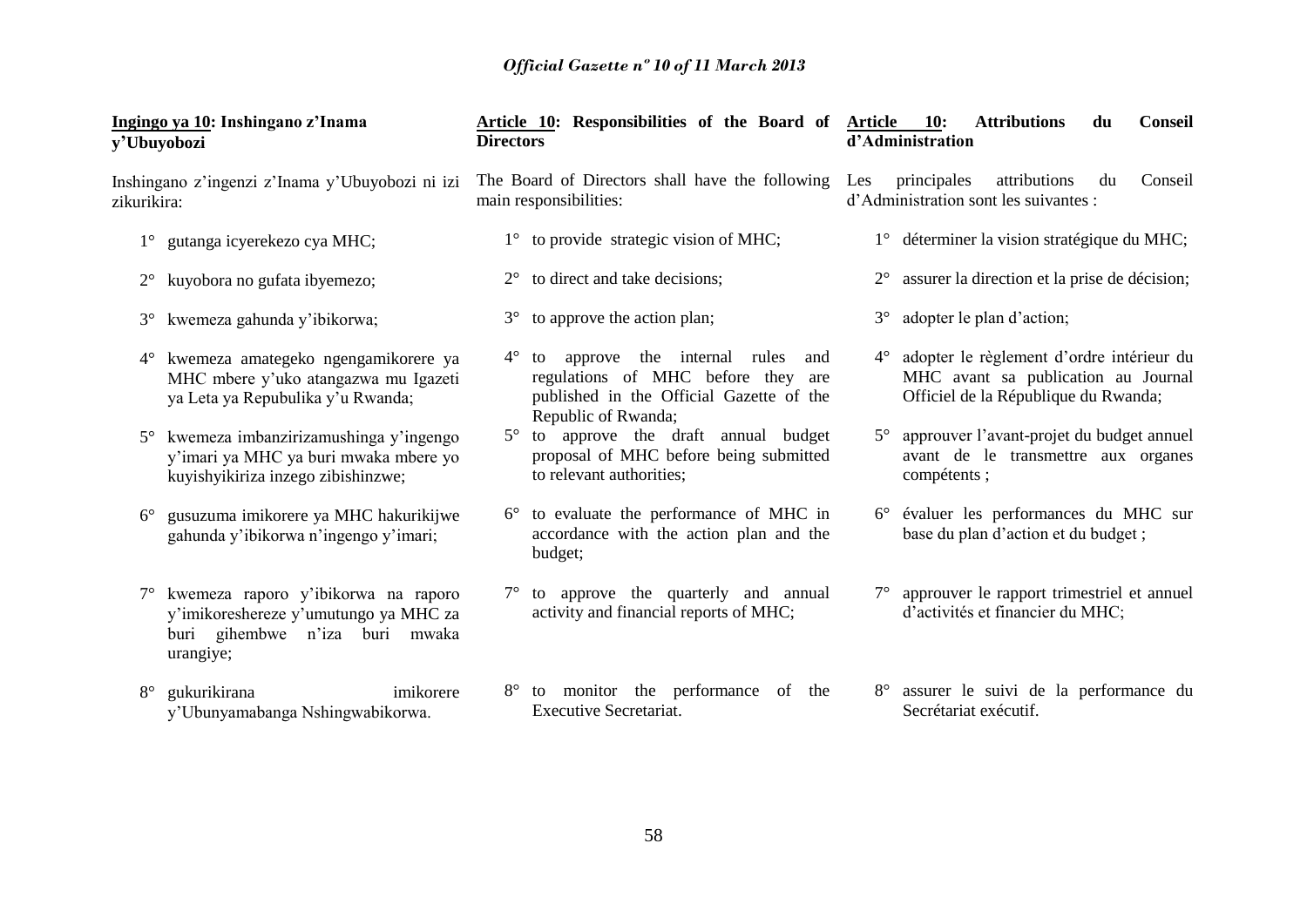| Nama y'Ubuyobozi ya MHC                                                                                                                                | Ingingo ya 11: Ibitabangikanywa no kuba mu Article 11: Incompatibilities with membership<br>of the Board of Directors of MHC                         | Article 11: Incompatibilités avec la fonction de<br>membre du Conseil d'Administration du MHC<br>Il est interdit aux membres<br>du Conseil<br>d'Administration du MHC d'exercer des fonctions<br>rémunérées au sein du MHC. |  |
|--------------------------------------------------------------------------------------------------------------------------------------------------------|------------------------------------------------------------------------------------------------------------------------------------------------------|-----------------------------------------------------------------------------------------------------------------------------------------------------------------------------------------------------------------------------|--|
| Abagize<br>y'Ubuyobozi<br><b>MHC</b><br>Inama<br>ya<br>ntibemerewe gukora umurimo ugenerwa igihembo<br>muri MHC.                                       | Members of the Board of Directors of MHC are<br>prohibited from performing any remunerated<br>activity in MHC.                                       |                                                                                                                                                                                                                             |  |
| Abagize Inama y'Ubuyobozi ntibemerewe kandi,<br>haba ku giti cyabo cyangwa ibigo bafitemo<br>imigabane, gupiganira amasoko atangwa muri<br>MHC.        | Members of the Board of Directors or companies<br>in which they are shareholders are prohibited to bid<br>for tenders in MHC.                        | Il est également interdit aux membres du Conseil<br>d'Administration ou aux sociétés dont ils sont<br>associés de soumissionner pour les marchés du<br>MHC.                                                                 |  |
| Ingingo ya 12: Uko umwe mu bagize Inama<br>y'Ubuyobozi ayivamo                                                                                         | Article 12:<br>Reasons for termination<br>of<br>membership from the Board of Directors                                                               | Article 12: Perte de qualité de membre du<br><b>Conseil d'Administration</b>                                                                                                                                                |  |
| Umwe mu bagize Inama y'Ubuyobozi ashobora<br>kuyivamo manda itarangiye iyo:                                                                            | A member of the Board of Directors shall vacate<br>his/her office if:                                                                                | Un membre du Conseil d'Administration perd la<br>qualité de membre avant l'expiration du mandat<br>en cas de:                                                                                                               |  |
| $1^{\circ}$ apfuye;                                                                                                                                    | $1^{\circ}$<br>he/she dies;                                                                                                                          | $1^{\circ}$<br>décès;                                                                                                                                                                                                       |  |
| yeguye ku bushake;<br>$2^{\circ}$                                                                                                                      | he/she resigns;<br>$2^{\circ}$                                                                                                                       | démission volontaire ;                                                                                                                                                                                                      |  |
| abangamiye inyungu za MHC;<br>$3^\circ$                                                                                                                | he/she jeopardizes the interests of MHC;<br>$3^\circ$                                                                                                | agissement contraire aux intérêts du MHC;<br>$3^\circ$                                                                                                                                                                      |  |
| atagishoboye kuzuza inshingano<br>$4^\circ$<br>ze<br>kubera ubumuga bw'umubiri cyangwa<br>uburwayi bwo mu mutwe bwemejwe<br>n'umuganga wemewe na Leta; | $4^{\circ}$ he/she is no longer able to perform his/her<br>duties due to physical or mental disability<br>certified by an authorized medical doctor; | impossibilité de remplir ses fonctions suite à<br>$4^{\circ}$<br>une incapacité physique ou une maladie<br>mentale constatée par un médecin agréé;                                                                          |  |
| yahamwe<br>n'icyaha<br>$5^\circ$<br>cy'ivangura<br>n'amacakubiri;                                                                                      | he/she<br>has<br>found<br>guilty<br>$5^{\circ}$<br>been<br>sectarianism and divisionism;                                                             | condamnation pour crime de discrimination et<br>of $5^{\circ}$<br>de divisionnisme;                                                                                                                                         |  |
| yahamwe n'icyaha cy'ingengabitekerezo<br>$6^{\circ}$<br>ya jenoside;                                                                                   | he/she has been found guilty of the crime $6^{\circ}$<br>$6^{\circ}$<br>of genocide ideology;                                                        | condamnation pour crime d'idéologie du<br>génocide;                                                                                                                                                                         |  |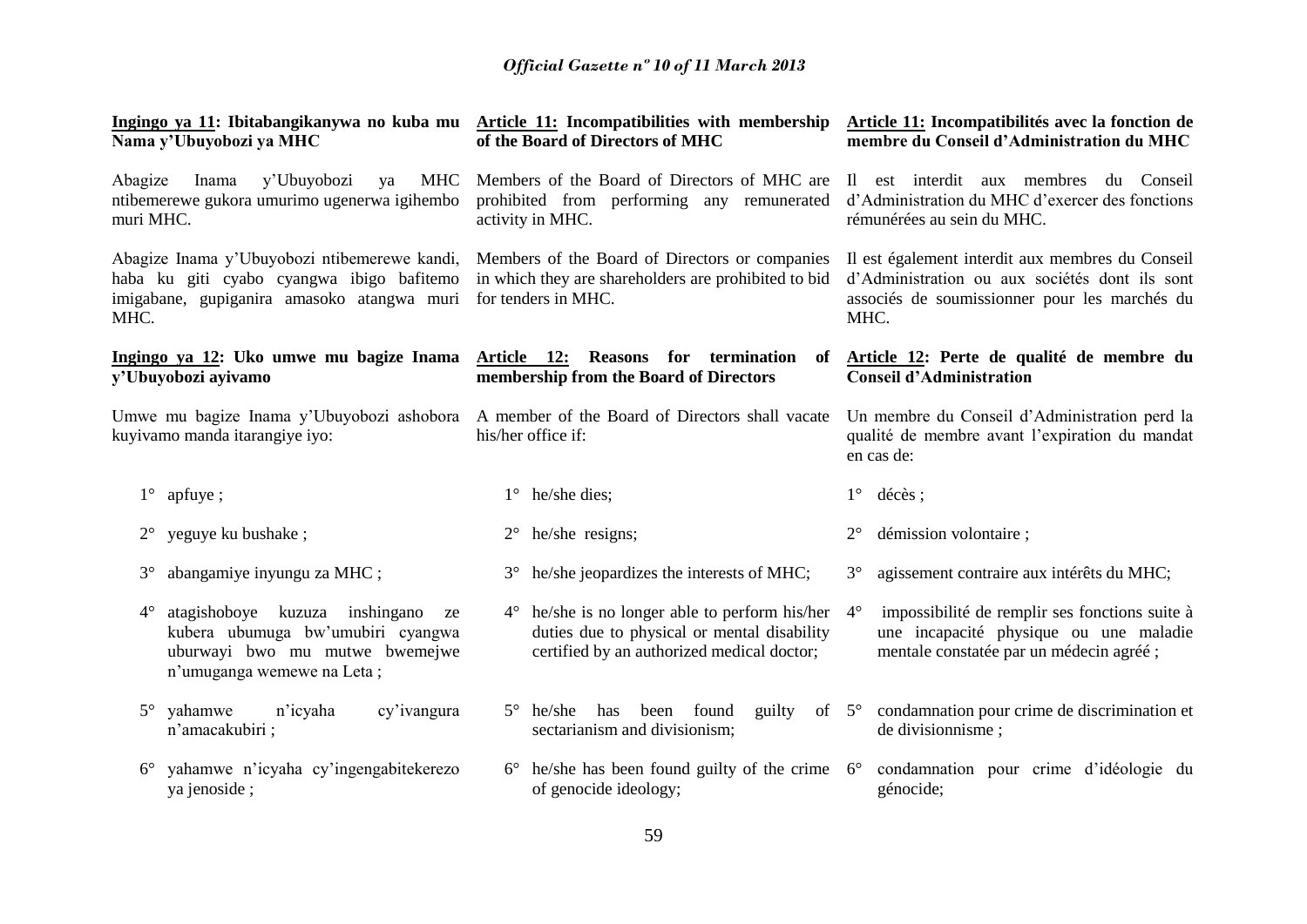- 7° yireze akemera icyaha cya jenoside ;
- 8° akatiwe igifungo kingana cyangwa kirenze amezi atandatu (6);
- 9° bigaragaye ko atacyujuje ibyashingiweho ashyirwa mu Nama y'Ubuyobozi.

# **Inama y'Ubuyobozi**

Iyo umwe mu bagize Inama y'Ubuyobozi avuyeho igihe yashyiriweho gishigaje igihe kingana cyangwa kirenze amezi atandatu (6) asimburwa mu minsi mirongo itandatu (60).

Ushyizweho arangiza manda y'uwo asimbuye.

#### **Ingingo ya 14**: **Inama z'Inama y'Ubuyobozi ya MHC**

Inama y'Inama y'Ubuyobozi ya MHC itumizwa kandi ikayoborwa na Perezida wayo. Iyo adahari asimburwa na Visi Perezida.

uyihagararira imbere y'amategeko.

- $7^\circ$  he/she has confessed and pleaded guilty of  $7^\circ$ the crime of genocide; 7° aveu et plaidoyer de culpabilité pour crime de génocide ;
- $8^\circ$  he/she has been sentenced to a term of  $8^\circ$ imprisonment equal to or exceeding six (6) months;
- $9^{\circ}$  if it is evident that he/she no longer fulfils  $9^{\circ}$ the requirements considered during his/her appointment.

#### **Ingingo ya 13 : Gusimbura umwe mu bagize Article 13: Replacement of a member of the Article 13 : Remplacement d'un membre dans Board of Directors**

If a member of the Board of Directors loses his/her membership when the remaining period of his/her term of office is equal to or exceeding six (6) months, the member shall be replaced within sixty (60) days.

A member designated to replace him/her shall Le membre nommé termine le mandat de celui complete the remaining term of office of the qu'il remplace. replaced person.

#### **Article 14: Meetings of the Board of Directors of Article 14** : **Réunions du Conseil d'Administration du MHC**

La réunion du Conseil d'Administration du MHC est convoquée et présidée par le Président En cas de son absence, il est remplacé par le Vice-

8° condamnation définitive à une peine d'emprisonnement égale ou supérieure à six

9° constat qu'il ne remplit plus les critères sur

Quand un membre du conseil d'Administration perd la qualité de membre alors qu'il reste au moins six (6) mois pour que le mandat ne termine, il est remplacé dans un délai de soixante (60)

base desquels il avait été nommé.

**le Conseil d'Administration**

(6) mois ;

jours.

président.

The meeting of the Board of Directors of MHC shall be convened and chaired by its Chairperson. In his/her absence, the Chairperson is replaced by the Vice Chairperson.

**MHC**

Perezida w'Inama y'Ubuyobozi ya MHC ni we The Chairperson of the Board of Directors of MHC Le Président du Conseil d'Administration du MHC est son représentant légal.

shall be its legal representative.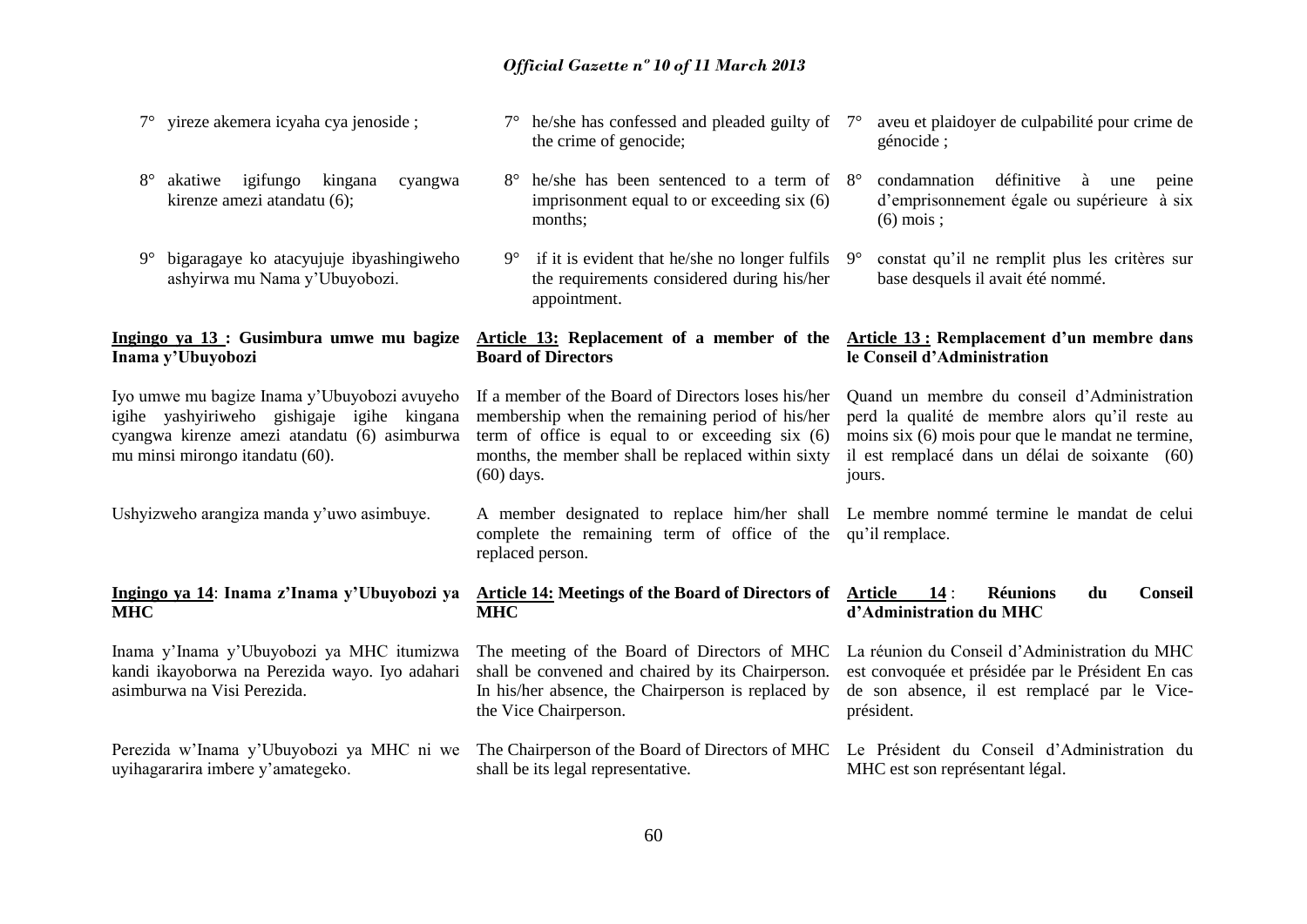| Ibijyanye n'imikorere y'Inama y'Ubuyobozi<br>iri<br>bitavuzwe<br>muri<br>tegeko<br>biteganywa<br>n'amategeko ngengamikorere ya MHC. | Any issues related to the functioning of the Board<br>of Directors that has not been referred to in this<br>Law shall be specified in the internal rules and<br>regulations of MHC. | Toutes dispositions relatives au fonctionnement<br>du Conseil d'Administration qui ne sont pas<br>stipulées dans la présente loi, sont prévues dans le<br>règlement d'ordre intérieur du MHC. |
|-------------------------------------------------------------------------------------------------------------------------------------|-------------------------------------------------------------------------------------------------------------------------------------------------------------------------------------|-----------------------------------------------------------------------------------------------------------------------------------------------------------------------------------------------|
| Ingingo ya 15: Ibigenerwa abagize Inama<br>y'Ubuyobozi bitabiriye inama                                                             | Article 15: Sitting allowances for members of<br>the Board of Directors                                                                                                             | Article 15: Jetons de présence pour les<br>membres du Conseil d'Administration                                                                                                                |
| Abagize Inama y'Ubuyobozi ya MHC bitabiriye<br>inama z'Inama y'Ubuyobozi bahabwa amafaranga<br>agenwa n'Iteka rya Perezida.         | A Presidential Order shall determine the sitting<br>allowances to be given to members of the Board of<br>Directors of MHC present at meetings of the Board<br>of Directors.         | Un Arrêté Présidentiel détermine les jetons de<br>présence à accorder aux membres du Conseil<br>d'Administration du MHC présents aux réunions<br>du Conseil d'Administration.                 |
| Icyiciro cya 2: Ubunyamabanga<br>Nshingwabikorwa                                                                                    | <b>Section 2: Executive Secretariat</b>                                                                                                                                             | <b>Section 2: Secrétariat exécutif</b>                                                                                                                                                        |
| Ingingo<br><b>16:</b><br>Ubunyamabanga<br>ya<br>Nshingwabikorwa                                                                     | <b>Article 16: Executive Secretariat</b>                                                                                                                                            | Article 16: Secrétariat Exécutif                                                                                                                                                              |
| MHC ifite Ubunyamabanga Nshingwabikorwa<br>buyoborwa<br>n'Umunyamabanga<br>Nshingwabikorwa.                                         | MHC shall have an Executive Secretariat managed<br>by an Executive Secretary.                                                                                                       | MHC est doté d'un Secrétariat Exécutif placé sous<br>la direction d'un Secrétaire Exécutif.                                                                                                   |
| Amategeko ngengamikorere ya MHC agena<br>usimbura Ubunyamabanga Nshingwabikorwa iyo<br>adahari.                                     | The internal rules and regulations of MHC shall<br>determine the person to replace the Executive<br>Secretary in case of his/her absence.                                           | Le règlement d'ordre intérieur du MHC détermine<br>son remplaçant du Secrétariat Exécutif en cas<br>d'absence.                                                                                |
| Abakozi bo mu Bunyamabanga Nshingwabikorwa<br>bwa MHC bagengwa na sitati rusange igenga<br>abakozi ba Leta.                         | The personnel of the Executive Secretariat of MHC<br>shall be governed by the General Statutes for<br>Rwanda Public Service.                                                        | Les membres du personnel<br>du Secrétariat<br>Exécutif du MHC sont régis par le Statut Général<br>de la Fonction Publique Rwandaise.                                                          |
| Ingingo ya 17: Inshingano z'Umunyamabanga<br>Nshingwabikorwa                                                                        | Article 17: Responsibilities of the Executive Article 17: Attributions du Secrétaire Exécutif<br><b>Secretary</b>                                                                   |                                                                                                                                                                                               |
| Umunyamabanga<br>Nshingwabikorwa<br>afite                                                                                           | The Executive Secretary shall have the following Le Secrétaire Exécutif a les attributions suivantes:                                                                               |                                                                                                                                                                                               |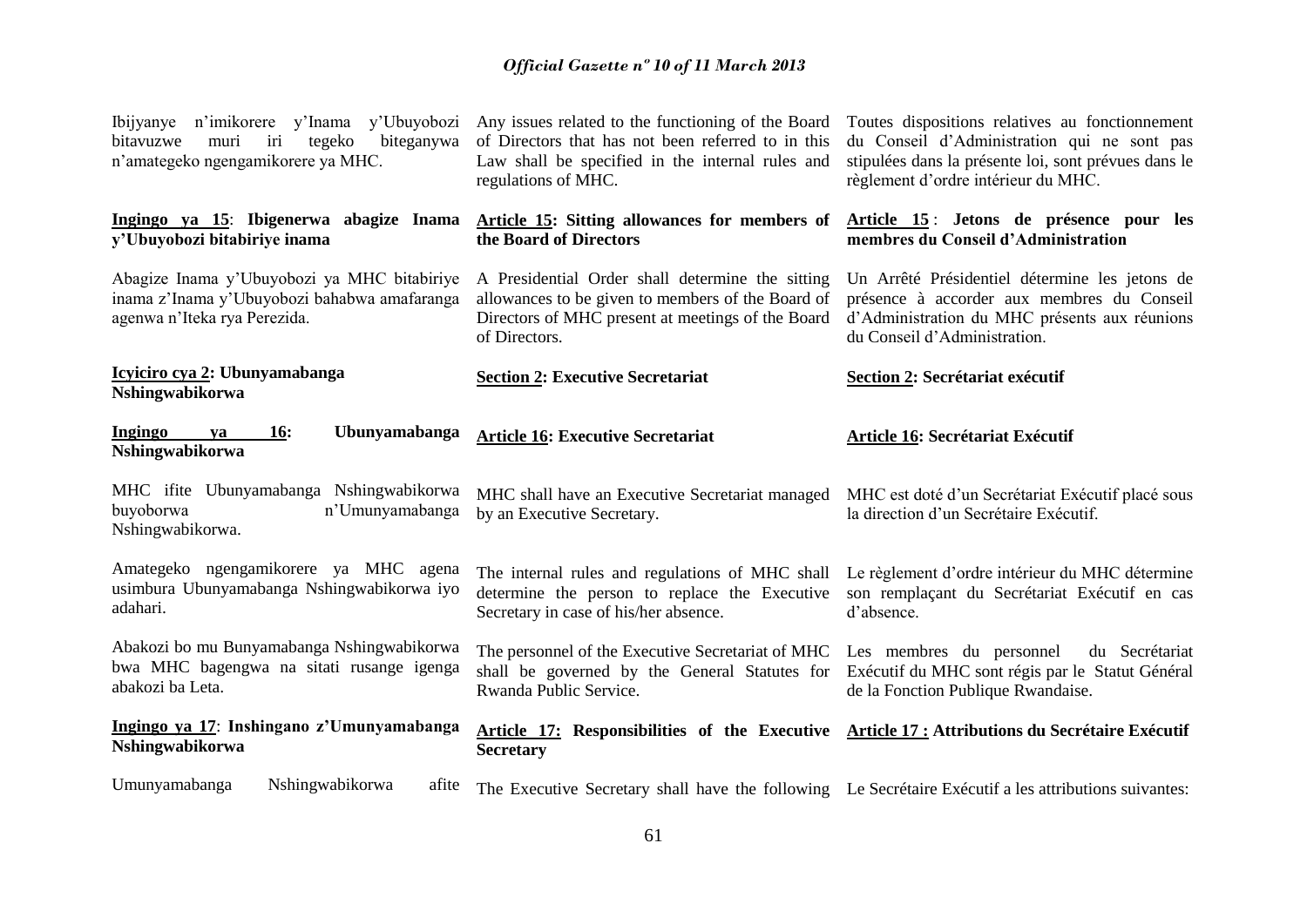|             | inshingano zikurikira:                                                                                                                 |             | responsibilities:                                                                                                                         |             |                                                                                                                                                              |
|-------------|----------------------------------------------------------------------------------------------------------------------------------------|-------------|-------------------------------------------------------------------------------------------------------------------------------------------|-------------|--------------------------------------------------------------------------------------------------------------------------------------------------------------|
| $1^{\circ}$ | byafashwe n'Inama y'Ubuyobozi;                                                                                                         |             | gushyira mu bikorwa ibyemezo byose $1^{\circ}$ implementing all the decisions taken by the $1^{\circ}$<br>Board of Directors;             |             | assurer la mise en exécution de toutes les<br>décisions du Conseil d'Administration;                                                                         |
|             | gukurikirana ibikorwa bya buri munsi bya $2^{\circ}$ monitoring daily activities of MHC;<br>MHC;                                       |             |                                                                                                                                           | $2^{\circ}$ | assurer le suivi des activités quotidiennes du<br>MHC;                                                                                                       |
| $3^\circ$   | kuyobora, gukurikirana no kugenzura 3°<br>imikorere y'abakozi ba MHC;                                                                  |             | heading,<br>monitoring<br>supervising $3^\circ$<br>and<br>performance of the personnel of MHC;                                            |             | assurer la direction, le suivi et la supervision<br>des performances du personnel du MHC;                                                                    |
| $4^{\circ}$ | gahunda<br>y'ibikorwa<br>gutegura<br>no<br>kuyishyikiriza Inama y'Ubuyobozi;                                                           | $4^{\circ}$ | drafting the plan of action and submitting it to<br>the Board of Directors;                                                               | $4^\circ$   | élaborer le plan d'action et le soumettre au<br>Conseil d'Administration;                                                                                    |
| $5^{\circ}$ | imbanzirizamushinga<br>gutegura<br>y'imbonerahamwe n'imiterere by'inzego<br>z'imirimo bya MHC<br>akayishyikiriza<br>Inama y'Ubuyobozi; | $5^{\circ}$ | drafting the proposal of the organisational $5^\circ$<br>chart and structure of MHC and submitting it<br>to the Board of Directors;       |             | élaborer l'avant-projet du cadre organique du<br>MHC et le<br>soumettre<br>Conseil<br>au<br>d'Administration;                                                |
| $6^{\circ}$ | gutegura imbanzirizamushinga y'ingengo<br>y'imari ya MHC no kuyishyikiriza Inama<br>y'Ubuyobozi;                                       | $6^{\circ}$ | drafting the budget proposal of MHC and 6° élaborer l'avant-projet du budget du MHC et<br>submitting it to the Board of Directors;        |             | le soumettre au Conseil d'Administration;                                                                                                                    |
| $7^{\circ}$ | gukurikirana imicungire ya buri munsi 7°<br>y'umutungo wa MHC;                                                                         |             | monitoring the daily management of the 7°<br>property of MHC;                                                                             |             | veiller à la gestion quotidienne du patrimoine<br>du MHC;                                                                                                    |
| $8^{\circ}$ | kujya mu nama z'Inama y'Ubuyobozi 8°<br>akazibera<br>umwanditsi;<br>ashobora<br>ibitekerezo ariko ntafate<br>kuzitangamo<br>ibyemezo;  |             | attending meetings of the Board of Directors 8°<br>and to act as a rapporteur; he/she may give<br>views but shall not have voting powers; |             | réunions<br>participer<br>du<br>Conseil<br>aux<br>d'Administration et en être le rapporteur ; il<br>peut participer<br>aux débats sans voix<br>délibérative; |
| $9^\circ$   | imbanzirizamushinga<br>gutegura<br>y'amategeko ngengamikorere ya MHC no<br>kuyishyikiriza Inama y'Ubuyobozi;                           | $9^{\circ}$ | drafting the proposal of the internal rules and $9^{\circ}$<br>regulations of MHC and submitting it to the<br>Board of Directors;         |             | élaborer l'avant-projet de règlement d'ordre<br>intérieur du MHC et le soumettre au Conseil<br>d'Administration;                                             |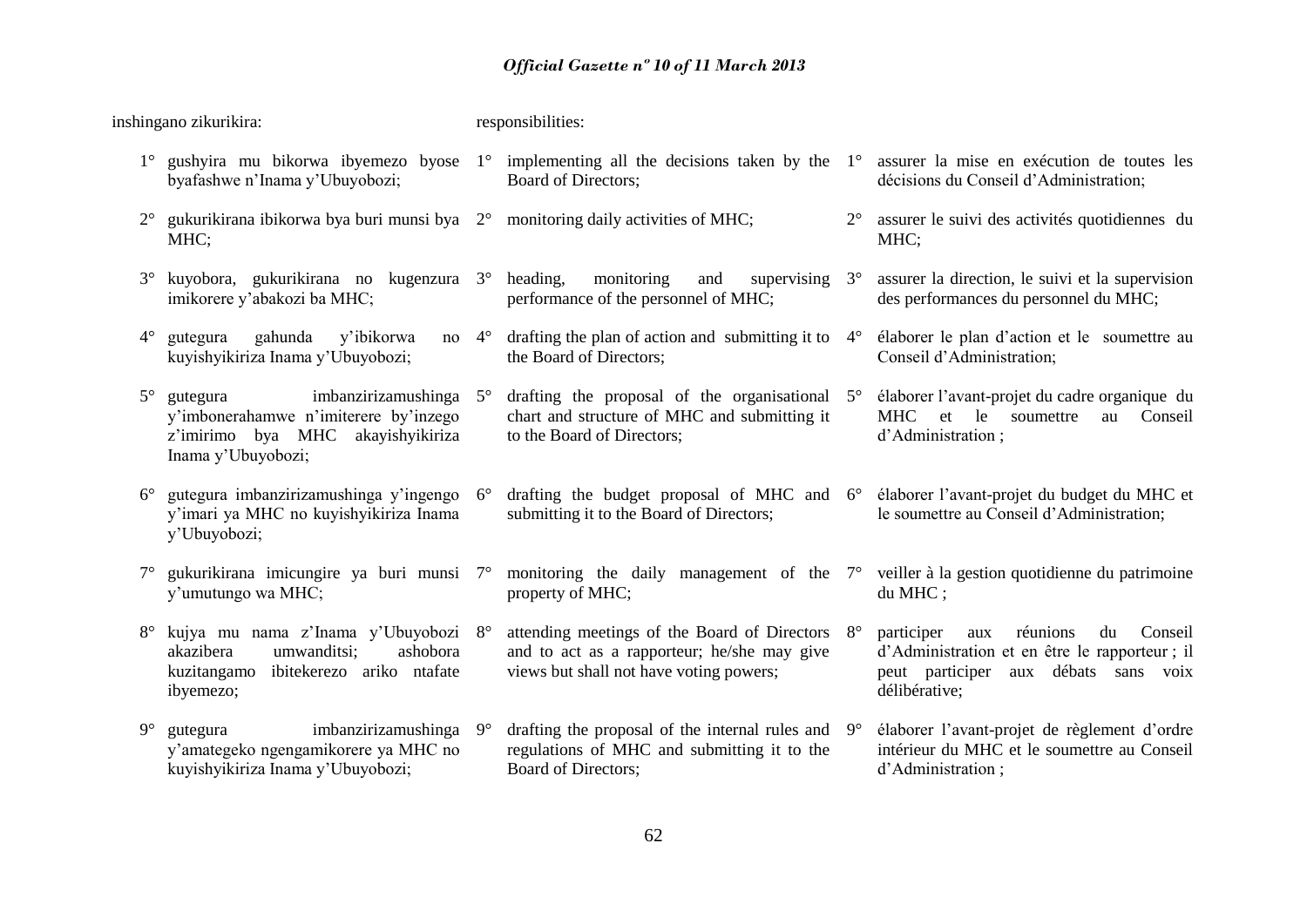| 3° inguzanyo;<br>4° ibikomoka ku mirimo ikora;<br>5° umutungo wari uwa MHC.                       | $3^\circ$<br>loans;<br>funds from its services;<br>$4^{\circ}$<br>$5^{\circ}$<br>former property of MHC.                                                                                                | $3^\circ$<br>les prêts;<br>le produit des services prestés par MHC ;<br>$4^\circ$<br>le patrimoine qui appartenait au MHC.<br>$5^{\circ}$ |
|---------------------------------------------------------------------------------------------------|---------------------------------------------------------------------------------------------------------------------------------------------------------------------------------------------------------|-------------------------------------------------------------------------------------------------------------------------------------------|
| 2° inkunga, impano n'indagano;                                                                    | grants, donation and bequests;<br>$2^{\circ}$                                                                                                                                                           | les subventions, les dons et legs;<br>$2^{\circ}$                                                                                         |
| 1° ingengo y'imari igenerwa na Leta;                                                              | the State budget allocation;<br>$1^{\circ}$                                                                                                                                                             | les dotations budgétaires de l'Etat;<br>$1^{\circ}$                                                                                       |
| Umutungo wa MHC uturuka kuri ibi bikurikira:                                                      | The property of MHC shall come from:                                                                                                                                                                    | Le patrimoine du MHC provient des sources<br>suivantes:                                                                                   |
| Ingingo ya 20: Inkomoko y'umutungo wa<br><b>MHC</b>                                               | Article 20: Source of the property of MHC                                                                                                                                                               | Article 20: Source du patrimoine du MHC                                                                                                   |
| UMUTWE WA V: UMUTUNGO WA MHC                                                                      | <b>CHAPTER V: PROPERTY OF MHC</b>                                                                                                                                                                       | <b>CHAPITRE V: PATRIMOINE DU MHC</b>                                                                                                      |
| Imbonerahamwe n'imiterere by'inzego z'imirimo<br>bya MHC bigenwa n'Iteka rya Minisitiri w'Intebe. | The organisational chart and structure of MHC La structure et le cadre organique du MHC sont<br>shall be determined by an Order of the Prime<br>Minister.                                               | déterminés par Arrêté du Premier Ministre.                                                                                                |
| Ingingo ya 19: Imbonerahamwe n'imiterere<br>by'inzego z'imirimo bya MHC                           | <b>Article 19: Organisational chart and structure</b><br>of MHC                                                                                                                                         | Article 19: Structure et cadre organique du<br><b>MHC</b>                                                                                 |
| Umunyamabanga Nshingwabikorwa ashyirwaho<br>kandi akavanwaho n'Iteka rya Minisitiri w'Intebe.     | The Executive Secretary shall be appointed and<br>dismissed by an Order of the Prime Minister.                                                                                                          | Le Secrétaire Exécutif est nommé et révoqué par<br>Arrêté du Premier Ministre.                                                            |
| Ingingo ya 18: Ishyirwaho n'ivanwaho<br>by'Umunyamabanga Nshingwabikorwa                          | Article 18: Appointment and dismissal of the<br><b>Executive Secretary</b>                                                                                                                              | Article 18: Nomination et révocation du<br><b>Secrétaire Exécutif</b>                                                                     |
| $11^{\circ}$ gukora indi mirimo ijyanye n'inshingano<br>za MHC yasabwa n'Inama y'Ubuyobozi.       | $11^{\circ}$ performing any other task relevant to the $11^{\circ}$ exécuter toute autre tâche rentrant dans les<br>responsibilities of MHC as may be assigned to<br>him/her by the Board of Directors. | missions du MHC pouvant lui être assignée<br>par le Conseil d'Administration.                                                             |
| y'imikoreshereze y'umutungo za buri<br>gihembwe n'iza buri mwaka;                                 | $10^{\circ}$ gutanga raporo y'ibikorwa na raporo $10^{\circ}$ submitting the activity and financial reports on<br>quarterly and annual basis;                                                           | $10^{\circ}$ présenter le rapport<br>des activités et l'état<br>financier sur<br>base trimestrielle et<br>une<br>annuelle;                |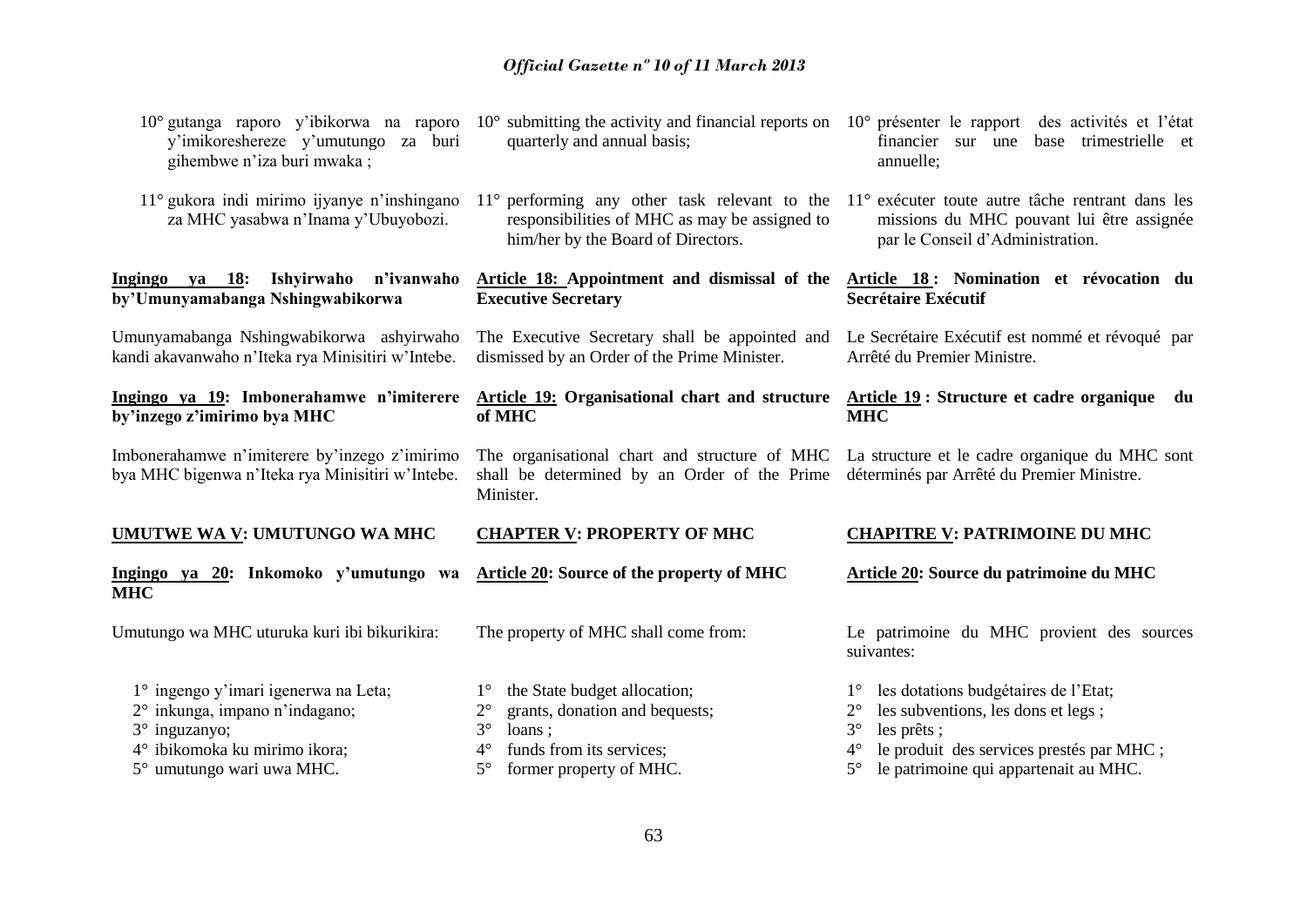| Ingingo ya 21: Imikoreshereze, imicungire Article 21: Use, management and audit of the<br>n'imigenzurire y'umutungo                                                                                          | property of MHC                                                                                                                                                                                    | Article 21: Utilisation, gestion et audit du<br>patrimoine du MHC                                                                                                                                                 |
|--------------------------------------------------------------------------------------------------------------------------------------------------------------------------------------------------------------|----------------------------------------------------------------------------------------------------------------------------------------------------------------------------------------------------|-------------------------------------------------------------------------------------------------------------------------------------------------------------------------------------------------------------------|
| Imikoreshereze,<br>imicungire<br>n'imigenzurire<br>by'umutungo wa MHC bikorwa hakurikijwe<br>amategeko abigenga.                                                                                             | The use, management and the audit of the property<br>of MHC shall be carried out in accordance with<br>relevant legal provisions.                                                                  | L'utilisation, la gestion et l'audit du patrimoine du<br>MHC sont effectuées conformément aux<br>dispositions légales en vigueur.                                                                                 |
| Ubugenzuzi bushinzwe igenzura rya buri munsi<br>ry'imikoreshereze y'umutungo wa MHC buha<br>raporo Inama y'Ubuyobozi, bukagenera kopi<br>Umunyamabanga Nshingwabikorwa wa MHC.                               | The internal audit unit of MHC shall submit a<br>report to the Board of Directors with a copy to the<br>Executive Secretary of MHC.                                                                | Le service d'audit interne du MHC transmet son<br>rapport au Conseil d'Administration et réserve<br>une copie au Secrétaire Exécutif du MHC.                                                                      |
| $Ingingo ya 22$<br><b>Iyemeza</b><br>by'ingengo y'imari ya MHC                                                                                                                                               | n'imicungire Article 22: Approval and management of the<br>budget of MHC                                                                                                                           | Article 22 : Adoption et gestion du budget du<br><b>MHC</b>                                                                                                                                                       |
| Ingengo y'imari ya MHC yemezwa kandi<br>igacungwa hakurikijwe amategeko abigenga.                                                                                                                            | The budget of MHC shall be adopted and managed<br>in accordance with relevant legal provisions.                                                                                                    | Le budget du MHC est adopté et<br>géré<br>conformément aux dispositions légales en<br>vigueur.                                                                                                                    |
|                                                                                                                                                                                                              |                                                                                                                                                                                                    |                                                                                                                                                                                                                   |
| <b>UMUTWE WA VI: INGINGO ZISOZA</b>                                                                                                                                                                          | <b>CHAPTER VI: FINAL PROVISIONS</b>                                                                                                                                                                | <b>CHAPITRE VI : DISPOSITIONS FINALES</b>                                                                                                                                                                         |
| Ingingo ya 23: Itegurwa, isuzumwa n'itorwa<br>ry'iri tegeko                                                                                                                                                  | <b>Article 23: Drafting, consideration and adoption</b><br>of this Law                                                                                                                             | Article 23 : Initiation, examen et adoption de la<br>présente loi                                                                                                                                                 |
| Iri tegeko ryateguwe, risuzumwa kandi ritorwa mu<br>rurimi rw'Ikinyarwanda.                                                                                                                                  | This Law was drafted, considered and adopted in<br>Kinyarwanda                                                                                                                                     | La présente loi a été initiée, examinée et adoptée<br>en Kinyarwanda.                                                                                                                                             |
| Ingingo ya 24: Ivanwaho ry'itegeko n'ingingo<br>z'amategeko zinyuranyije n'iri tegeko                                                                                                                        | <b>Article 24: Repealing provision</b>                                                                                                                                                             | <b>Article 24 : Disposition abrogatoire</b>                                                                                                                                                                       |
| Itegeko nº 30/2009 ryo kuwa 16/09/2009 rigena<br>inshingano, imiterere n'imikorere by'Inama Nkuru<br>y'Itangazamakuru n'ingingo zose z'amategeko<br>abanziriza iri kandi zinyuranyijwe na ryo<br>bivanyweho. | Law $n^{\circ}$ 30 of 16/09/2009 determining the mission,<br>organization and functioning of the Media High<br>Council and all prior legal provisions contrary to<br>this Law are hereby repealed. | La loi nº 30/2009 du 16/09/2009 portant mission,<br>organisation et fonctionnement du Haut Conseil<br>des Médias et toutes les dispositions légales<br>antérieures contraires à la présente loi sont<br>abrogées. |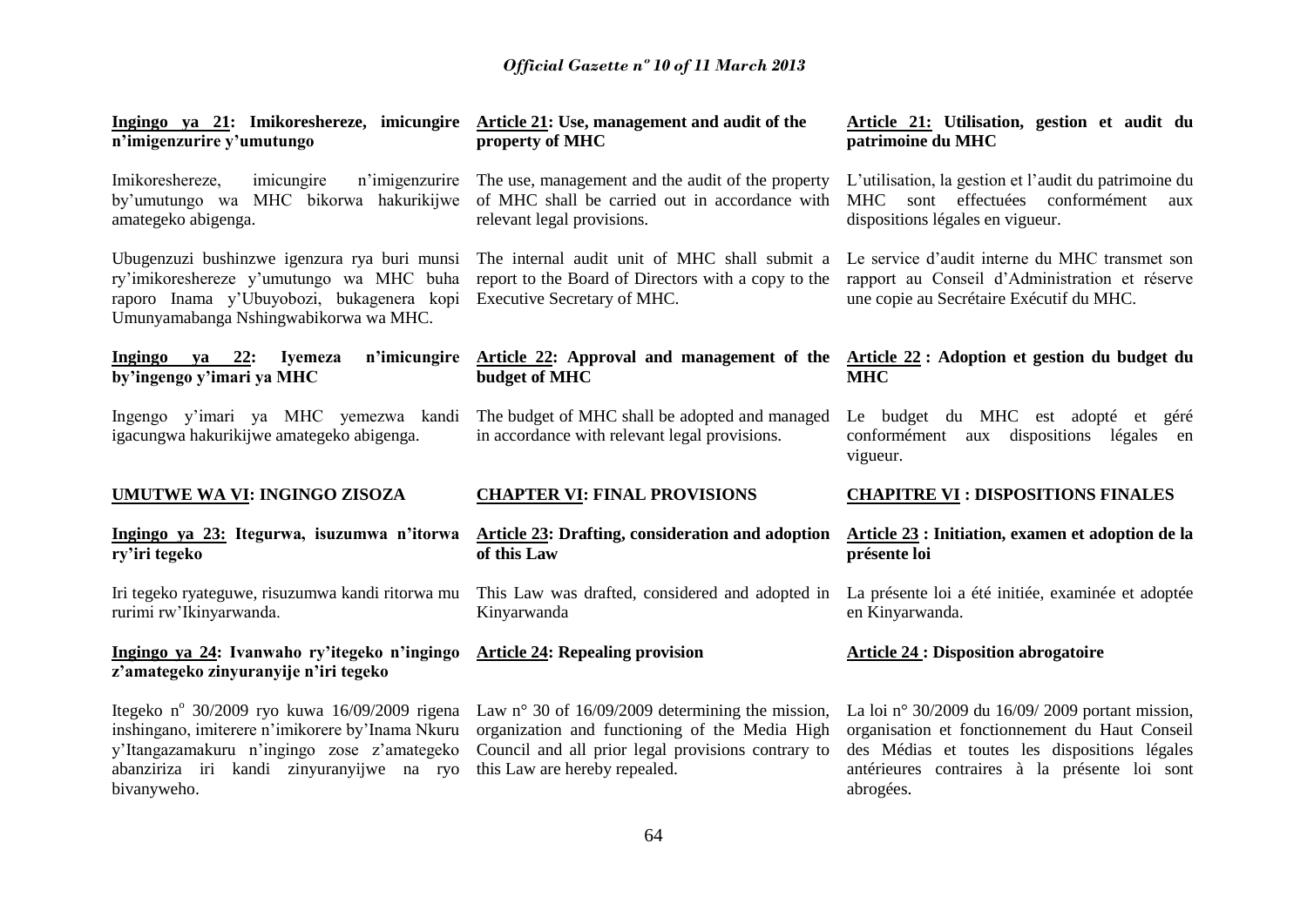Iri tegeko ritangira gukurikizwa ku munsi This Law shall come into force on the date of its La présente loi entre en vigueur le jour de sa ritangarijweho mu Igazeti ya Leta ya Repubulika y'u Rwanda. Kigali, kuwa 08/02/2013 publication in the Official Gazette of the Republic of Rwanda. Kigali, on 08/02/2013 du Rwanda. Kigali, le 08/02/2013 **(sé) KAGAME Paul** Perezida wa Repubulika **(sé) KAGAME Paul** President of the Republic **(sé) KAGAME Paul** Président de la République **(sé) Dr. HABUMUREMYI Pierre Damien** Minisitiri w'Intebe **(sé) Dr. HABUMUREMYI Pierre Damien** Prime Minister **(sé) Bibonywe kandi bishyizweho Ikirango cya Seen and sealed with the Seal of the Republic:**

**(sé) KARUGARAMA Tharcisse** Minisitiri w'Ubutabera/Intumwa Nkuru ya Leta

**Repubulika:**

**gukurikizwa**

**Ingingo ya 25: Igihe iri tegeko ritangira Article 25: Commencement** 

**(sé) KARUGARAMA Tharcisse** Minister of Justice/Attorney General

**(sé) KARUGARAMA Tharcisse** Ministre de la Justice/Garde des Sceaux

publication au Journal Officiel de la République

**Article 25: Entrée en vigueur** 

**Dr. HABUMUREMYI Pierre Damien**

Premier Ministre

**Vu et scellé du Sceau de la R**é**publique:**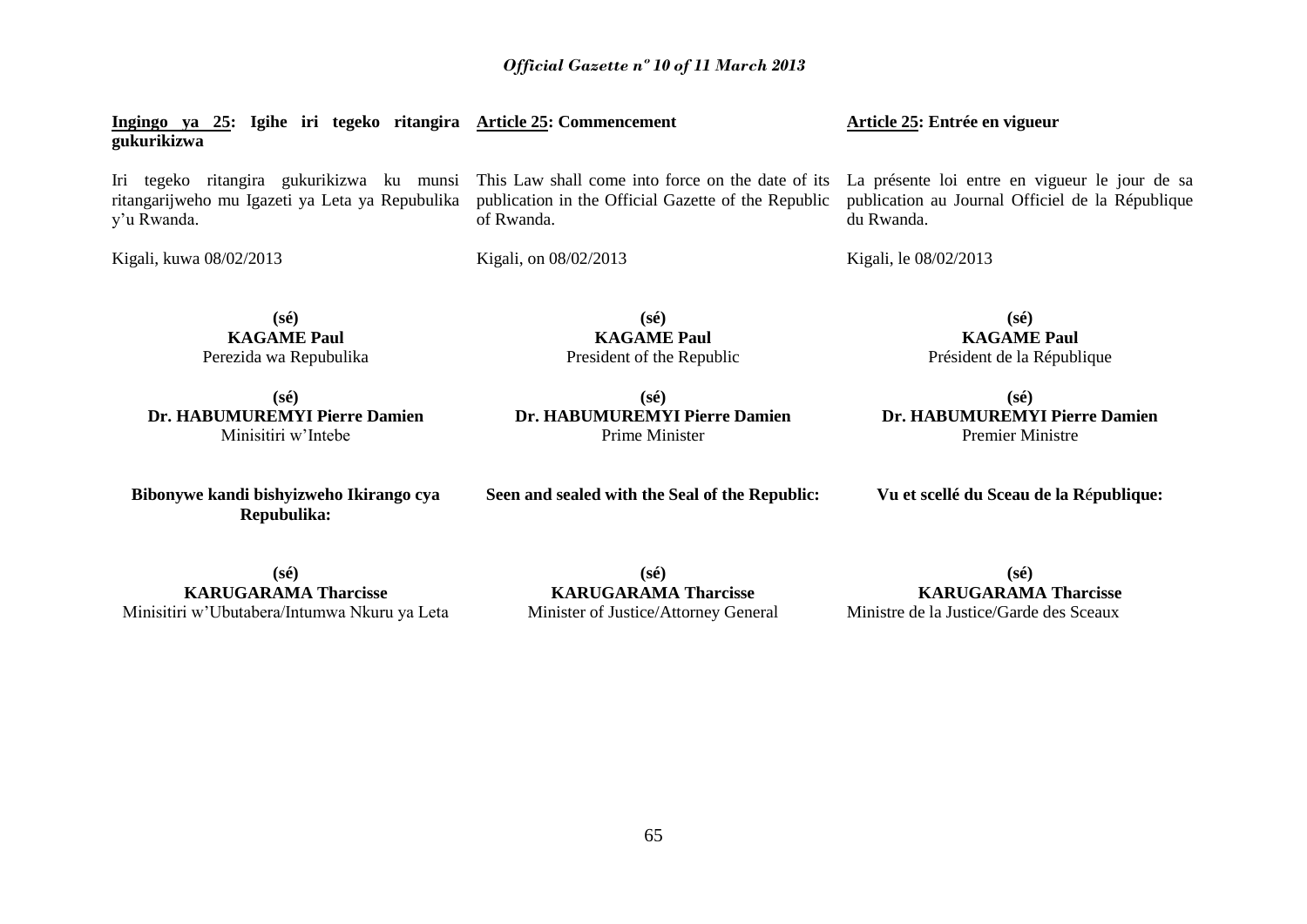**ITEGEKO N° 04/2013 RYO KUWA 08/02/2013 LAW N° 04/2013 OF 08/02/2013 RELATING LOI N° 04/2013 DU 08/02/2013 RELATIVE A RYEREKEYE KUBONA AMAKURU TO ACCESS TO INFORMATION L'ACCES A L'INFORMATION**

**ISHAKIRO UMUTWE WA MBERE: INGINGO CHAPTER I: GENERAL PROVISIONS RUSANGE Ingingo ya mbere: Icyo iri tegeko rigamije Ingingo ya 2: Ibisobanuro by'amagambo UMUTWE WA II: UBURENGANZIRA KU MAKURU Ingingo ya 3: Ukubona amakuru Ingingo ya 4: Amakuru atemewe gutangazwa Ingingo 5: Amakuru ashobora guhungabanya umutekano w'Igihugu Ingingo 6: Inyungu z'abaturage mu itangazwa ry'amakuru Ingingo ya 7: Itangaza ry'amakuru ya ngombwa akenewe na rubanda UMUTWE WA III: GUSABA AMAKURU NO KUYABONA Ingingo ya 8: Abashinzwe amakuru mu nzego za Article 8: Information officers in public organs TABLE OF CONTENTS Article One: Purpose of this Law Article 2: Definitions of terms CHAPTER II: RIGHT TO INFORMANTION Article 3: Access to information Article 4: Confidential information Article 5: Information that may destabilize Article 5 : Information pouvant porter national security Article 6: Public interest in disclosure of information Article 7: Disclosure of vital information to the public CHAPTER III: REQUEST AND OBTAINING CHAPITRE III : DEMANDE ET INFORMATION TABLE DES MATIERES CHAPITRE PREMIER : DISPOSITIONS GENERALES Article premier: Objet de la présente loi Article 2: Définitions des termes CHAPITRE II : DROIT A L'INFORMATION Article 3: Accès à l'information Article 4: Information non diffusable atteinte à la sécurité nationale Article 6 : Intérêt du public dans la publication de l'information Article 7: Publication de l'information nécessaire au public OBTENTION DE L'INFORMATION Article 8: Agents d'Information dans les**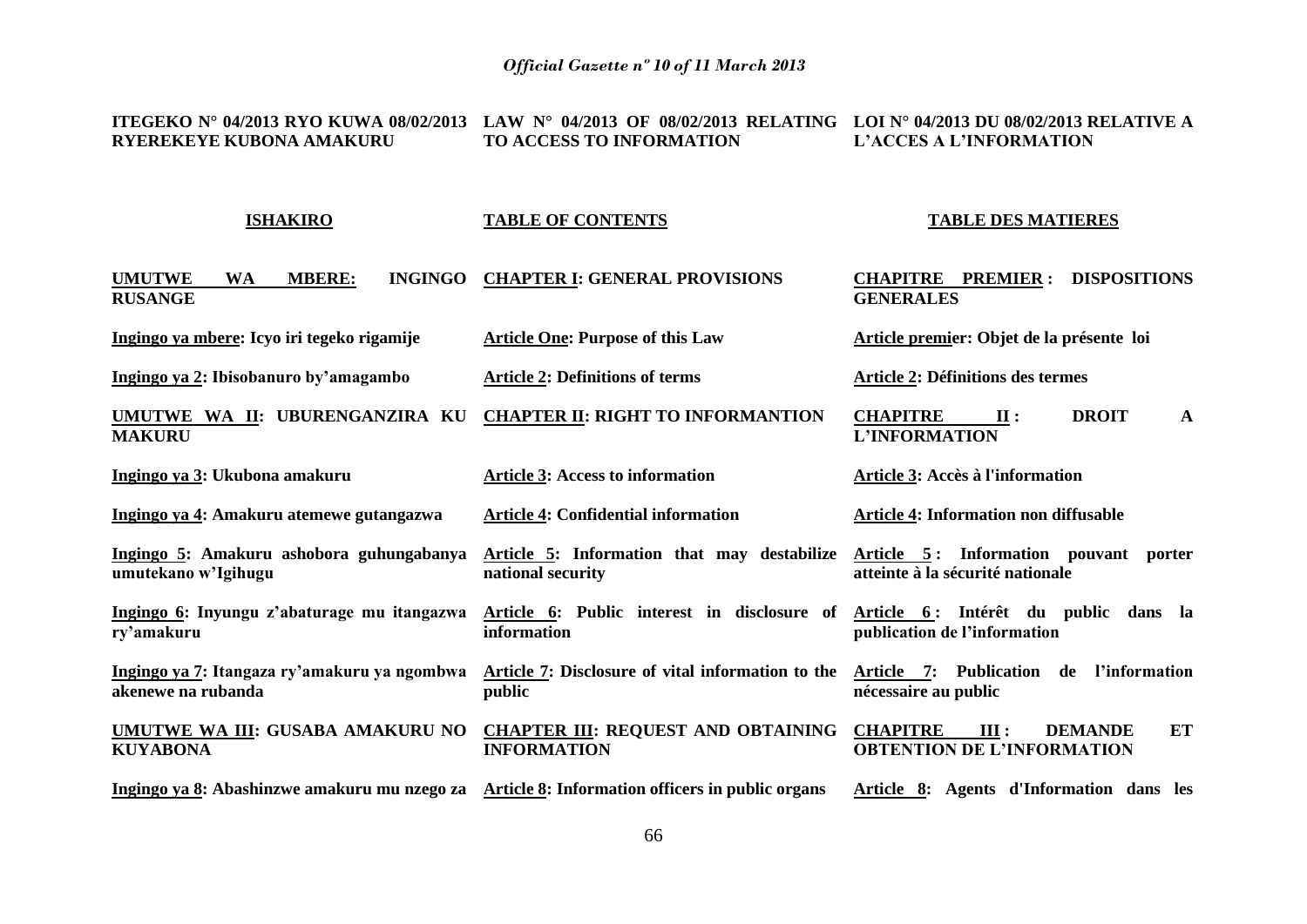| Leta                                                                                        |                                                                                                   | organes publics                                                                                                              |
|---------------------------------------------------------------------------------------------|---------------------------------------------------------------------------------------------------|------------------------------------------------------------------------------------------------------------------------------|
| Ingingo ya 9: Isabwa ry'amakuru                                                             | <b>Article 9: Request for information</b>                                                         | <b>Article 9: Demande d'information</b>                                                                                      |
| Ingingo ya 10: Amafaranga asabwa mu itangwa<br>ry'amakuru                                   | Article 10: Fees required to provide information                                                  | Article 10: Frais requis pour la fourniture de<br>l'information                                                              |
| Ingingo ya 11: Gusuzuma isabwa ry'amakuru                                                   | Examining an application for<br><u>Article 11:</u><br>information                                 | demande<br><b>Article</b><br><b>11:</b><br><b>Examen</b><br>de<br>d'information                                              |
| Ingingo ya 12: Gukosora amakuru bwite<br>y'umuntu                                           | <b>Article 12: Correction of personal information</b>                                             | Correction de l'information<br><u>Article 12:</u><br>personnelle                                                             |
| <b>UMUTWE</b><br><b>IYUBAHIRIZWA</b><br><b>WA</b><br>IV:<br>RY'ITEGEKO KU BIGO BY'ABIKORERA | <b>CHAPTER IV: COMPLIANCE WITH THIS</b><br><b>LAW BY PRIVATE ORGANS</b>                           | <b>CHAPITRE</b><br><b>RESPECT</b><br>IV:<br>DE<br>LA<br><b>PRESENTE</b><br>LOI<br>PAR LES<br><b>ORGANES</b><br><b>PRIVES</b> |
| Ingingo ya 13: Inzego z'abikorera zirebwa n'iri<br>tegeko                                   | Article 13: Private bodies to which this Law<br>applies                                           | Article 13: Organes privés auxquels la<br>présente loi est applicable                                                        |
| Ingingo ya 14: Kubona amakuru mu rwego<br>rw'abikorera rutarebwa n'iri tegeko               | Article 14: Access to information in private<br>organ to which this Law does not apply            | Article 14: Accès à l'information dans les<br>organes privé auxquels la présente loi ne<br>s'applique pas                    |
| Ingingo ya 15: Abakozi bashinzwe amakuru mu<br>nzego z'abikorera                            | Article 15: Information officers in private<br>bodies                                             | Article 15: Agents d'information dans des<br>organes privés                                                                  |
| UMUTWE WA V: INGINGO ZINYURANYE<br><b>N'IZISOZA</b>                                         | <b>CHAPTER</b><br><b>MISCELLANEOUS</b><br>$\mathbf{V}$ :<br><b>AND</b><br><b>FINAL PROVISIONS</b> | <b>CHAPITRE V: DISPOSITIONS DIVERSES</b><br><b>ET FINALES</b>                                                                |
| Ingingo ya 16: Kurengera uwatangaje amakuru                                                 | Article 16: Protection of persons who disclosed<br>information                                    | Article 16: Protection de la personne qui a<br>fournit l'information                                                         |
| Ingingo ya 17: Ishyirwa mu bikorwa ry'iri<br>tegeko                                         | <b>Article 17: Enforcement of this Law</b>                                                        | <b>Article 17:</b> Mise en application de la présente<br>loi                                                                 |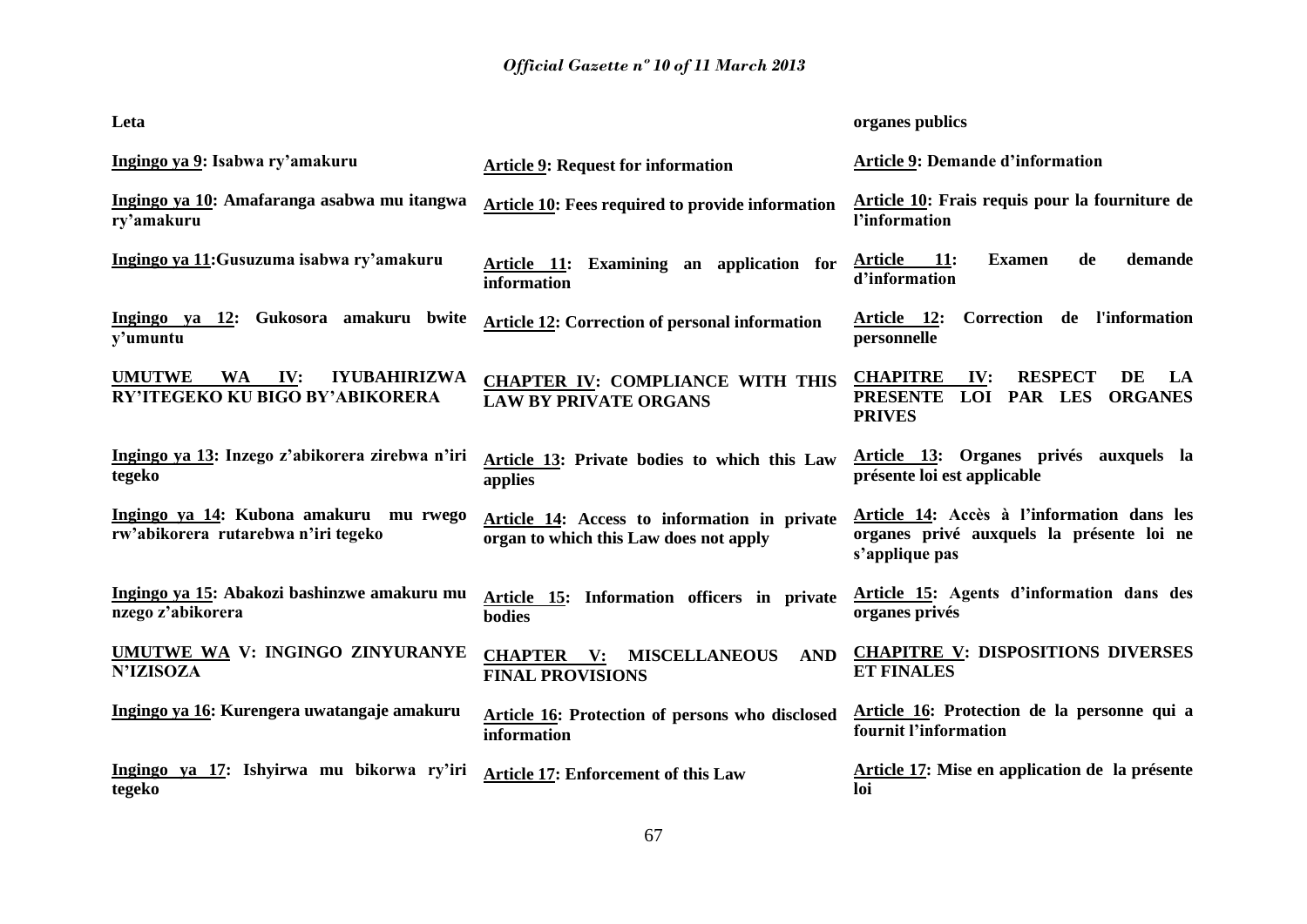| ry'iri tegeko                                                                        | Ingingo ya 18: Itegurwa, isuzumwa n'itorwa Article 18: Drafting, consideration and adoption Article 18: Initiation, examen et adoption de<br>of this Law | la présente loi                            |
|--------------------------------------------------------------------------------------|----------------------------------------------------------------------------------------------------------------------------------------------------------|--------------------------------------------|
| ry'ingingo<br>ya 19:<br>Ivanwaho<br>Ingingo<br>z'amategeko zinyuranyije n'iri tegeko | <b>Article 19: Repealing provision</b>                                                                                                                   | <b>Article 19: Disposition abrogatoire</b> |
| <b>20:</b><br>Igihe itegeko<br>Ingingo<br>va<br>gukurikizwa                          | ritangirira Article 20: Commencement                                                                                                                     | Article 20: Entrée en vigueur              |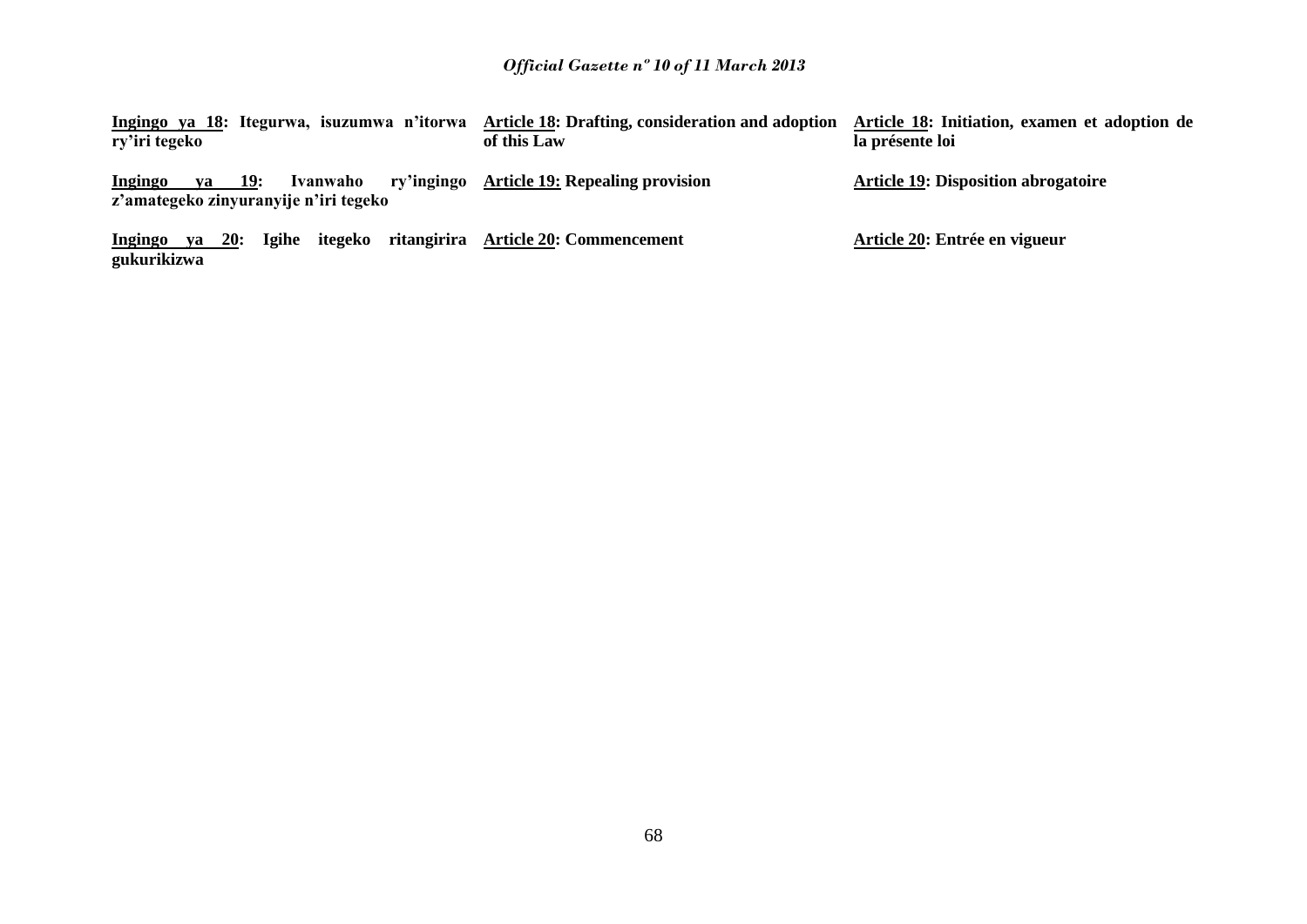#### **ITEGEKO N° 04/2013 RYO KUWA 08/02/2013 LAW N° 04/2013 OF 08/02/2013 RELATING LOI N° 04/2013 DU 08/02/2013 RELATIVE A RYEREKEYE KUBONA AMAKURU TO ACCESS TO INFORMATION L'ACCES A L'INFORMATION**

**Twebwe, KAGAME Paul,**  Perezida wa Repubulika;

**We, KAGAME Paul,**  President of the Republic; **Nous, KAGAME Paul,**  Président de la République,

**INTEKO ISHINGA AMATEGEKO YEMEJE THE PARLIAMENT HAS ADOPTED AND LE PARLEMENT A ADOPTE ET NOUS NONE NATWE DUHAMIJE, DUTANGAJE WE SANCTION, PROMULGATE THE ITEGEKO RITEYE RITYA DUTEGETSE KO RYANDIKWA IGAZETI YA LETA YA REPUBULIKA Y'U OF THE REPUBLIC OF RWANDA RWANDA FOLLOWING LAW AND ORDER IT BE LOI DONT LA TENEUR SUIT ET PUBLISHED IN THE OFFICIAL GAZETTE SANCTIONNONS, PROMULGUONS LA ORDONNONS QU'ELLE SOIT PUBLIEE AU JOURNAL OFFICIEL DE LA REPUBLIQUE DU RWANDA**

#### **INTEKO ISHINGA AMATEGEKO: THE PARLIAMENT: LE PARLEMENT:**

Umutwe w'Abadepite, mu nama yawo yo kuwa 19 The Chamber of Deputies, in its session of 19 La Chambre des Députes, en sa séance du 19 Ugushyingo 2012; November 2012; novembre 2012;

Umutwe wa Sena, mu nama yawo yo kuwa 15 The Senate, in its session of 15 November 2012; Ugushyingo 2012; Le Sénat, en sa séance du 15 novembre 2012;

Ishingiye ku Itegeko Nshinga rya Repubulika y'u Pursuant to the Constitution of the Republic of Rwanda ryo kuwa 04 Kamena 2003 nk'uko ryavuguruwe kugeza ubu, cyane cyane mu ngingo zaryo, iya 33 , iya 34, iya 62, iya 66, iya 67, iya 88, iya 89, iya 90, iya 92, iya 93 ,iya 94, iya 95, iya 108, iya 182 n'iya 201;

Ishingiye ku Itangazo Mpuzamahanga Pursuant to the Universal Declaration of Human Vu la Déclaration Universelle des Droits de ry'Uburenganzira bwa Muntu ryo kuwa 10 Rights of 10 December, 1948, especially in Article l'Homme du 10 décembre 1948, spécialement en Ukuboza 1948 cyane cyane mu ngingo yaryo ya 19; 19;

Rwanda of 04 June 2003 as amended to date, especially in Articles 33, 34, 62, 66, 67, 88, 89, 90, 92, 93, 94, 95, 108, 182 and 201;

Vu la Constitution de la République du Rwanda du 04 juin 2003 telle que révisée à ce jour, spécialement en ses articles 33, 34, 62, 66, 67, 88, 89, 90, 92, 93, 94, 95, 108, 182 et 201;

son article 19;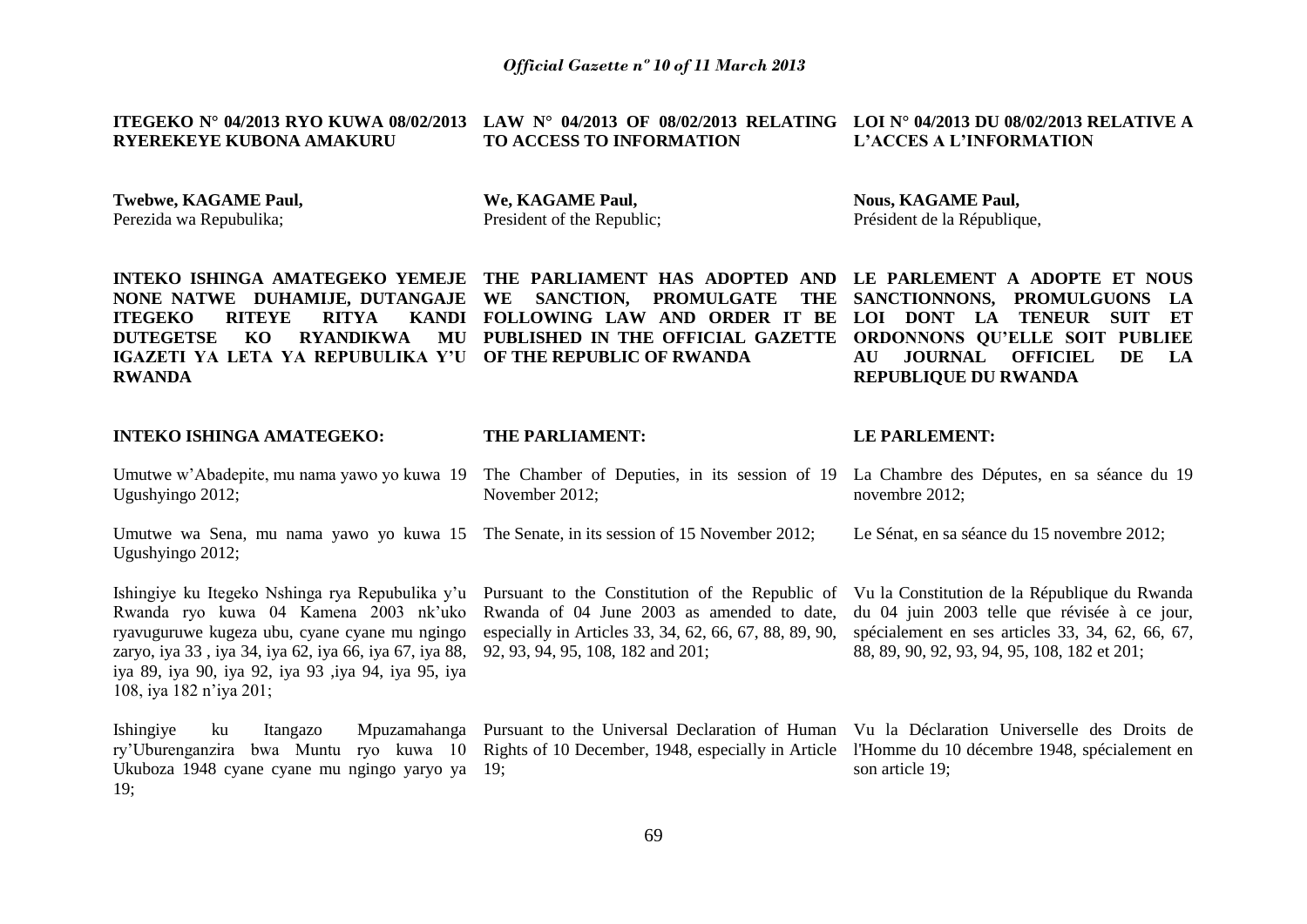Ishingiye ku Masezerano Mpuzamahanga yo ku wa 16 Ukuboza 1966 yerekeye Uburenganzira mu by'Imbonezamubano no mu bya Politiki nk'uko yemejwe n'Itegeko- teka n<sup>o</sup> 08/75 ryo ku wa 12/02/1975 , cyane cyane mu ngingo yayo ya 19;

Uburenganzira bwa Muntu n'ubw'Abaturage yo ku wa 27 Kamena 1981 nk'uko yemejwe n'Itegeko n<sup>o</sup> 10/1983 ryo ku wa 01/07/1983, cyane cyane mu ngingo yayo ya 9;

Pursuant to the International Covenant of 16 Vu le Pacte International du 16 décembre 1966 December 1966 on Civil and Political Rights as ratified by the Decree-Law  $n^{\circ}$  08/75 of 12/02/1975, especially in Article 19;

Ishingiye ku Masezerano Nyafurika yerekeye Pursuant to the African Charter on Human and Peoples' Rights of 27 June 1981 as ratified by Law n<sup>o</sup> 10/1983 of 01/07/1983, especially in Article 9;

sur les Droits Civils et Politiques, telle que ratifié par le Décret-loi nº 08/75 du 12/02/1975 spécialement en son article 19;

Vu la Charte Africaine sur les Droits de l'Homme et des Peuples du 27 juin 1981 telle que ratifiée par la Loi nº 10/1983 du 01/07/1983, spécialement en son article 9;

#### **YEMEJE:**

#### **ADOPTS:**

#### **UMUTWE WA MBERE: INGINGO CHAPTER ONE: GENERAL PROVISIONS RUSANGE**

#### **Ingingo ya mbere: Icyo iri tegeko rigamije**

Iri tegeko rigamije gutuma abaturage n'abanyamakuru babona amakuru yo mu nzego za Leta no mu nzego zimwe z'abikorera**.**

Iri tegeko rishyiraho kandi inzira n'uburyo biteza imbere itangazwa n'ikwirakwizwa ry'amakuru.

#### **Ingingo ya 2: Ibisobanuro by'amagambo**

Muri iri tegeko amagambo akurikira afite ibisobanuro bikurikira:

1° **amakuru**: ibyakozwe, ibigamijwe gukorwa n'ibyavuzwe bikubiye muri raporo,

#### **Article One: Purpose of this Law**

This Law shall enable the public and journalists to access information possessed by public organs and some private bodies.

This Law shall also establish modalities and procedures to promote the publication and dissemination of information.

#### **Article 2: Definitions of terms**

In this Law, the following terms shall have the following meanings :

done, speeches held in reports, documents

# **ADOPTE:**

#### **CHAPITRE PREMIER : DISPOSITIONS GENERALES**

#### **Article premier: Objet de la présente loi**

La présente loi permet au public et aux journalistes d'accéder à l'information détenue par les organes publics et certains organes privés.

La présente loi établit également le système et le processus de promotion de la publication et de la diffusion de l'information.

#### **Article 2: Définitions des termes**

Dans la présente loi les termes suivants ont des significations suivantes:

1° **information**: facts, things intended to be 1° **information**: faits réalisés, faits à réaliser et discours contenus dans les rapports, les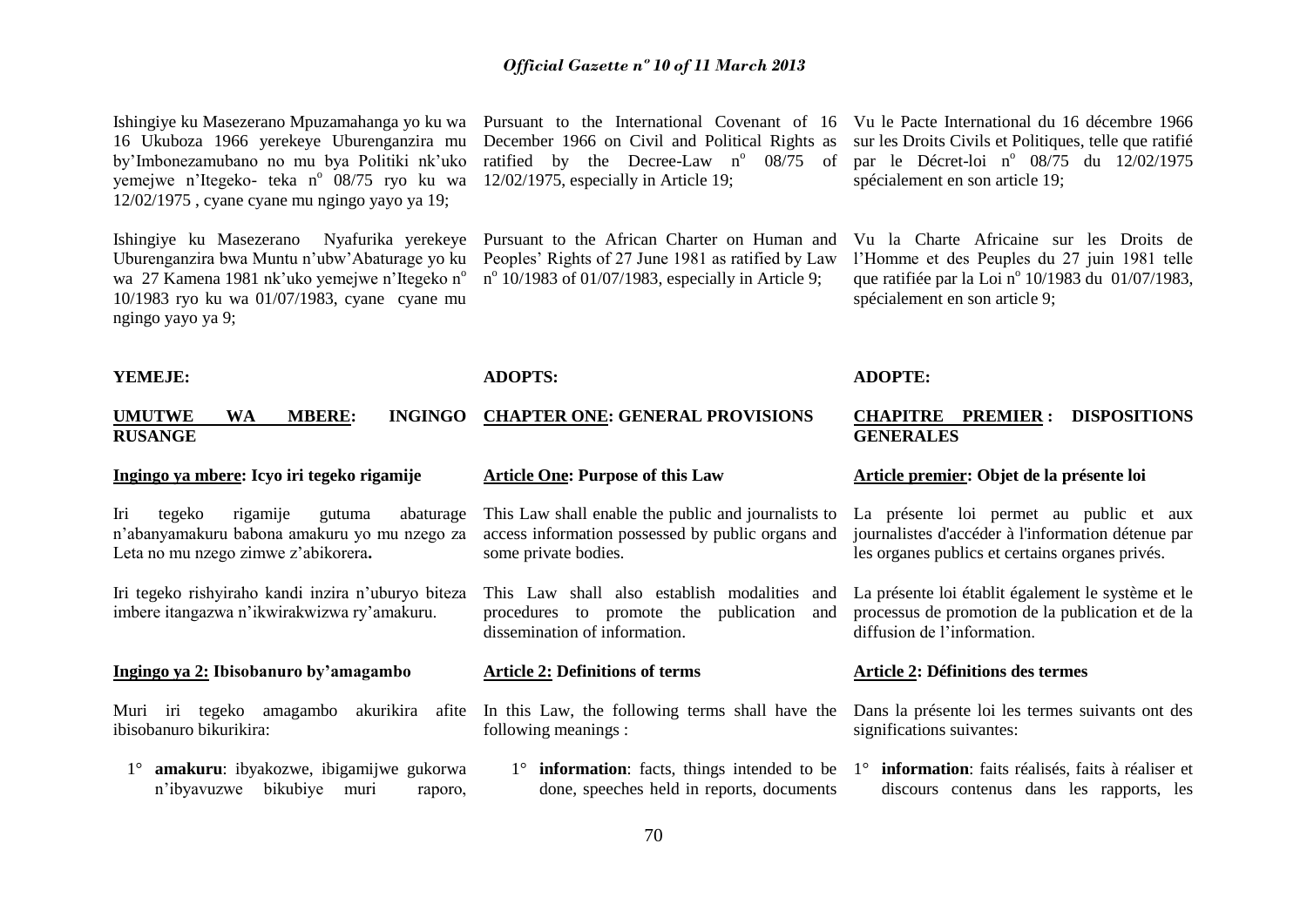inyandiko z'amatangazo, amashusho, ubutumwakoranabuhanga, ibitekerezo, inama, amatangazo yagenewe abanyamakuru, amabwiriza, amateka n'ibyemezo, ibitabo bya gahunda z'akazi, amasezerano, ibinyamakuru, ingero n'ibindi bibitswe mu buryo ubwo ari bwo bwose bigamije inyungu rusange, bifitwe n'inzego za Leta na zimwe mu nzego z'abikorera;

- 2° **kubona amakuru**: kuyasaba, kuyashyikirizwa, kuyareba, kuyumva, kuyasuzuma ku buryo burambuye, kuyafataho kopi, kuyafotora no kuyakoresha mu buryo butabangamiye amategeko;
- 3° **Minisitiri:** Minisitiri ufite itangazamakuru mu nshingano ze;
- 4° **Urwego rw'abikorera**: Urwego rutari urwa Leta rukora akazi ako ari ko kose gafite aho gahurira n'inyungu rusange, cyangwa uburenganzira n'ubwisanzure bwa muntu;
- 5° **Urwego rwa Leta**: urwego rw'ubutegetsi bwa Leta rushyirwaho n'Itegeko Nshinga cyangwa andi mategeko, cyangwa urwego urwo ari rwo rwose rukoresha amafaranga akomoka ku ngengo y'imari ya Leta cyangwa se amafaranga aturuka ku mahoro agenwa mu buryo bwemewe n'amategeko;
- 6° **umukozi ushinzwe amakuru**: umuntu washyizweho cyangwa wagenwe mu rwego rwa Leta cyangwa urw'abikorera ushinzwe

to be published, pictures, mails, opinions, advice, press releases, circulars, orders, logbooks, contracts, papers, samples, and any other material of public interests held in any form by a public organ and certain organs of private bodies;

- 2° **access to information**: to request, receive, 2° look at, understand, peruse, take a sample of, copy and use information in a way that is not contrary to the Law;
- 3° **Minister**: the Minister in charge of information;
- 4° **private body:** a body that is not a public organ but that carries any business in relation to public interest, or to rights and freedoms of people;
- 5° **public organ:** administrative entity established by the Constitution or any other Laws or any other organ that uses money from the national budget or any money originating from tax revenues as provided by the Law;
- 6° **information officer**: a person appointed or designated by a public or private organ in charge of providing information and to

documents publicitaires, photos, e-mail, opinions, conseils, communiqués de presse, circulaires, arrêtés et décisions, plans de travail, contrats, journaux, échantillons et toutes sortes de données à caractère d'intérêt général, tenues dans n'importe quelle forme par un organe public et certains organes privés;

- 2° **accès à l'information**: demander, recevoir, regarder, comprendre, examiner attentivement, prendre un échantillon, photocopier et utiliser l'information de manière qui n'est pas contraire à la loi;
- **Ministre**: Ministre ayant l'information dans ses attributions;
- 4° **organe privé**: organe qui n'est pas public, mais menant toute sorte d'activité en relation avec l'intérêt général ou avec les droits et libertés de la personne ;
- 5° **organe public**: entité administrative établie par la Constitution ou par toutes autres lois ou tout organe utilisant les fonds provenant du budget de l'Etat ou des recettes fiscales conformément à la loi;
- agent chargé de l'information: personne nommée ou désignée dans un organe public ou privé chargé de fournir l'information et de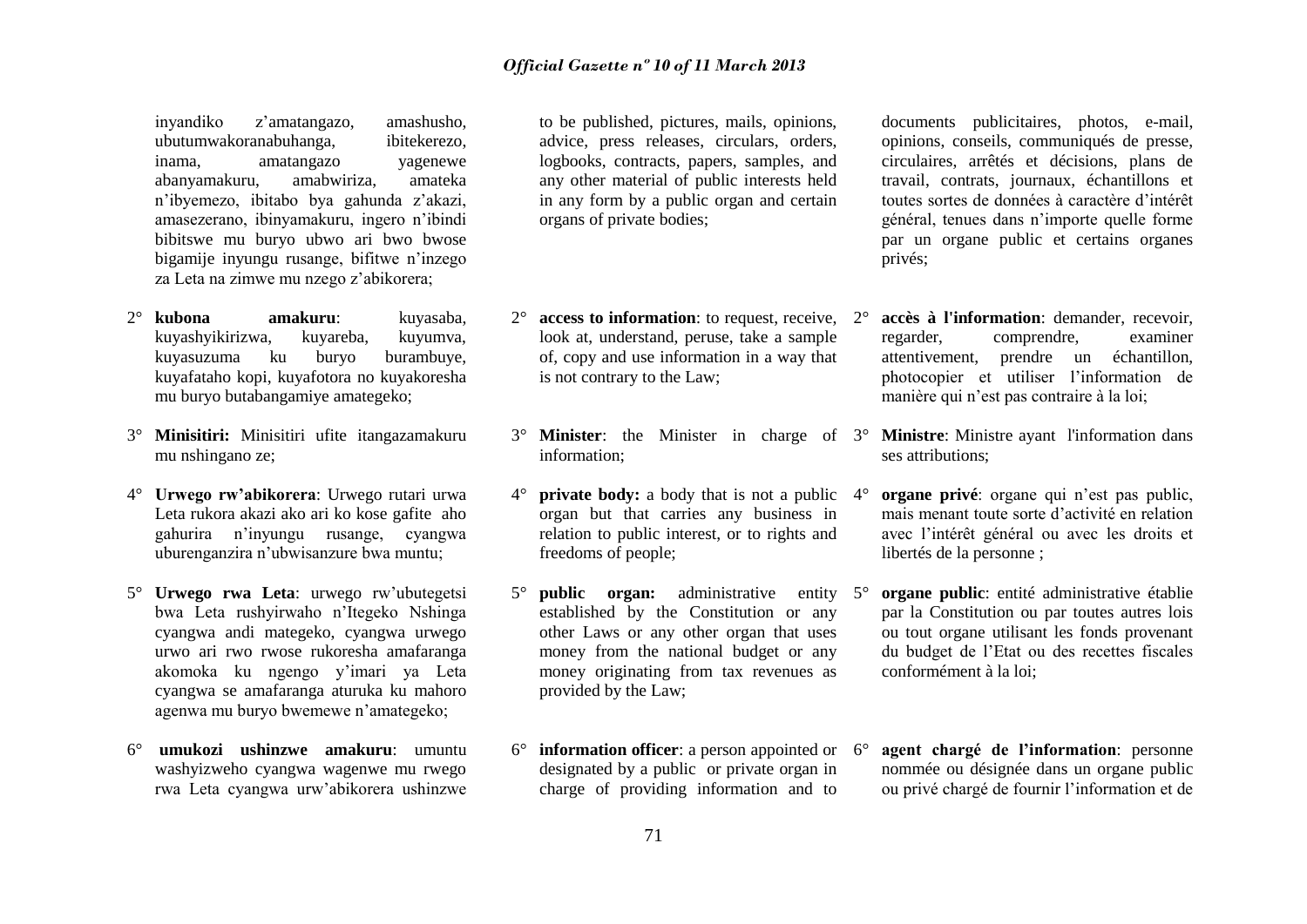gutanga amakuru no korohereza abayakeneye. facilitate those who need it.

## **UMUTWE WA II: UBURENGANZIRA KU CHAPTER II: RIGHT TO INFORMANTION MAKURU**

**Ingingo ya 3: Ukubona amakuru**

#### **Article 3: Access to information**

Buri muntu afite uburenganzira bwo kubona Every person has the right of access to information amakuru afitwe n'urwego rwa Leta na zimwe mu nzego z'abikorera.

Uburenganzira bwo kubona amakuru harimo ibi The right of access to information includes the Le droit d'accéder à l'information inclut ce qui bikurikira:

- 1° gusuzuma ibikorwa, inyandiko cyangwa amakuru abitse;
- 2° kwandika, gufata inyandiko zuzuye, ibice byazo cyangwa kopi zemewe n'ubuyobozi bw'urwo rwego cyangwa amakuru abitse;
- 3° gufata inyandiko zuzuye cyangwa ibice byazo ziriho umukono wa noteri;
- 4° kubona amakuru abitswe mu buryo ubwo ari bwo bwose bw'ikoranabuhanga cyangwa mu nyandiko zicapwe zivanywe muri mudasobwa cyangwa mu kindi kintu icyo ari cyo cyose.

## **Ingingo ya 4: Amakuru atemewe gutangazwa**

Bitabangamiye ibiteganywa n'ingingo ya 3 y'iri Without prejudice to the provisions of Article 3 of tegeko, amakuru afitwe n'urwego rwa Leta this Law, information withheld by a public organ cyangwa urw'abikorera rurebwa n'iri tegeko or private body to which this Law applies shall not public ou privé auxquels la présente loi est

in possession of a public organ and some private bodies.

- following:
	- 1° assessing activities, documents or records;
	- 2° taking notes, documents, extracts or copies of official documents or records;
	- 3° taking documents or extracts of notified copies;
	- 4° obtaining information stored in any electronic form or through print-outs copies of information stored in a computer or in any other device.

#### **Article 4: Confidential information**

faciliter l'accès à ceux qui en ont besoin.

#### **CHAPITRE II** : **DROIT A L'INFORMATION**

#### **Article 3: Accès à l'information**

Chaque personne a le droit d'accéder à l'information détenue par un organe public et certains organes privés.

suit:

- 1° analyser les activités, les documents ou les enregistrements;
- 2° prendre notes, des documents, des extraits ou des copies officielles des documents ou des enregistrements;
- 3° prendre des documents ou extraits des copies notifiées;
- 4° obtenir l'information sauvegardée sous toute forme électronique, ou par des copies imprimées de l'information stockée dans un ordinateur, ou dans n'importe quel autre dispositif.

#### **Article 4: Information non diffusable**

Sans préjudice des dispositions de l'article 3 de la présenté loi, l'information tenue par un organe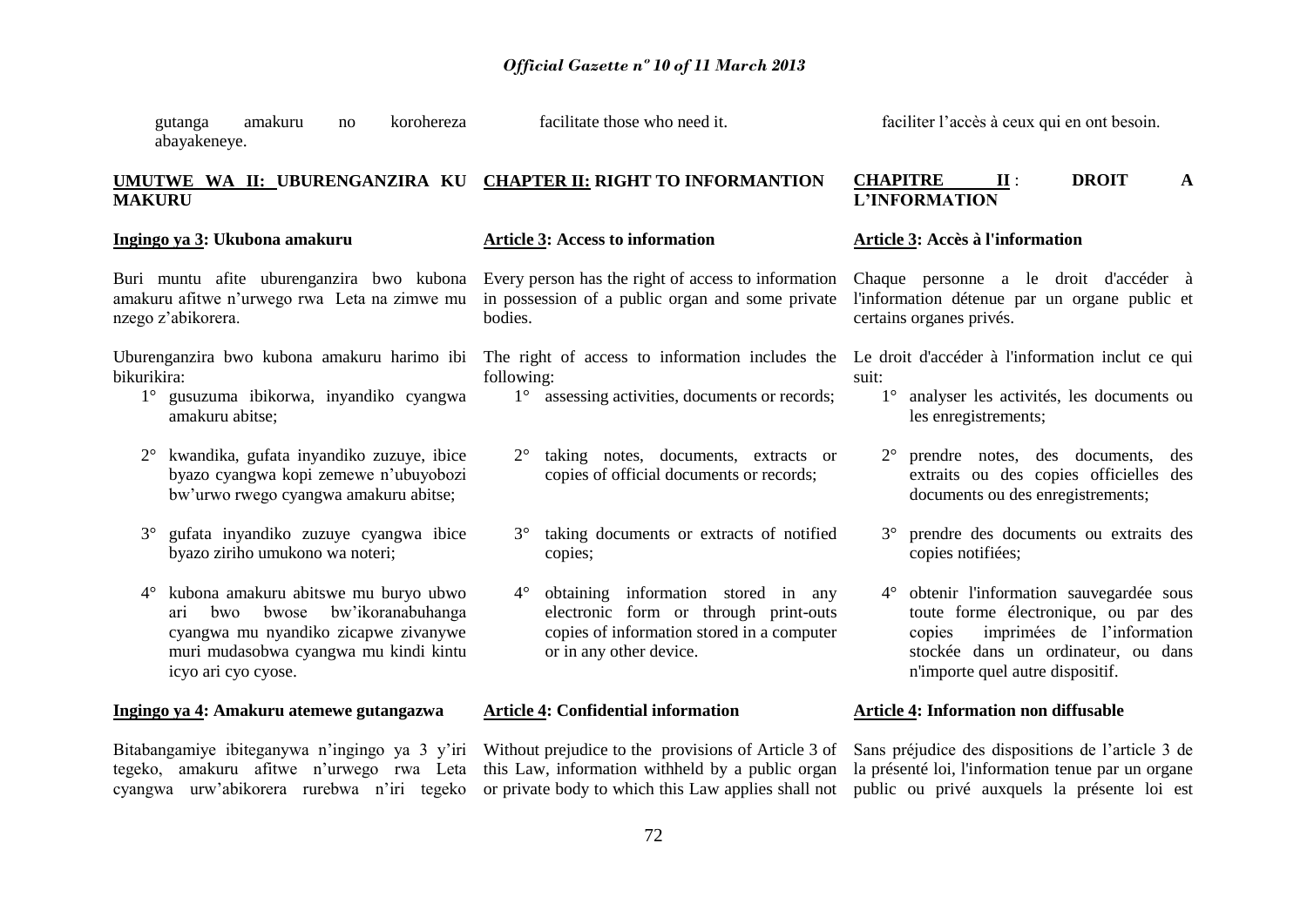ntiyemewe gutangazwa, iyo ashobora:

- 1° guhungabanya umutekano w'Igihugu;
- 2° kubangamira iyubahirizwa ry'amategeko cyangwa ubutabera;
- 3° gutera ukwivanga mu buzima bwite bw'umuntu bitari mu nyungu rusange;
- 4° kubangamira ukurindwa kw'amabanga y'ubucuruzi cyangwa ubundi burenganzira bw'umutungo mu by'ubwenge kwemewe n'amategeko ;
- 5° kubangamira mu ikurikiranwa n'ubutabera k'ubuyobozi bw'urwego rwa Leta cyangwa igihe riteganyijwe.

Iyo amakuru yasabwe yerekeye amakuru abitswe agizwe n'ibice bibiri (2), kimwe gikubiyemo amakuru atemewe gutangazwa, ikindi gikubiyemo ayemewe gutangazwa mu buryo buteganywa n'iri tegeko, uwayasabye ahabwa ayemewe gutangazwa.

## **Ingingo 5: Amakuru ashobora guhungabanya umutekano w'igihugu**

tegeko, Minisitiri agishije inama inzego

be published when it may:

- 1° destabilize national security;
- 2° impede the enforcement of Law or justice;
- 3° involve interference in the privacy of an individual when it is not of public interest;
- 4° violate the legitimate protection of trade secrets or other intellectual property rights protected by the Law;
- 5° obstruct actual or contemplated legal proceedings against the management of public organ.

If the request for information relates to record containing information in two (2) parts one part being not allowed to be published and the other part contains information that can be published as provided by this Law, the requesting person shall be provided with information allowed to be published.

# **national security**

Bitabangamiye ibiteganywa n'ingingo ya 4 y'iri Without prejudice to the provisions of Article 4 of this Law, the Minister, in consultation with the présente loi, le Ministre, après consultation avec

applicable ne doit pas être publiée si elle peut :

- 1° porter atteinte à la sécurité nationale;
- 2° entraver le respect des lois ou la justice;
- 3° impliquer l'ingérence dans la vie privée d'une personne qui n'est pas à caractère d'intérêt général;
- 4° violer la protection légitime des secrets commerciaux ou de tout autre droit de propriété intellectuelle protégé par la loi ;
- 5° faire obstruction aux poursuites judiciaires en cours ou envisagées à l'égard de l'administration d'un organe public.

Au cas où les informations demandées sont en deux (2) parties dont une partie consiste en information non diffusable, alors que le reste contient l'information diffusable, la personne en quête reçoit l'information diffusable.

## **Article 5: Information that may destabilize Article 5** : **Information pouvant porter atteinte à la sécurité nationale**

zibishinzwe, ashyiraho Iteka rigena amakuru yaba concerned organs, shall issue an Order determining d'autres organes concernés, émet un arrêté Sans préjudice des dispositions l'article 4 de la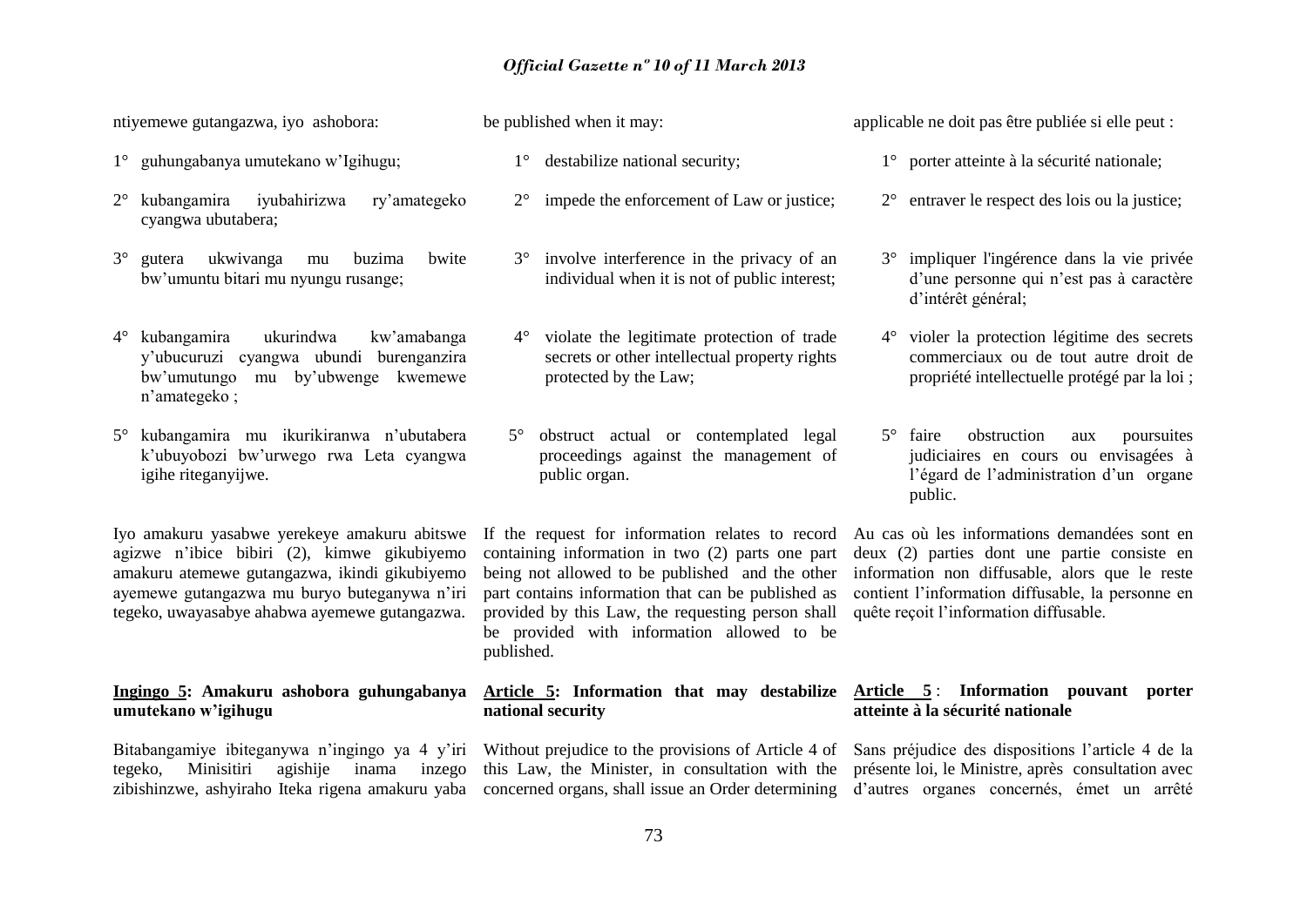| intandaro yo guhungabanya umutekano w'Igihugu.                                                                                                                                                          | which information could destabilize national<br>security.                                                                                                                                         | déterminant le type d'information qui peut porter<br>atteinte à la sécurité nationale.                                                                                                                                                |
|---------------------------------------------------------------------------------------------------------------------------------------------------------------------------------------------------------|---------------------------------------------------------------------------------------------------------------------------------------------------------------------------------------------------|---------------------------------------------------------------------------------------------------------------------------------------------------------------------------------------------------------------------------------------|
| Ingingo 6: Inyungu z'abaturage mu itangazwa<br>ry'amakuru                                                                                                                                               | Article 6: Public interest in<br>information                                                                                                                                                      | disclosure of Article 6: Intérêt du public dans la<br>publication de l'information                                                                                                                                                    |
| Urwego rwa Leta cyangwa urwego rw'abikorera<br>rurebwa n'iri tegeko rugomba kumenyekanisha<br>amakuru mu gihe inyungu z'abaturage mu<br>itangazwa ryayo zisumbya uburemere inyungu zo<br>kutayatangaza. | A public organ or a private body to which this Law<br>applies shall disclose information where the public<br>interest in disclosure outweighs the interest of not<br>disclosing such information. | L'organe public ou l'organe privé auquel la<br>présente loi est applicable doit publier une<br>information quand les questions d'intérêt du<br>public dans sa diffusion remportent sur les<br>intérêts protégés par sa non diffusion. |
| Mu gihe hasuzumwa ibigize inyungu z'abaturage,<br>hagomba kwitabwaho ibi bikurikira:                                                                                                                    | In considering what constitutes the public interest,<br>particular emphasis shall be put on the following:                                                                                        | L'examen des éléments constituant l'intérêt<br>public, tient compte de ce qui suit :                                                                                                                                                  |
| guteza imbere mu nzego za Leta n'iz'abikorera<br>$1^{\circ}$<br>zirebwa n'iri tegeko umuco wo gusobanurira<br>abaturage ibyo zikora;                                                                    | to promote in public and private organs to<br>$1^{\circ}$<br>which this Law applies the culture of<br>informing the public about their activities;                                                | promouvoir au sein des organes publics et<br>$1^{\circ}$<br>privés auxquels la présente loi est applicable<br>la culture d'informer le public sur leurs<br>activités;                                                                 |
| guharanira ko imikoreshereze y'imari ya Leta<br>$2^{\circ}$<br>icungwa kandi igenzurwa neza;                                                                                                            | to ensure that the expenditure of public<br>$2^{\circ}$<br>funds is subject to effective management<br>and oversight;                                                                             | s'assurer que les dépenses des fonds publics<br>$2^{\circ}$<br>sont sujettes à une gestion et un contrôle<br>efficaces;                                                                                                               |
| 3° kwimakaza ibiganiro mpaka bifite ireme;                                                                                                                                                              | to promote founded public debate;<br>$3^\circ$                                                                                                                                                    | promouvoir des débats publics fondés;<br>$3^\circ$                                                                                                                                                                                    |
| kumenyesha abaturage ku buryo buhoraho<br>$4^{\circ}$<br>kandi bwuzuye ibibazo<br>byugarije<br>byose<br>ubuzima<br>bwabo,<br>umutekano<br>cyangwa<br>ibidukikije;                                       | to keep the public regularly<br>$4^{\circ}$<br>and<br>adequately informed about the existence<br>of any danger to public health or safety or<br>to the environment;                               | informer de façon permanente et suffisante le<br>$4^\circ$<br>public au sujet de tous les dangers qui<br>guettent la santé publique, la sécurité ou<br>l'environnement;                                                               |
| guharanira ko urwego urwo ari rwo rwose rwa<br>$5^\circ$<br>Leta rufite inshingano y'ubugenzuzi ruyuzuza<br>uko bikwiye.                                                                                | to ensure that any public authority with $5^\circ$<br>$5^{\circ}$<br>regulatory mission properly discharges its<br>functions.                                                                     | s'assurer que tout organe public de régulation<br>assume correctement ses fonctions.                                                                                                                                                  |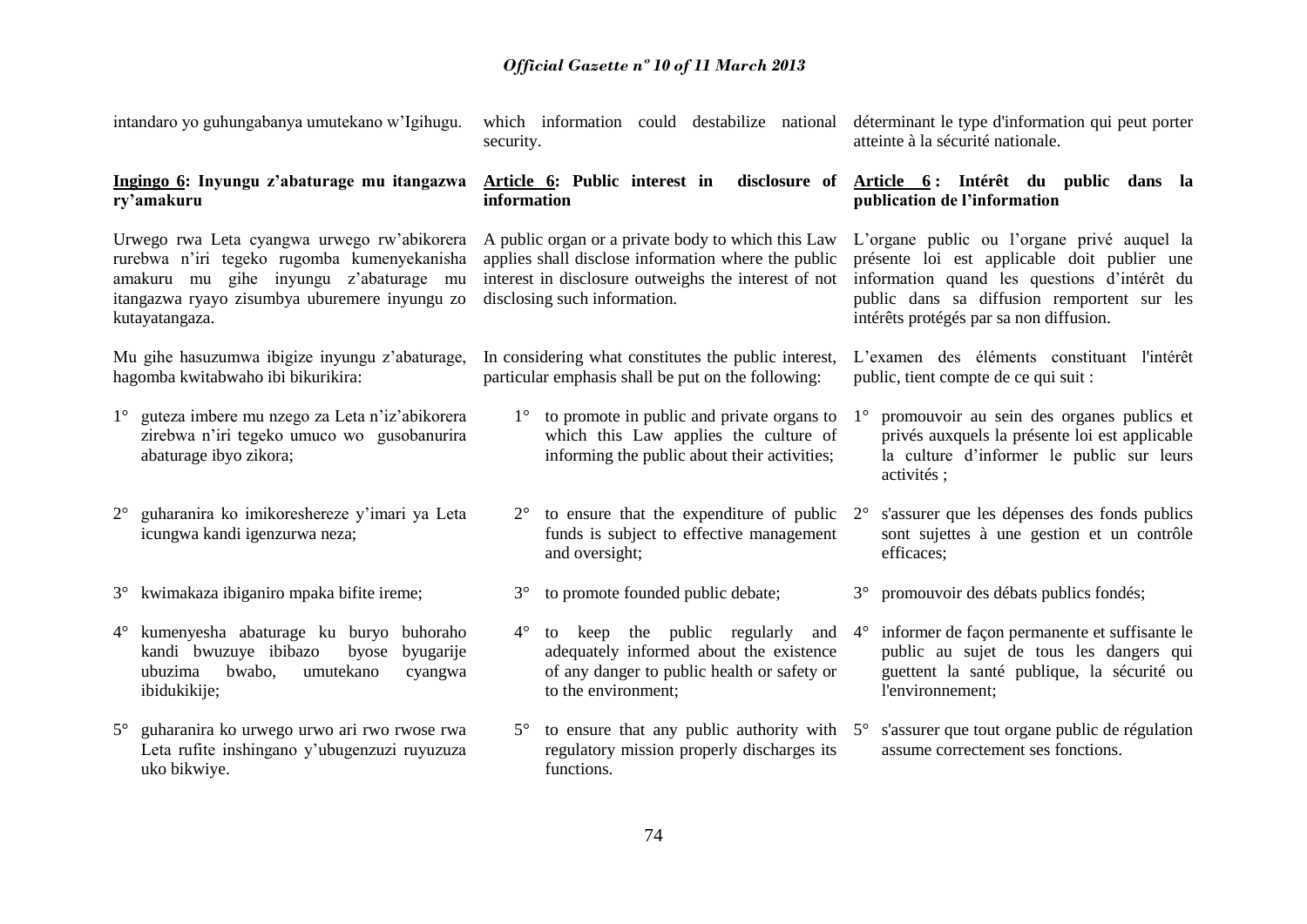| Ingingo ya 7: Itangaza ry'amakuru<br>va<br>ngombwa akenewe na rubanda                                                                                                                                                | Article 7: Disclosure of vital information to the<br>public                                                                                                                                                                | <b>Article 7: Publication</b><br>de l'information<br>nécessaire au public                                                                                                                                                  |
|----------------------------------------------------------------------------------------------------------------------------------------------------------------------------------------------------------------------|----------------------------------------------------------------------------------------------------------------------------------------------------------------------------------------------------------------------------|----------------------------------------------------------------------------------------------------------------------------------------------------------------------------------------------------------------------------|
| Buri rwego rwa Leta n'urw'abikorera rurebwa n'iri<br>tegeko rutangaza amakuru ya ngombwa akenewe<br>na rubanda rutagombye kuyasabwa. Iteka rya<br>Minisitiri rigena mu buryo burambuye amakuru<br>agomba gutangazwa. | Every public and private organ to which this Law<br>applies shall proactively disclose the vital<br>information to the public. A Ministerial Order shall<br>determine in details the information to be<br>disclosed.       | Chaque organe public et privé auquel la présente<br>loi est applicable publie, de son initiative,<br>l'information nécessaire au public. Un arrêté<br>ministériel détermine en détails l'information à<br>publier.         |
| UMUTWE WA III: GUSABA AMAKURU NO<br><b>KUYABONA</b>                                                                                                                                                                  | <b>CHAPTER III: REQUEST AND OBTAINING</b><br><b>INFORMATION</b>                                                                                                                                                            | ET<br><b>CHAPITRE</b><br>III:<br><b>DEMANDE</b><br><b>OBTENTION DE L'INFORMATION</b>                                                                                                                                       |
|                                                                                                                                                                                                                      |                                                                                                                                                                                                                            |                                                                                                                                                                                                                            |
| za Leta                                                                                                                                                                                                              | Ingingo ya 8: Abashinzwe amakuru mu nzego Article 8: Information officers in public organs                                                                                                                                 | Article 8: Agents d'Information dans les<br>organes publics                                                                                                                                                                |
| Urwego rwa Leta rushyiraho cyangwa rukagena<br>umukozi ushinzwe amakuru kuri urwo rwego no ku<br>ishami ryarwo, iyo rihari, kugira ngo rushobore<br>kugeza amakuru ku bantu bayasaba hakurikijwe iri<br>tegeko.      | A public organ shall appoint or designate an<br>information officer for that organ and its branch, if<br>there is any, to enable it to provide information to<br>persons requesting for it in accordance with this<br>Law. | L'organe public nomme ou désigne un agent<br>d'information pour cet organe et sa branche, s'il<br>ya en une, pour lui permettre de fournir<br>l'information aux personnes qui la demandent en<br>vertu de la présente loi. |

## **Ingingo ya 9: Isabwa ry'amakuru**

Amakuru asabwa n'umuntu ku giti cye cyangwa itsinda ry'abantu mu rurimi urwo ari rwo rwose mu ndimi zemewe n'Itegeko Nshinga rya Repubulika y'u Rwanda hakoreshejwe imvugo, inyandiko, telefoni, ikoranabuhanga cyangwa ubundi buryo bw'itumanaho bitabangamiye ibiteganywa n'iri prejudice to the provisions of this Law. tegeko.

## **Article 9: Request for information**

Information shall be requested by an individual or a group of persons in any of the official languages provided for by the Constitution of the Republic of Rwanda verbally, in writing, by telephone, internet or any other means of communication without

## **Article 9: Demande d'information**

L'information est demandée par une personne ou un groupe des personnes dans l'une des langues officielles prévues par la Constitution de la République du Rwanda par voie verbale, écrite, par téléphone, par internet ou par tout autre moyen de communication sans porter préjudice aux dispositions de la présente loi.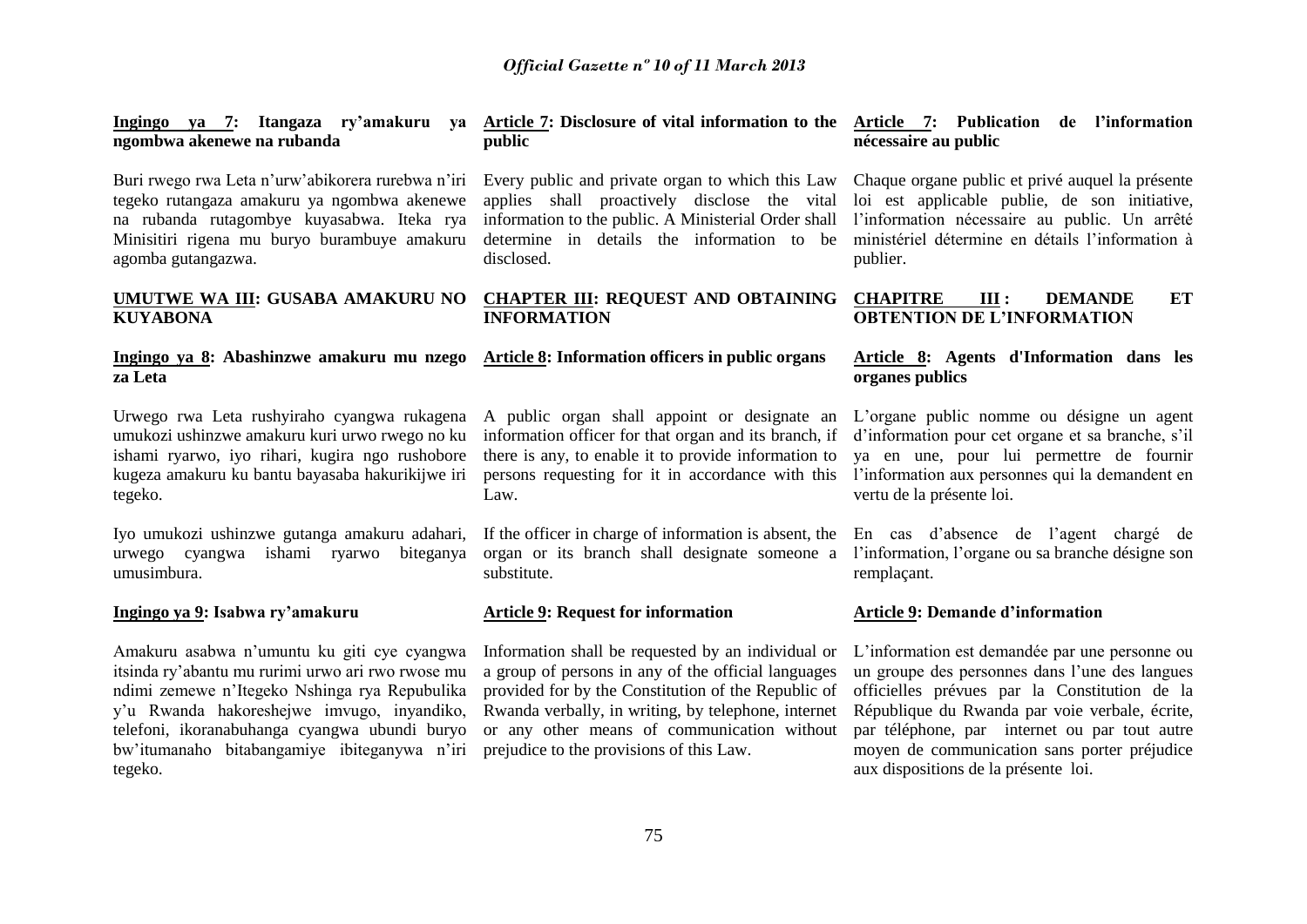kuyahabwamo. Ariko iyo uburyo yifuza kuyahabwamo birenze ubushobozi bw'urwego rusabwa kuyatanga, usaba amakuru yishyura ikiguzi kijyanye n'uburyo ayifuzamo.

#### **Ingingo ya 10: Amafaranga asabwa mu itangwa ry'amakuru**

Gutanga amakuru ni inshingano itagomba ikiguzi.

Icyakora bitewe n'uburyo amakuru agomba gutangwamo, ikiguzi cya kopi cyangwa icyo kohereza amakuru gishobora kwishyuzwa uwayasabye.

Iteka rya Minisitiri rigena uburyo bikorwamo.

## **Ingingo ya 11: Gusuzuma isabwa ry'amakuru**

Umukozi ushinzwe amakuru iyo ayasabwe, afata icyemezo akurikije ubwihutirwe bwayo. Isabwa ry'amakuru rishobora kwemerwa cyangwa ntiryemerwe. Iyo isabwa ry'amakuru ritemewe, hatangwa ibisobanuro bishingiye ku mategeko.

Iteka rya Minisitiri rigena igihe ntarengwa cyo gutanga amakuru cyangwa gutanga ibisobanuro byo kutayatanga.

determine the means in which he/she wants to obtain information. However, if the means chosen for obtaining the information requested exceeds the capacity of the requested organ, the applicant shall bear the cost.

Article 10: Fees required to **information**

without fee.

However, depending on the means for providing the information, charges for making copies or sending information may be charged to the applicant.

A Ministerial Order shall determine the procedure thereof.

**Article 11: Examining an application for information** 

The information officer, to whom the information is requested, shall take decision according to priorities. When the request of information is not accepted, explanations based on the Law shall be provided.

A Ministerial Order shall determine the time limit for the provision of information or explanations of not providing it.

Usaba amakuru ni we ugaragaza uburyo yifuza The person applying for information shall Le demandeur d'information détermine par quel moyen il veut obtenir l'information. Toutefois lorsque le moyen souhaité pour obtenir l'information demandée dépasse la capacité de l'organe donnant l'information, le demandeur en supporte le coût.

### **Article 10: Frais requis pour la fourniture de l'information**

The provision of information is an obligation La fourniture de l'information est une obligation effectuée à titre gratuit.

> Cependant, compte tenu du moyen utilisé pour fournir l'information, les frais de tirage de copies ou d'envoie de l'information peuvent être exigés au demandeur.

Un arrêté ministériel détermine la procédure y relative.

### **Article 11: Examen de demande d'information**

L'agent d'information à qui la demande est adressée prend la décision conformément aux priorités. lorsque la demande d'information n'est pas acceptée, des explications basées sur les dispositions légales sont fournies.

Un arrêté ministériel détermine le temps requis pour donner l'information ou pour fournir les explications de ne pas la donner.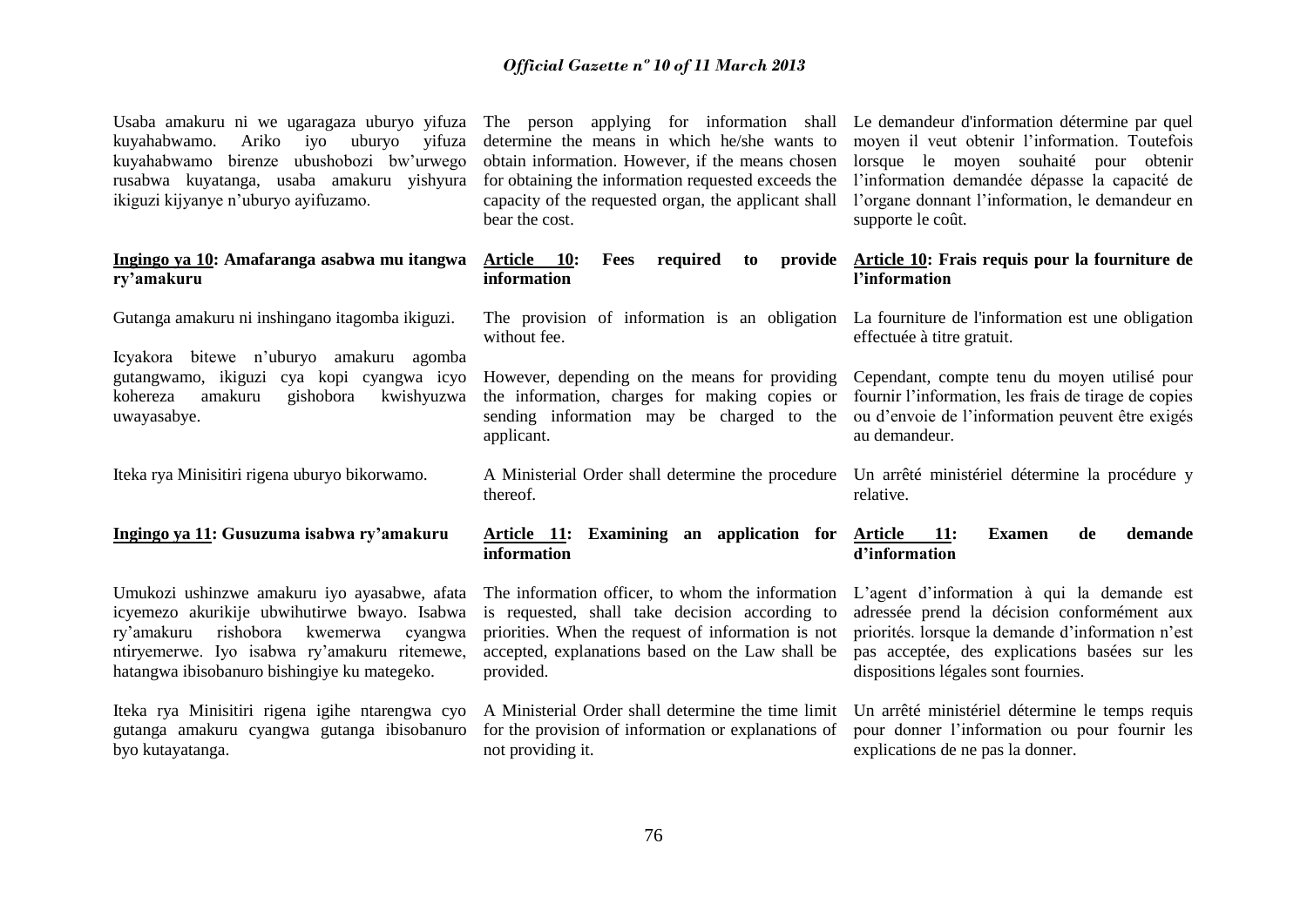#### **Ingingo ya 12: Gukosora amakuru bwite Article 12: Correction of personal information y'umuntu**

mu buryo bwemewe n'amategeko, urwego rwa Leta cyangwa urw'abikorera, rukoresheje amikoro yarwo rukosora amakuru amwerekeye ayo ari yo yose rufite mu gihe arimo amakosa, atuzuye applicant which is inaccurate, incomplete or cyangwa adakwiriye.

Usaba ikosora abikora mu nyandiko igenewe A person requesting for the correction of the urw'abikorera rubitse ayo makuru.

ashobora kubikora mu mvugo.

# **TEGEKO KU NZEGO Z'ABIKORERA**

# **tegeko**

Inzego z'abikorera zirebwa n'iri tegeko ni izikora imirimo ifitanye isano n'inyungu rusange, uburenganzira n'ubwisanzure bwa muntu.

Iteka rya Minisitiri rigena inzego z'abikorera A Ministerial Order shall-determine-private-organs Un arrêté ministériel détermine les organes zirebwa n'iri tegeko.

Bisabwe na nyir'ubwite cyangwa umuhagarariye Upon the request by the concerned person or his/her authorized representative, a public or private body shall, at its own expense, correct any personal information held by it relating to the irrelevant.

umuyobozi w'Urwego rwa Leta cyangwa information shall write to the head of the public or private organ that has the information.

Icyakora mu gihe byihutirwa, usaba ikosora However, in case of emergency, a person requesting for correction may do so verbally.

## **UMUTWE WA IV: IYUBAHIRIZWA RY'IRI CHAPTER IV: COMPLIANCE WITH THIS LAW BY PRIVATE ORGANS**

## **Ingingo ya 13: Inzego z'abikorera zirebwa n'iri Article 13: Private organs to which this Law applies**

Private organs to which this Law applies are those whose activities are in connection with public interest, human rights and freedoms.

to which this Law applies.

## **Article 12: Correction de l'information personnelle**

Sur demande de la personne concernée ou son représentant légal, un organe public ou privé, à ses propres frais, corrige toute information personnelle concernant le demandeur qu'il détient lorsqu' elle est incorrecte, incomplète ou non pertinente.

La personne qui demande la correction d'information le fait par lettre au responsable de l'organe public ou privé détenant l'information.

Toutefois, en cas d'urgence, le demandeur de la correction peut le faire verbalement.

## RESPECT DE LA **PRESENTE LOI PAR LES ORGANES PRIVES**

**Article 13: Organes privés auxquels la présente loi est applicable**

Les organes privés auxquels la présente loi est applicable sont ceux dont les activités sont en rapport avec l'intérêt général, les droits et libertés de la personne.

privés auxquels la présente loi est applicable.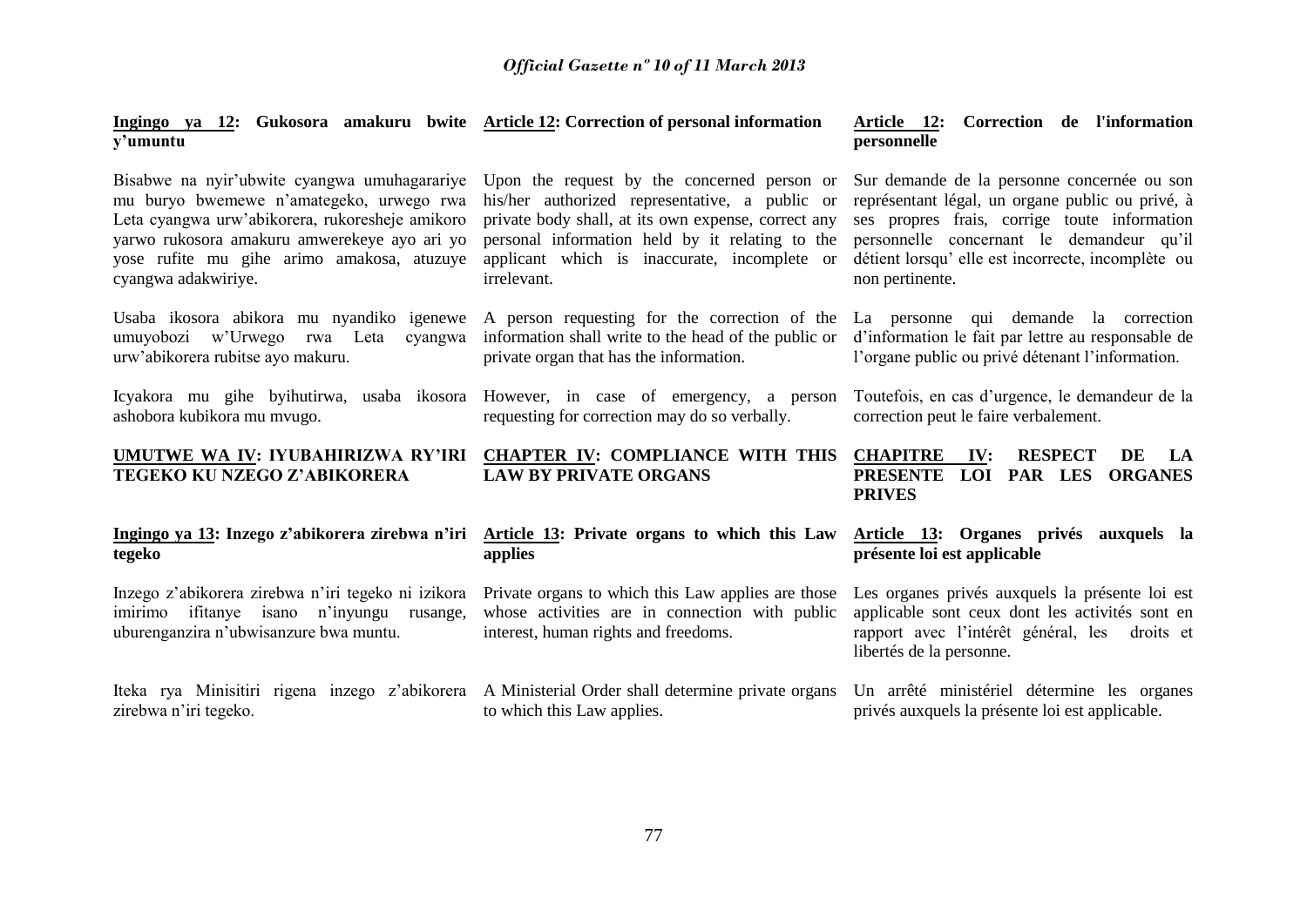**Ingingo ya 14: Kubona amakuru mu rwego rw'abikorera rutarebwa n'iri tegeko**

Umuntu uwo ari we wese ubifitemo inyungu ashobora gusaba urukiko rubifitiye ububasha ko rutegeka urwego rw'abikorera rutarebwa n'iri tegeko gutanga amakuru amwe n'amwe hashingiwe ko ayo makuru akenewe kugira ngo arengere ubuzima cyangwa ubwisanzure bwa muntu.

# **nzego z'abikorera**

Urwego rw'abikorera rushyiraho cyangwa rukagena umukozi ushinzwe amakuru kuri urwo rwego no ku ishami ryarwo, iyo rihari, kugira ngo rushobore kugeza amakuru ku bantu bayasaba hakurikijwe iri tegeko.

Iyo umukozi ushinzwe gutanga amakuru adahari, Urwego cyangwa ishami ryarwo biteganya organ or its branch shall designate a substitute. umusimbura.

## **UMUTWE WA V: INGINGO ZINYURANYE N'IZISOZA**

#### **Ingingo ya 16: Kurengera uwatangaje amakuru**

Bitabangamiye ibiteganyijwe mu ngingo ya 4 y'iri tegeko, nta muntu uhanwa hashingiwe ko yatanze amakuru yabonye mu gihe ababishinzwe batabikoze mu gihe giteganywa n'amategeko, iyo

### **Article 14: Access to information in a private organ to which this Law does not apply**

Any interested person may request a competent court to order that a private organ to which this Law does not apply provides some information required in the interest to preserve the life or liberty of persons.

## **Ingingo ya 15: Abakozi bashinzwe amakuru mu Article 15: Information officers in private Article 15: Agents d'information dans des organs**

A private organ shall appoint or designate an information officer for that organ and its branch, if there is any, to enable it to provide information to persons requesting for it in accordance with this Law.

If the officer in charge of information is absent, the

**CHAPTER V: MISCELLANEOUS AND FINAL PROVISIONS**

### **Article 16: Protection of a person who disclosed information**

Without prejudice to the provisions of Article 4 of this Law, no person shall be punished as a result of having made a disclosure of information obtained when people who were supposed to disclose failed

## **Article 14: Accès à l'information dans un organe privé auquel la présente loi ne s'applique pas**

Toute personne intéressée peut demander à la juridiction compétente d'ordonner qu'un organe privé auquel la présente loi ne s'applique pas fournisse quelques informations nécessaires à la sauvegarde de la vie ou de la liberté des personnes.

# **organes privés**

L'organe privé nomme ou désigne un agent d'information pour cet organe et sa branche, s'il y en a une, pour lui permettre de fournir l'information aux personnes qui en font la demande en vertu de la présente loi.

En cas d'absence de l'agent chargé de l'information, l'organe ou sa branche désigne son remplaçant.

## **CHAPITRE V: DISPOSITIONS DIVERSES ET FINALES**

## **Article 16: Protection de la personne qui a fourni l'information**

Sans préjudice des dispositions de l'article 4 de la présente loi, nul n'est puni en raison de la publication des informations obtenues alors que les personnes qui étaient disposées à les donner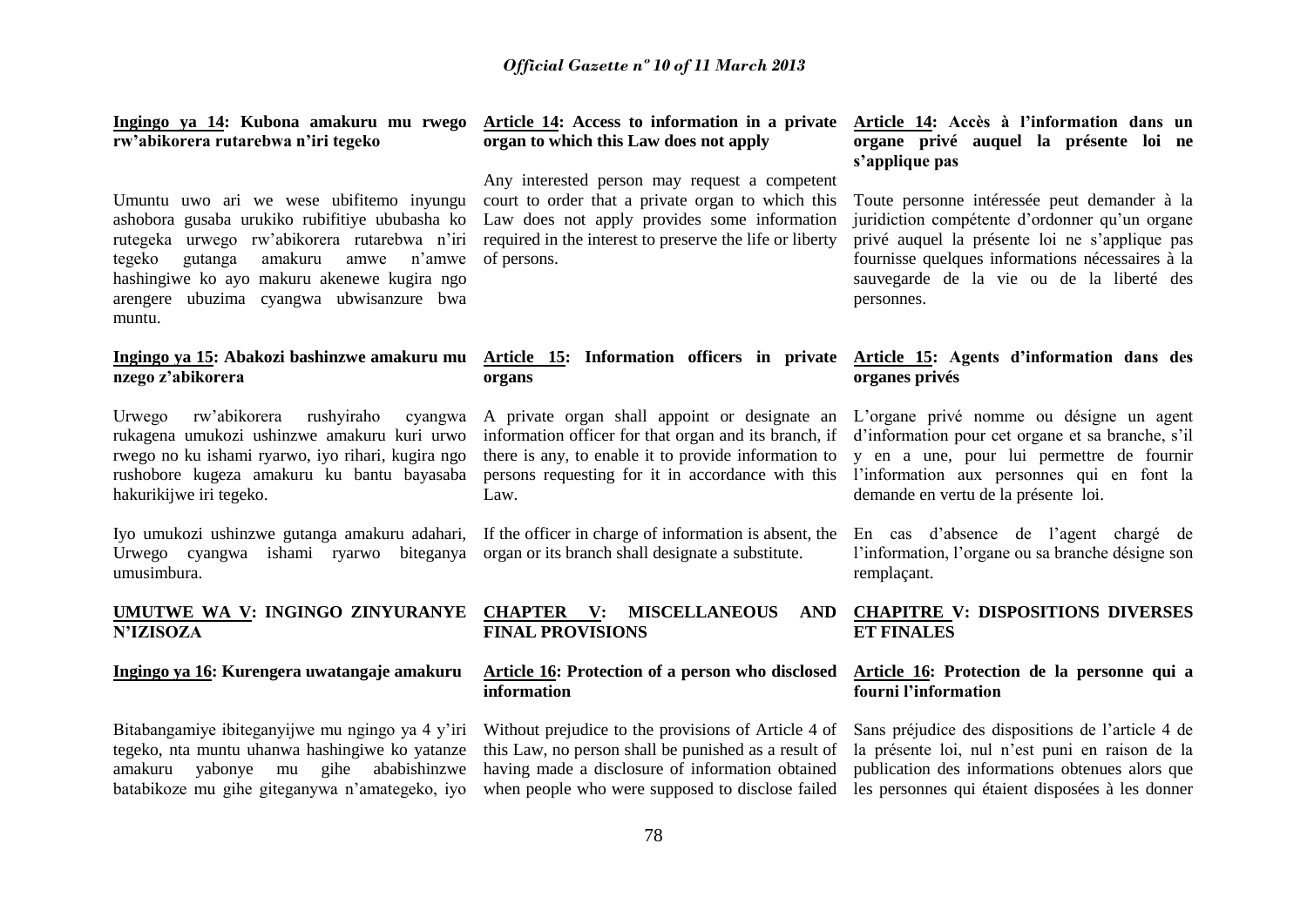| ukuri kandi ko gutangaza ayo makuru biri mu Law, if the person believes on reasonable grounds<br>nyungu rusange.       | uwo muntu afite gihamya y'uko ayo makuru ari to do so within the time limits provided for by the<br>that the information is accurate and if its disclosure<br>is in the public interest. | ne l'ont pas fait dans les délais prescrits par la loi<br>si la personne croît que l'information donnée est<br>correcte et que sa révélation est d'intérêt public. |
|------------------------------------------------------------------------------------------------------------------------|------------------------------------------------------------------------------------------------------------------------------------------------------------------------------------------|--------------------------------------------------------------------------------------------------------------------------------------------------------------------|
| Ingingo ya 17: Ishyirwa mu bikorwa ry'iri Article 17: Enforcement of this Law<br>tegeko                                |                                                                                                                                                                                          | Article 17: Mise en application de la présente<br>loi                                                                                                              |
| Urwego<br>rw'Umuvunyi<br>by'umwihariko ibijyanye n'iyubahirizwa ry'iri monitor the enforcement of this Law.<br>tegeko. | rukurikirana The Office of the Ombudsman shall particularly                                                                                                                              | L'Office<br>de<br>l'Ombudsman<br>assure<br>particulièrement le<br>suivi de la mise en<br>application de la présente loi.                                           |
| ry'iri tegeko                                                                                                          | Ingingo ya 18: Itegurwa, isuzumwa n'itorwa Article 18: Drafting, consideration and adoption<br>of this Law                                                                               | Article 18: Initiation, examen et adoption de<br>la présente loi                                                                                                   |
| Iri tegeko ryateguwe mu rurimi rw'Icyongereza,<br>risuzumwa<br>kandi<br>ritorwa<br>rurimi<br>mu<br>rw'Ikinyarwanda.    | This Law was drafted in English, considered and<br>adopted in Kinyarwanda.                                                                                                               | La présente loi a été initiée en Anglais, examinée<br>et adoptée en Kinyarwanda.                                                                                   |
| <b>19:</b><br>ry'ingingo<br>Ingingo<br>Ivanwaho<br>va<br>z'amategeko zinyuranyije n'iri tegeko                         | <b>Article 19: Repealing provision</b>                                                                                                                                                   | <b>Article 19: Disposition abrogatoire</b>                                                                                                                         |
| zinyuranyije na ryo zivanweho.                                                                                         | Ingingo zose z'amategeko abanziriza iri kandi All prior legal provisions contrary to this Law are<br>hereby repealed.                                                                    | Toutes les dispositions légales antérieures<br>contraires à la présente loi sont abrogées.                                                                         |
| Ingingo ya<br>20:<br>itegeko<br><b>Igihe</b><br>gukurikizwa                                                            | ritangira Article 20: Commencement                                                                                                                                                       | Article 20: Entrée en vigueur                                                                                                                                      |
| Iri tegeko ritangira gukurikizwa ku munsi<br>ritangarijweho mu Igazeti ya Leta ya Repubulika<br>y'u Rwanda.            | This Law shall come into force on the date of its<br>publication in the Official Gazette of the Republic<br>of Rwanda.                                                                   | La présente loi entre en vigueur le jour de sa<br>publication au Journal Officiel de la République<br>du Rwanda.                                                   |
| Kigali, ku wa 08/02/2013                                                                                               | Kigali, on 08/02/2013                                                                                                                                                                    | Kigali, le 08/02/2013                                                                                                                                              |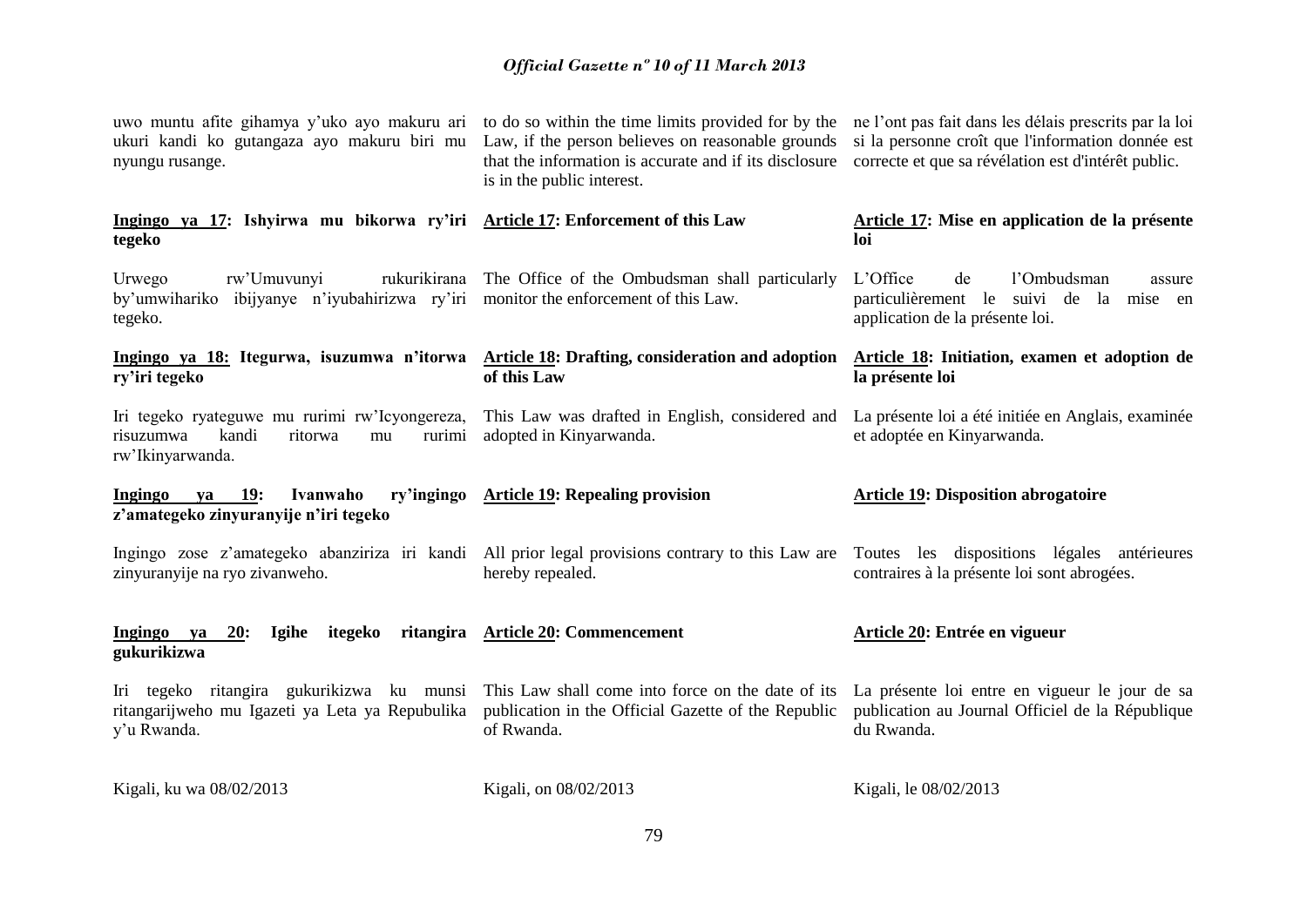**(sé) KAGAME Paul** Perezida wa Repubulika

**(sé) KAGAME Paul** President of the Republic

**(sé) KAGAME Paul** Président de la République

**(sé) Dr. HABUMUREMYI Pierre Damien** Minisitiri w'Intebe

**(sé) Dr. HABUMUREMYI Pierre Damien** Prime Minister

**(sé) Dr. HABUMUREMYI Pierre Damien** Premier Ministre

**Seen and sealed with the Seal of the Republic: Vu et scellé du Sceau de la République:**

**Bibonywe kandi bishyizweho ikirango cya Repubulika:**

**(sé) KARUGARAMA Tharcisse** Minisitiri w'Ubutabera/Intumwa Nkuru ya Leta

**(sé) KARUGARAMA Tharcisse** Minister of Justice/Attorney General

**(sé) KARUGARAMA Tharcisse** Ministre de la Justice/Garde des Sceaux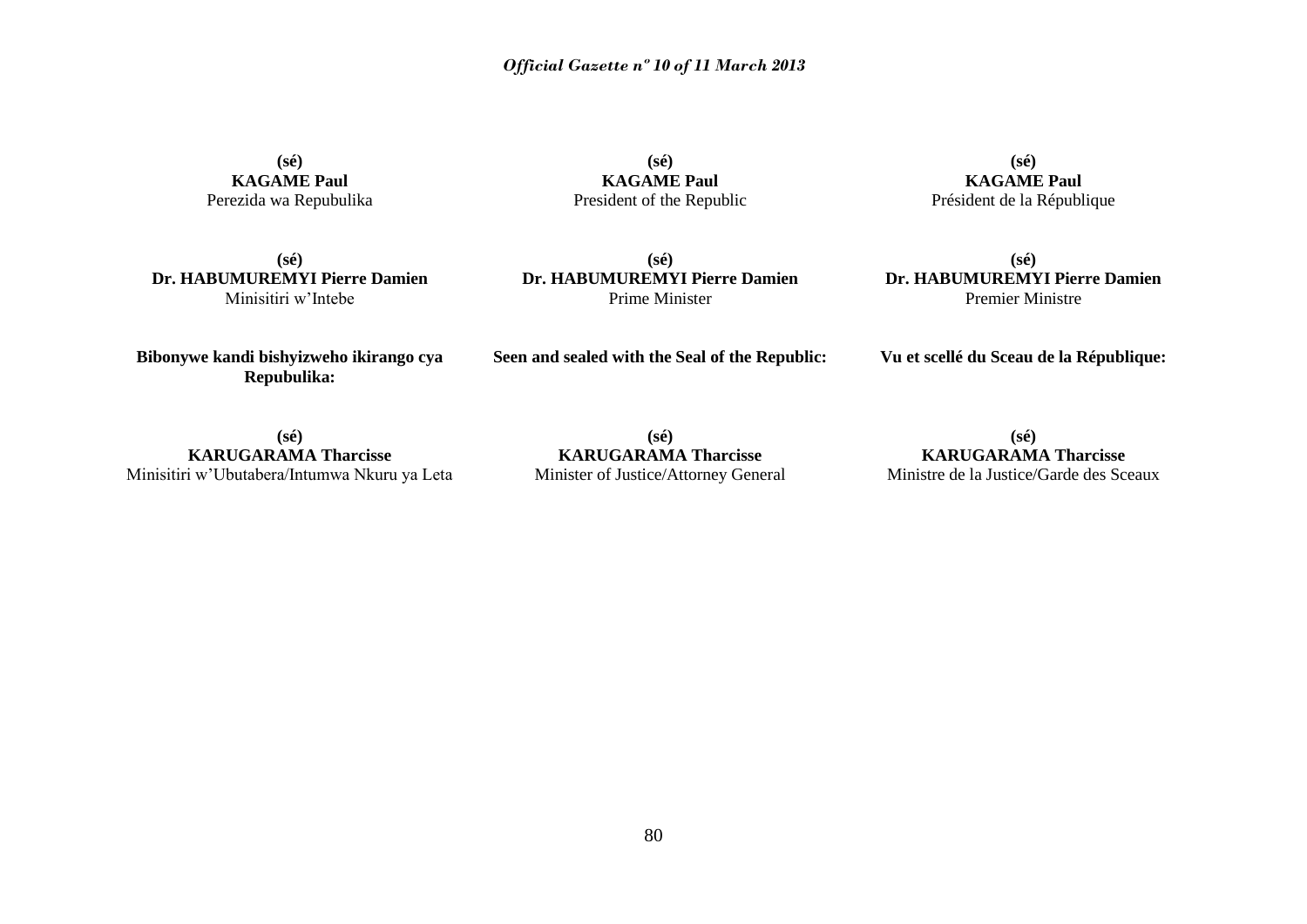**ITEGEKO N° 06/2013 RYO KUWA 27/02/2013 LAW N° 06/2013 OF 27/02/2013 MODIFYING LOI N° 06/2013 DU 27/02/2013 MODIFIANT RIHINDURA KANDI RYUZUZA ITEGEKO AND COMPLEMENTING LAW N° 34/2008 ET COMPLETANT LA LOI N° 34/2008 DU N° 34/2008 RYO KUWA 08/08/2008 RIGENA OF 08/08/2008 ON CHARACTERISTICS, IMITERERE, IBISOBANURO, DESCRIPTION, CEREMONIAL AND IMIKORESHEREZE BY'IBENDERA RY'IGIHUGU RESPECT OF THE NATIONAL FLAG 08/08/2008 PORTANT CARACTERISTIQUES DESCRIPTION, CEREMONIAL ET RESPECT DU DRAPEAU NATIONAL**

#### **ISHAKIRO**

#### **TABLE DES MATIERES**

**National**

**Article 4 : Droit de possession du Drapeau** 

- **Ingingo ya mbere: Ibisobanuro by'amagambo Article One: Definition of terms Article premier: Définition des termes**
- **Ingingo ya 2: Ibyo Ibendera ry'Igihugu rikozwemo Article 2: Material in which the National Flag is made Article 2: Matière dans laquelle le Drapeau National est fabriqué**
- **Ingingo ya 3: Uburyo butandukanye Ibendera Article 3: Different designs of the National Flag ry'Igihugu rikozwemo Article 3 : Différents modèles du Drapeau National**

**TABLE OF CONTENTS**

- **Ingingo ya 4: Uburenganzira bwo gutunga Article 4: Right to have the National Flag ibendera ry'Igihugu**
- **Ingingo ya 5: Imikoreshereze y'Ibendera Article 5: Use of the large National Flag ry'Igihugu rinini Article 5 : Utilisation du grand Drapeau National**
- **Ingingo ya 6: Imikoreshereze y'Ibendera Article 6: Use of the small National Flag ry'Igihugu ritoya Article 6: Utilisation du petit Drapeau National**
- **Ingingo ya 7: Impamvu zituma Ibendera Article 7: Circumstances for lowering the ry'Igihugu ryururutswa National Flag Article 7: Circonstances pour descendre le Drapeau National**
- **Ingingo ya 8: Kurahirira imbere y'ibendera ry'Igihugu Article 8: Taking oath of office before the Article 8: Prestation de serment devant le National Flag Drapeau National**
- **Ingingo ya 9: Imikoreshereze y'Ibendera Article 9: Use of the National Flag at burial Article 9: Utilisation du Drapeau National**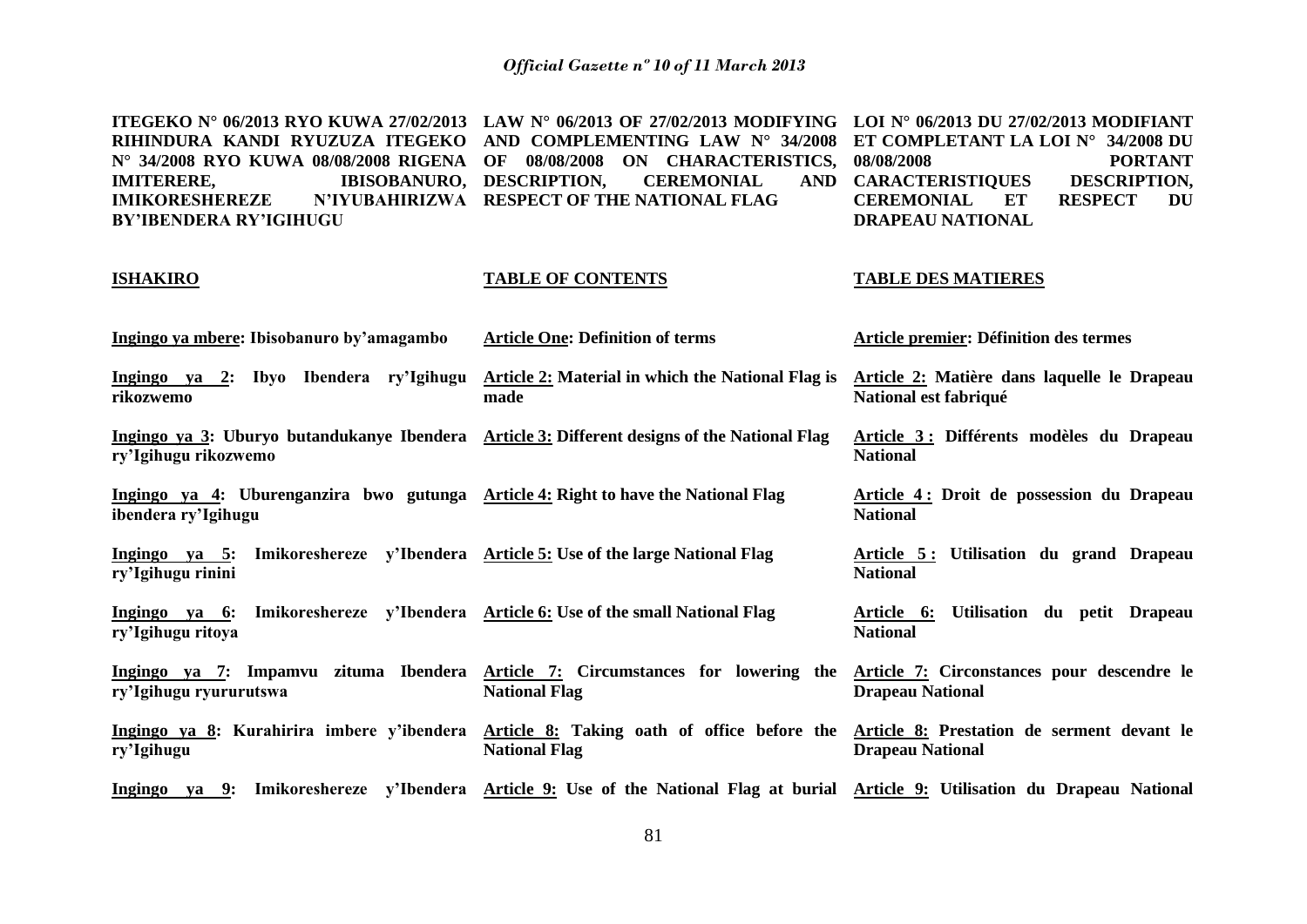| ry'Igihugu igihe cy'imihango y'ishyingura                                            | ceremonies                                                                                                        | dans les cérémonies funéraires                                        |
|--------------------------------------------------------------------------------------|-------------------------------------------------------------------------------------------------------------------|-----------------------------------------------------------------------|
| Ingingo<br><b>Uburinzi</b><br><b>10:</b><br>va<br>ry'Igihugu                         | bw'Ibendera Article 10: Protection of the National Flag                                                           | Article 10: Garde du Drapeau National                                 |
| Ingingo ya 11: Ububiko bw'ibendera ry'Igihugu<br>ryagaragayeho inenge                | <b>Article 11: Place for keeping the National Flag</b><br>characterized by defects                                | Article 11: Lieu de la conservation du<br>Drapeau National défectueux |
| Ingingo ya 12: Ikiguzi cy'Ibendera ry'Igihugu                                        | <b>Article 12: Cost of the National Flag</b>                                                                      | <b>Article 12: Prix du Drapeau National</b>                           |
| <b>UMUTWE WA VII: IBIHANO</b>                                                        | <b>CHAPTER VII: PENALTIES</b>                                                                                     | <b>CHAPITRE VII : PEINES</b>                                          |
| Ingingo ya 13: Ibihano ku muntu utubahiriza<br>Ibendera ry'Igihugu                   | Article 13: Penalties to a person failing to Article 13: Peines pour une personne ne<br>respect the National Flag | respectant pas le Drapeau National                                    |
| Ingingo ya 14: Itegurwa, isuzumwa n'itorwa<br>ry'iri tegeko                          | <b>Article 14: Drafting, consideration and adoption</b><br>of this Law                                            | Article 14: Initiation, examen et adoption de<br>la présente loi      |
| <b>Ingingo</b><br>$ya = 15$ :<br>Ivanywaho<br>z'amategeko zinyuranyije n' iri tegeko | ry'ingingo Article 15: Repealing provision                                                                        | <b>Article 15: Disposition abrogatoire</b>                            |
| Ingingo ya 16: Igihe iri tegeko ritangira Article 16: Commencement<br>gukurikizwa    |                                                                                                                   | Article 16: Entrée en vigueur                                         |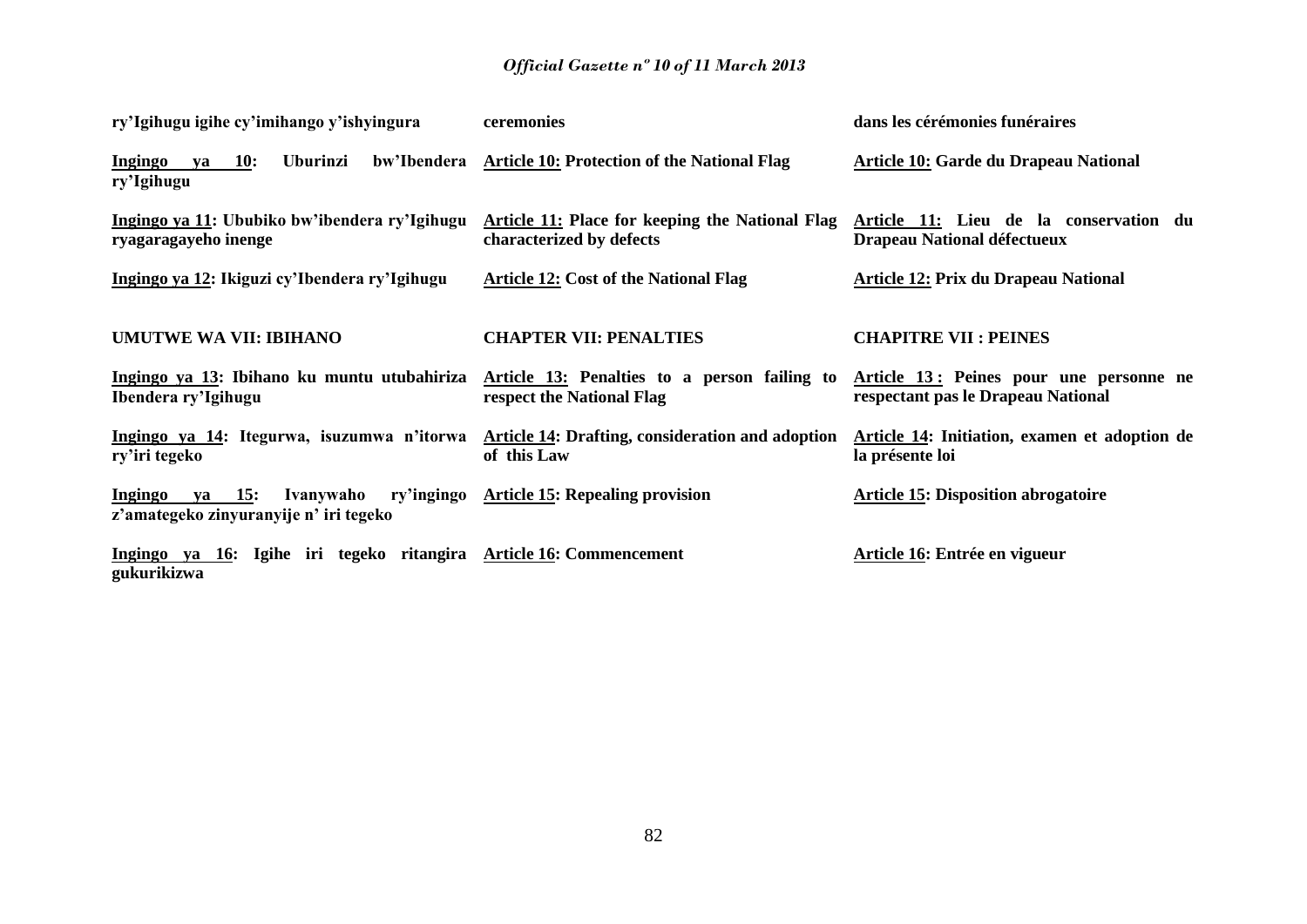| ITEGEKO N° 06/2013 RYO KUWA 27/02/2013 LAW N° 06/2013 OF 27/02/2013 MODIFYING LOI N° 06/2013 DU 27/02/2013 MODIFIANT |                                                                        |                         |                   |
|----------------------------------------------------------------------------------------------------------------------|------------------------------------------------------------------------|-------------------------|-------------------|
| RIHINDURA KANDI RYUZUZA ITEGEKO AND COMPLEMENTING LAW N° 34/2008 ET COMPLETANT LA LOI N° 34/2008 DU                  |                                                                        |                         |                   |
| N° 34/2008 RYO KUWA 08/08/2008 RIGENA OF 08/08/2008 ON CHARACTERISTICS, 08/08/2008                                   |                                                                        |                         | <b>PORTANT</b>    |
| <b>IMITERERE,</b>                                                                                                    | IBISOBANURO, DESCRIPTION, CEREMONIAL AND CARACTERISTIQUES DESCRIPTION, |                         |                   |
| IMIKORESHEREZE N'IYUBAHIRIZWA RESPECT OF THE NATIONAL FLAG                                                           |                                                                        | CEREMONIAL ET           | <b>RESPECT DU</b> |
| <b>BY'IBENDERA RY'IGIHUGU</b>                                                                                        |                                                                        | <b>DRAPEAU NATIONAL</b> |                   |

**Twebwe , KAGAME Paul**, Perezida wa Repubulika;

**We, KAGAME Paul**, President of the Republic;

**Nous, KAGAME Paul,** Président de la République;

**INTEKO ISHINGA AMATEGEKO YEMEJE, THE PARLIAMENT HAS ADOPTED AND LE PARLEMENT A ADOPTE ET NOUS NONE NATWE DUHAMIJE, DUTANGAJE WE SANCTION, PROMULGATE THE ITEGEKO RITEYE RITYA DUTEGETSE KO RYANDIKWA IGAZETI YA LETA YA REPUBULIKA Y'U OF THE REPUBLIC OF RWANDA RWANDA**

**FOLLOWING LAW AND ORDER IT BE LOI DONT LA TENEUR SUIT ET PUBLISHED IN THE OFFICIAL GAZETTE ORDONNONS QU'ELLE SOIT PUBLIEE** 

THE SANCTIONNONS, PROMULGUONS LA **AU JOURNAL OFFICIEL DE LA REPUBLIQUE DU RWANDA**

**INTEKO ISHINGA AMATEGEKO:**

#### **THE PARLIAMENT**:

108, 113, 118 and 201;

#### **LE PARLEMENT :**

Umutwe w'Abadepite, mu nama yawo yo kuwa 19 Ugushyingo 2012; The Chamber of Deputies, in its session of 19 La Chambre des Députés, en sa séance du 19 November 2012; novembre 2012;

especially in Articles 6, 62, 66, 67, 90, 92, 93, 94,

Ishingiye ku Itegeko Nshinga rya Repubulika y'u Rwanda ryo kuwa 04 Kamena 2003 nk'uko ryavuguruwe kugeza ubu, cyane cyane mu ngingo zaryo iya 6, iya 62, iya 66, iya 67, iya 90, iya 92, iya 93, iya 94 iya 108, iya 113, iya 118 n'iya 201;

ahana cyane cyane mu ngingo zacyo iya 532, iya Articles 532, 533 and 534;

Pursuant to the Constitution of the Republic of Vu la Constitution de la République du Rwanda Rwanda of 04 June 2003 as amended to date,

du 04 juin 2003 telle que révisée à ce jour, spécialement en ses articles 6, 62, 66, 67, 90, 92, 93, 94, 108, 113, 118 et 201;

Ishingiye ku Itegeko ngenga n° 01/2012/OL ryo Pursuant to Organic Law n° 01/2012/OL of Vu la Loi Organique n°01/2012/OL du kuwa 02/05/2012 rishyiraho Igitabo cy'Amategeko 02/05/2012 instituting the Penal Code especially in 02/05/2012 portant Code Pénal spécialement en ses articles 532, 533 et 534 ;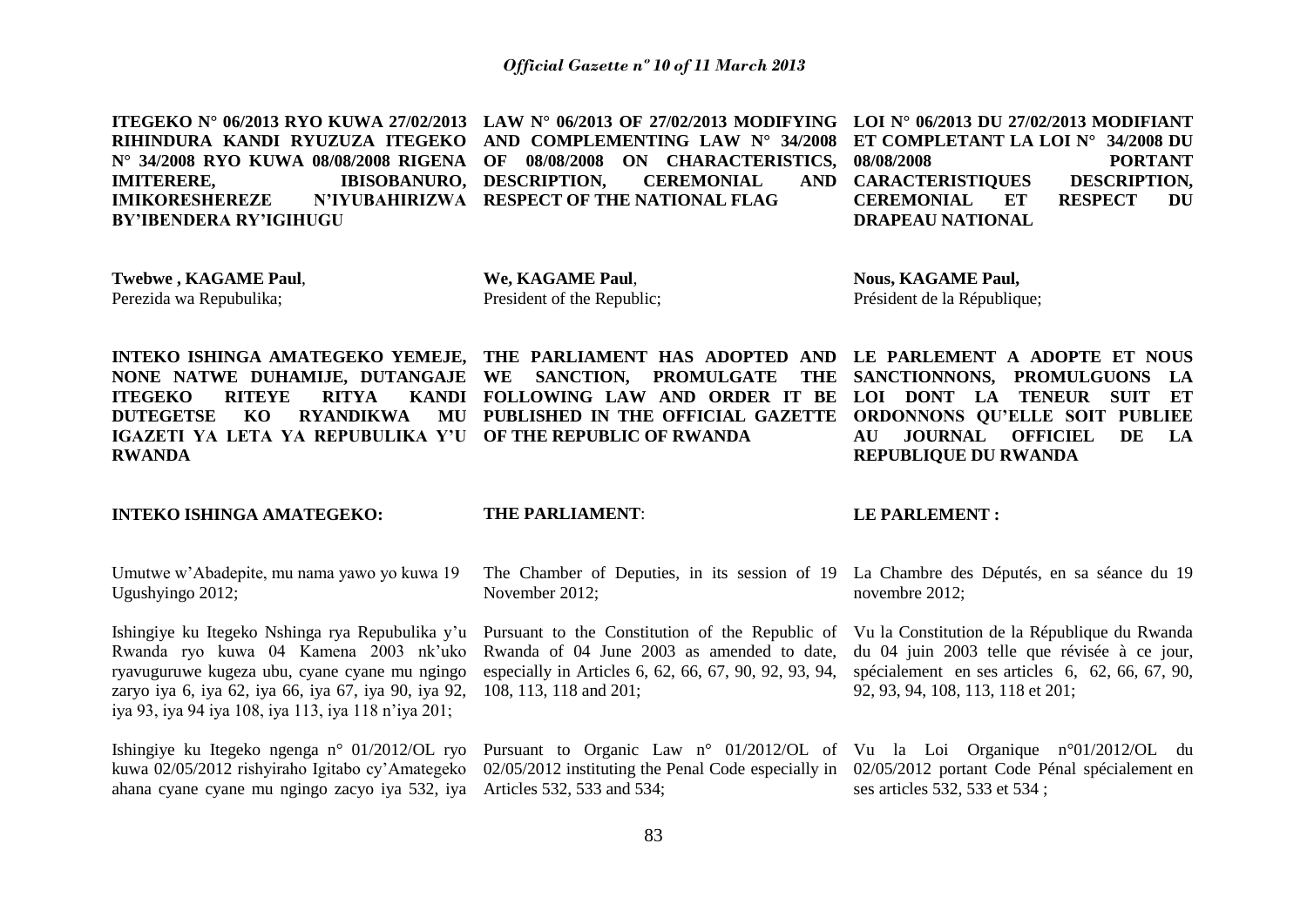## 533 n'iya 534;

Isubiye ku itegeko n° 34/2008 ryo ku wa Having reviewed Law n° 34/2008 of 08/08/2008 08/08/2008 rigena imiterere, ibisobanuro, imikoreshereze n'iyubahirizwa by'ibendera ry'Igihugu cyane mu ngingo zaryo iya 3, iya 4, especially in Articles 3, 4, 7, 8, 9, 10, 13, 14, 20, iya7, iya 8, iya 9, iya 10, iya 13, iya 14, iya 20, iya 23, 25 and 31 ; 23, iya 25 n'iya 31; determining the characteristics, description, ceremonial and respect of the national flag, Revu la Loi n° 34/2008 du 08/08/2008 portant caractéristiques, description, cérémonial et respect du Drapeau National, spécialement en ses articles 3, 4, 7, 8, 9, 10, 13, 14, 20, 23, 25 et 31 ;

**Article One: Definition of terms**

#### **YEMEJE:**

## **ADOPTS:**

## **ADOPTE:**

#### **Ingingo ya mbere: Ibisobanuro by'amagambo**

Itegeko n° 34/2008 ryo kuwa 08/08/2008 rigena imiterere, ibisobanuro, imikoreshereze n'iyubahirizwa by'Ibendera ry'Igihugu, ryongewemo ingingo ya mbere bis iteye ku buryo bukurikira:

Law n° 34/2008 of 08/08/2008 on characteristics. description, ceremonial and respect of the National Flag, is complemented by Article One bis worded as follows:

#### **Article premier: Définition des termes**

La Loi n° 34/2008 du 08/08/2008 portant caractéristiques, description, cérémonial et respect du Drapeau National est complétée par l'article premier bis libellé comme suit:

#### **"Article premier bis: Définition des termes**

**by'amagambo "Article One bis**: **Definition of terms**

mu buryo bukurikira:

"Ingingo ya mbere bis:

- 1° **inzu y'ubutegetsi:** inyubako yose ikorerwamo imirimo ya Leta yaba iri mu mutungo wa Leta cyangwa itari mu mutungo wayo;
- 2° **isanduku:** ikintu cyose gishobora gushyirwamo umurambo ugiye gushyingurwa hatitawe ku byo gikozemo;

Muri iri tegeko, amagambo akurikira asobanurwa For the purpose of this Law, the following terms Aux fins de la présente loi, les termes repris cishall mean:

- 1° **administrative building**: any building that is publicly or privately owned in which public services are delivered;
- 2° **coffin:** anything which may be used in the containment of a dead body for burial irrespective of the material of which it is

après ont les significations suivantes:

- 1° **bâtiment administratif**: tout bâtiment relevant de la propriété publique ou privée dans lequel les services publics sont prestés;
- 2° **cercueil**: tout objet dans lequel on peut placer un cadavre à ensevelir quelle que soit la matière dans laquelle il est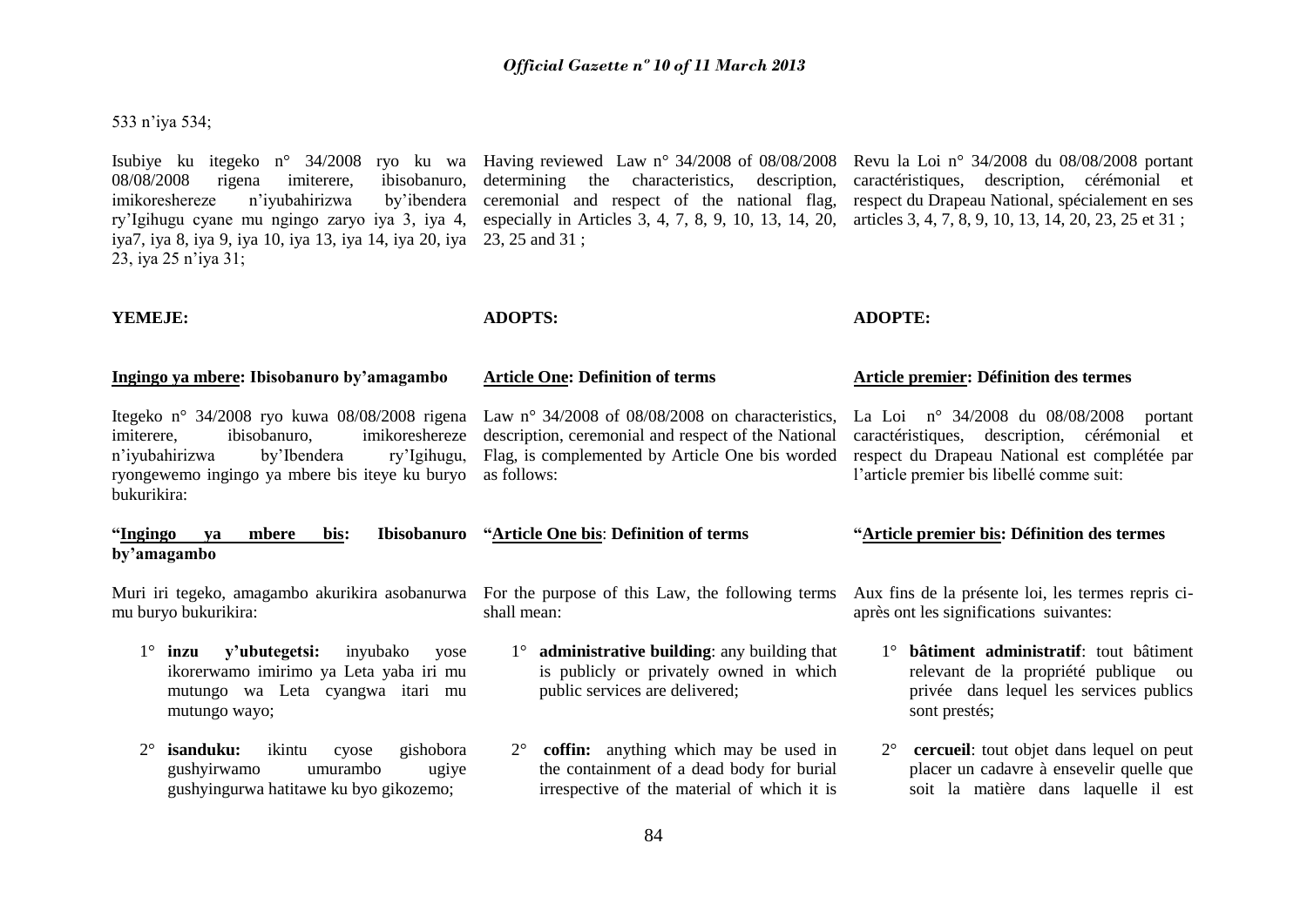characteristics, description, ceremonial and respect

An Order of the Minister responsible for the protection of the National Flag may determine other material of which the National Flag may be

competent organs. "

"The National Flag is made of a fabric.

**official**: any person representing a public entity, whether elected or appointed by

made;

**made**

made. »

3° **umuyobozi:** umuntu wese uhagarariye urwego rwa Leta, yaba yaratowe cyangwa yarashyizweho n'inzego zibifitiye ububasha".

**Ingingo ya 2: Ibyo Ibendera ry'Igihugu Article 2: Material in which the National Flag is rikozwemo**

Ingingo ya 3 y'Itegeko n° 34/2008 ryo kuwa Article 3 of Law n° 34/2008 of 08/08/2008 on L'article 3 de la Loi n° 34/2008 du 08/08/2008 08/08/2008 rigena imiterere, ibisobanuro, imikoreshereze n'iyubahirizwa ry'Igihugu ihinduwe kandi yujujwe ku buryo as follows: bukurikira:

"Ibendera ry'Igihugu rikozwe mu mwenda. Iteka rya Minisitiri ufite uburinzi bw'Ibendera ry'Igihugu mu nshingano ze, rishobora kugena ibindi byakorwamo Ibendera ry'Igihugu. »

## **Ingingo ya 3: Uburyo butandukanye Ibendera Article 3: Different designs of the National Flag ry'Igihugu rikozwemo**

08/08/2008 rigena imiterere, ibisobanuro, imikoreshereze n'ivubahirizwa ry'Igihugu ihinduwe kandi yijujwe ku buryo as follows: bukurikira:

"Ibendera rya Repubulika y'u Rwanda rikorwa mu "The Flag of the Republic of Rwanda is designed "Le Drapeau de la République du Rwanda est buryo butandukanye bukurikira:

1° Ibendera ry'igihugu rinini;

Ingingo ya 4 y'Itegeko n° 34/2008 ryo ku wa Article 4 of law n° 34/2008 of 08/08/2008 on characteristics, description, ceremonial and respect of the National Flag is modified and complemented et respect du Drapeau National est modifié et

in different ways as follows:

fabriqué;

3° **autorité:** toute personne représentant une entité publique qu'elle soit élue ou nommée par les organes compétents ».

## **Article 2: Matière dans laquelle le Drapeau National est fabriqué**

of the National Flag is modified and complemented et respect du Drapeau National est modifié et portant caractéristiques, description, cérémonial complété comme suit :

> "Le Drapeau National est fabriqué dans un tissu. Un arrêté du Ministre ayant la garde du Drapeau National dans ses attributions détermine un autre type de matière dans laquelle le Drapeau National peut être fabriqué. »

## **Article 3 : Différents modèles du Drapeau National**

L'article 4 de la Loi n° 34/2008 du 08/08/2008 portant caractéristiques, description, cérémonial complété comme suit :

fabriqué d'après les différents modèles suivants :

1° le grand Drapeau National;

1° a large National Flag;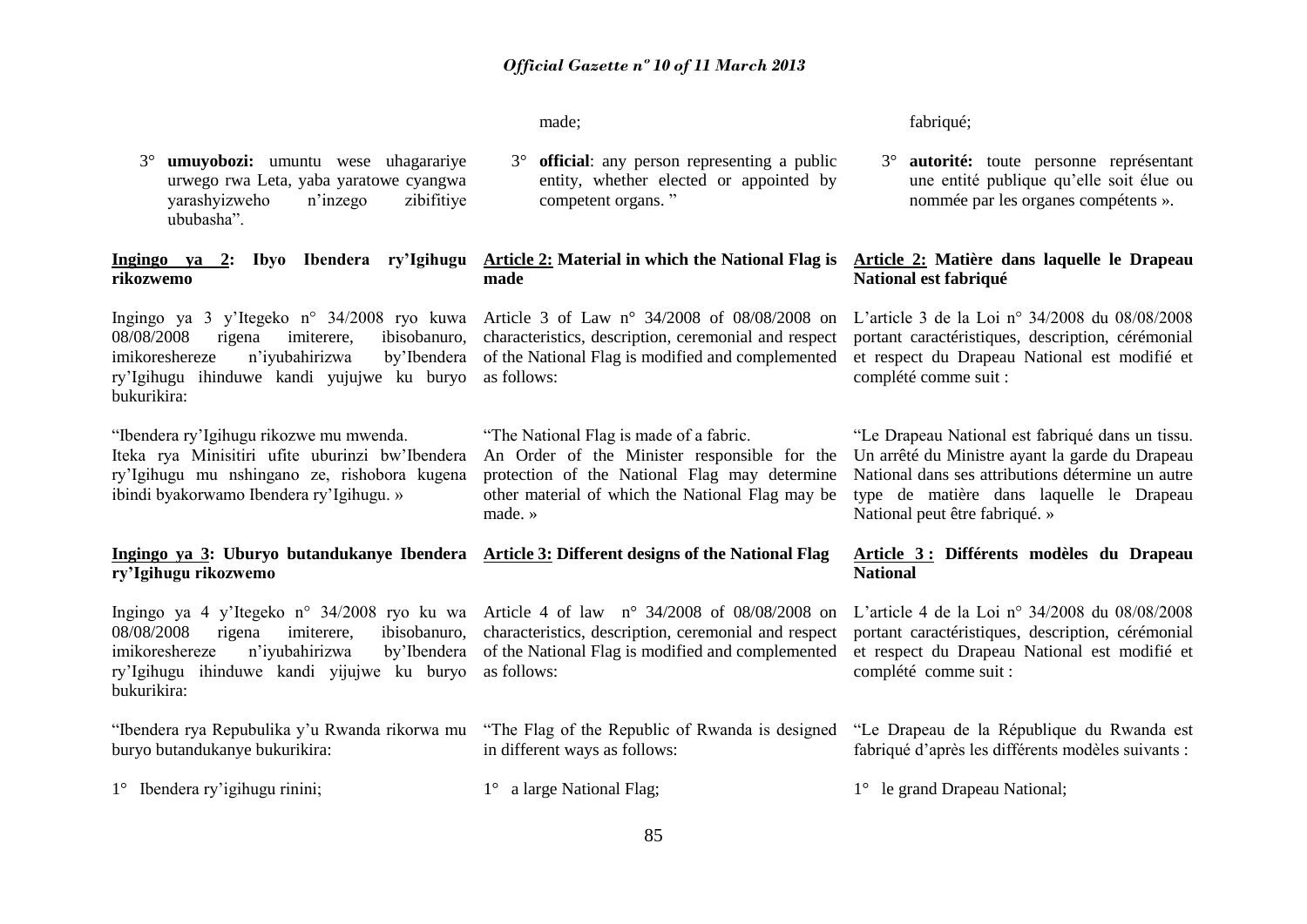| $2^{\circ}$ Ibendera ry'igihugu ritoya;                                                                                                                                                                                                                               | 2° a small National Flag;                                                                                                                                                                                                                            | 2° le petit Drapeau National;                                                                                                                                                                                                                                                           |
|-----------------------------------------------------------------------------------------------------------------------------------------------------------------------------------------------------------------------------------------------------------------------|------------------------------------------------------------------------------------------------------------------------------------------------------------------------------------------------------------------------------------------------------|-----------------------------------------------------------------------------------------------------------------------------------------------------------------------------------------------------------------------------------------------------------------------------------------|
| Ingero za buri bendera zigenwa n'Iteka rya<br>Minisitiri ufite uburinzi bw'Ibendera ry'Igihugu<br>mu nshingano ze;                                                                                                                                                    | The size of each type of flag is determined by an<br>Order of the Minister responsible the protection of<br>the National Flag.                                                                                                                       | Les dimensions de chaque modèle sont<br>déterminées par Arrêté du Ministre ayant la<br>garde du Drapeau National dans ses attributions.                                                                                                                                                 |
| Buri bendera rikorwa hakoreshejwe<br>uburyo<br>bugaragara ku mugereka w'iri tegeko. »                                                                                                                                                                                 | Each Flag shall be made in the manner provided<br>for in the appendix to this law. »                                                                                                                                                                 | Chaque drapeau est fabriqué de la manière<br>indiquée en l'annexe à la présente loi. »                                                                                                                                                                                                  |
| Ingingo ya 4: Uburenganzira bwo gutunga Article 4: Right to have the National Flag<br>ibendera ry'Igihugu                                                                                                                                                             |                                                                                                                                                                                                                                                      | Article 4: Droit de possession du Drapeau<br><b>National</b>                                                                                                                                                                                                                            |
| Ingingo ya 7 y'Itegeko n° 34/2008 ryo ku wa Article 7 of Law n° 34/2008 of 08/08/2008 on<br>ibisobanuro,<br>08/08/2008<br>rigena<br>imiterere,<br>n'iyubahirizwa<br>imikoreshereze<br>by'Ibendera<br>ry'Igihugu ihinduwe kandi yujujwe ku buryo<br>bukurikira:        | characteristics, description, ceremonial and respect<br>of the National Flag is modified and complemented<br>as follows:                                                                                                                             | L'article 7 de la Loi n° $34/2008$ du $08/08/2008$<br>portant caractéristiques, description, cérémonial<br>et respect du Drapeau National est modifié et<br>complété comme suit :                                                                                                       |
| "Ibendera ry'Igihugu ni umutungo wa Leta.                                                                                                                                                                                                                             | "The National Flag is a Government property.                                                                                                                                                                                                         | "Le Drapeau National est la propriété de l'Etat.                                                                                                                                                                                                                                        |
| Umuntu wese, yaba Umunyarwanda cyangwa<br>Umunyamahanga, imiryango itari iya Leta ifite<br>ubuzima gatozi, amasosiyete n'amakoperative<br>bifite ubuzima gatozi byemerewe gutunga no<br>Ibendera<br>ry'Igihugu<br>bubahiriza<br>gukoresha<br>ibiteganywa n'amategeko. | Any natural person, whether a Rwandan or<br>foreigner,<br>non-government<br>organizations,<br>and cooperatives<br>companies<br>having<br>legal<br>personality, shall have the right to possess and use<br>the National Flag in compliance with laws. | Toute personne physique, qu'elle soit rwandaise<br>étrangère,<br>les<br>organisations<br>ou<br>non-<br>gouvernementales, les sociétés et coopératives<br>dotées de la personnalité juridique ont le droit de<br>posséder et d'utiliser le Drapeau National dans le<br>respect des lois. |
| Umuntu wese uteganywa mu gika cya 2 cy'iyi<br>ngingo yemerewe kandi gukora, gutunga no<br>gukoresha ibisa n'Ibendera ry'Igihugu mu buryo<br>budatesha agaciro Ibendera ry'Igihugu. »                                                                                  | Any person provided under paragraph 2 of this<br>Article shall be allowed to make, possess and use<br>any items resembling the National Flag in a<br>manner that does not desecrate the National Flag. »                                             | Toute personne visée à l'alinéa 2 du présent<br>article a le droit de fabriquer, posséder et utiliser<br>tout objet similaire au Drapeau National d'une<br>manière qui ne profane<br>pas le Drapeau<br>National.»                                                                       |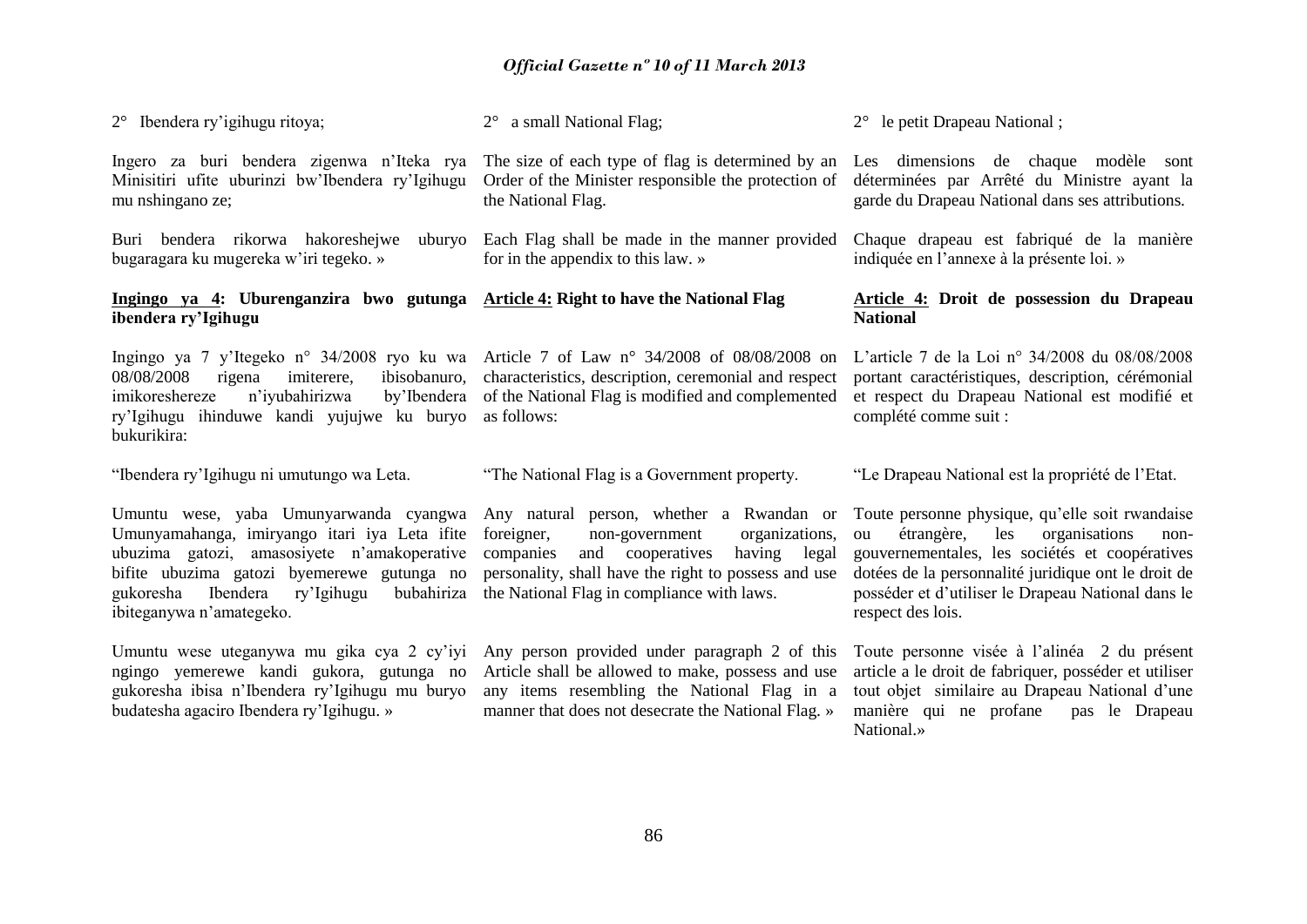|                   |  |  | Ingingo ya 5: Imikoreshereze y'Ibendera Article 5: Use of the large National Flag |
|-------------------|--|--|-----------------------------------------------------------------------------------|
| ry'Igihugu rinini |  |  |                                                                                   |

Ingingo ya 8 y'Itegeko n° 34/2008 ryo ku wa Article 8 of Law n° 34/2008 of 08/08/2008 on 08/08/2008 rigena imiterere, ibisobanuro, imikoreshereze n'iyubahirizwa ry'Igihugu ihinduwe kandi yujujwe ku buryo bukurikira:

"Ibendera ry'Igihugu rinini rizamurwa imbere y'inzu z'ubutegetsi n'ahantu hagenwe gukorerwa imihango y'Igihugu n'inzego zibifitiye ububasha cyangwa ahandi hateganywa n'amategeko.

Icyo rizamuyeho kigaragara mu ruhande ruteganye n'aho izuba rishushanyije.

Ibendera ry'Igihugu rinini rishyirwa kandi mu biro by'abayobozi mu nzego za Leta hubahirizwa amabwiriza ya Minisitiri ufite uburinzi bw'Ibendera ry'Igihugu mu nshingano ze.

Iteka rya Minisitiri ufite uburinzi bw'Ibendera ry'Igihugu mu nshingano ze rigena imikoreshereze y'Ibendera ry'igihugu rinini ku wundi muntu wese uteganywa mu ngingo ya 7 y'iri tegeko. »

**Ingingo ya 6: Imikoreshereze y'Ibendera Article 6: Use of the small National Flag ry'Igihugu ritoya**

Ingingo ya 9 y'Itegeko n° 34/2008 ryo ku wa Article 9 of Law n° 34/2008 of 08/08/2008 on L'article 9 de la Loi n° 34/2008 du 08/08/2008 08/08/2008 rigena imiterere, ibisobanuro, characteristics, description, ceremonial and respect portant caractéristiques, description, cérémonial

characteristics, description, ceremonial and respect by Ibendera of the National Flag is modified and complemented as follows:

> "The large National Flag shall be hoisted on administrative buildings and other places designed for official events by competent authorities or any other place provided for by the laws.

The mast on which the Flag is hoisted must appear on the side parallel to the side bearing the symbol of the sun.

The large National Flag is also displayed in the Le grand Drapeau National est aussi arboré dans office of Government authorities in respect of the directives of the Minister responsible for the protection of the National Flag.

An Order of the Minister in charge of the protection of the National Flag shall determine the use of the large National Flag by any other person provided under Article 7 of this Law. »

#### **Article 5: Utilisation du grand Drapeau National**

L'article 8 de la Loi n° 34/2008 du 08/08/2008 portant caractéristiques description, cérémonial et respect du Drapeau National est modifié et complété comme suit :

"Le grand Drapeau National doit être hissé devant les bâtiments administratifs et tout autre endroit désigné pour les cérémonies officielles par les autorités compétentes ou tout autre endroit prévu par les lois.

Le mât sur lequel le drapeau est hissé apparaît du côté parallèle à la partie portant le motif en soleil.

les bureaux des autorités publiques dans le respect des directives du Ministre ayant la garde du Drapeau National dans ses attributions.

Un Arrêté du Ministre ayant la garde du Drapeau National dans ses attributions détermine l'utilisation du grand Drapeau National par toute autre personne visée à l'article 7 de la présente loi. »

## **Article 6: Utilisation du petit Drapeau National**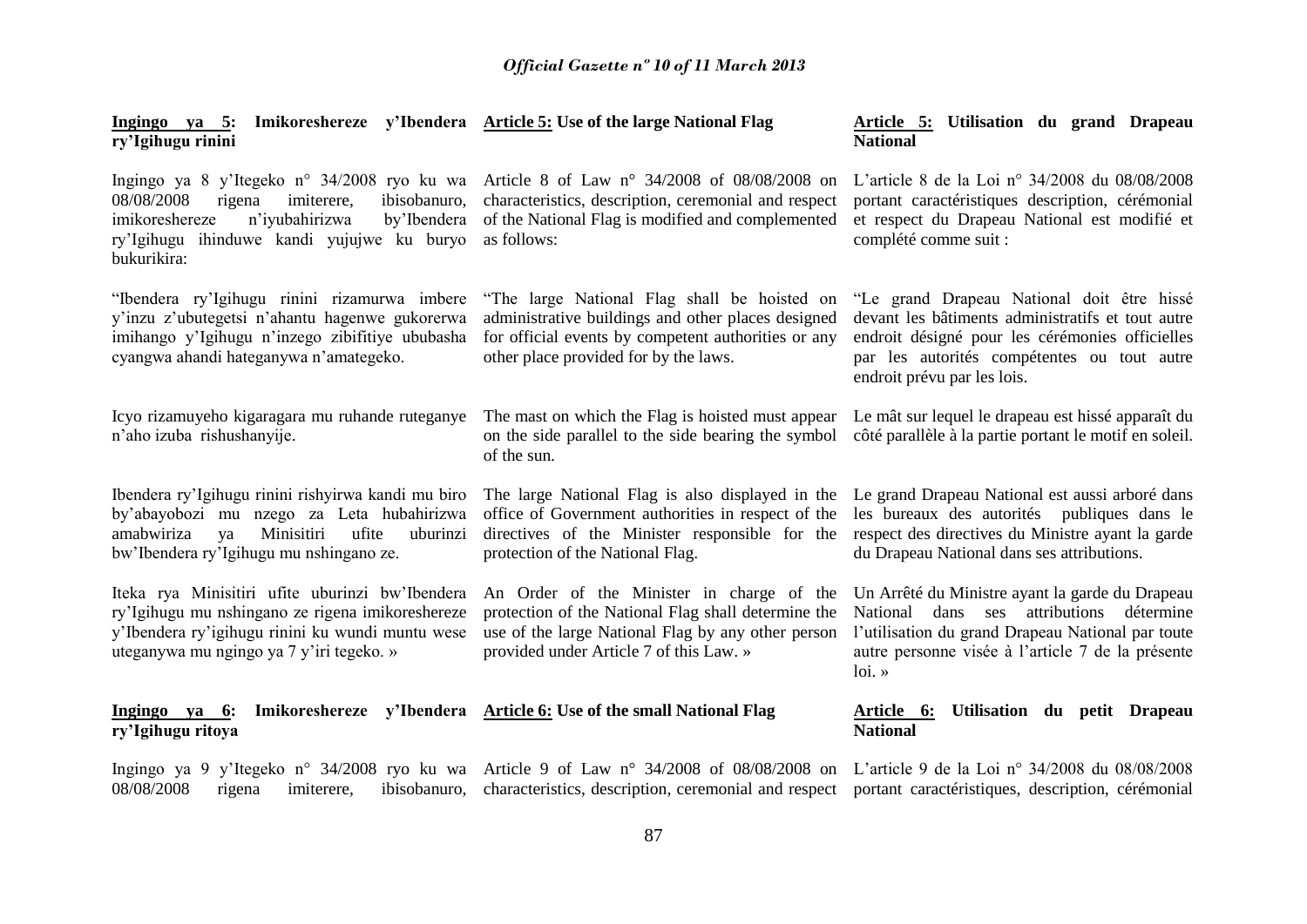imikoreshereze n'iyubahirizwa ry'Igihugu ihinduwe kandi yujujwe ku buryo as follows: bukurikira:

"Umuyobozi mu nzego za Leta yemerewe gushyira "A Government authority is entitled to display the ku biro bye Ibendera ry'Igihugu ritoya.

Umukuru w'Igihugu, Intumwa yihariye mu The Head of State, a Special Envoy representing mahanga ihagarariye Umukuru w'Igihugu, Ambasaderi w'u Rwanda, Konsili w'u Rwanda mu gihugu kitarimo Ambasade y'u Rwanda mu gihe Rwanda has no embassy when discharging his/her ari mu mirimo y'ubukonsili mu bihugu by'amahanga, bashyira Ibendera ry'Igihugu ritoya Flag on their vehicles. ku modoka zibatwaye.

Iteka rya Minisitiri ufite uburinzi bw'Ibendera mu nshingano ze rigena imikoreshereze y'Ibendera ry'Igihugu ritoya ku wundi muntu wese uteganywa mu ngingo ya 7 y'iri tegeko. »

# **ry'Igihugu ryururutswa**

Ingingo ya 10 y'itegeko n° 34/2008 ryo ku wa Article 10 of Law n° 34/2008 of 08/08/2008 on 08/08/2008 rigena imiterere, ibisobanuro, imikoreshereze n'iyubahirizwa by'Ibendera ry'Igihugu ihinduwe kandi yujujwe ku buryo as follows: bukurikira:

"Ibendera ry'Igihugu ntiryururutswa keretse iyo:

- 1° ricitse:
- 2° rishaje;
- 3° ryanduye;

small National Flag on his/her desk.

the Head of State abroad, an Ambassador of Rwanda, a Consul of Rwanda in a country where duties as a consul shall display the small National

An Order of the Minister responsible for the protection of the National Flag shall determine the use of the small National Flag by any other person provided under Article 7 of this Law. »

## **Ingingo ya 7: Impamvu zituma Ibendera Article 7: Circumstances for lowering the National Flag**

characteristics, description, ceremonial and respect of the National Flag is modified and complemented

"The National Flag shall not be lowered unless:

- $1^\circ$  it is torn:
- 2° it becomes worn-out;
- $3^\circ$  it is dirty;

of the National Flag is modified and complemented et respect du Drapeau National est modifié et complété comme suit :

> "Une autorité publique est autorisée à arborer le petit Drapeau National sur son bureau.

> Sont habilités à arborer le petit Drapeau National sur leurs véhicules, le Chef d'Etat l'envoyé spécial représentant le Chef d'Etat à l'étranger, l'Ambassadeur du Rwanda, le Consul du Rwanda dans un pays où le Rwanda n'a pas d'ambassade lorsqu'il exerce les fonctions de Consul.

> Un Arrêté du Ministre ayant la garde du Drapeau National dans ses attributions détermine l'utilisation du petit Drapeau National par toute autre personne visée à l'article 7 de la présente  $\ln x$

## **Article 7: Circonstances pour descendre le Drapeau National**

L'article 10 de la Loi n° 34/2008 du 08/08/2008 portant caractéristiques, description, cérémonial et respect du Drapeau National est modifié et complété comme suit :

"Le Drapeau National est toujours hissé. Il ne peut être redescendu que lorsque :

- 1° il est déchiré ;
- 2° il est usé ;
- 3° il est souillé;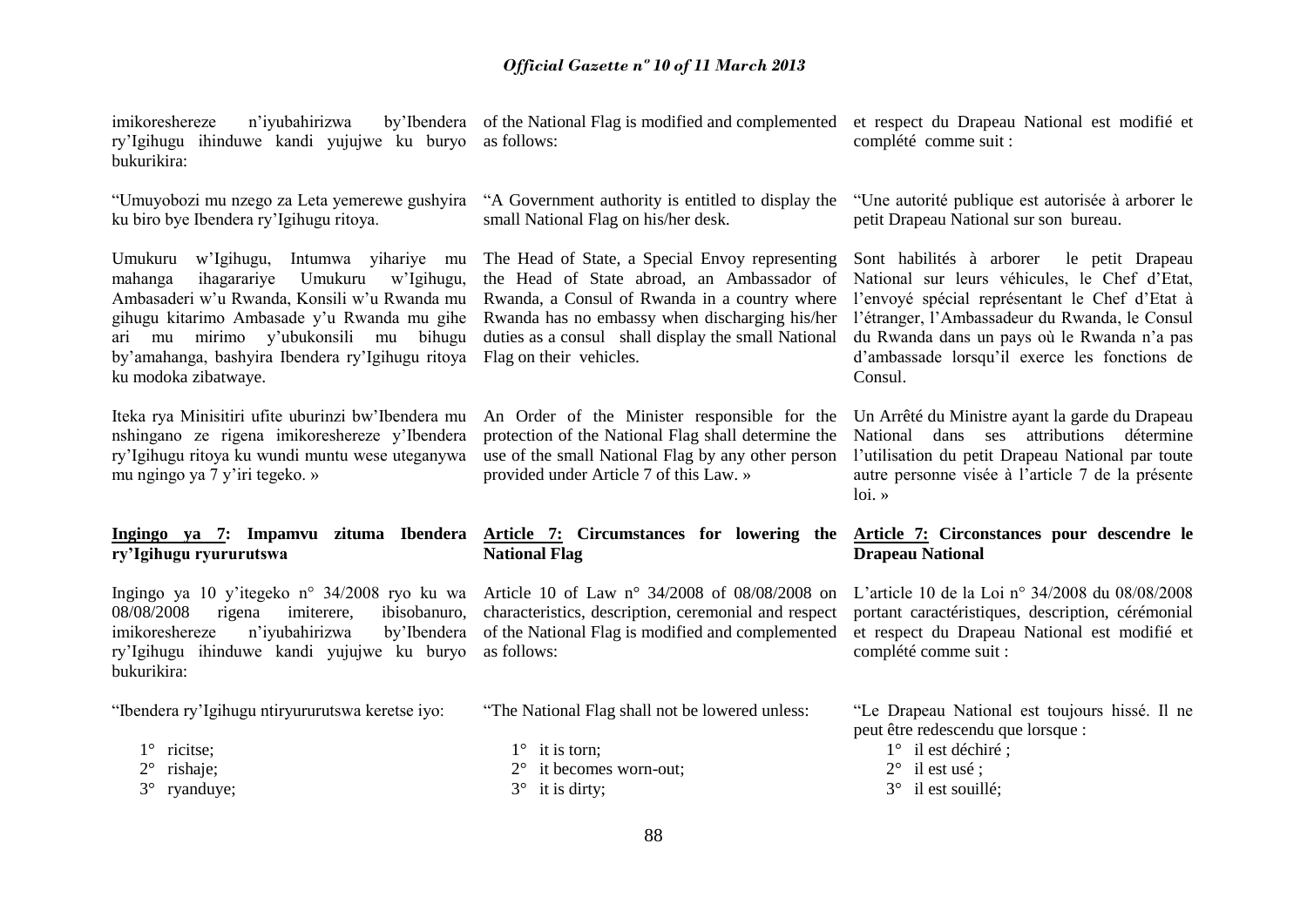4° ricuyutse;

5° imihango ryakoreshejwemo irangiye. »

## **Ingingo ya 8: Kurahirira imbere y'ibendera ry'Igihugu**

Ingingo ya 13 y'Itegeko n° 34/2008 ryo ku wa 08/08/2008 rigena imiterere, ibisobanuro, imikoreshereze n'iyubahirizwa by'Ibendera ry'Igihugu ihinduwe kandi yujujwe ku buryo bukurikira:

"Umuntu wese urahira imbere y'Ibendera ry'Igihugu arahira arifatishije ikiganza cy'ibumoso azamuye ukuboko kw'iburyo akarambura ikiganza hejuru.

Umuntu ufite ubumuga usabwa adashobora kubahiriza ibiteganywa n'igika cya of office before the National Flag cannot comply mbere cy'iyi ngingo, araryambikwa.»

**Ingingo ya 9: Imikoreshereze y'Ibendera ry'Igihugu igihe cy'imihango y'ishyingura**

Ingingo ya 14 y'Itegeko n° 34/2008 ryo ku wa Article 14 of Law n° 34/2008 of 08/08/2008 on 08/08/2008 rigena imiterere, ibisobanuro, imikoreshereze n'iyubahirizwa by'Ibendera ry'Igihugu ihinduwe kandi yujujwe ku buryo bukurikira:

- 4° it loses its texture color;
- 5° when functions in which it was used come to an end. »

## **Article 8: Taking oath of office before the National Flag**

Article 13 of Law n° 34/2008 of 08/08/2008 on the characteristics, description, ceremonial and respect of the National Flag is modified and complemented as follows:

"Any person taking the oath of office before the National Flag holds the National Flag with his/her left hand and raises the right hand.

kurahira In case a person with disability obliged to take oath with the provisions of paragraph One of this Article, he/she shall be caused to wear it. »

**Article 9: Use of the National Flag at burial** 

characteristics, description, ceremonial and respect of the National Flag is modified and complemented

#### 4° les couleurs sont altérées;

5° les cérémonies dans lesquelles il était utilisé touchent à leur fin. »

## **Article 8: Prestation de serment devant le Drapeau National**

L'article 13 de la Loi n° 34/2008 du 08/08/2008 portant caractéristiques, description, cérémonial et respect du Drapeau National est modifié et complété comme suit :

"Toute personne prêtant serment devant le Drapeau National prend par sa main gauche le Drapeau national et lève sa main droite.

Au cas où une personne devant prêter serment devant le Drapeau National a un handicap et ne peut pas se conformer aux dispositions de l'alinéa premier du présent article, on le lui fait porter. »

## **Article 9: Utilisation du Drapeau National dans les cérémonies funéraires**

L'article 14 de la Loi n° 34/2008 du 08/08/2008 portant caractéristiques, description, cérémonial et respect du Drapeau National est modifié et complété comme suit :

"Mu ishyingura, Ibendera ry'Igihugu rinini "At burial ceremonies, the large National Flag may rishobora gukoreshwa mu gutwikira isanduku irimo be used to cover the coffin containing the dead Drapeau National peut être utilisé pour couvrir le

**ceremonies** 

as follows:

"Au cours des cérémonies funéraires, le grand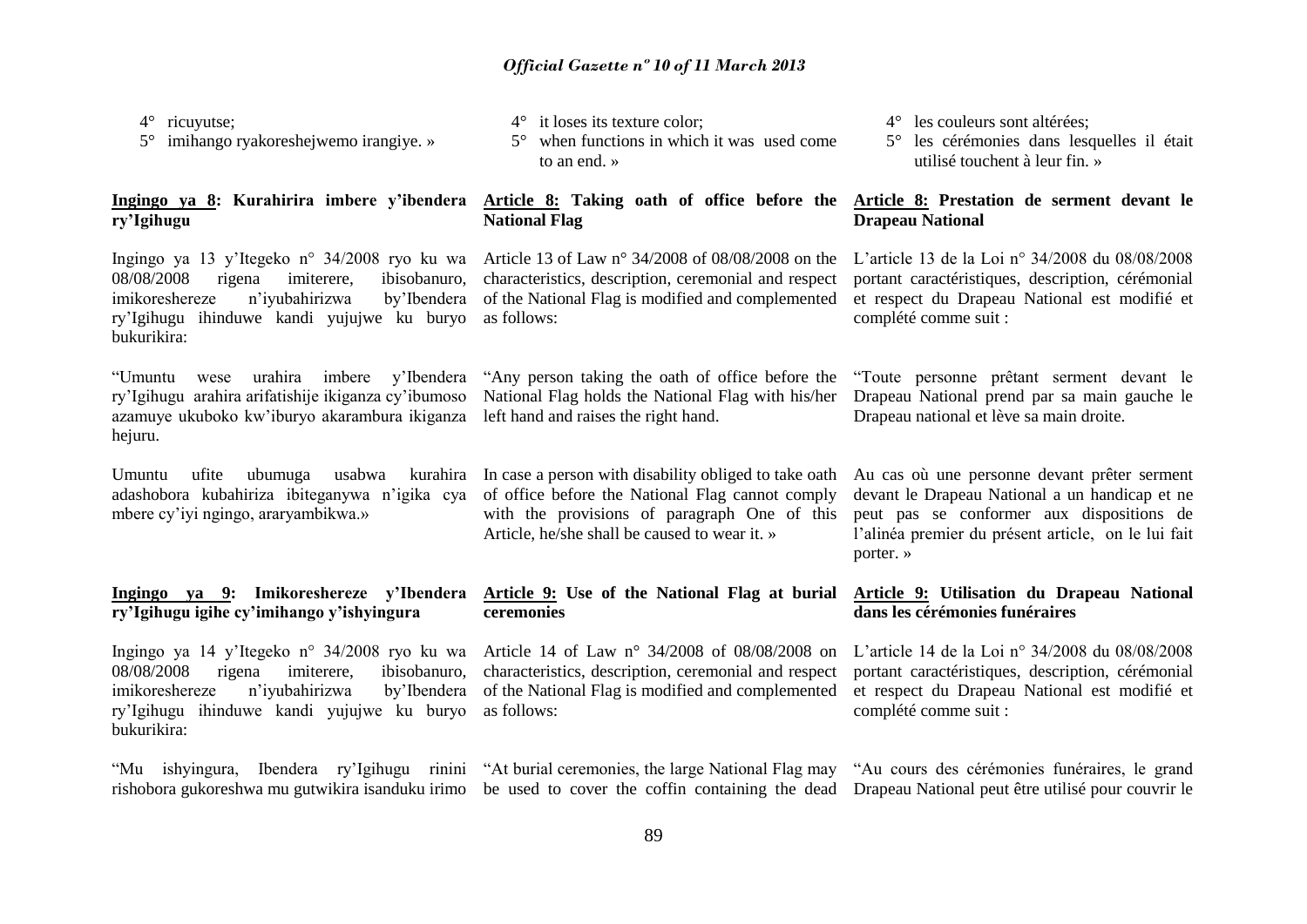| umurambo.                                                                                                                                                                                                          | body.                                                                                                                                                                                    | cercueil contenant le cadavre.                                                                                                                                                                      |
|--------------------------------------------------------------------------------------------------------------------------------------------------------------------------------------------------------------------|------------------------------------------------------------------------------------------------------------------------------------------------------------------------------------------|-----------------------------------------------------------------------------------------------------------------------------------------------------------------------------------------------------|
| Icyo gihe Ibendera ry'Igihugu rigomba kugerekwa<br>hejuru y'isanduku ridakora ku butaka kandi<br>ntihagire ikintu kigerekwa hejuru yaryo.                                                                          | In that case the National Flag must cover the coffin<br>and should not touch the ground and nothing else<br>should be put on top of it.                                                  | Dans ce cas, le Drapeau National doit couvrir le<br>cercueil et ne doit pas toucher le sol et rien<br>d'autre ne doit être posé au-dessus.                                                          |
| Mu gihe cyo kururutsa umurambo mu mva<br>Ibendera ry'Igihugu rikurwaho.                                                                                                                                            | The National Flag shall be removed when lowering<br>the dead body into the tomb.                                                                                                         | Lorsqu'on descend le cadavre dans le tombeau,<br>le Drapeau National est enlevé.                                                                                                                    |
| Iteka rya Perezida rigena urutonde rw'abarebwa<br>n'iyi ngingo."                                                                                                                                                   | A Presidential Order shall determine the list of<br>persons concerned by this Article."                                                                                                  | Un Arrêté Présidentiel détermine la liste des<br>personnes concernées par le présent article. »                                                                                                     |
| bw'Ibendera<br><b>Uburinzi</b><br>Ingingo<br>10:<br>ya<br>ry'Igihugu                                                                                                                                               | <b>Article 10: Protection of the National Flag</b>                                                                                                                                       | <b>Article 10: Garde du Drapeau National</b>                                                                                                                                                        |
| Ingingo ya 20 y'Itegeko n° 34/2008 ryo ku wa<br>08/08/2008<br>ibisobanuro,<br>rigena<br>imiterere.<br>n'iyubahirizwa<br>imikoreshereze<br>by'Ibendera<br>ry'Igihugu ihinduwe kandi yujujwe ku buryo<br>bukurikira: | Article 20 of Law n° 34/2008 of 08/08/2008 on<br>characteristics, description, ceremonial and respect<br>of the National Flag is modified and complemented<br>as follows:                | L'article 20 de la Loi n° 34/2008 du 08/08/2008<br>portant caractéristiques, description, cérémonial<br>et respect du Drapeau National est modifié et<br>complété comme suit :                      |
| "Iteka rya Minisitiri w'Intebe rigena Minisiteri<br>ifite uburinzi bw'Ibendera ry'Igihugu<br>mu<br>nshingano zayo. Iyi Minisiteri niyo<br>itanga<br>uburenganzira bwo kurikora. »                                  | "An Order of the Prime Minister shall determine<br>the Ministry responsible for the protection of the<br>National Flag. Such Ministry shall grant the<br>authorization for its making. » | "Un Arrêté du Premier Ministre détermine le<br>Ministère ayant la garde du Drapeau National<br>dans ses attributions. Ledit Ministère est habilité<br>à donner l'autorisation pour sa confection. » |
| Ingingo ya 11: Ububiko bw'ibendera ry'Igihugu<br>ryagaragayeho inenge                                                                                                                                              | Article 11: Place for keeping the National Flag<br>characterized by defects                                                                                                              | Article 11: Lieu<br>de la conservation du<br><b>Drapeau National défectueux</b>                                                                                                                     |
| Ingingo ya 23 y'Itegeko n° 34/2008 ryo ku wa<br>imiterere,<br>ibisobanuro,<br>08/08/2008<br>rigena<br>imikoreshereze<br>n'iyubahirizwa<br>by'Ibendera<br>ry'Igihugu ihinduwe kandi yujujwe ku buryo<br>bukurikira: | Article 23 of Law n° 34/2008 of 08/08/2008 on<br>characteristics, description, ceremonial and respect<br>of the national flag is modified and complemented<br>as follows:                | L'article 23 de la Loi n° 34/2008 du 08/08/2008<br>portant caractéristiques, description, cérémonial<br>et respect du Drapeau National est modifié et<br>complété comme suit :                      |
|                                                                                                                                                                                                                    |                                                                                                                                                                                          |                                                                                                                                                                                                     |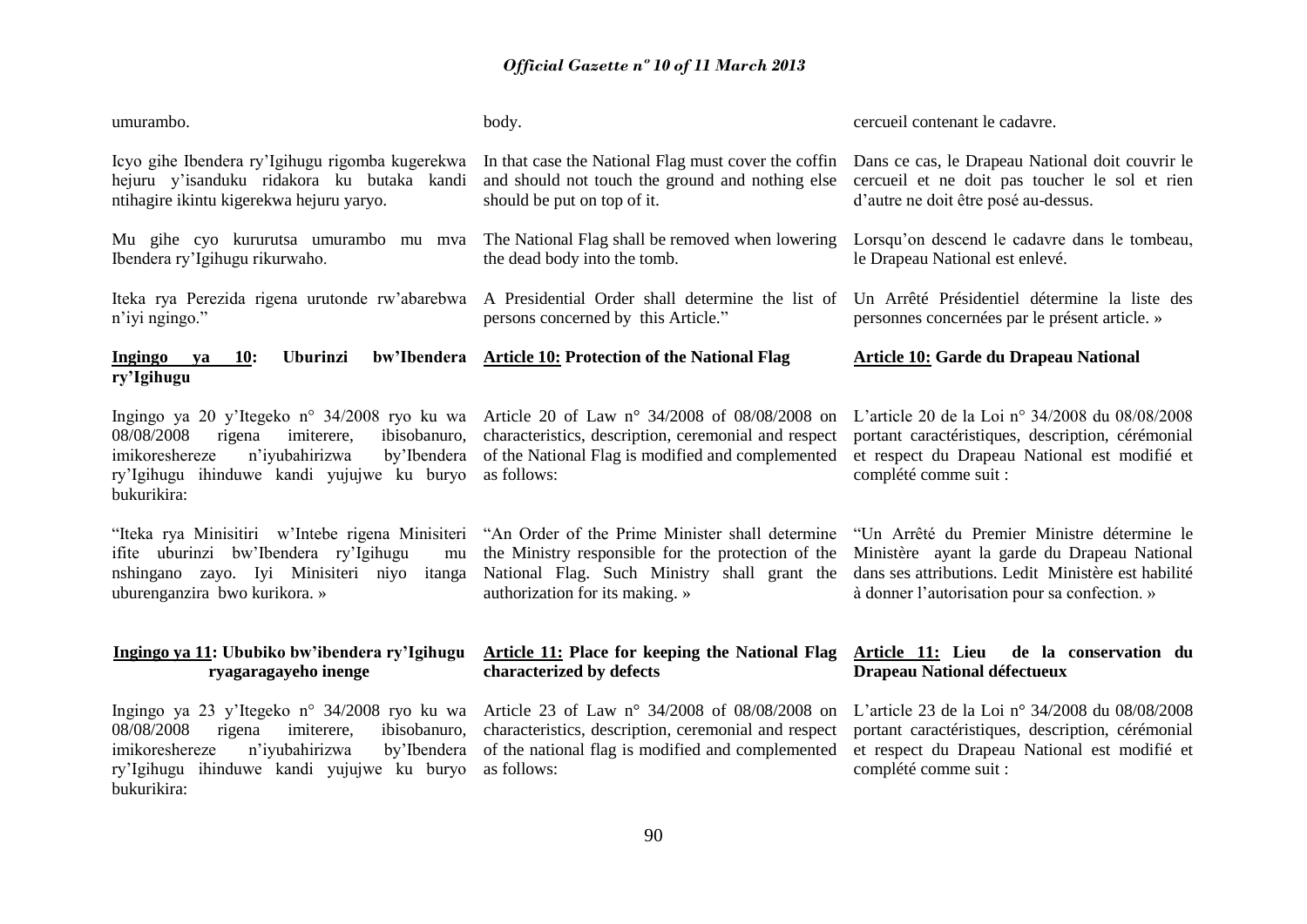"Ibendera ry'Igihugu ryose rigaragayeho imwe mu nenge zivugwa mu ngingo ya 22 y'iri tegeko rishyingurwa hakurikijwe amabwiriza ya Minisitiri ufite uburinzi bw'ibendera ry'Igihugu mu nshingano ze."

#### **Ingingo ya 12: Ikiguzi cy'Ibendera ry'Igihugu**

Ingingo ya 25 y'Itegeko n° 34/2008 ryo ku wa Article 25 of Law n° 34/2008 of 08/08/2008 on 08/08/2008 rigena imiterere, ibisobanuro, imikoreshereze n'iyubahirizwa ry'Igihugu ihinduwe kandi yujujwe ku buryo bukurikira:

"Ikiguzi cy'Ibendera ry'Igihugu gishyirwaho n'Iteka rya Minisitiri ufite uburinzi bw'Ibendera ry'Igihugu mu nshingano ze."

**UMUTWE WA VII: IBIHANO**

# **Ibendera ry'Igihugu**

Ingingo ya 31 y'Itegeko n° 34/2008 ryo kuwa Article 31 of Law n° 34/2008 of 08/08/2008 on 08/08/2008 rigena imiterere, ibisobanuro, imikoreshereze n'iyubahirizwa by'Ibendera ry'Igihugu ihinduwe kandi yujujwe ku buryo bukurikira:

"Umuntu wese utubahiriza Ibendera ry'Igihugu "Any person failing to respect the National Flag n'imikoreshereze varyo amategeko ahana. »

"Any National Flag characterized by any of the defects provided under Article 22 of this Law is kept in accordance with the instructions of the Minister responsible for the protection of the National Flag."

#### **Article 12: Cost of the National Flag**

characteristics, description, ceremonial and respect by Ibendera of the National Flag is modified and complemented as follows:

> "The cost of the National Flag is set by the Minister responsible for the protection of the National Flag."

#### **CHAPTER VII: PENALTIES**

## **Ingingo ya 13: Ibihano ku muntu utubahiriza Article 13: Penalties to a person failing to respect the National Flag**

characteristics, description, ceremonial and respect of the National Flag is modified and complemented as follows:

ahanwa hakurikijwe and its use shall be punished in accordance with the Penal Code. »

"Tout Drapeau National présentant l'un des défauts visés à l'article 22 de la présente loi est gardé conformément aux instructions du Ministre ayant la garde du Drapeau National dans ses attributions."

#### **Article 12: Prix du Drapeau National**

L'article 25 de la Loi n° 34/2008 du 08/08/2008 portant caractéristiques, description, cérémonial et respect du Drapeau National est modifié et complété comme suit :

"Le prix du Drapeau National est fixé par Arrêté du Ministre ayant la garde du Drapeau National dans ses attributions. »

## **CHAPITRE VII : PEINES**

## **Article 13: Peines pour une personne ne respectant pas le Drapeau National**

L'article 31 de la Loi n° 34/2008 du 08/08/2008 portant caractéristiques, description, cérémonial et respect du Drapeau National est modifié et complété comme suit :

"Toute personne ne respectant pas le Drapeau National et son usage est punie conformément au Code Pénal. »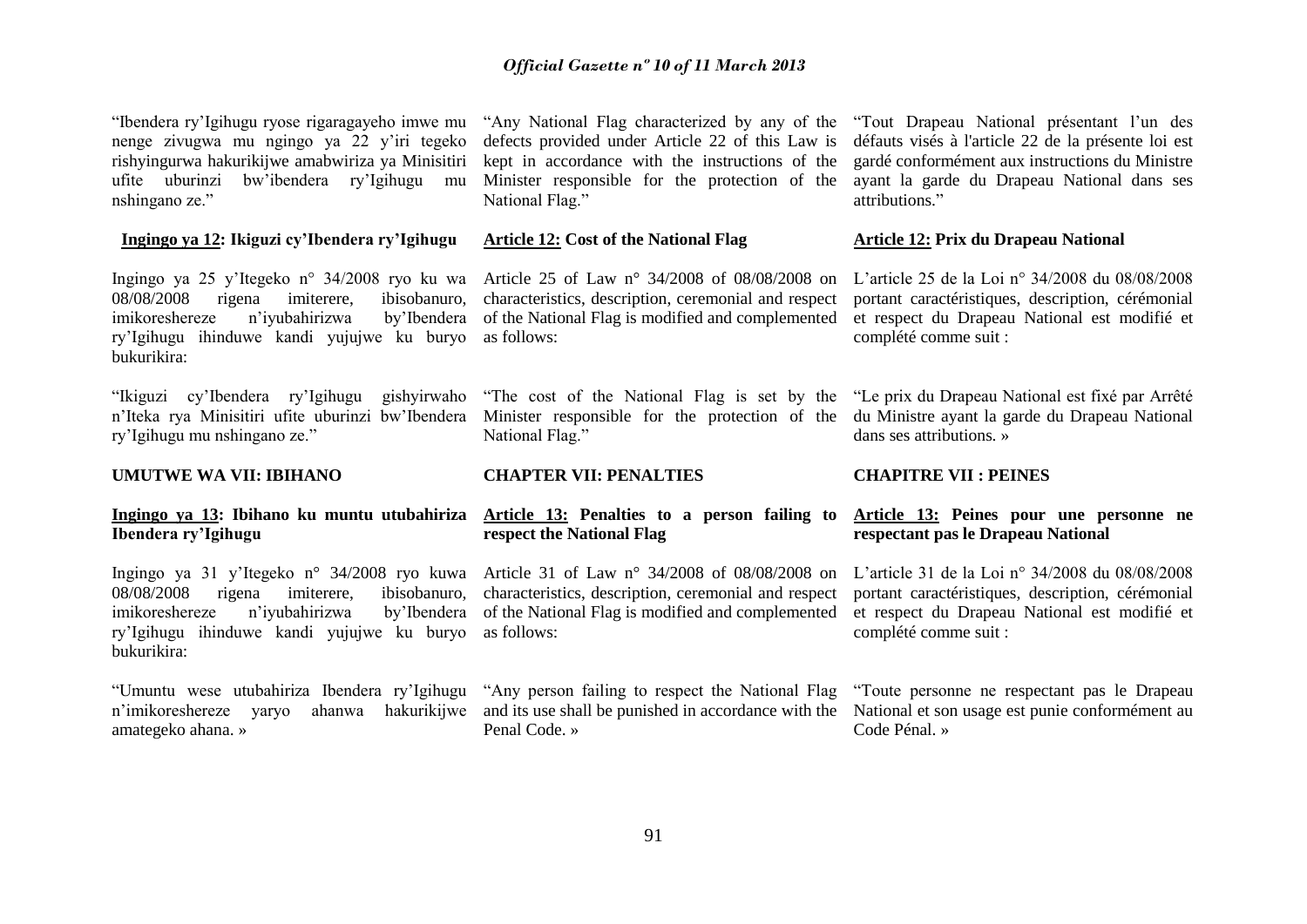| Ingingo ya 14: Itegurwa, isuzumwa n'itorwa                                    | <b>Article 14: Drafting, consideration and adoption</b> | Article 14: Initiation, examen et adoption de      |
|-------------------------------------------------------------------------------|---------------------------------------------------------|----------------------------------------------------|
| ry'iri tegeko                                                                 | of this Law                                             | la présente loi                                    |
| Iri tegeko ryateguwe, risuzumwa kandi ritorwa mu                              | This Law was drafted, considered and adopted in         | La présente loi a été initiée, examinée et adoptée |
| rurimi rw'Ikinyarwanda.                                                       | Kinyarwanda.                                            | en Kinyarwanda.                                    |
| Ingingo ya 15: Ivanywaho ry'ingingo<br>z'amategeko zinyuranyije n' iri tegeko | <b>Article 15: Repealing provision</b>                  | <b>Article 15: Disposition abrogatoire</b>         |
| Ingingo zose z'amategeko abanziriza iri kandi                                 | All prior legal provisions inconsistent with this       | Toutes les dispositions légales antérieures        |
| zinyuranyije na ryo zivanyweho.                                               | Law are hereby repealed.                                | contraires à la présente la loi sont abrogées.     |
| Ingingo ya 16: Igihe iri tegeko ritangira<br>gukurikizwa                      | <b>Article 16: Commencement</b>                         | Article 16: Entrée en vigueur                      |
| Iri tegeko ritangira gukurikizwa ku munsi                                     | This Law shall come into force on the date of its       | La présente loi entre en vigueur le jour de sa     |
| ritangarijweho mu Igazeti ya Leta ya Repubulika                               | publication in the Official Gazette of the Republic     | publication au Journal Officiel de la République   |
| y'u Rwanda.                                                                   | of Rwanda.                                              | du Rwanda.                                         |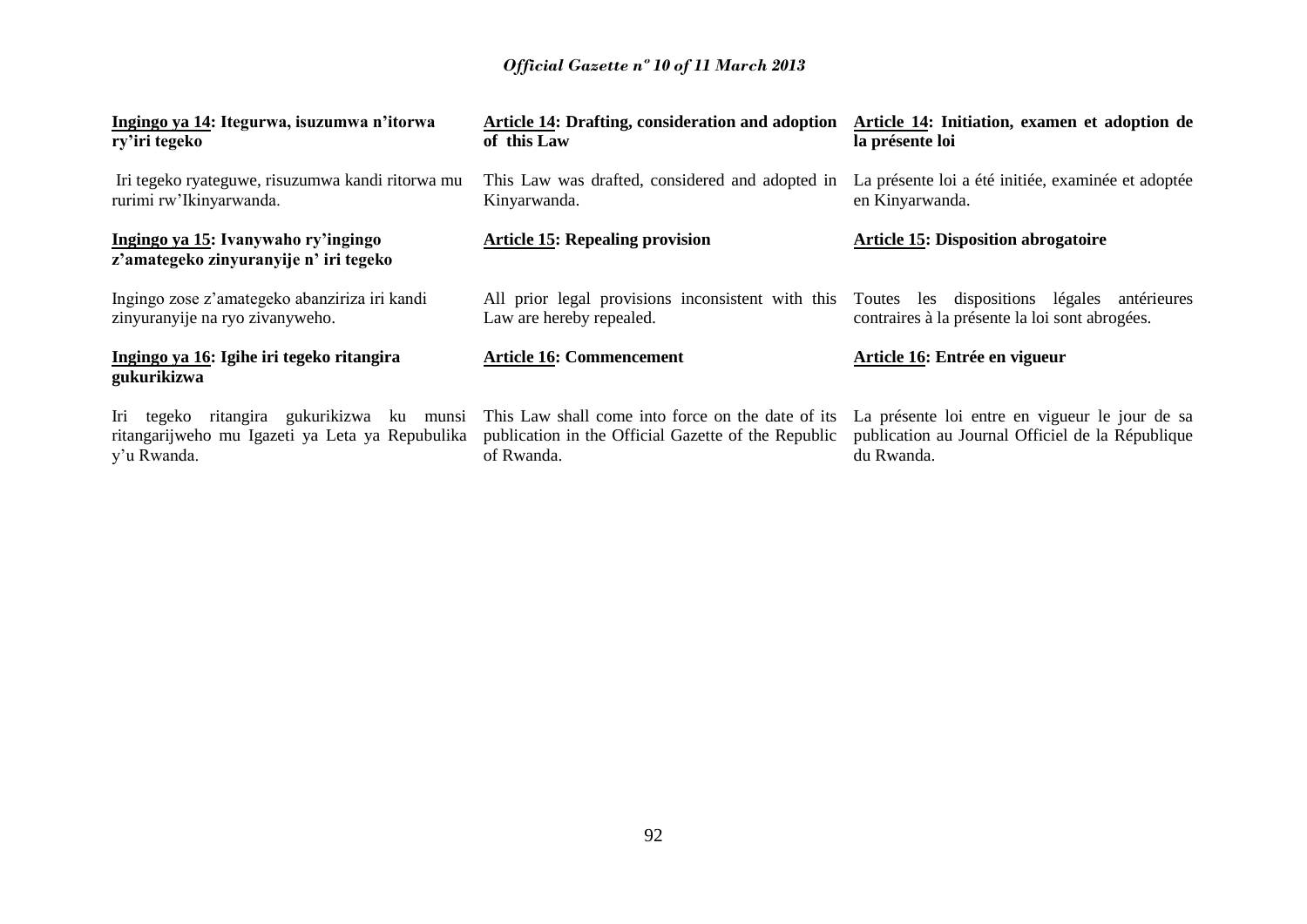Kigali, kuwa **27/02/2013**

Kigali, on **27/02/2013**

Kigali, le **27/02/2013** 

**(sé) KAGAME Paul** Perezida wa Repubulika

**(sé) KAGAME Paul** President of the Republic

## **(sé) KAGAME Paul** Président de la République

**(sé) Dr. HABUMUREMYI Pierre Damien** Minisitiri w'Intebe

**Bibonywe kandi bishyizweho Ikirango cya Repubulika:**

**Seen and sealed with the Seal of the Republic:**

**(sé) Dr. HABUMUREMYI Pierre Damien** Prime Minister

**(sé) Dr. HABUMUREMYI Pierre Damien** Premier Ministre

**Vu et scellé du Sceau de la République:**

**(sé) KARUGARAMA Tharcisse** Minisitri w'Ubutabera/ Intumwa Nkuru ya Leta

**(sé) KARUGARAMA Tharcisse** Minister of Justice/Attorney General

**(sé) KARUGARAMA Tharcisse** Ministre de la Justice/Garde des Sceaux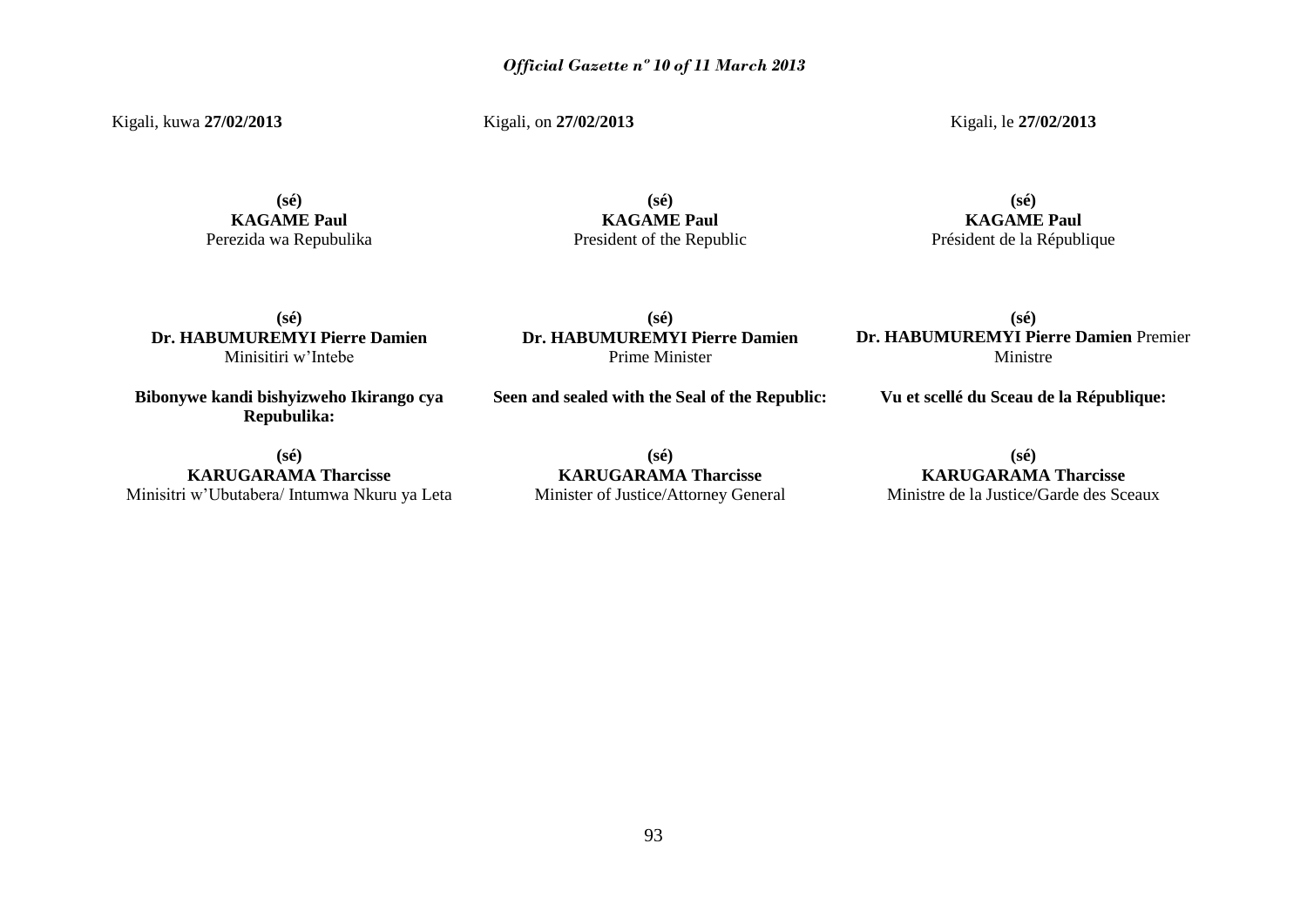| ITEGEKO N° 07/2013 RYO KUWA 27/02/2013 LAW N° 07/2013 OF 27/02/2013 MODIFYING LOI N° 07/2013 DU 27/02/2013 MODIFIANT |                                                                              |                     |
|----------------------------------------------------------------------------------------------------------------------|------------------------------------------------------------------------------|---------------------|
| RIHINDURA KANDI RYUZUZA ITEGEKO AND COMPLEMENTING LAW N° 19/2008 ET COMPLETANT LA LOI N° 19/2008 DU                  |                                                                              |                     |
| N° 19/2008 RYO KU WA 14/07/2008 RIGENA OF 14/07/2008 ON CHARACTERISTICS 14/07/2008                                   |                                                                              | <b>PORTANT</b>      |
| <b>IMITERERE</b>                                                                                                     | N'IYUBAHIRIZWA AND CEREMONIES OF THE NATIONAL CARACTERISTIQUES ET CEREMONIAL |                     |
| <b>RY'INDIRIMBO Y'IGIHUGU</b>                                                                                        | <b>ANTHEM</b>                                                                | DE L'HYMNE NATIONAL |

| <b>ISHAKIRO</b>                                                                                                                                      | <b>TABLE OF CONTENTS</b>                                       | <b>TABLE DES MATIERES</b>                                       |
|------------------------------------------------------------------------------------------------------------------------------------------------------|----------------------------------------------------------------|-----------------------------------------------------------------|
| Ingingo ya mbere: Uburyo Indirimbo y'Igihugu<br>yubahirizwa                                                                                          | Article One: Ceremonies of the National<br>Anthem              | Article premier: Cérémonial de l'Hymne<br><b>National</b>       |
| Ingingo ya 2: Uburinzi bw'indirimbo y'Igihugu                                                                                                        | <b>Article 2: Preservation of the National Anthem</b>          | Article 2: Sauvegarde de l'Hymne National                       |
| Ingingo ya 3: Uburyo Indirimbo y'Igihugu<br>iririmbwa                                                                                                | <b>Article 3: Singing of the National Anthem</b>               | Article 3: Exécution de l'hymne national                        |
| Ingingo ya 4: Uburenganzira ku ndirimbo Article 4: Property of the National Anthem<br>y'Igihugu                                                      |                                                                | <b>Article 4: Propriété de l'Hymne National</b>                 |
| Ingingo ya 5: Ibihano ku muntu utubahiriza Article 5: Penalties to a person failing to Article 5: Peines pour une personne ne<br>Indirimbo y'Igihugu | respect the National Anthem                                    | respectant pas l'Hymne National                                 |
| Ingingo ya 6: Itegurwa, isuzumwa n'itorwa<br>ry'iri tegeko                                                                                           | Article 6: Drafting, consideration and adoption<br>of this Law | Article 6: Initiation, examen et adoption de la<br>présente loi |
| Ingingo ya 7: Ivanwaho ry'ingingo z'amategeko Article 7: Repealing provision<br>zinyuranyije n'iri tegeko                                            |                                                                | <b>Article 7: Disposition abrogatoire</b>                       |
| Ingingo ya 8: Igihe iri tegeko ritangira<br>gukurikizwa                                                                                              | <b>Article 8: Commencement</b>                                 | Aricle 8: Entrée en vigueur                                     |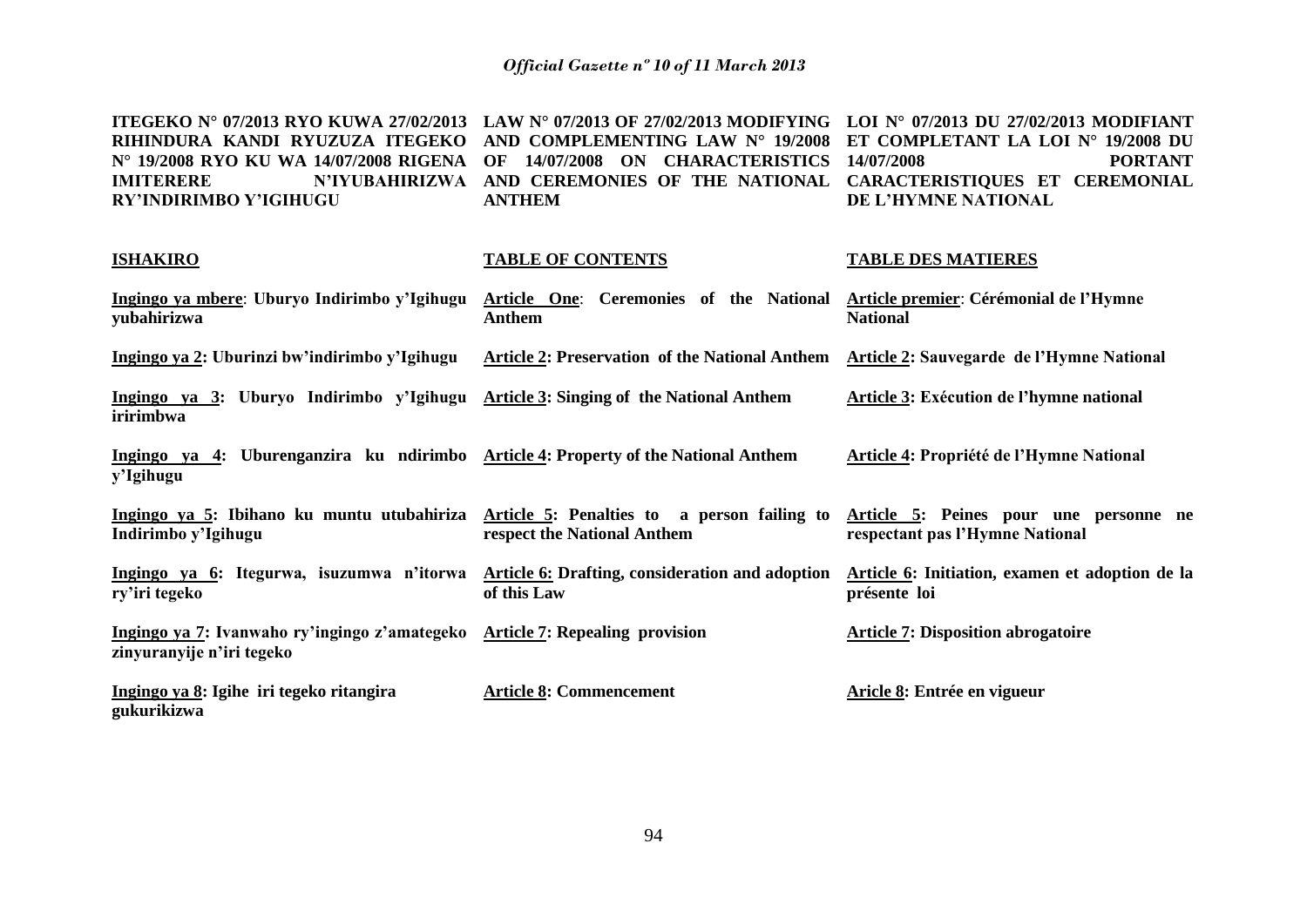| ITEGEKO Nº 07/2013 RYO KUWA 27/02/2013<br>RIHINDURA KANDI RYUZUZA ITEGEKO<br>N° 19/2008 RYO KU WA 14/07/2008 RIGENA<br><b>N'IYUBAHIRIZWA</b><br><b>IMITERERE</b><br>RY'INDIRIMBO Y'IGIHUGU                                                             | LAW N° 07/2013 OF 27/02/2013 MODIFYING<br>AND COMPLEMENTING LAW N° 19/2008<br>14/07/2008 ON CHARACTERISTICS<br>OF<br>AND CEREMONIES OF THE NATIONAL<br><b>ANTHEM</b>        | LOI N° 07/2013 DU 27/02/2013 MODIFIANT<br>ET COMPLETANT LA LOI N° 19/2008 DU<br>14/07/2008<br><b>PORTANT</b><br>CARACTERISTIQUES ET CEREMONIAL<br>DE L'HYMNE NATIONAL                             |
|--------------------------------------------------------------------------------------------------------------------------------------------------------------------------------------------------------------------------------------------------------|-----------------------------------------------------------------------------------------------------------------------------------------------------------------------------|---------------------------------------------------------------------------------------------------------------------------------------------------------------------------------------------------|
| Twebwe, KAGAME Paul,<br>Perezida wa Repubulika;                                                                                                                                                                                                        | We, KAGAME Paul,<br>President of the Republic;                                                                                                                              | <b>Nous, KAGAME Paul,</b><br>Président de la République;                                                                                                                                          |
| <b>INTEKO ISHINGA AMATEGEKO YEMEJE</b><br>NONE NATWE DUHAMIJE, DUTANGAJE<br><b>ITEGEKO</b><br><b>RITYA</b><br><b>RITEYE</b><br><b>KANDI</b><br><b>DUTEGETSE</b><br><b>RYANDIKWA</b><br>KO<br>MU<br>IGAZETI YA LETA YA REPUBULIKA Y'U<br><b>RWANDA.</b> | THE PARLIAMENT HAS ADOPTED AND<br>WE SANCTION, PROMULGATE<br><b>THE</b><br>FOLLOWING LAW AND ORDER IT BE<br>PUBLISHED IN THE OFFICIAL GAZETTE<br>OF THE REPUBLIC OF RWANDA. | LE PARLEMENT A ADOPTE ET NOUS<br>SANCTIONNONS, PROMULGUONS LA LOI<br>DONT LA TENEUR SUIT ET ORDONNONS<br><b>QU'ELLE SOIT PUBLIEE AU JOURNAL</b><br>OFFICIEL DE LA REPUBLIQUE DU<br><b>RWANDA.</b> |
|                                                                                                                                                                                                                                                        |                                                                                                                                                                             |                                                                                                                                                                                                   |
| <b>INTEKO ISHINGA AMATEGEKO:</b>                                                                                                                                                                                                                       | THE PARLIAMENT:                                                                                                                                                             | <b>LE PARLEMENT:</b>                                                                                                                                                                              |
| Umutwe w'Abadepite mu nama yawo yo ku wa 19<br>Ugushyingo 2012;                                                                                                                                                                                        | The Chamber of Deputies, in its session of 19<br>November 2012;                                                                                                             | La Chambre des Députés, en sa séance du 19<br>novembre 2012;                                                                                                                                      |
| Ishingiye ku Itegeko Nshinga rya Repubulika y'u<br>Rwanda ryo ku wa 04 Kamena 2003 nk'uko<br>ryavuguruwe kugeza ubu, cyane cyane mu ngingo<br>zaryo, iya 6, iya 62, iya 66, iya 67 iya 90, iya 92,<br>iya 93, iya 94, iya 108, iya 118 n'iya 201;      | Pursuant to the Constitution of the Republic of<br>Rwanda of 04 June 2003 as amended to date,<br>especially in Articles 6, 62, 66, 67, 90, 92, 93, 94,<br>108, 118 and 201; | Vu la Constitution de la République du Rwanda<br>du 04 juin 2003 telle que révisée à ce jour,<br>spécialement en ses articles 6, 62, 66, 67, 90, 92,<br>93, 94, 108, 118 et 201;                  |
| Ishingiye ku Itegeko ngenga n° 01/2012/OL ryo<br>kuwa 02/05/2012 rishyiraho Igitabo cy'Amategeko<br>ahana, cyane cyane mu ngingo zaryo iya 535, iya<br>536 n'iya 537;                                                                                  | Pursuant to the Organic Law $n^{\circ}$ 01/2012/OL of<br>02/05/2012 instituting the Penal Code, especially<br>in Articles 535, 536 and 537;                                 | Vu la Loi Organique nº 01/2012/OL du<br>02/05/2012 portant Code Pénal, spécialement en<br>ses articles 535, 536 et 537;                                                                           |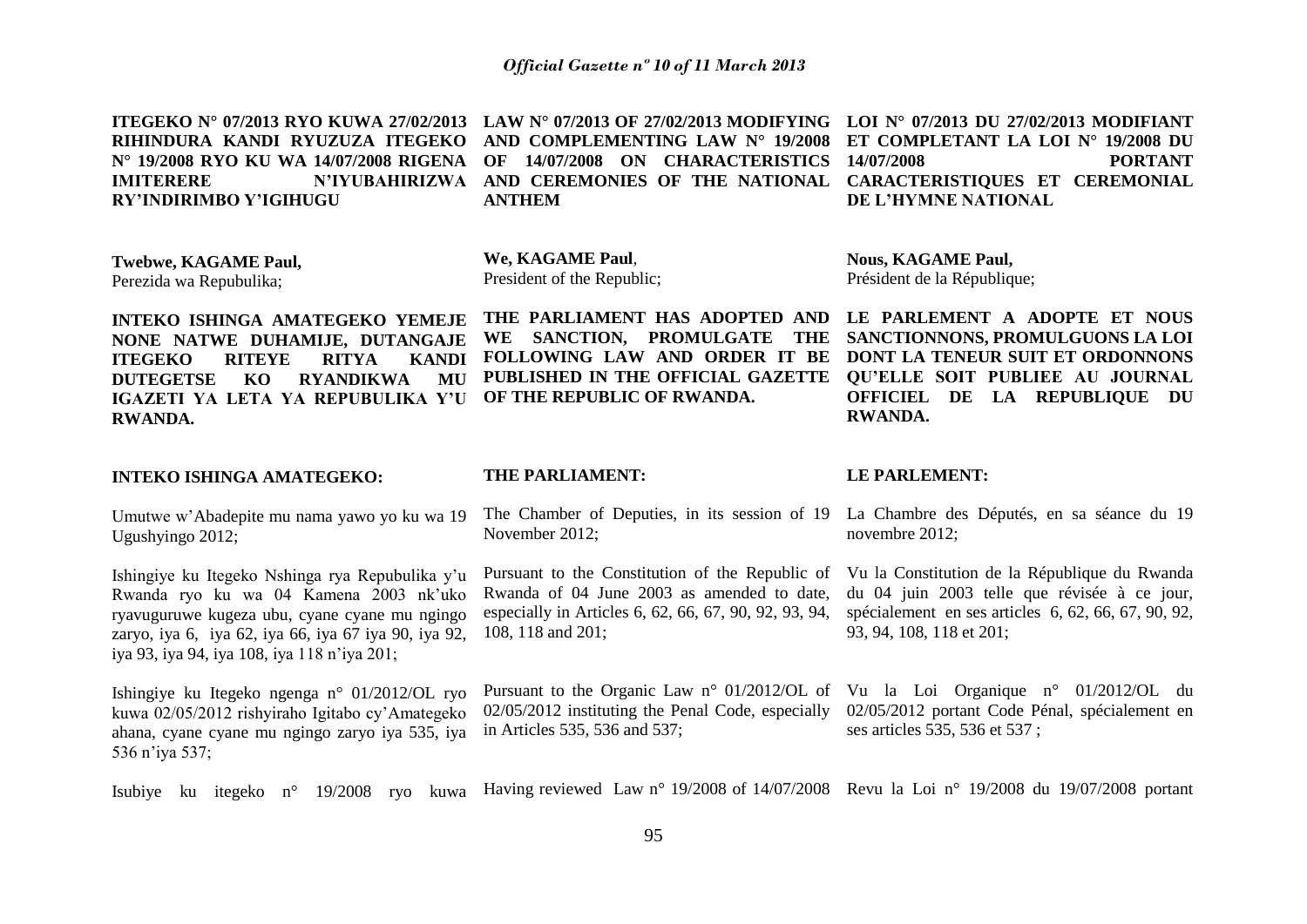14/07/2008 rigena imiterere n'iyubahirizwa on characteristics and ceremonies of the National caractéristiques et cérémonial de l'Hymne by'Indirimbo y'Igihugu, cyane cyane mu ngingo Anthem, especially in Articles 5, 6 and7; zaryo iya 5, iya 6 n'iya 7 ; National, spécialement en ses article 5, 6 et 7;

| YEMEJE:                                                                                                                                                               | <b>ADOPTS:</b>                                                                                                                                                                                              | <b>ADOPTE:</b>                                                                                                |
|-----------------------------------------------------------------------------------------------------------------------------------------------------------------------|-------------------------------------------------------------------------------------------------------------------------------------------------------------------------------------------------------------|---------------------------------------------------------------------------------------------------------------|
| Ingingo ya mbere: Uburyo Indirimbo y'Igihugu<br>yubahirizwa                                                                                                           | <b>Article One:</b> Ceremonies of the National<br><b>Anthem</b>                                                                                                                                             | <b>Article premier: Cérémonial de l'Hymne</b><br><b>National</b>                                              |
| Ingingo ya 5 y'itegeko n° 19/2008 ryo ku wa<br>14/07/2008<br>rigena imiterere n'iyubahirizwa<br>by'Indirimbo y'Igihugu ihinduwe kandi yujujwe ku<br>buryo bukurikira: | Article 5 of Law n° 19/2008 of 14/07/2008 on L'article 5 de la Loi n° 19/2008 du 14/07/2008<br>characteristics and ceremonies of the National<br>Anthem is modified and complemented as<br>follows:         | portant caractéristiques et cérémonial de l'Hymne<br>National est modifié et complété comme suit:             |
| "Indirimbo y'Igihugu iririmbanwa icyubahiro."                                                                                                                         | "Singing"<br>Anthem<br>the<br>National<br>requires<br>ceremonial respect."                                                                                                                                  | « L'Hymne National est chanté avec un respect<br>cérémonial. »                                                |
| Ingingo ya 2: Uburinzi bw'indirimbo y'Igihugu                                                                                                                         | <b>Article 2: Preservation of the National Anthem Article 2: Sauvegarde de l'Hymne National</b>                                                                                                             |                                                                                                               |
|                                                                                                                                                                       |                                                                                                                                                                                                             |                                                                                                               |
| Itegeko nº 19/2008 ryo kuwa 14/07/2008 rigena<br>imiterere n'iyubahirizwa by'Indirimbo y'Igihugu<br>ryongewemo ingingo ya 5 bis iteye ku buryo<br>bukurikira:         | The Law $n^{\circ}$ 19/2008 of 14/07/2008<br>characteristics and ceremonies of National<br>Anthem is complemented by Article 5 bis worded National est complétée par l'article 5 bis libellé<br>as follows: | on La Loi nº 19/2008 du 14/07/2008<br>portant<br>caractéristiques et cérémonial de<br>l'Hymne<br>comme suit : |
| "Ingingo ya 5 bis: Uburinzi bw'indirimbo<br>y'Igihugu                                                                                                                 | "Article 5 bis: Preservation of the National<br><b>Anthem</b>                                                                                                                                               | de l'Hymne<br><u>« Article 5 bis:</u> Sauvegarde<br><b>National</b>                                           |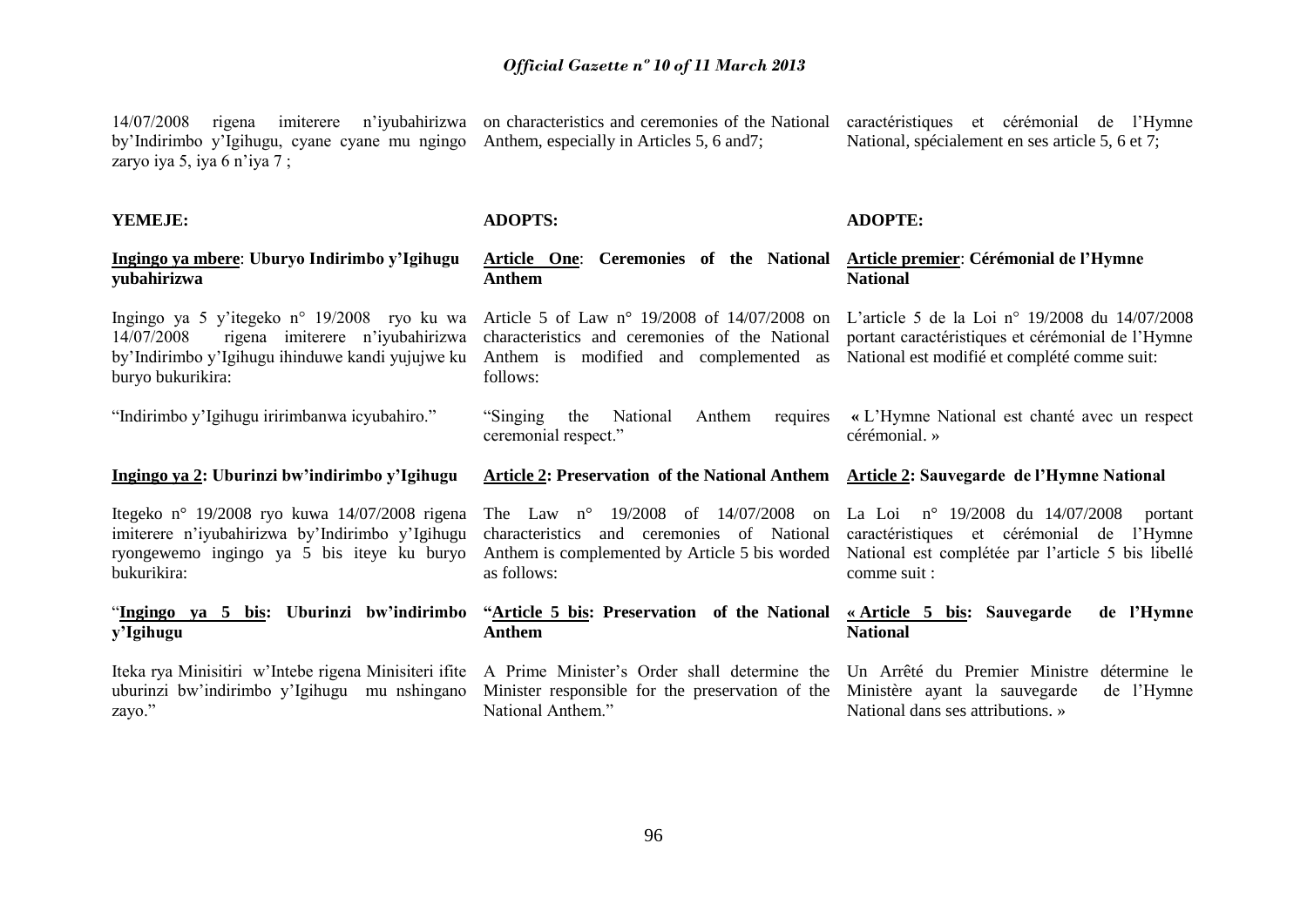**Article 3: Exécution de l'hymne national** 

**Ingingo ya 3**: **Uburyo Indirimbo y'Igihugu Article 3: Singing of the National Anthem** 

| iririmbwa                                                                                                                                                                                                                                                         |                                                                                                                                                                                                              |                                                                                                                                                                                                                                      |
|-------------------------------------------------------------------------------------------------------------------------------------------------------------------------------------------------------------------------------------------------------------------|--------------------------------------------------------------------------------------------------------------------------------------------------------------------------------------------------------------|--------------------------------------------------------------------------------------------------------------------------------------------------------------------------------------------------------------------------------------|
| Ingingo ya 6 y'Itegeko n° 19/2008 ryo ku wa Article 6 of Law n° 19/2008 of 14/07/2008 on L'article 6 de la Loi n° 19/2008 du 14/07/2008<br>14/07/2008<br>rigena imiterere n'iyubahirizwa<br>by'Indirimbo y'Igihugu ihinduwe kandi yujujwe ku<br>buryo bukurikira: | characteristics and ceremonies of National<br>Anthem is modified and complemented as<br>follows:                                                                                                             | portant caractéristiques et cérémonial de l'Hymne<br>National est modifié et complété comme suit :                                                                                                                                   |
| "Indirimbo y'Igihugu iririmbwa yose.<br>Icyakora hashobora kuririmbwa igitero cya mbere<br>n'icya nyuma by'iyo ndirimbo iyo hari:                                                                                                                                 | "The National Anthem shall be sung in its «L'Hymne national<br>entirety. However, the first and the last stanza<br>may be sung in presence of:                                                               | est chanté dans son<br>intégralité. Toutefois,<br>seuls le premier et le<br>dernier couplets de l'Hymne national sont chantés<br>en présence de :                                                                                    |
| 1° Umukuru w'Igihugu cy'u Rwanda;<br>2° Umukuru w'Igihugu cyangwa uwa<br>Guverinoma bagendereye u Rwanda.                                                                                                                                                         | 1° Head of State of Rwanda;<br>2° Head of State or Government visiting<br>Rwanda.                                                                                                                            | 1° Chef d'Etat du Rwanda;<br>2° Chef d'Etat ou de Gouvernement en visite<br>au Rwanda.                                                                                                                                               |
| Iteka rya Minisitiri ufite uburinzi bw'Indirimbo<br>y'Igihugu mu nshingano ze rigena ibindi bihe<br>ishobora kuririmbwamo igitero cya mbere n'icya<br>nyuma."                                                                                                     | An Order of the Minister responsible for the<br>preservation of the National Anthem shall<br>determine other circumstances in which the first<br>and the last stanza of the National Anthem may be<br>sung." | Un Arrêté du Ministre ayant la sauvegarde de<br>l'Hymne National dans ses attributions détermine<br>d'autres circonstances dans lesquelles seuls le<br>premier et le dernier couplets de l'Hymne<br>National peuvent être chantés. » |
| Ingingo ya 4: Uburenganzira ku ndirimbo<br>y'Igihugu                                                                                                                                                                                                              | <b>Article 4: Property of the National Anthem</b>                                                                                                                                                            | Article 4: Propriété de l'Hymne National                                                                                                                                                                                             |
| Itegeko nº 19/2008 ryo kuwa 14/07/2008 rigena<br>imiterere n'iyubahirizwa by'Indirimbo y'Igihugu<br>ryongewemo ingingo ya 7 bis iteye ku buryo<br>bukurikira:                                                                                                     | Law n° 19/2008 of 14/07/2008 on characteristics<br>and ceremonies of the National Anthem is<br>complemented by Article 7 bis worded as follows:                                                              | La Loi nº 19/2008 du 14/07/2008 portant<br>caractéristiques et cérémonial de l'Hymne<br>National est complétée par l'article 7 bis libellé<br>comme suit :                                                                           |
| "Ingingo ya 7 bis: Uburenganzira ku ndirimbo<br>y'Igihugu                                                                                                                                                                                                         | "Article 7 bis: Property<br>of<br><b>Anthem</b>                                                                                                                                                              | the National « Article 7 bis: Propriété de l'Hymne National                                                                                                                                                                          |
| Indirimbo y'Igihugu ni umutungo wa Leta."                                                                                                                                                                                                                         | The National Anthem is Government property."                                                                                                                                                                 | L'Hymne National est la propriété de l'Etat. »                                                                                                                                                                                       |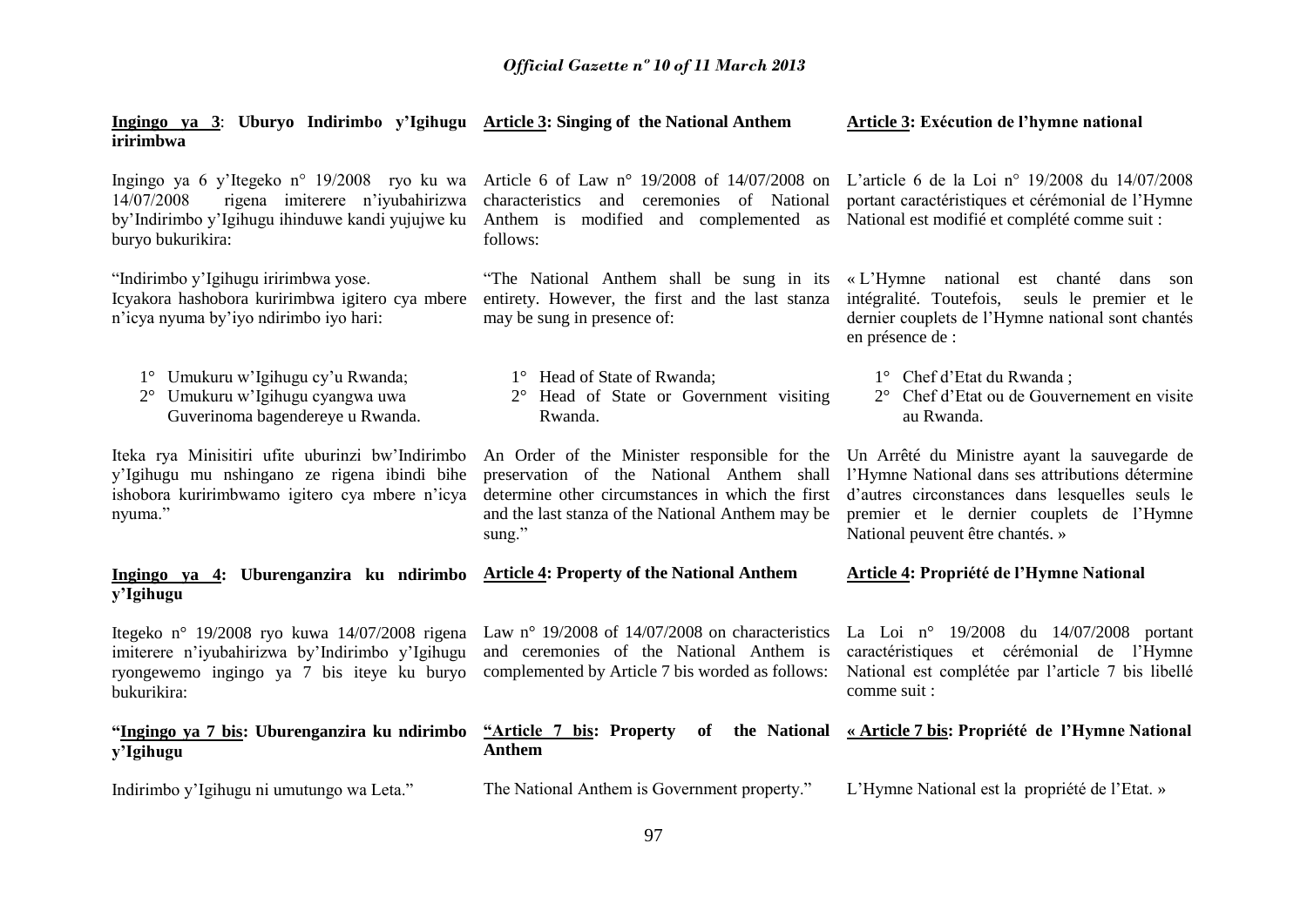| <u>Ingingo ya 5</u> : Ibihano ku muntu utubahiriza<br>Indirimbo y'Igihugu                                                                                     | respect the National Anthem                                                                                                                       | Article 5: Penalties to a person failing to Article 5: Peines pour une personne ne<br>respectant pas l'Hymne National                                      |
|---------------------------------------------------------------------------------------------------------------------------------------------------------------|---------------------------------------------------------------------------------------------------------------------------------------------------|------------------------------------------------------------------------------------------------------------------------------------------------------------|
| Itegeko n° 19/2008 ryo kuwa 14/07/2008 rigena<br>imiterere n'iyubahirizwa by'Indirimbo y'Igihugu<br>ryongewemo ingingo ya 7 ter iteye ku buryo<br>bukurikira: | Law n° 19/2008 of $14/07/2008$ on characteristics<br>and ceremonies of the National Anthem is<br>complemented by Article 7 ter worded as follows: | La Loi nº 19/2008 du 14/07/2008 portant<br>caractéristiques et cérémonial de l'Hymne<br>National est complétée par l'article 7 ter libellé<br>comme suit : |
| <u>«Ingingo ya 7 ter:</u> Ibihano ku muntu<br>utubahiriza Indirimbo y'Igihugu                                                                                 | "Article 7 ter: Penalties to a person failing to<br>respect the National Anthem                                                                   | « Article 7 ter: Peines pour une personne ne<br>respectant pas l'Hymne National                                                                            |
| Umuntu wese utubahiriza indirimbo y'Igihugu<br>ahanwa hakurikijwe amategeko ahana. »                                                                          | Any person failing to respect the National Anthem<br>shall be punished in accordance with the Penal<br>Code."                                     | Toute personne qui n'observe pas l'Hymne<br>National est punie conformément aux dispositions<br>du Code Pénal »                                            |
| Ingingo ya 6: Itegurwa, isuzumwa n'itorwa Article 6: Drafting, consideration and adoption Article 6: Initiation, examen et adoption de la<br>ry'iri tegeko    | of this Law                                                                                                                                       | présente loi                                                                                                                                               |
| Iri tegeko ryateguwe, risuzumwa kandi ritorwa mu<br>rurimi rw'Ikinyarwanda.                                                                                   | This Law was drafted, considered and adopted in<br>Kinyarwanda.                                                                                   | La présente loi a été initiée, examinée et adoptée<br>en Kinyarwanda.                                                                                      |
| Ingingo ya 7: Ivanwaho ry'ingingo z'amategeko<br>zinyuranyije n'iri tegeko                                                                                    | <b>Article 7: Repealing provision</b>                                                                                                             | <b>Article 7: Disposition abrogatoire</b>                                                                                                                  |
| Ingingo zose z'amategeko abanziriza iri kandi<br>zinyuranyije naryo zivanyweho.                                                                               | All prior legal provisions inconsistent with this<br>Law are hereby repealed.                                                                     | Toutes les dispositions légales antérieures<br>contraires à la présente loi sont abrogées.                                                                 |
| Ingingo ya 8: Igihe iri tegeko ritangira<br>gukurikizwa                                                                                                       | <b>Article 8: Commencement</b>                                                                                                                    | Article 8: Entrée en vigueur                                                                                                                               |
| Iri tegeko ritangira gukurikizwa ku munsi<br>ritangarijweho mu Igazeti ya Leta ya Repubulika<br>y'u Rwanda.                                                   | This Law shall come into force on the date of its<br>publication in the Official Gazette of the Republic<br>of Rwanda.                            | La présente loi entre en vigueur le jour de sa<br>publication au Journal Officiel de la République<br>du Rwanda.                                           |